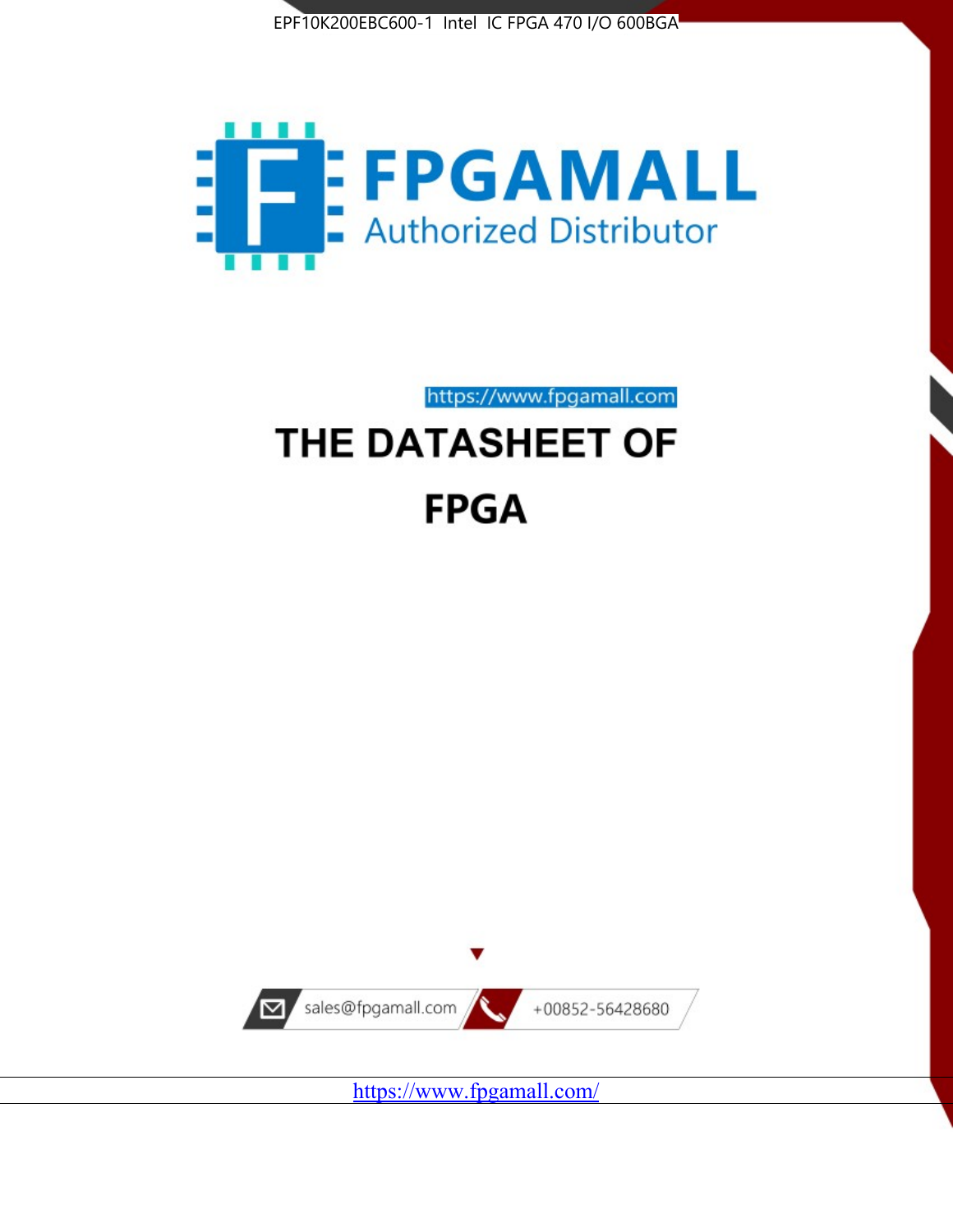

### **FLEX 10KE**

### **Embedded Programmable Logic Device**

**January 2003, ver. 2.5 Data Sheet**

**Features...** ■ Embedded programmable logic devices (PLDs), providing system-on-a-programmable-chip (SOPC) integration in a single device

- Enhanced embedded array for implementing megafunctions such as efficient memory and specialized logic functions
- Dual-port capability with up to 16-bit width per embedded array block (EAB)
- Logic array for general logic functions
- High density
	- 30,000 to 200,000 typical gates (see Tables 1 and 2)
	- Up to 98,304 RAM bits (4,096 bits per EAB), all of which can be used without reducing logic capacity
- System-level features
	- MultiVolt<sup>™</sup> I/O pins can drive or be driven by 2.5-V, 3.3-V, or 5.0-V devices
	- Low power consumption
	- Bidirectional I/O performance  $(t_{SI}$  and  $t_{CO}$ ) up to 212 MHz
	- Fully compliant with the PCI Special Interest Group (PCI SIG) *PCI Local Bus Specification, Revision 2.2* for 3.3-V operation at 33 MHz or 66 MHz
	- -1 speed grade devices are compliant with *PCI Local Bus Specification, Revision 2.2*, for 5.0-V operation
	- Built-in Joint Test Action Group (JTAG) boundary-scan test (BST) circuitry compliant with IEEE Std. 1149.1-1990, available without consuming additional device logic



For information on 5.0-V FLEX<sup>®</sup> 10K or 3.3-V FLEX 10KA devices, see the *FLEX 10K Embedded Programmable Logic Family Data Sheet*.

| Tadie T. Flex Tuke Device Features |                  |                                      |  |  |
|------------------------------------|------------------|--------------------------------------|--|--|
| Feature                            | <b>EPF10K30E</b> | <b>EPF10K50E</b><br><b>EPF10K50S</b> |  |  |
| Typical gates (1)                  | 30,000           | 50,000                               |  |  |
| Maximum system gates               | 119,000          | 199,000                              |  |  |
| Logic elements (LEs)               | 1,728            | 2,880                                |  |  |
| EABs                               | 6                | 10                                   |  |  |
| <b>Total RAM bits</b>              | 24,576           | 40,960                               |  |  |
| Maximum user I/O pins              | 220              | 254                                  |  |  |

#### *Table 1. FLEX 10KE Device Features*

#### **Altera Corporation 1**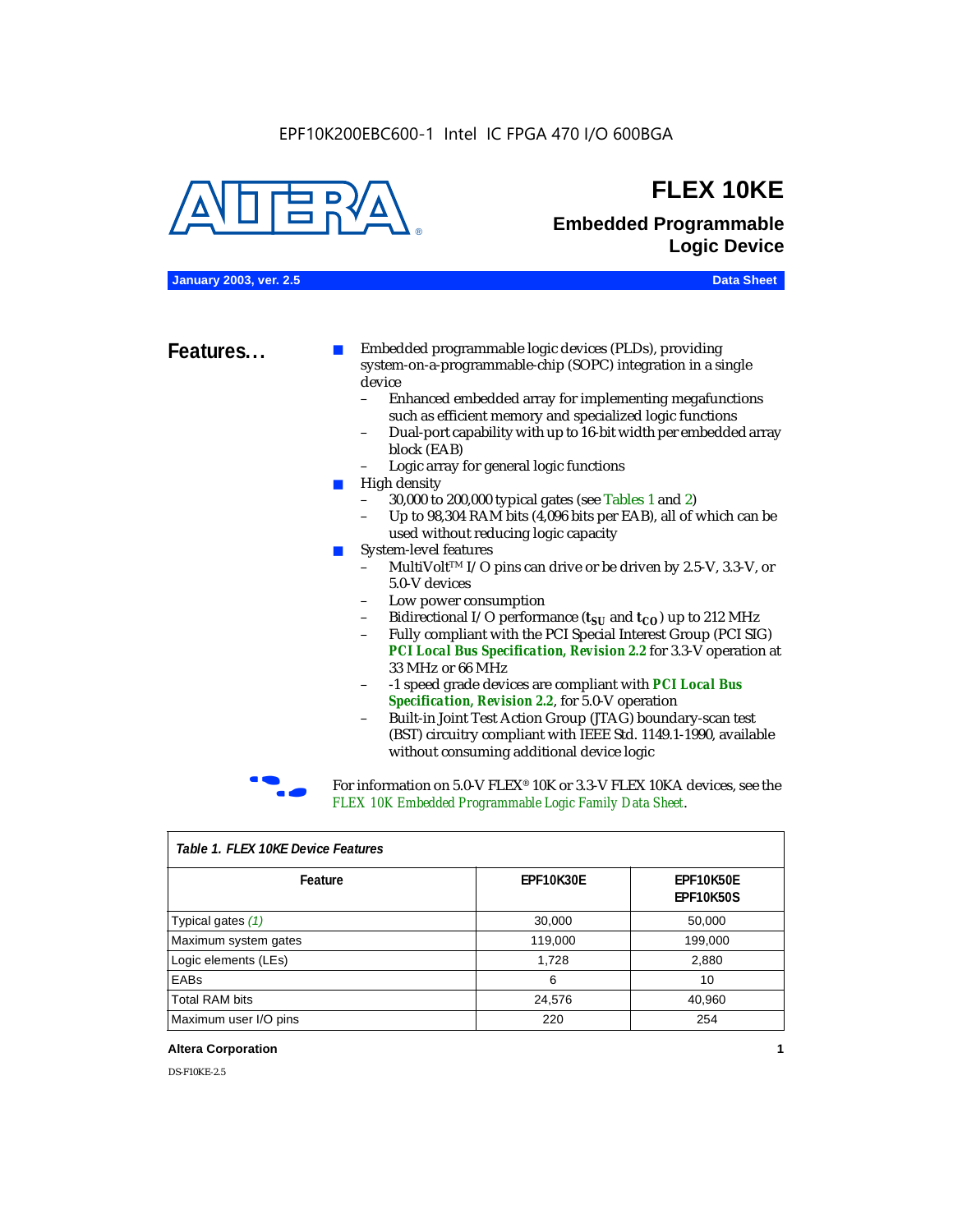| Table 2. FLEX 10KE Device Features |                |                   |                                        |  |
|------------------------------------|----------------|-------------------|----------------------------------------|--|
| Feature                            | EPF10K100E (2) | <b>EPF10K130E</b> | <b>EPF10K200E</b><br><b>EPF10K200S</b> |  |
| Typical gates (1)                  | 100,000        | 130,000           | 200,000                                |  |
| Maximum system gates               | 257,000        | 342,000           | 513,000                                |  |
| Logic elements (LEs)               | 4,992          | 6,656             | 9,984                                  |  |
| <b>EABs</b>                        | 12             | 16                | 24                                     |  |
| <b>Total RAM bits</b>              | 49,152         | 65,536            | 98,304                                 |  |
| Maximum user I/O pins              | 338            | 413               | 470                                    |  |

#### *Note to tables:*

- (1) The embedded IEEE Std. 1149.1 JTAG circuitry adds up to 31,250 gates in addition to the listed typical or maximum system gates.
- (2) New EPF10K100B designs should use EPF10K100E devices.

### **...and More Features**

- Fabricated on an advanced process and operate with a 2.5-V internal supply voltage
- In-circuit reconfigurability (ICR) via external configuration devices, intelligent controller, or JTAG port
- ClockLockTM and ClockBoostTM options for reduced clock delay/skew and clock multiplication
- Built-in low-skew clock distribution trees
- 100% functional testing of all devices; test vectors or scan chains are not required
- Pull-up on I/O pins before and during configuration
- Flexible interconnect
	- FastTrack<sup>®</sup> Interconnect continuous routing structure for fast, predictable interconnect delays
	- Dedicated carry chain that implements arithmetic functions such as fast adders, counters, and comparators (automatically used by software tools and megafunctions)
	- Dedicated cascade chain that implements high-speed, high-fan-in logic functions (automatically used by software tools and megafunctions)
	- Tri-state emulation that implements internal tri-state buses
	- Up to six global clock signals and four global clear signals
	- Powerful I/O pins
		- Individual tri-state output enable control for each pin
		- Open-drain option on each I/O pin
		- Programmable output slew-rate control to reduce switching noise
		- Clamp to  $V_{\text{CCIO}}$  user-selectable on a pin-by-pin basis
		- Supports hot-socketing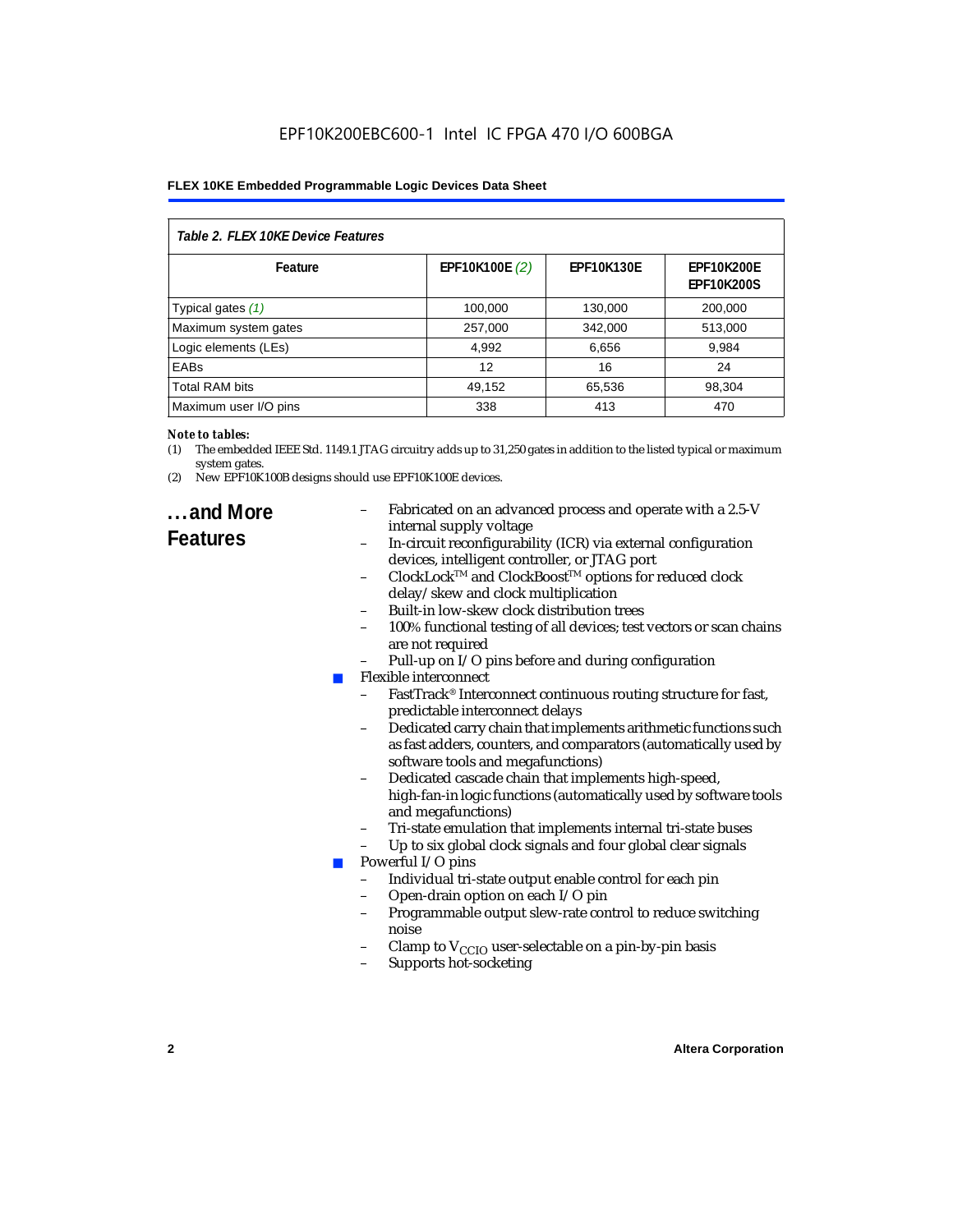- Software design support and automatic place-and-route provided by Altera's development systems for Windows-based PCs and Sun SPARCstation, and HP 9000 Series 700/800
- Flexible package options
	- Available in a variety of packages with 144 to 672 pins, including the innovative FineLine BGA<sup>TM</sup> packages (see Tables 3 and 4)
	- SameFrame™ pin-out compatibility between FLEX 10KA and FLEX 10KE devices across a range of device densities and pin counts
- Additional design entry and simulation support provided by EDIF 2 0 0 and 3 0 0 netlist files, library of parameterized modules (LPM), DesignWare components, Verilog HDL, VHDL, and other interfaces to popular EDA tools from manufacturers such as Cadence, Exemplar Logic, Mentor Graphics, OrCAD, Synopsys, Synplicity, VeriBest, and Viewlogic

| Table 3. FLEX 10KE Package Options & I/O Pin Count<br><i>Notes <math>(1)</math>, <math>(2)</math></i> |                               |                        |                                       |                                   |                |                                   |                |                       |                                   |
|-------------------------------------------------------------------------------------------------------|-------------------------------|------------------------|---------------------------------------|-----------------------------------|----------------|-----------------------------------|----------------|-----------------------|-----------------------------------|
| <b>Device</b>                                                                                         | <b>144-Pin</b><br><b>TOFP</b> | 208-Pin<br><b>POFP</b> | 240-Pin<br><b>PQFP</b><br><b>ROFP</b> | 256-Pin<br>FineLine<br><b>BGA</b> | 356-Pin<br>BGA | 484-Pin<br>FineLine<br><b>BGA</b> | 599-Pin<br>PGA | 600-Pin<br><b>BGA</b> | 672-Pin<br>FineLine<br><b>BGA</b> |
| EPF10K30E                                                                                             | 102                           | 147                    |                                       | 176                               |                | 220                               |                |                       | 220(3)                            |
| EPF10K50E                                                                                             | 102                           | 147                    | 189                                   | 191                               |                | 254                               |                |                       | 254(3)                            |
| <b>EPF10K50S</b>                                                                                      | 102                           | 147                    | 189                                   | 191                               | 220            | 254                               |                |                       | 254(3)                            |
| EPF10K100E                                                                                            |                               | 147                    | 189                                   | 191                               | 274            | 338                               |                |                       | 338(3)                            |
| EPF10K130E                                                                                            |                               |                        | 186                                   |                                   | 274            | 369                               |                | 424                   | 413                               |
| EPF10K200E                                                                                            |                               |                        |                                       |                                   |                |                                   | 470            | 470                   | 470                               |
| EPF10K200S                                                                                            |                               |                        | 182                                   |                                   | 274            | 369                               | 470            | 470                   | 470                               |

#### *Notes:*

- (1) FLEX 10KE device package types include thin quad flat pack (TQFP), plastic quad flat pack (PQFP), power quad flat pack (RQFP), pin-grid array (PGA), and ball-grid array (BGA) packages.
- (2) Devices in the same package are pin-compatible, although some devices have more I/O pins than others. When planning device migration, use the I/O pins that are common to all devices.
- (3) This option is supported with a 484-pin FineLine BGA package. By using SameFrame pin migration, all FineLine BGA packages are pin-compatible. For example, a board can be designed to support 256-pin, 484-pin, and 672-pin FineLine BGA packages. The Altera software automatically avoids conflicting pins when future migration is set.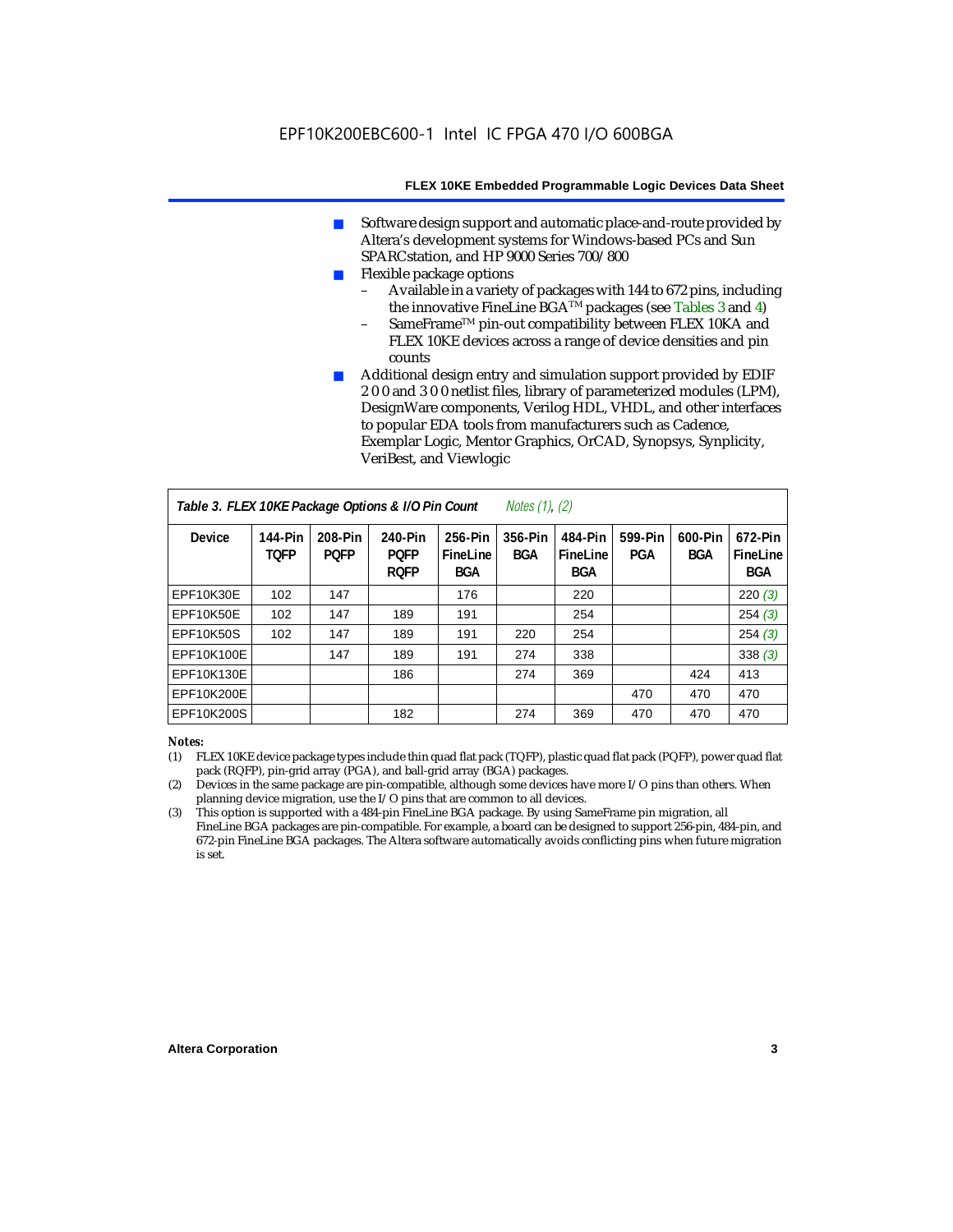| Table 4. FLEX 10KE Package Sizes          |                            |                                                      |                                       |                                   |                       |                            |                                     |                              |                                   |
|-------------------------------------------|----------------------------|------------------------------------------------------|---------------------------------------|-----------------------------------|-----------------------|----------------------------|-------------------------------------|------------------------------|-----------------------------------|
| <b>Device</b>                             | 144-<br>Pin<br><b>TOFP</b> | 208-Pin<br><b>POFP</b>                               | 240-Pin<br><b>POFP</b><br><b>ROFP</b> | 256-Pin<br>FineLine<br><b>BGA</b> | $356 -$<br>Pin<br>BGA | 484-Pin<br>FineLine<br>BGA | 599-Pin<br>PGA                      | $600 -$<br>Pin<br><b>BGA</b> | 672-Pin<br>FineLine<br><b>BGA</b> |
| Pitch (mm)                                | 0.50                       | 0.50                                                 | 0.50                                  | 1.0                               | 1.27                  | 1.0                        |                                     | 1.27                         | 1.0                               |
| Area $(mm2)$                              | 484                        | 936                                                  | 1,197                                 | 289                               | 1.225                 | 529                        | 3.904                               | 2,025                        | 729                               |
| Length $\times$ width<br>$(mm \times mm)$ |                            | $22 \times 22$ 30.6 $\times$ 30.6 34.6 $\times$ 34.6 |                                       | $17 \times 17$                    | $35 \times 35$        | $23 \times 23$             | $62.5 \times 62.5$   45 $\times$ 45 |                              | $27 \times 27$                    |

### **General Description**

Altera FLEX 10KE devices are enhanced versions of FLEX 10K devices. Based on reconfigurable CMOS SRAM elements, the FLEX architecture incorporates all features necessary to implement common gate array megafunctions. With up to 200,000 typical gates, FLEX 10KE devices provide the density, speed, and features to integrate entire systems, including multiple 32-bit buses, into a single device.

The ability to reconfigure FLEX 10KE devices enables 100% testing prior to shipment and allows the designer to focus on simulation and design verification. FLEX 10KE reconfigurability eliminates inventory management for gate array designs and generation of test vectors for fault coverage.

Table 5 shows FLEX 10KE performance for some common designs. All performance values were obtained with Synopsys DesignWare or LPM functions. Special design techniques are not required to implement the applications; the designer simply infers or instantiates a function in a Verilog HDL, VHDL, Altera Hardware Description Language (AHDL), or schematic design file.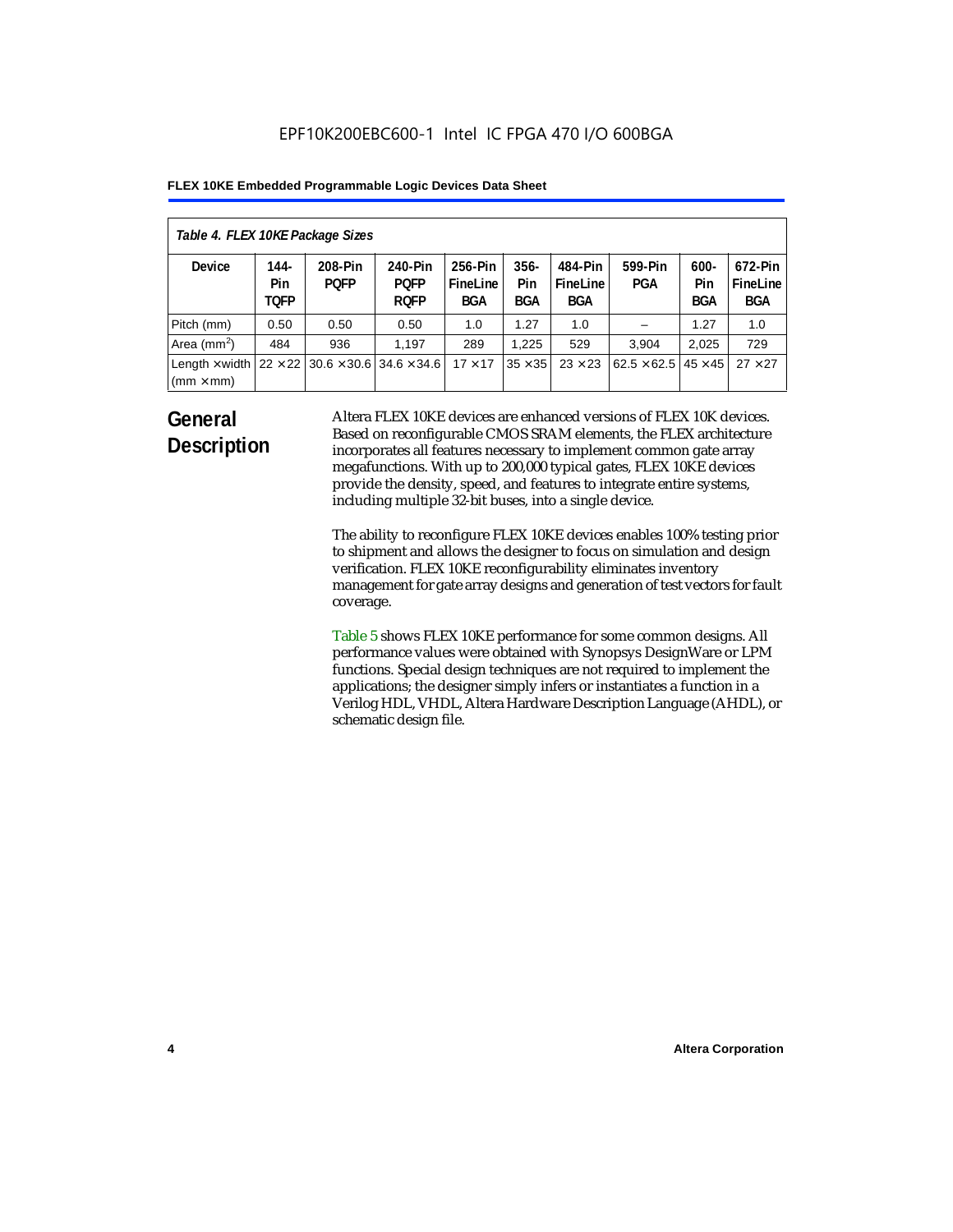| Table 5. FLFX 10KF Performance                   |                       |             |                |                |                |            |  |
|--------------------------------------------------|-----------------------|-------------|----------------|----------------|----------------|------------|--|
| Application                                      | <b>Resources Used</b> |             |                | Performance    |                |            |  |
|                                                  | <b>LEs</b>            | <b>EABs</b> | -1 Speed Grade | -2 Speed Grade | -3 Speed Grade |            |  |
| 16-bit loadable counter                          | 16                    | $\Omega$    | 285            | 250            | 200            | <b>MHz</b> |  |
| 16-bit accumulator                               | 16                    | $\Omega$    | 285            | 250            | 200            | <b>MHz</b> |  |
| 16-to-1 multiplexer $(1)$                        | 10                    | $\Omega$    | 3.5            | 4.9            | 7.0            | ns         |  |
| 16-bit multiplier with 3-stage<br>pipeline $(2)$ | 592                   | $\Omega$    | 156            | 131            | 93             | <b>MHz</b> |  |
| $256 \times 16$ RAM read cycle<br>speed $(2)$    | $\Omega$              | 1           | 196            | 154            | 118            | <b>MHz</b> |  |
| $256 \times 16$ RAM write cycle<br>speed $(2)$   | $\Omega$              | 1           | 185            | 143            | 106            | <b>MHz</b> |  |

#### *Notes:*

(1) This application uses combinatorial inputs and outputs.

This application uses registered inputs and outputs.

Table 6 shows FLEX 10KE performance for more complex designs. These designs are available as Altera MegaCore® functions.

| Table 6. FLEX 10KE Performance for Complex Designs             |                 |                |                |                |              |
|----------------------------------------------------------------|-----------------|----------------|----------------|----------------|--------------|
| Application                                                    | <b>LEs Used</b> | Performance    |                |                | <b>Units</b> |
|                                                                |                 | -1 Speed Grade | -2 Speed Grade | -3 Speed Grade |              |
| 8-bit, 16-tap parallel finite impulse<br>response (FIR) filter | 597             | 192            | 156            | 116            | <b>MSPS</b>  |
| 8-bit, 512-point fast Fourier                                  | 1,854           | 23.4           | 28.7           | 38.9           | $\mu s(1)$   |
| transform (FFT) function                                       |                 | 113            | 92             | 68             | <b>MHz</b>   |
| a16450 universal asynchronous<br>receiver/transmitter (UART)   | 342             | 36             | 28             | 20.5           | <b>MHz</b>   |

## *Note:*<br>(1) 1

These values are for calculation time. Calculation time = number of clocks required/ $f_{max}$ . Number of clocks required = ceiling [log 2 (points)/2]  $\times$  [points +14 + ceiling]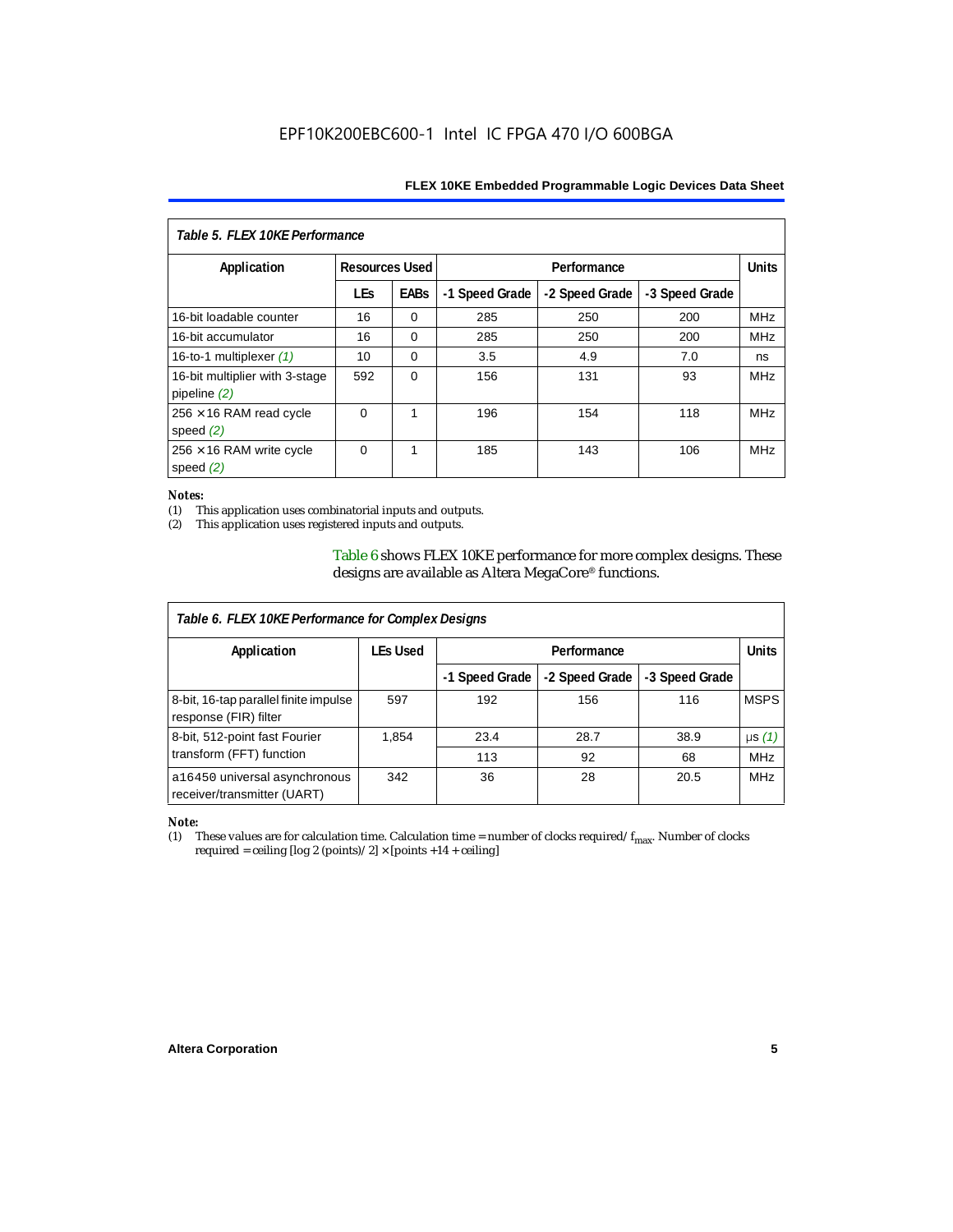Similar to the FLEX 10KE architecture, embedded gate arrays are the fastest-growing segment of the gate array market. As with standard gate arrays, embedded gate arrays implement general logic in a conventional "sea-of-gates" architecture. Additionally, embedded gate arrays have dedicated die areas for implementing large, specialized functions. By embedding functions in silicon, embedded gate arrays reduce die area and increase speed when compared to standard gate arrays. While embedded megafunctions typically cannot be customized, FLEX 10KE devices are programmable, providing the designer with full control over embedded megafunctions and general logic, while facilitating iterative design changes during debugging.

Each FLEX 10KE device contains an embedded array and a logic array. The embedded array is used to implement a variety of memory functions or complex logic functions, such as digital signal processing (DSP), wide data-path manipulation, microcontroller applications, and datatransformation functions. The logic array performs the same function as the sea-of-gates in the gate array and is used to implement general logic such as counters, adders, state machines, and multiplexers. The combination of embedded and logic arrays provides the high performance and high density of embedded gate arrays, enabling designers to implement an entire system on a single device.

FLEX 10KE devices are configured at system power-up with data stored in an Altera serial configuration device or provided by a system controller. Altera offers the EPC1, EPC2, and EPC16 configuration devices, which configure FLEX 10KE devices via a serial data stream. Configuration data can also be downloaded from system RAM or via the Altera BitBlaster™, ByteBlasterMV™, or MasterBlaster download cables. After a FLEX 10KE device has been configured, it can be reconfigured in-circuit by resetting the device and loading new data. Because reconfiguration requires less than 85 ms, real-time changes can be made during system operation.

FLEX 10KE devices contain an interface that permits microprocessors to configure FLEX 10KE devices serially or in-parallel, and synchronously or asynchronously. The interface also enables microprocessors to treat a FLEX 10KE device as memory and configure it by writing to a virtual memory location, making it easy to reconfigure the device.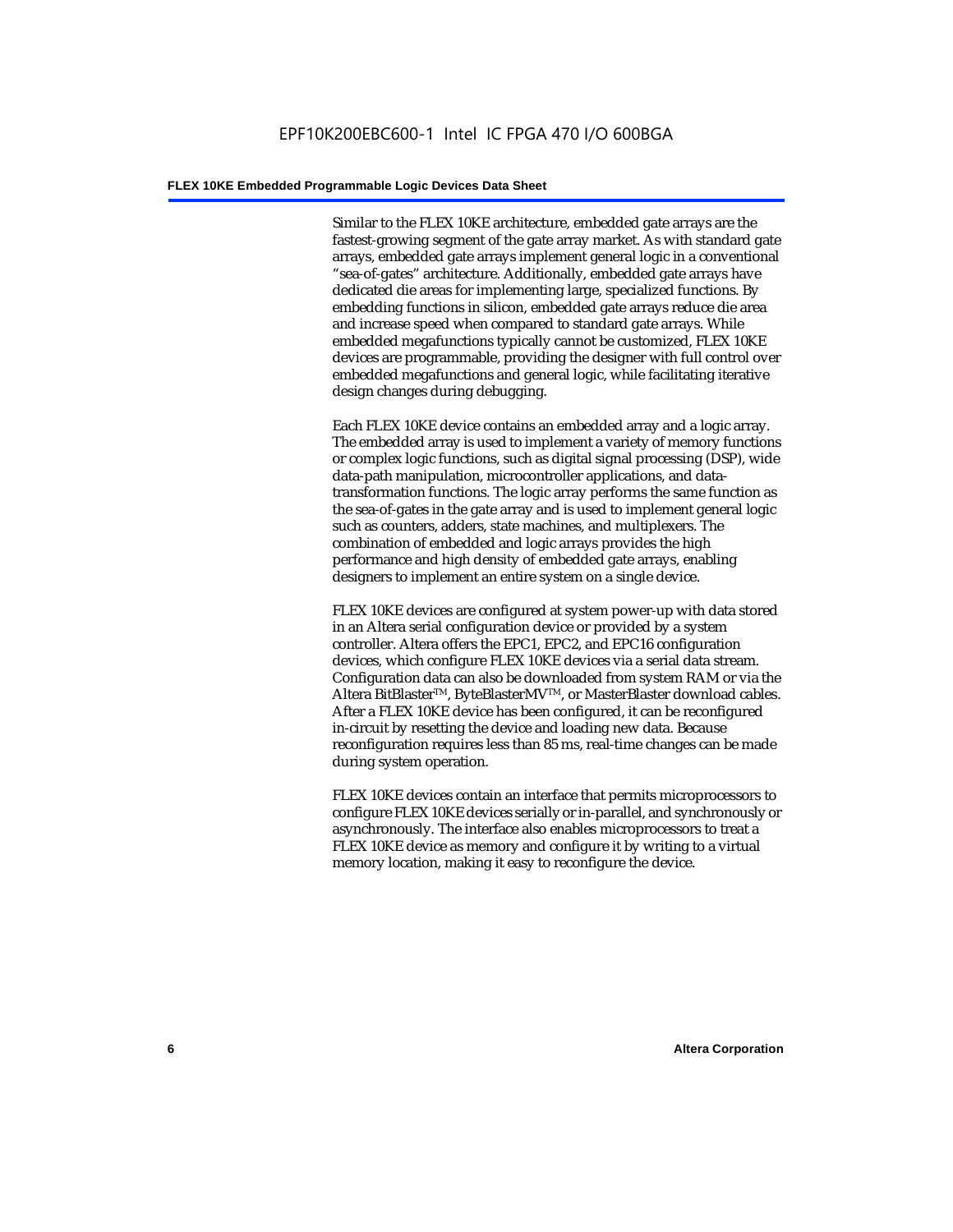For more information on FLEX device configuration, see the following documents:

- *Configuration Devices for APEX & FLEX Devices Data Sheet*
- *BitBlaster Serial Download Cable Data Sheet*
- *ByteBlasterMV Parallel Port Download Cable Data Sheet*
- *MasterBlaster Download Cable Data Sheet*
- *Application Note 116 (Configuring APEX 20K, FLEX 10K, & FLEX 6000 Devices)*

FLEX 10KE devices are supported by the Altera development systems, which are integrated packages that offer schematic, text (including AHDL), and waveform design entry, compilation and logic synthesis, full simulation and worst-case timing analysis, and device configuration. The Altera software provides EDIF 2 0 0 and 3 0 0, LPM, VHDL, Verilog HDL, and other interfaces for additional design entry and simulation support from other industry-standard PC- and UNIX workstation-based EDA tools.

The Altera software works easily with common gate array EDA tools for synthesis and simulation. For example, the Altera software can generate Verilog HDL files for simulation with tools such as Cadence Verilog-XL. Additionally, the Altera software contains EDA libraries that use devicespecific features such as carry chains, which are used for fast counter and arithmetic functions. For instance, the Synopsys Design Compiler library supplied with the Altera development system includes DesignWare functions that are optimized for the FLEX 10KE architecture.

The Altera development system runs on Windows-based PCs and Sun SPARCstation, and HP 9000 Series 700/800.



See the *MAX+PLUS II Programmable Logic Development System & Software Data Sheet* and the *Quartus Programmable Logic Development System & Software Data Sheet* for more information.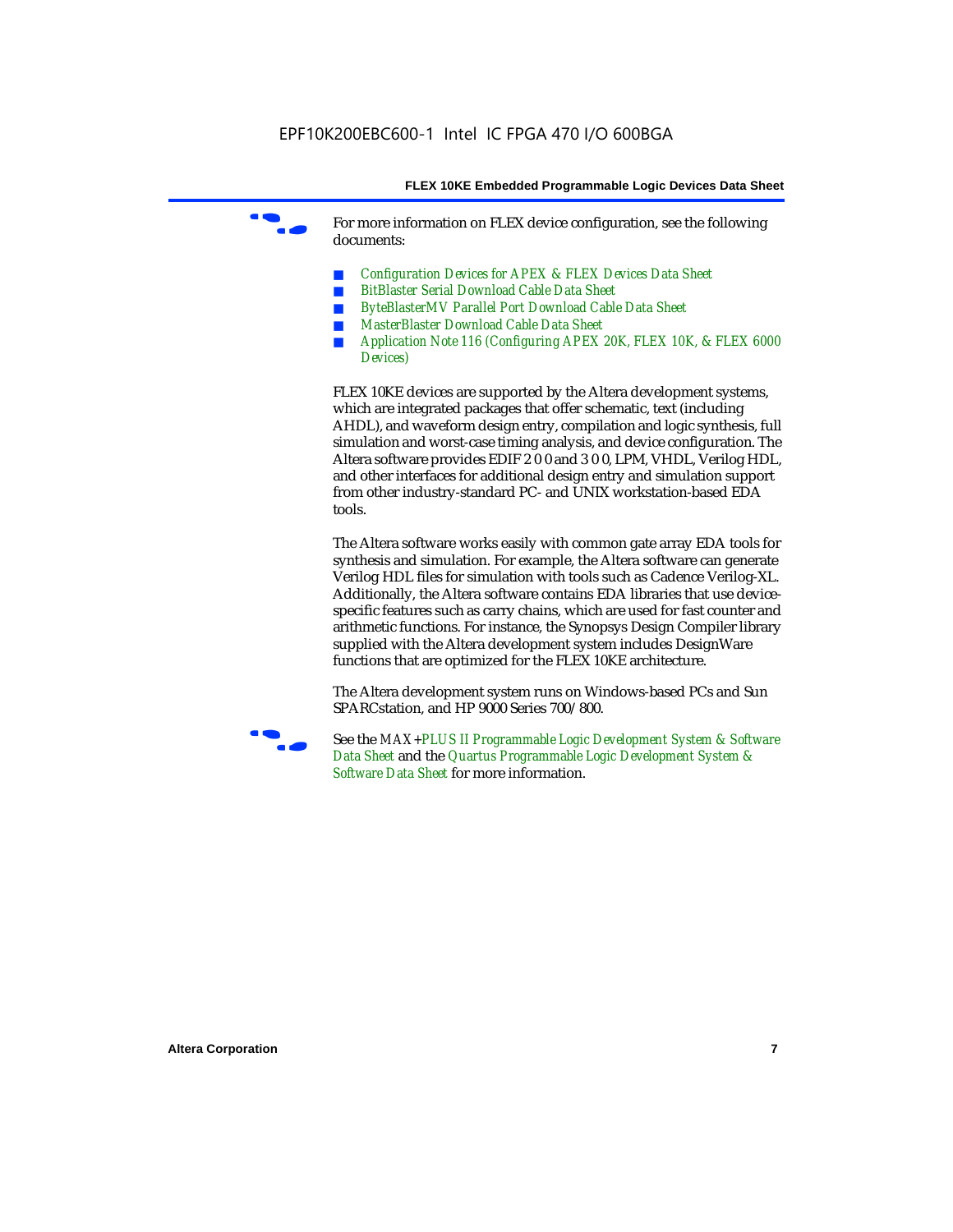| <b>Functional</b><br><b>Description</b> | Each FLEX 10KE device contains an enhanced embedded array to<br>implement memory and specialized logic functions, and a logic array to<br>implement general logic.                                                                                                                                                                                                                                                                                                                                                                                                                                                                                                                                             |
|-----------------------------------------|----------------------------------------------------------------------------------------------------------------------------------------------------------------------------------------------------------------------------------------------------------------------------------------------------------------------------------------------------------------------------------------------------------------------------------------------------------------------------------------------------------------------------------------------------------------------------------------------------------------------------------------------------------------------------------------------------------------|
|                                         | The embedded array consists of a series of EABs. When implementing<br>memory functions, each EAB provides 4,096 bits, which can be used to<br>create RAM, ROM, dual-port RAM, or first-in first-out (FIFO) functions.<br>When implementing logic, each EAB can contribute 100 to 600 gates<br>towards complex logic functions, such as multipliers, microcontrollers,<br>state machines, and DSP functions. EABs can be used independently, or<br>multiple EABs can be combined to implement larger functions.                                                                                                                                                                                                 |
|                                         | The logic array consists of logic array blocks (LABs). Each LAB contains<br>eight LEs and a local interconnect. An LE consists of a four-input look-up<br>table (LUT), a programmable flipflop, and dedicated signal paths for carry<br>and cascade functions. The eight LEs can be used to create medium-sized<br>blocks of logic-such as 8-bit counters, address decoders, or state<br>machines-or combined across LABs to create larger logic blocks. Each<br>LAB represents about 96 usable gates of logic.                                                                                                                                                                                                |
|                                         | Signal interconnections within FLEX 10KE devices (as well as to and from<br>device pins) are provided by the FastTrack Interconnect routing structure,<br>which is a series of fast, continuous row and column channels that run the<br>entire length and width of the device.                                                                                                                                                                                                                                                                                                                                                                                                                                 |
|                                         | Each I/O pin is fed by an I/O element (IOE) located at the end of each row<br>and column of the FastTrack Interconnect routing structure. Each IOE<br>contains a bidirectional I/O buffer and a flipflop that can be used as either<br>an output or input register to feed input, output, or bidirectional signals.<br>When used with a dedicated clock pin, these registers provide exceptional<br>performance. As inputs, they provide setup times as low as 0.9 ns and<br>hold times of 0 ns. As outputs, these registers provide clock-to-output<br>times as low as 3.0 ns. IOEs provide a variety of features, such as JTAG<br>BST support, slew-rate control, tri-state buffers, and open-drain outputs. |
|                                         |                                                                                                                                                                                                                                                                                                                                                                                                                                                                                                                                                                                                                                                                                                                |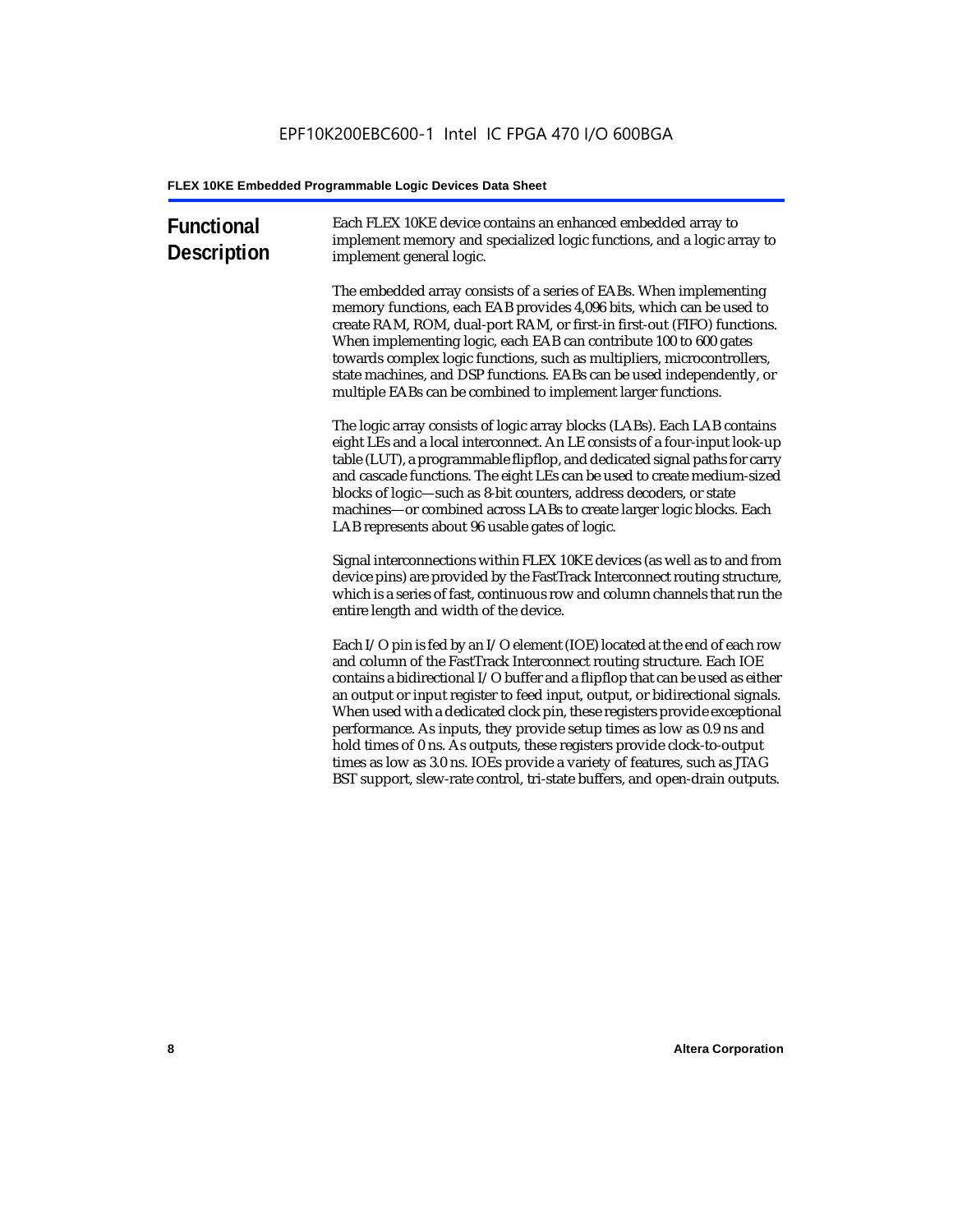Figure 1 shows a block diagram of the FLEX 10KE architecture. Each group of LEs is combined into an LAB; groups of LABs are arranged into rows and columns. Each row also contains a single EAB. The LABs and EABs are interconnected by the FastTrack Interconnect routing structure. IOEs are located at the end of each row and column of the FastTrack Interconnect routing structure.



FLEX 10KE devices provide six dedicated inputs that drive the flipflops' control inputs and ensure the efficient distribution of high-speed, lowskew (less than 1.5 ns) control signals. These signals use dedicated routing channels that provide shorter delays and lower skews than the FastTrack Interconnect routing structure. Four of the dedicated inputs drive four global signals. These four global signals can also be driven by internal logic, providing an ideal solution for a clock divider or an internally generated asynchronous clear signal that clears many registers in the device.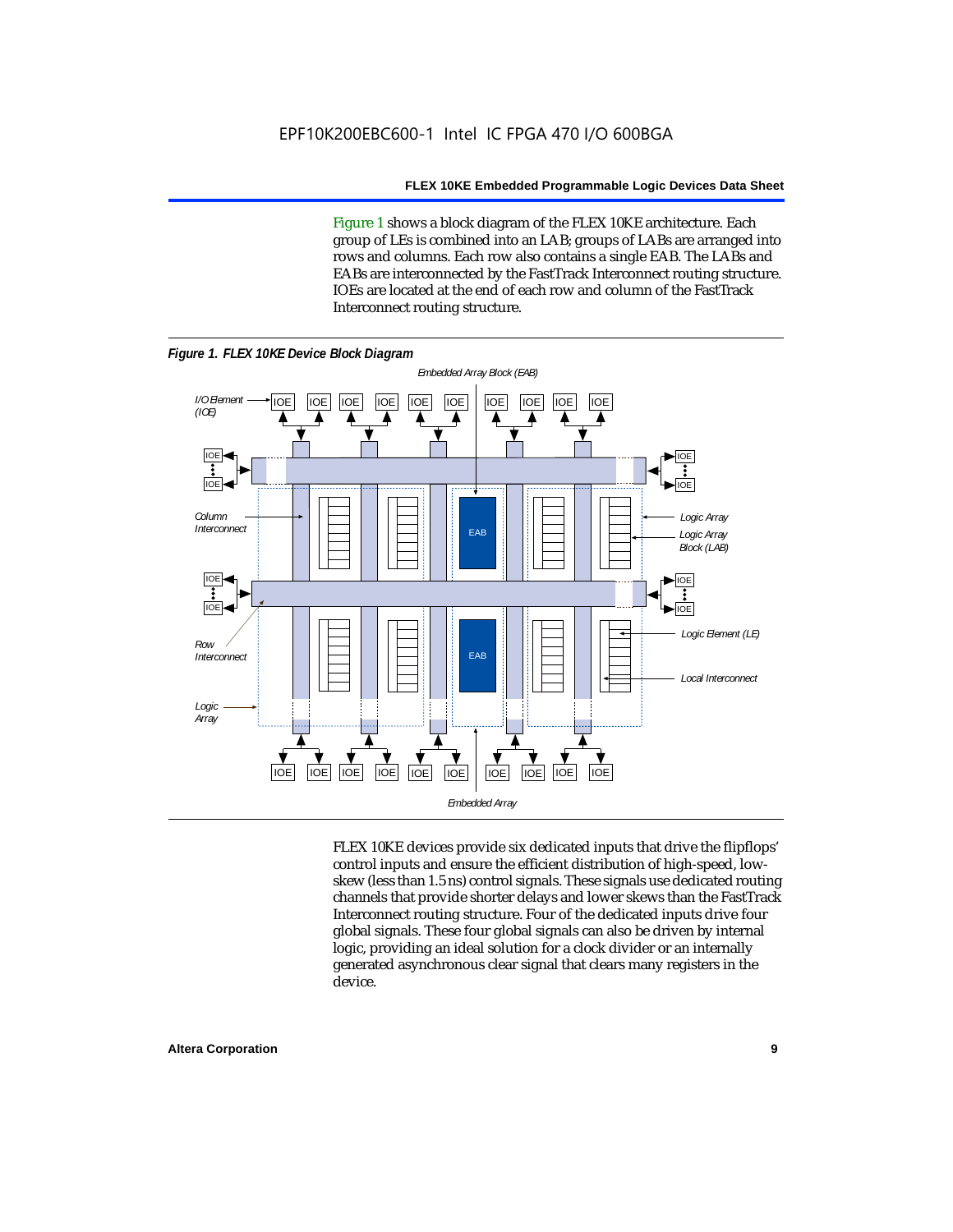#### **Embedded Array Block**

The EAB is a flexible block of RAM, with registers on the input and output ports, that is used to implement common gate array megafunctions. Because it is large and flexible, the EAB is suitable for functions such as multipliers, vector scalars, and error correction circuits. These functions can be combined in applications such as digital filters and microcontrollers.

Logic functions are implemented by programming the EAB with a readonly pattern during configuration, thereby creating a large LUT. With LUTs, combinatorial functions are implemented by looking up the results, rather than by computing them. This implementation of combinatorial functions can be faster than using algorithms implemented in general logic, a performance advantage that is further enhanced by the fast access times of EABs. The large capacity of EABs enables designers to implement complex functions in one logic level without the routing delays associated with linked LEs or field-programmable gate array (FPGA) RAM blocks. For example, a single EAB can implement any function with 8 inputs and 16 outputs. Parameterized functions such as LPM functions can take advantage of the EAB automatically.

The FLEX 10KE EAB provides advantages over FPGAs, which implement on-board RAM as arrays of small, distributed RAM blocks. These small FPGA RAM blocks must be connected together to make RAM blocks of manageable size. The RAM blocks are connected together using multiplexers implemented with more logic blocks. These extra multiplexers cause extra delay, which slows down the RAM block. FPGA RAM blocks are also prone to routing problems because small blocks of RAM must be connected together to make larger blocks. In contrast, EABs can be used to implement large, dedicated blocks of RAM that eliminate these timing and routing concerns.

The FLEX 10KE enhanced EAB adds dual-port capability to the existing EAB structure. The dual-port structure is ideal for FIFO buffers with one or two clocks. The FLEX 10KE EAB can also support up to 16-bit-wide RAM blocks and is backward-compatible with any design containing FLEX 10K EABs. The FLEX 10KE EAB can act in dual-port or single-port mode. When in dual-port mode, separate clocks may be used for EAB read and write sections, which allows the EAB to be written and read at different rates. It also has separate synchronous clock enable signals for the EAB read and write sections, which allow independent control of these sections.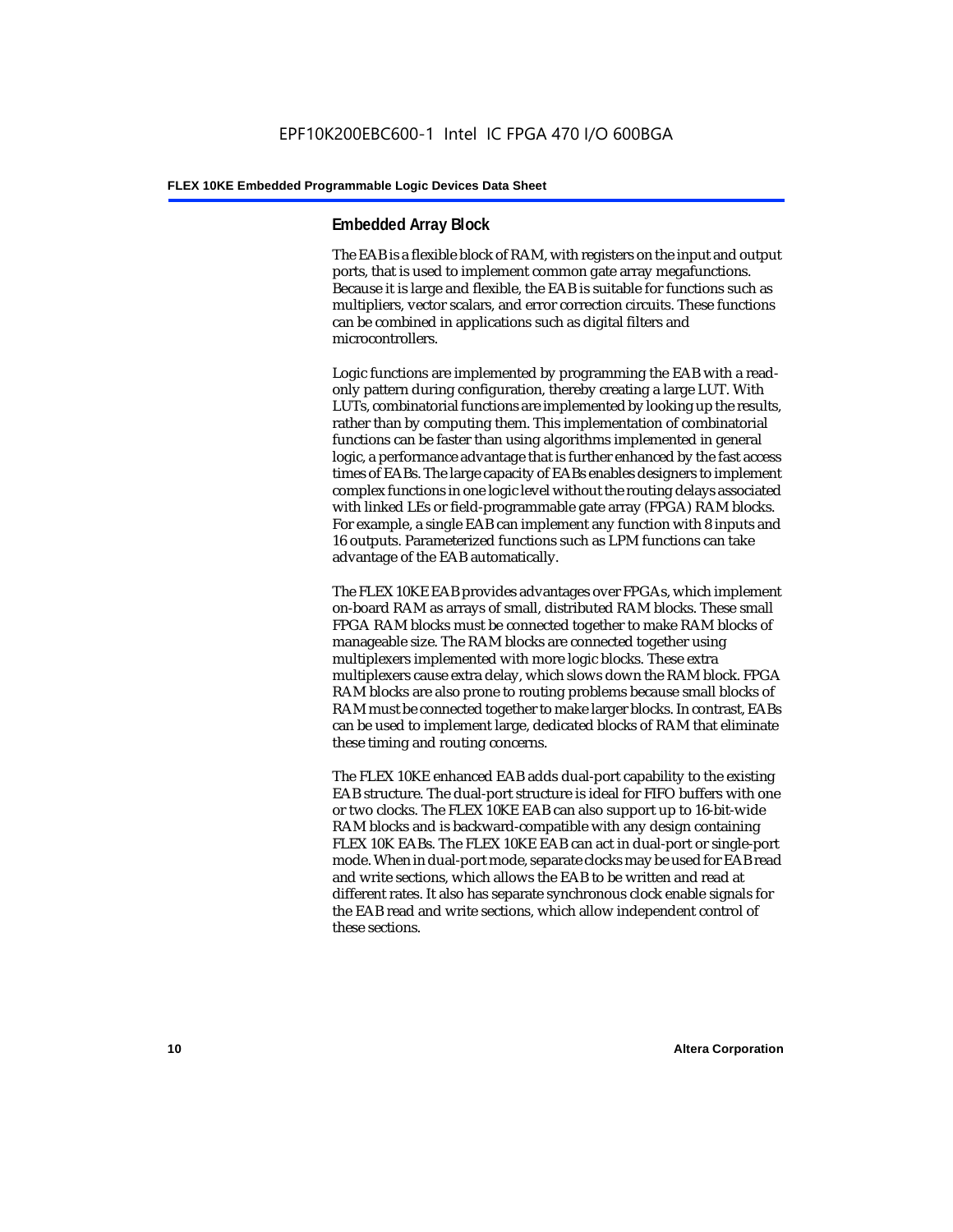The EAB can also be used for bidirectional, dual-port memory applications where two ports read or write simultaneously. To implement this type of dual-port memory, two EABs are used to support two simultaneous read or writes.

Alternatively, one clock and clock enable can be used to control the input registers of the EAB, while a different clock and clock enable control the output registers (see Figure 2).



#### *Notes:*

- (1) All registers can be asynchronously cleared by EAB local interconnect signals, global signals, or the chip-wide reset.
- (2) EPF10K30E and EPF10K50E devices have 88 EAB local interconnect channels; EPF10K100E, EPF10K130E, and EPF10K200E devices have 104 EAB local interconnect channels.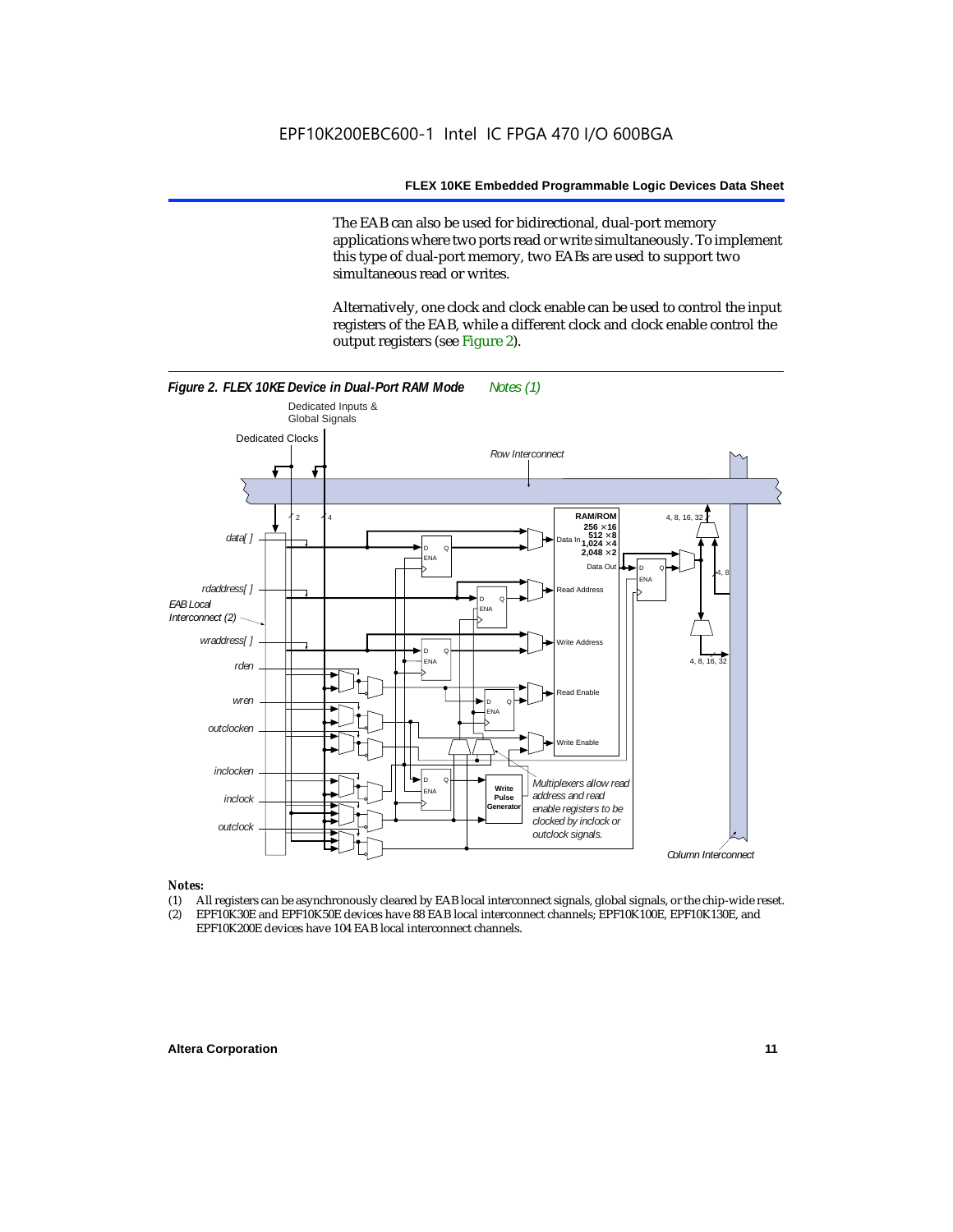The EAB can also use Altera megafunctions to implement dual-port RAM applications where both ports can read or write, as shown in Figure 3.



The FLEX 10KE EAB can be used in a single-port mode, which is useful for backward-compatibility with FLEX 10K designs (see Figure 4).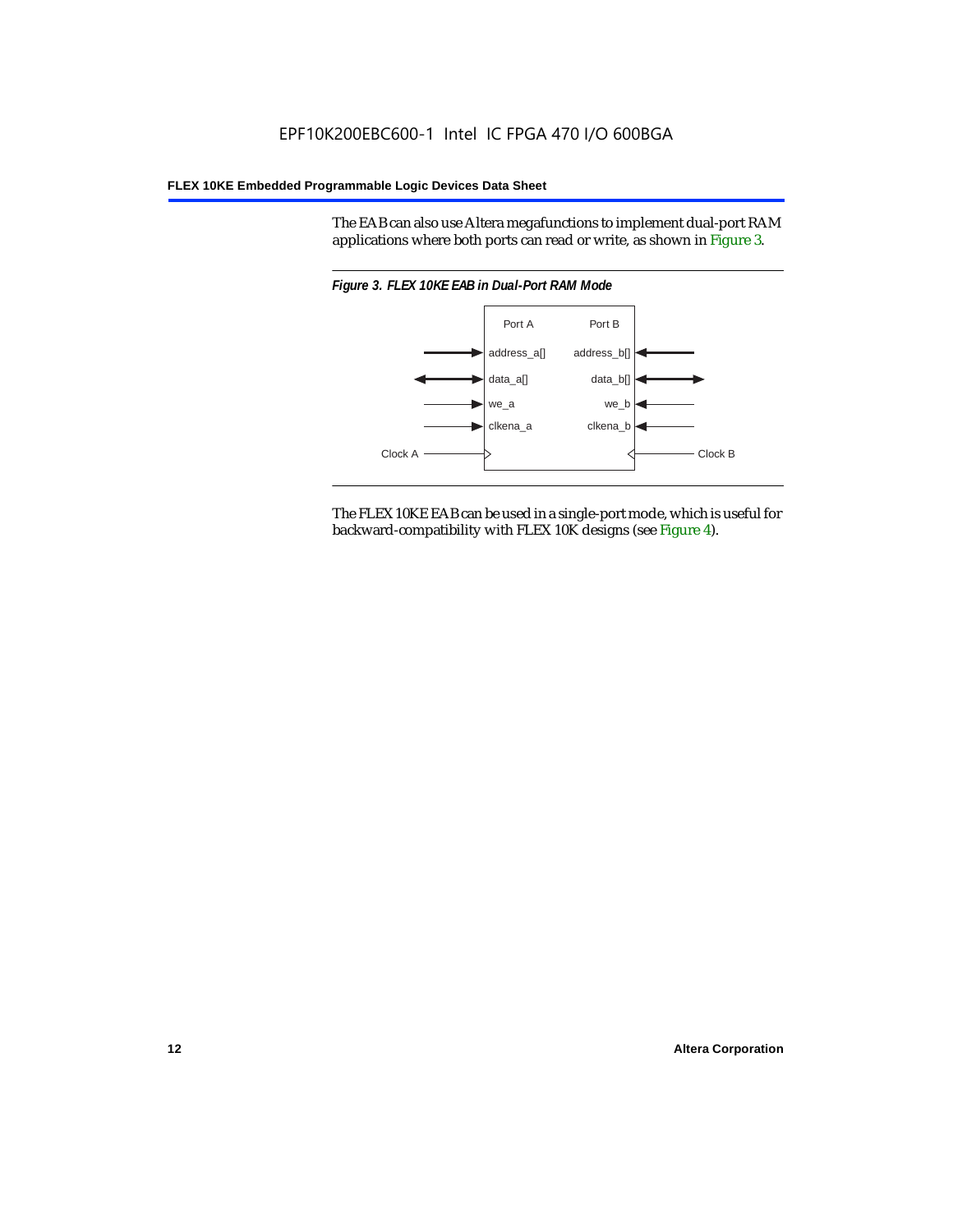

#### *Figure 4. FLEX 10KE Device in Single-Port RAM Mode*

### *Note:*<br>(1) **F**

(1) EPF10K30E, EPF10K50E, and EPF10K50S devices have 88 EAB local interconnect channels; EPF10K100E, EPF10K130E, EPF10K200E, and EPF10K200S devices have 104 EAB local interconnect channels.

> EABs can be used to implement synchronous RAM, which is easier to use than asynchronous RAM. A circuit using asynchronous RAM must generate the RAM write enable signal, while ensuring that its data and address signals meet setup and hold time specifications relative to the write enable signal. In contrast, the EAB's synchronous RAM generates its own write enable signal and is self-timed with respect to the input or write clock. A circuit using the EAB's self-timed RAM must only meet the setup and hold time specifications of the global clock.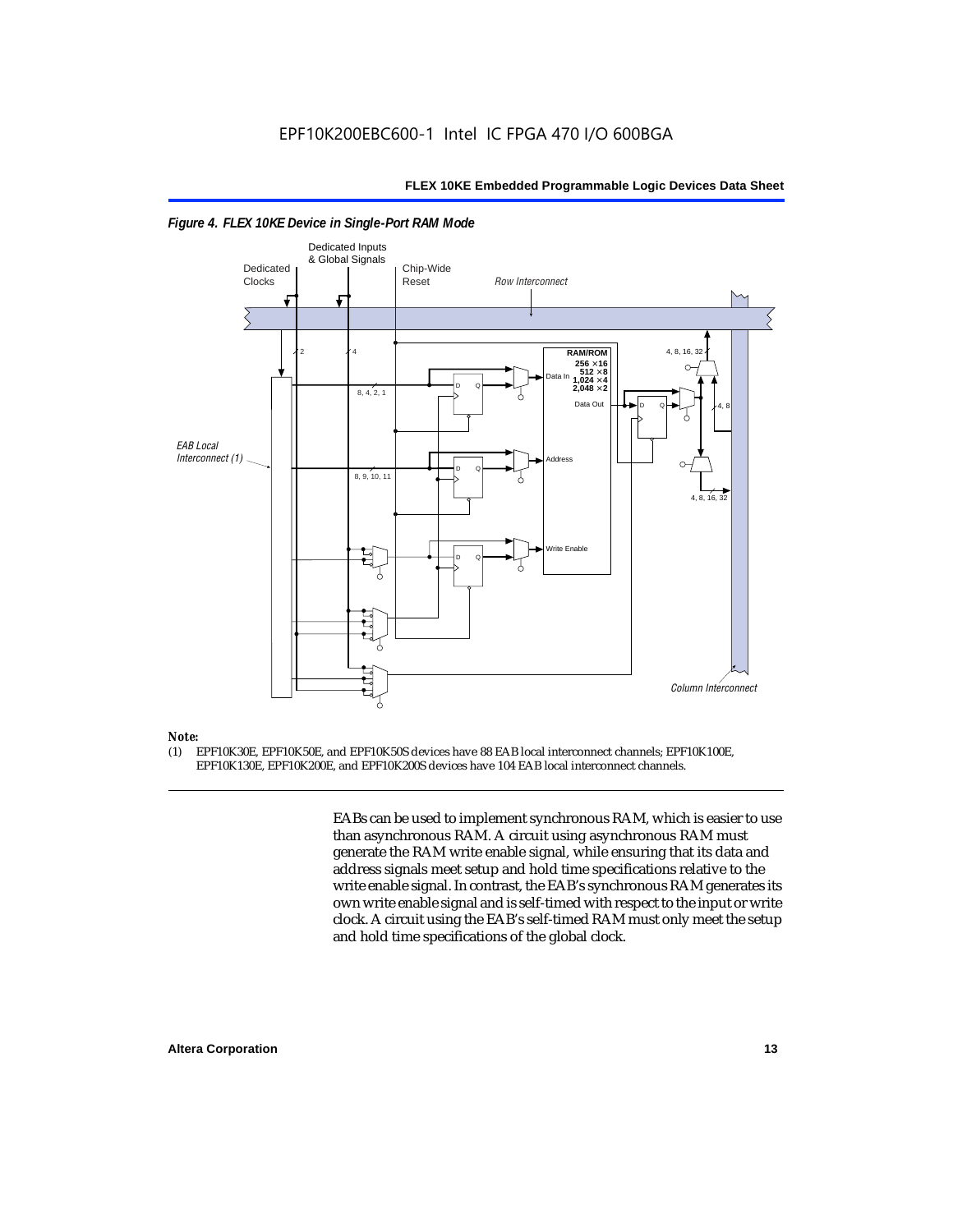When used as RAM, each EAB can be configured in any of the following sizes:  $256 \times 16$ ,  $512 \times 8$ ,  $1,024 \times 4$ , or  $2,048 \times 2$  (see Figure 5).



Larger blocks of RAM are created by combining multiple EABs. For example, two  $256 \times 16$  RAM blocks can be combined to form a  $256 \times 32$ block; two  $512 \times 8$  RAM blocks can be combined to form a  $512 \times 16$  block (see Figure 6).





If necessary, all EABs in a device can be cascaded to form a single RAM block. EABs can be cascaded to form RAM blocks of up to 2,048 words without impacting timing. The Altera software automatically combines EABs to meet a designer's RAM specifications.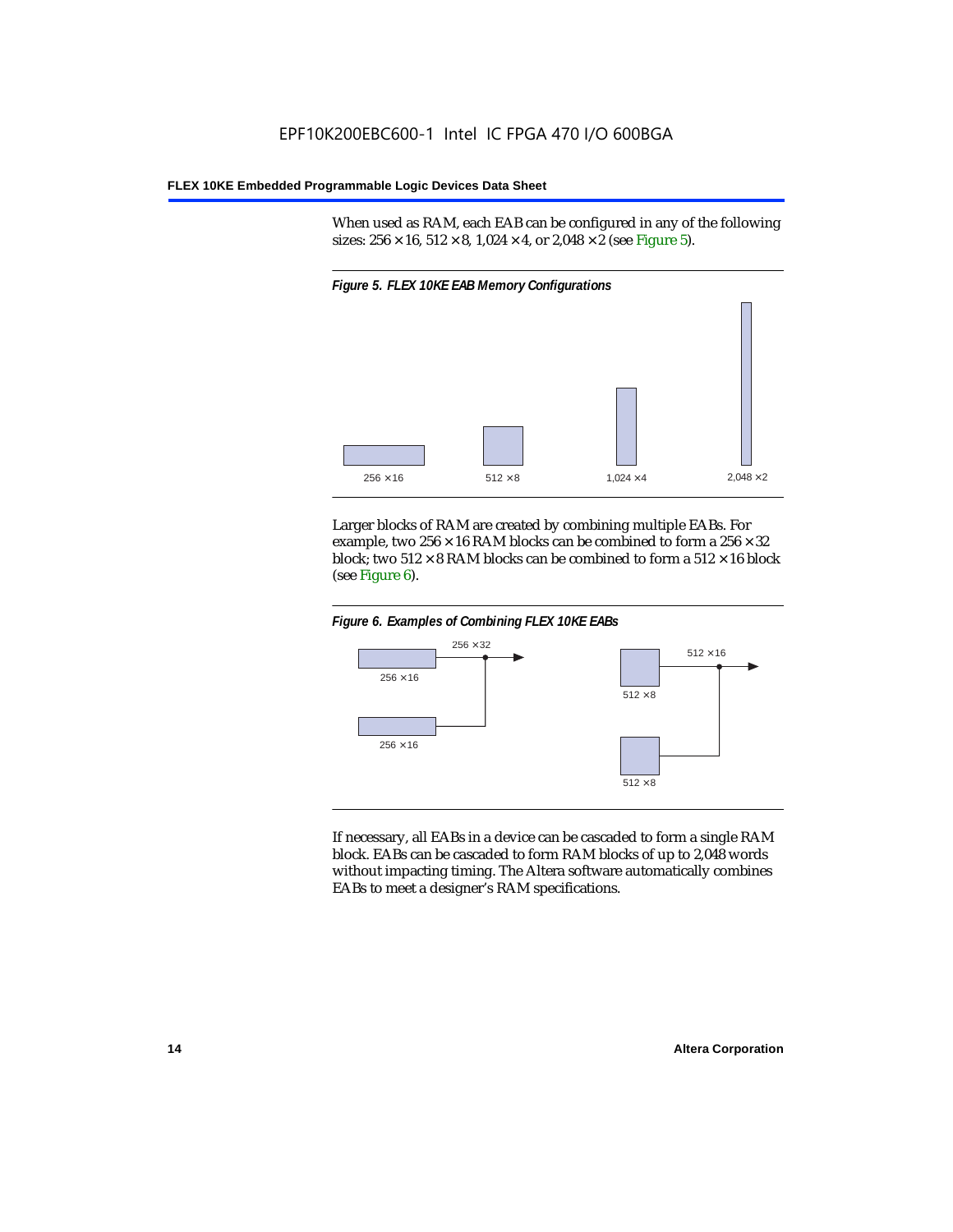EABs provide flexible options for driving and controlling clock signals. Different clocks and clock enables can be used for reading and writing to the EAB. Registers can be independently inserted on the data input, EAB output, write address, write enable signals, read address, and read enable signals. The global signals and the EAB local interconnect can drive write enable, read enable, and clock enable signals. The global signals, dedicated clock pins, and EAB local interconnect can drive the EAB clock signals. Because the LEs drive the EAB local interconnect, the LEs can control write enable, read enable, clear, clock, and clock enable signals.

An EAB is fed by a row interconnect and can drive out to row and column interconnects. Each EAB output can drive up to two row channels and up to two column channels; the unused row channel can be driven by other LEs. This feature increases the routing resources available for EAB outputs (see Figures 2 and 4). The column interconnect, which is adjacent to the EAB, has twice as many channels as other columns in the device.

#### **Logic Array Block**

An LAB consists of eight LEs, their associated carry and cascade chains, LAB control signals, and the LAB local interconnect. The LAB provides the coarse-grained structure to the FLEX 10KE architecture, facilitating efficient routing with optimum device utilization and high performance (see Figure 7).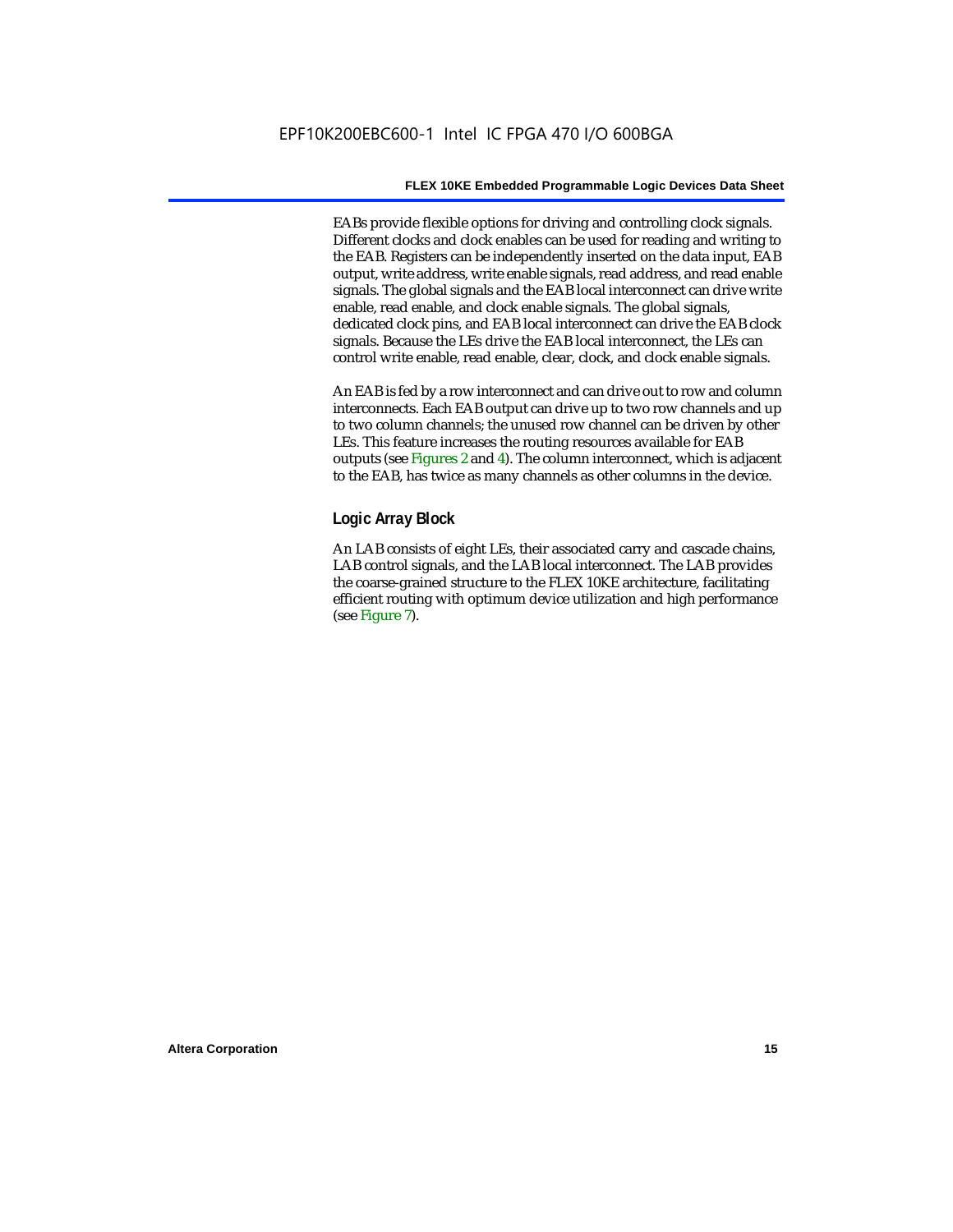#### *Figure 7. FLEX 10KE LAB*



#### *Notes:*

- (1) EPF10K30E, EPF10K50E, and EPF10K50S devices have 22 inputs to the LAB local interconnect channel from the row; EPF10K100E, EPF10K130E, EPF10K200E, and EPF10K200S devices have 26.
- (2) EPF10K30E, EPF10K50E, and EPF10K50S devices have 30 LAB local interconnect channels; EPF10K100E, EPF10K130E, EPF10K200E, and EPF10K200S devices have 34.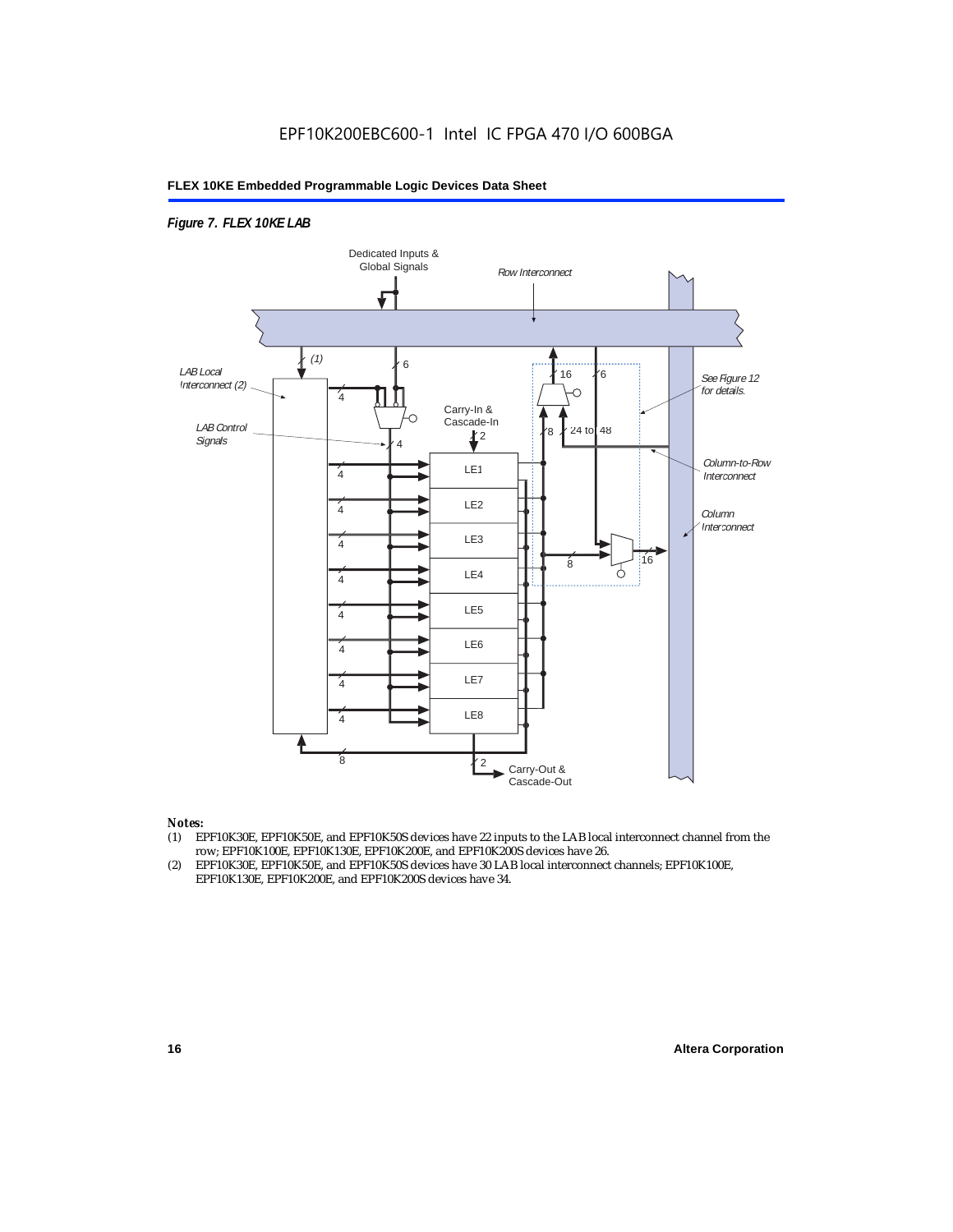Each LAB provides four control signals with programmable inversion that can be used in all eight LEs. Two of these signals can be used as clocks, the other two can be used for clear/preset control. The LAB clocks can be driven by the dedicated clock input pins, global signals, I/O signals, or internal signals via the LAB local interconnect. The LAB preset and clear control signals can be driven by the global signals, I/O signals, or internal signals via the LAB local interconnect. The global control signals are typically used for global clock, clear, or preset signals because they provide asynchronous control with very low skew across the device. If logic is required on a control signal, it can be generated in one or more LE in any LAB and driven into the local interconnect of the target LAB. In addition, the global control signals can be generated from LE outputs.

#### **Logic Element**

The LE, the smallest unit of logic in the FLEX 10KE architecture, has a compact size that provides efficient logic utilization. Each LE contains a four-input LUT, which is a function generator that can quickly compute any function of four variables. In addition, each LE contains a programmable flipflop with a synchronous clock enable, a carry chain, and a cascade chain. Each LE drives both the local and the FastTrack Interconnect routing structure (see Figure 8).

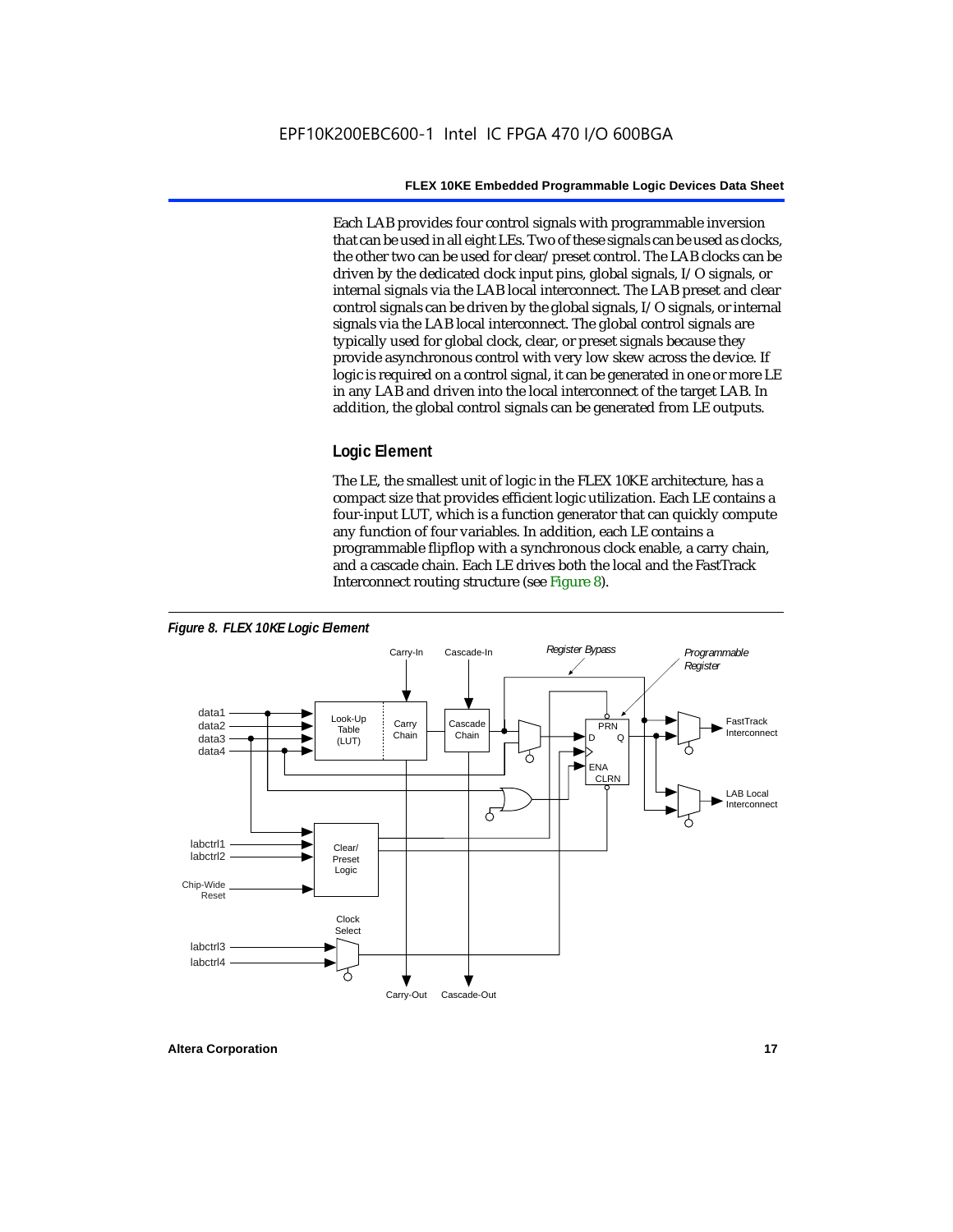The programmable flipflop in the LE can be configured for D, T, JK, or SR operation. The clock, clear, and preset control signals on the flipflop can be driven by global signals, general-purpose I/O pins, or any internal logic. For combinatorial functions, the flipflop is bypassed and the output of the LUT drives the output of the LE.

The LE has two outputs that drive the interconnect: one drives the local interconnect and the other drives either the row or column FastTrack Interconnect routing structure. The two outputs can be controlled independently. For example, the LUT can drive one output while the register drives the other output. This feature, called register packing, can improve LE utilization because the register and the LUT can be used for unrelated functions.

The FLEX 10KE architecture provides two types of dedicated high-speed data paths that connect adjacent LEs without using local interconnect paths: carry chains and cascade chains. The carry chain supports high-speed counters and adders and the cascade chain implements wide-input functions with minimum delay. Carry and cascade chains connect all LEs in a LAB as well as all LABs in the same row. Intensive use of carry and cascade chains can reduce routing flexibility. Therefore, the use of these chains should be limited to speed-critical portions of a design.

#### *Carry Chain*

The carry chain provides a very fast (as low as 0.2 ns) carry-forward function between LEs. The carry-in signal from a lower-order bit drives forward into the higher-order bit via the carry chain, and feeds into both the LUT and the next portion of the carry chain. This feature allows the FLEX 10KE architecture to implement high-speed counters, adders, and comparators of arbitrary width efficiently. Carry chain logic can be created automatically by the Altera Compiler during design processing, or manually by the designer during design entry. Parameterized functions such as LPM and DesignWare functions automatically take advantage of carry chains.

Carry chains longer than eight LEs are automatically implemented by linking LABs together. For enhanced fitting, a long carry chain skips alternate LABs in a row. A carry chain longer than one LAB skips either from even-numbered LAB to even-numbered LAB, or from oddnumbered LAB to odd-numbered LAB. For example, the last LE of the first LAB in a row carries to the first LE of the third LAB in the row. The carry chain does not cross the EAB at the middle of the row. For instance, in the EPF10K50E device, the carry chain stops at the eighteenth LAB and a new one begins at the nineteenth LAB.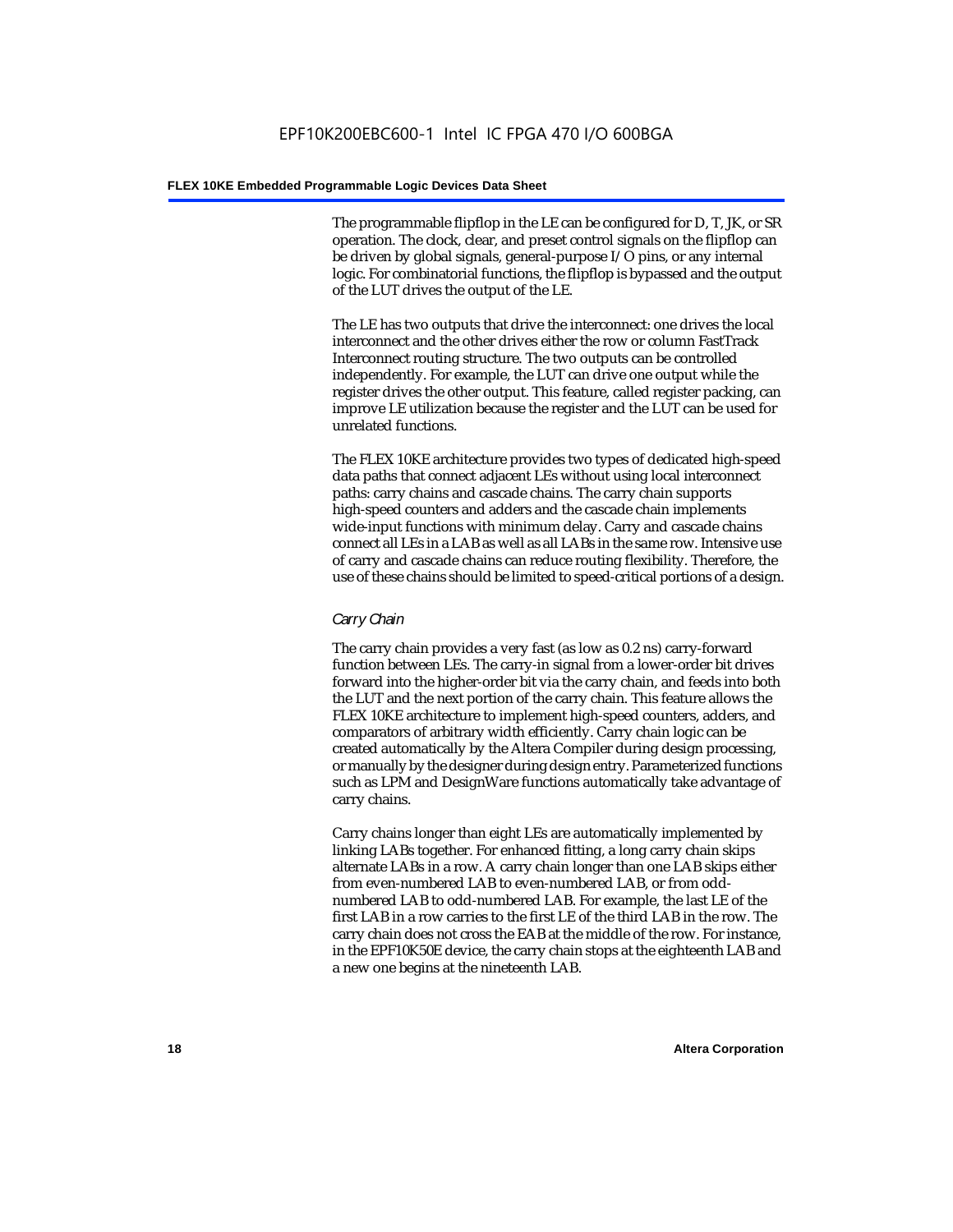Figure 9 shows how an *n*-bit full adder can be implemented in  $n + 1$  LEs with the carry chain. One portion of the LUT generates the sum of two bits using the input signals and the carry-in signal; the sum is routed to the output of the LE. The register can be bypassed for simple adders or used for an accumulator function. Another portion of the LUT and the carry chain logic generates the carry-out signal, which is routed directly to the carry-in signal of the next-higher-order bit. The final carry-out signal is routed to an LE, where it can be used as a general-purpose signal.



*Figure 9. FLEX 10KE Carry Chain Operation (n-Bit Full Adder)*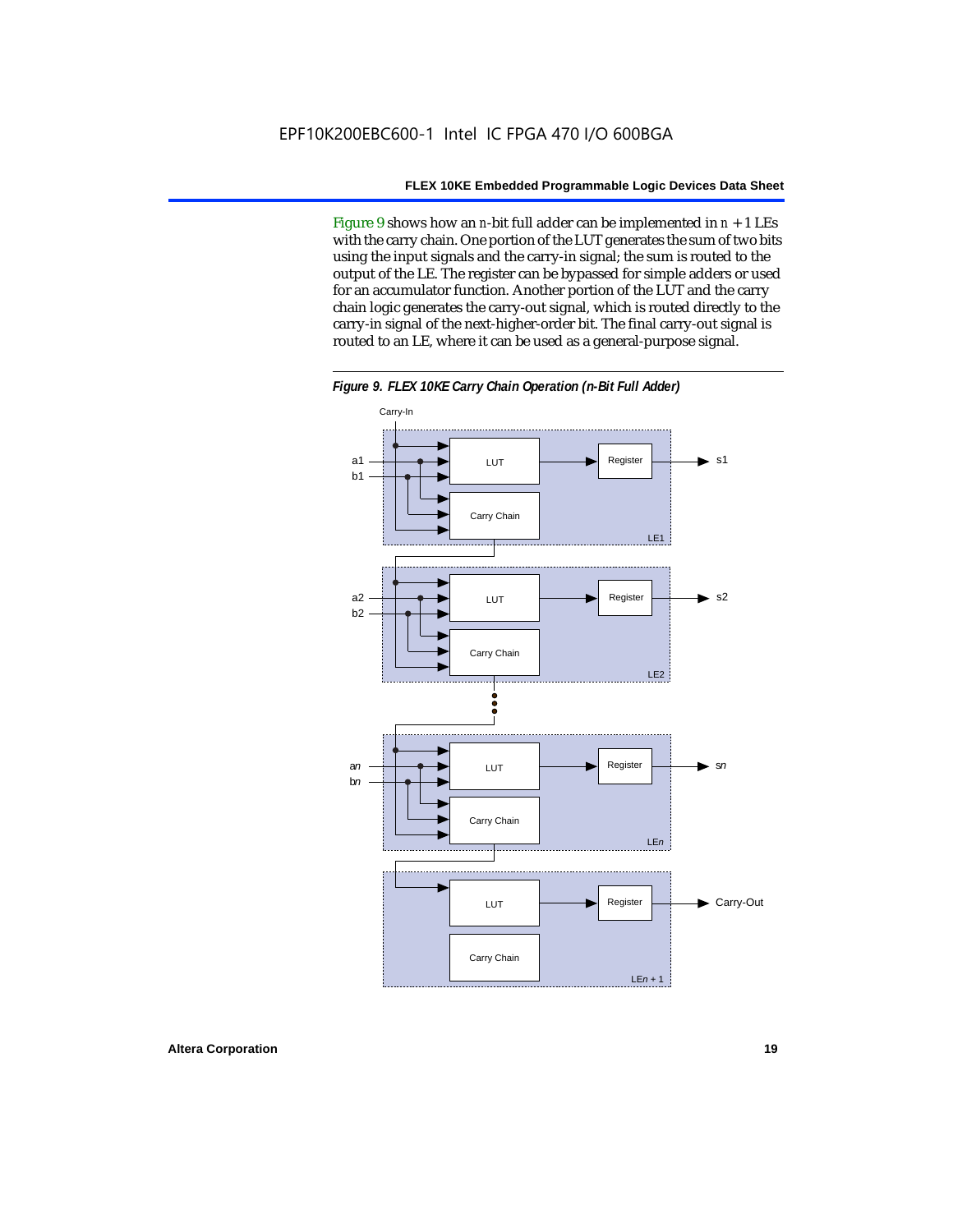#### *Cascade Chain*

With the cascade chain, the FLEX 10KE architecture can implement functions that have a very wide fan-in. Adjacent LUTs can be used to compute portions of the function in parallel; the cascade chain serially connects the intermediate values. The cascade chain can use a logical AND or logical OR (via De Morgan's inversion) to connect the outputs of adjacent LEs. An a delay as low as 0.6 ns per LE, each additional LE provides four more inputs to the effective width of a function. Cascade chain logic can be created automatically by the Altera Compiler during design processing, or manually by the designer during design entry.

Cascade chains longer than eight bits are implemented automatically by linking several LABs together. For easier routing, a long cascade chain skips every other LAB in a row. A cascade chain longer than one LAB skips either from even-numbered LAB to even-numbered LAB, or from odd-numbered LAB to odd-numbered LAB (e.g., the last LE of the first LAB in a row cascades to the first LE of the third LAB). The cascade chain does not cross the center of the row (e.g., in the EPF10K50E device, the cascade chain stops at the eighteenth LAB and a new one begins at the nineteenth LAB). This break is due to the EAB's placement in the middle of the row.

Figure 10 shows how the cascade function can connect adjacent LEs to form functions with a wide fan-in. These examples show functions of 4*n* variables implemented with *n* LEs. The LE delay is 0.9 ns; the cascade chain delay is 0.6 ns. With the cascade chain, 2.7 ns are needed to decode a 16-bit address.



*Figure 10. FLEX 10KE Cascade Chain Operation*

**20 Altera Corporation**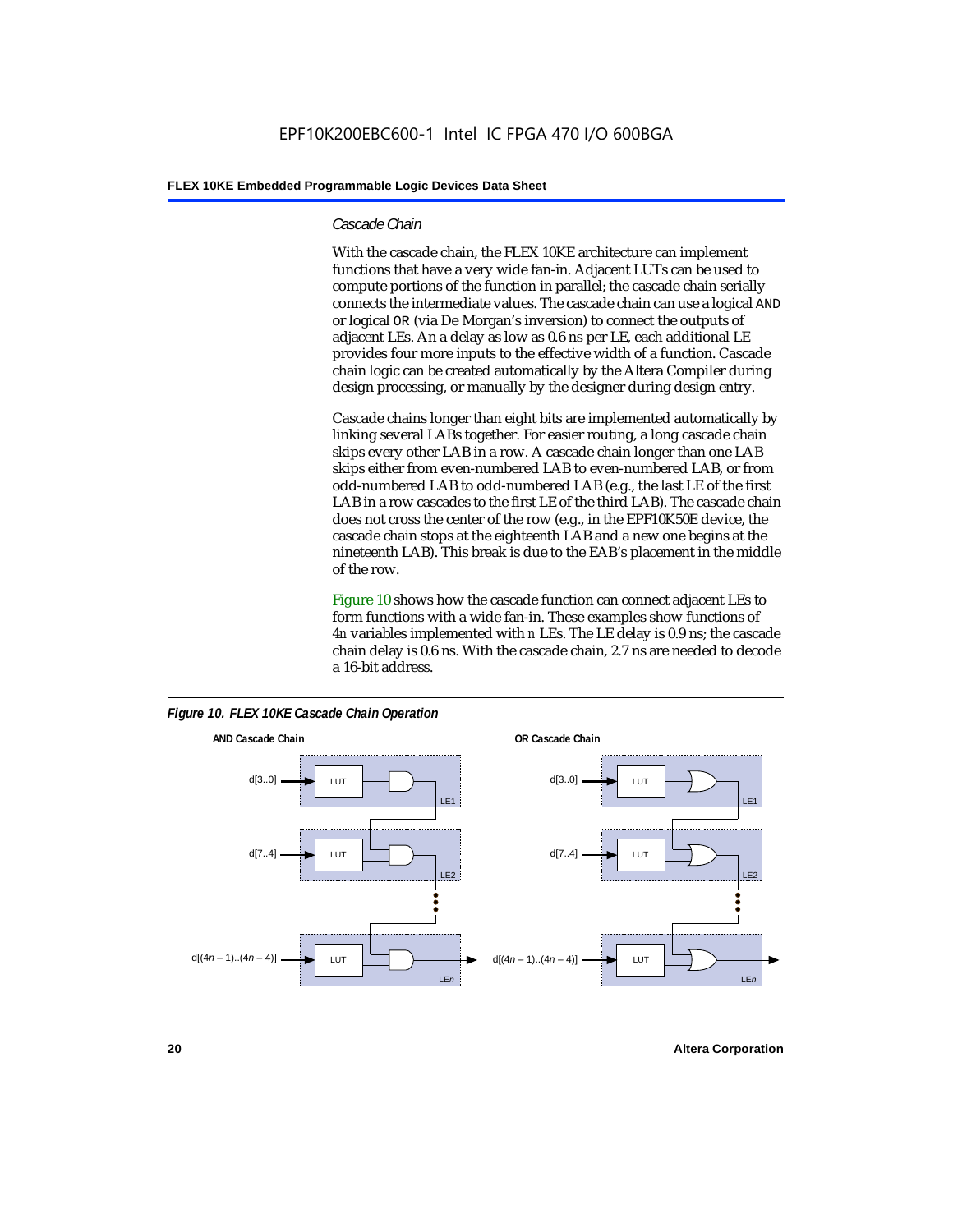#### *LE Operating Modes*

The FLEX 10KE LE can operate in the following four modes:

- Normal mode
- Arithmetic mode
- Up/down counter mode
- Clearable counter mode

Each of these modes uses LE resources differently. In each mode, seven available inputs to the LE—the four data inputs from the LAB local interconnect, the feedback from the programmable register, and the carry-in and cascade-in from the previous LE—are directed to different destinations to implement the desired logic function. Three inputs to the LE provide clock, clear, and preset control for the register. The Altera software, in conjunction with parameterized functions such as LPM and DesignWare functions, automatically chooses the appropriate mode for common functions such as counters, adders, and multipliers. If required, the designer can also create special-purpose functions that use a specific LE operating mode for optimal performance.

The architecture provides a synchronous clock enable to the register in all four modes. The Altera software can set DATA1 to enable the register synchronously, providing easy implementation of fully synchronous designs.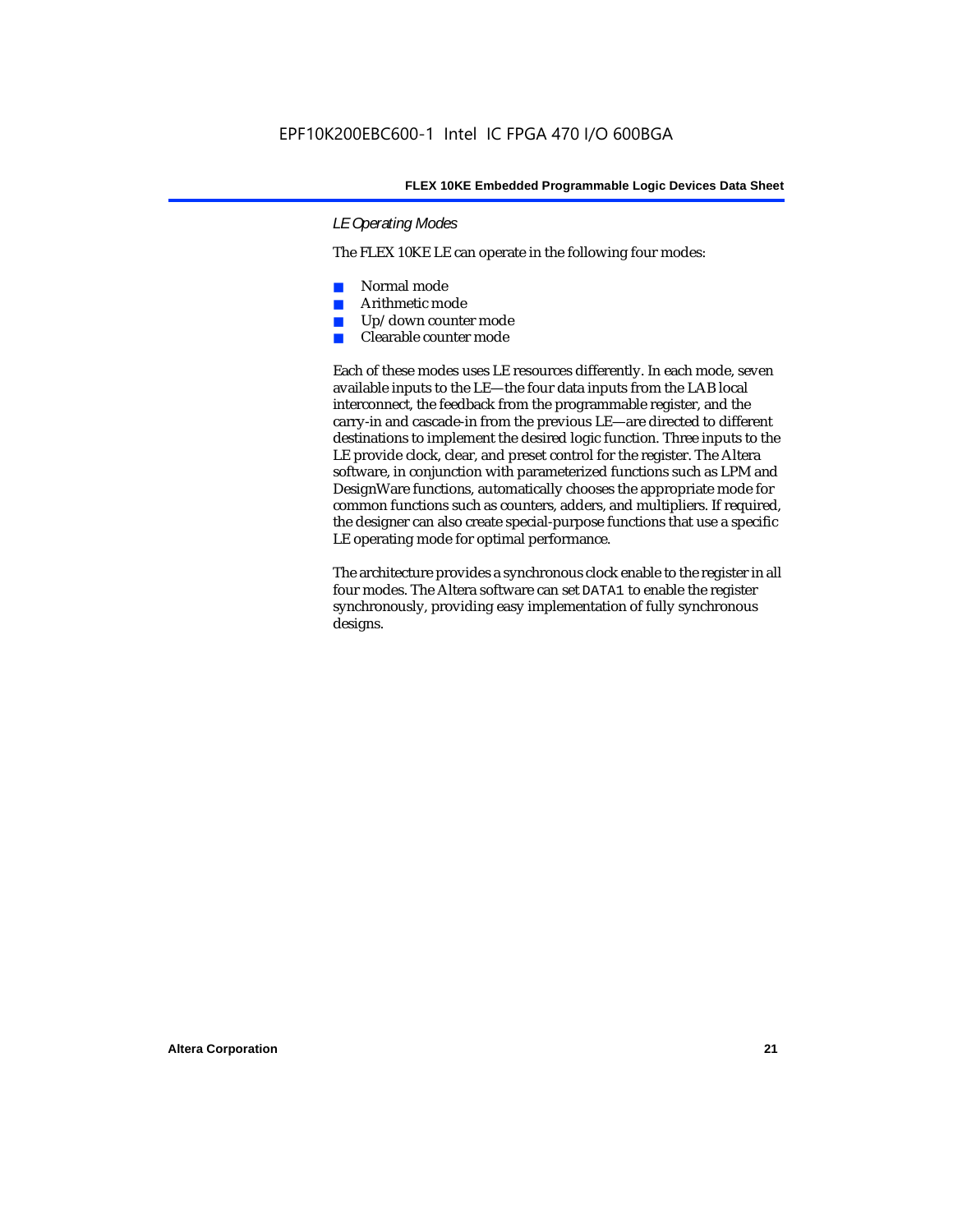#### Figure 11 shows the LE operating modes.

#### *Figure 11. FLEX 10KE LE Operating Modes*









#### **Clearable Counter Mode**

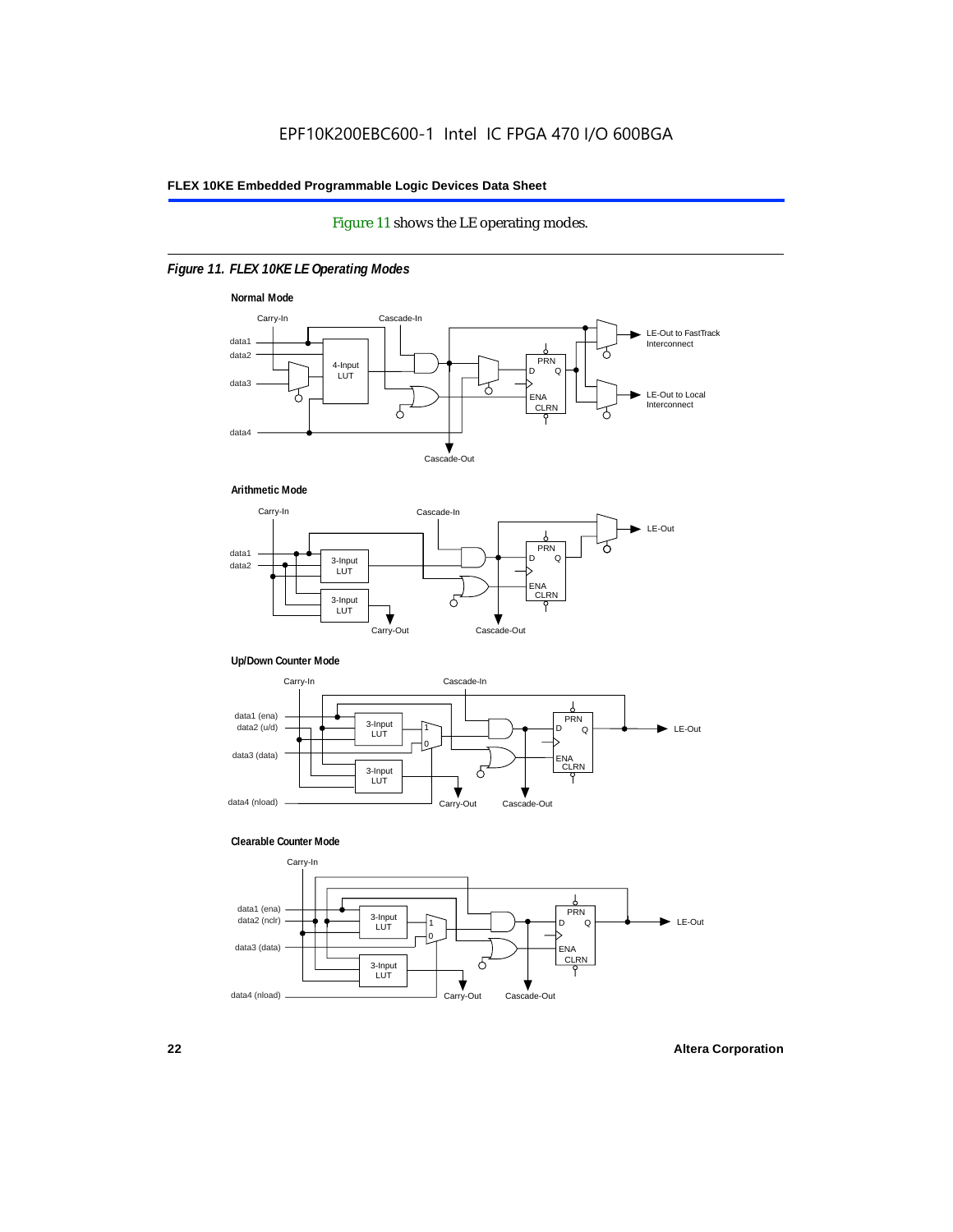#### **Normal Mode**

The normal mode is suitable for general logic applications and wide decoding functions that can take advantage of a cascade chain. In normal mode, four data inputs from the LAB local interconnect and the carry-in are inputs to a four-input LUT. The Altera Compiler automatically selects the carry-in or the DATA3 signal as one of the inputs to the LUT. The LUT output can be combined with the cascade-in signal to form a cascade chain through the cascade-out signal. Either the register or the LUT can be used to drive both the local interconnect and the FastTrack Interconnect routing structure at the same time.

The LUT and the register in the LE can be used independently (register packing). To support register packing, the LE has two outputs; one drives the local interconnect, and the other drives the FastTrack Interconnect routing structure. The DATA4 signal can drive the register directly, allowing the LUT to compute a function that is independent of the registered signal; a three-input function can be computed in the LUT, and a fourth independent signal can be registered. Alternatively, a four-input function can be generated, and one of the inputs to this function can be used to drive the register. The register in a packed LE can still use the clock enable, clear, and preset signals in the LE. In a packed LE, the register can drive the FastTrack Interconnect routing structure while the LUT drives the local interconnect, or vice versa.

#### **Arithmetic Mode**

The arithmetic mode offers 2 three-input LUTs that are ideal for implementing adders, accumulators, and comparators. One LUT computes a three-input function; the other generates a carry output. As shown in Figure 11 on page 22, the first LUT uses the carry-in signal and two data inputs from the LAB local interconnect to generate a combinatorial or registered output. For example, in an adder, this output is the sum of three signals: a, b, and carry-in. The second LUT uses the same three signals to generate a carry-out signal, thereby creating a carry chain. The arithmetic mode also supports simultaneous use of the cascade chain.

#### **Up/Down Counter Mode**

The up/down counter mode offers counter enable, clock enable, synchronous up/down control, and data loading options. These control signals are generated by the data inputs from the LAB local interconnect, the carry-in signal, and output feedback from the programmable register. Use 2 three-input LUTs: one generates the counter data, and the other generates the fast carry bit. A 2-to-1 multiplexer provides synchronous loading. Data can also be loaded asynchronously with the clear and preset register control signals without using the LUT resources.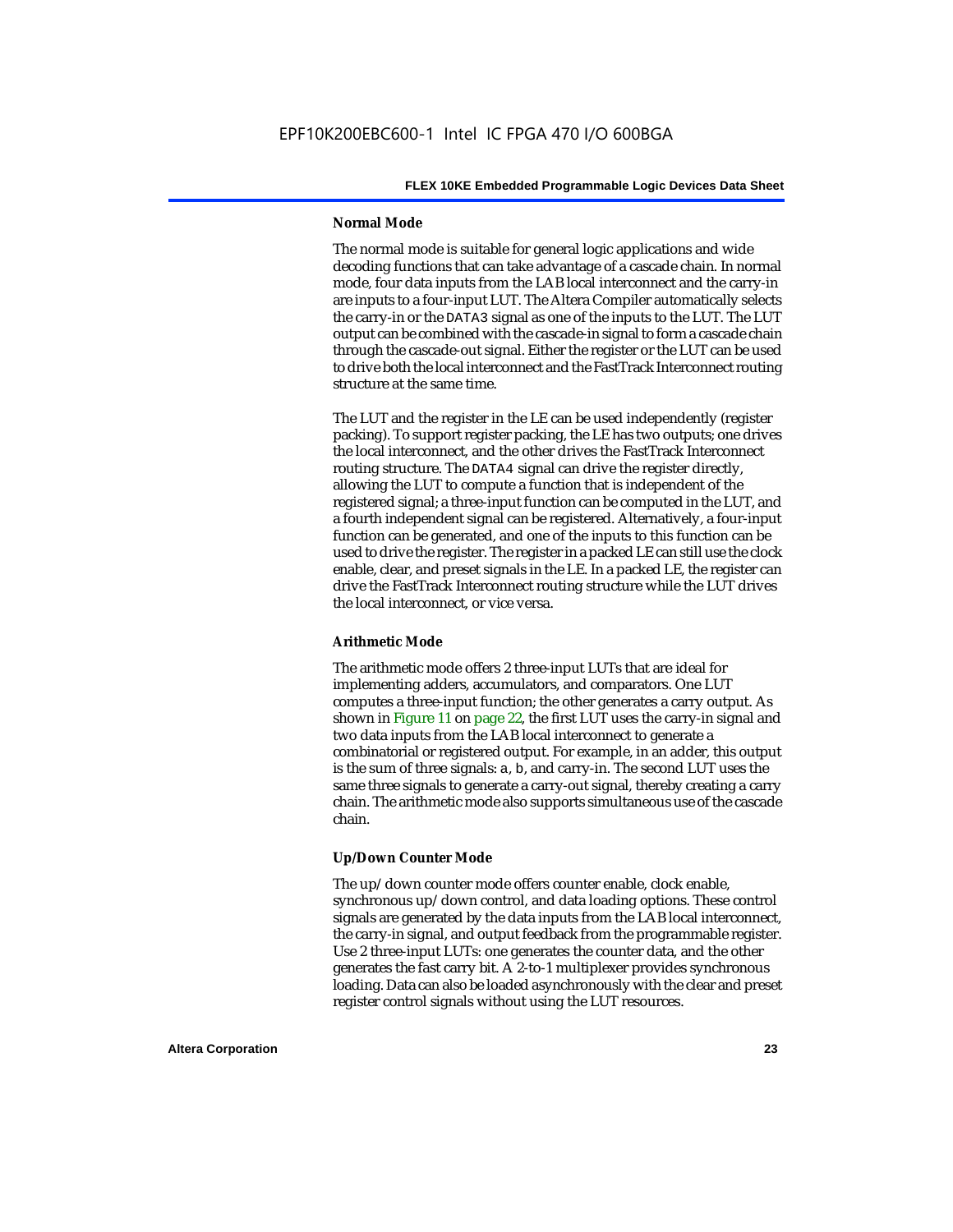#### **Clearable Counter Mode**

The clearable counter mode is similar to the up/down counter mode, but supports a synchronous clear instead of the up/down control. The clear function is substituted for the cascade-in signal in the up/down counter mode. Use 2 three-input LUTs: one generates the counter data, and the other generates the fast carry bit. Synchronous loading is provided by a 2-to-1 multiplexer. The output of this multiplexer is ANDed with a synchronous clear signal.

#### *Internal Tri-State Emulation*

Internal tri-state emulation provides internal tri-states without the limitations of a physical tri-state bus. In a physical tri-state bus, the tri-state buffers' output enable (OE) signals select which signal drives the bus. However, if multiple OE signals are active, contending signals can be driven onto the bus. Conversely, if no OE signals are active, the bus will float. Internal tri-state emulation resolves contending tri-state buffers to a low value and floating buses to a high value, thereby eliminating these problems. The Altera software automatically implements tri-state bus functionality with a multiplexer.

#### *Clear & Preset Logic Control*

Logic for the programmable register's clear and preset functions is controlled by the DATA3, LABCTRL1, and LABCTRL2 inputs to the LE. The clear and preset control structure of the LE asynchronously loads signals into a register. Either LABCTRL1 or LABCTRL2 can control the asynchronous clear. Alternatively, the register can be set up so that LABCTRL1 implements an asynchronous load. The data to be loaded is driven to DATA3; when LABCTRL1 is asserted, DATA3 is loaded into the register.

During compilation, the Altera Compiler automatically selects the best control signal implementation. Because the clear and preset functions are active-low, the Compiler automatically assigns a logic high to an unused clear or preset.

The clear and preset logic is implemented in one of the following six modes chosen during design entry:

- Asynchronous clear
- Asynchronous preset
- Asynchronous clear and preset
- Asynchronous load with clear
- Asynchronous load with preset
- Asynchronous load without clear or preset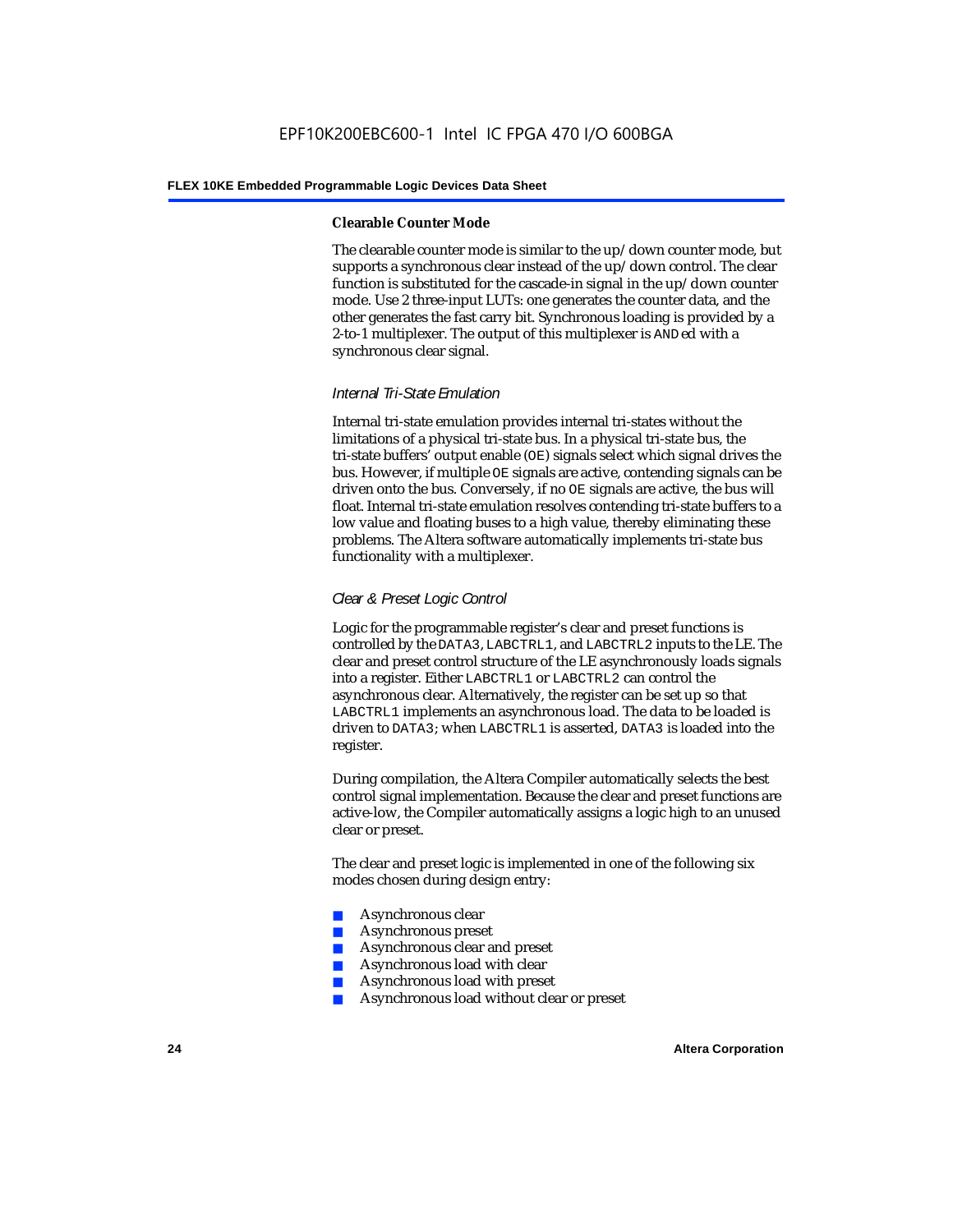In addition to the six clear and preset modes, FLEX 10KE devices provide a chip-wide reset pin that can reset all registers in the device. Use of this feature is set during design entry. In any of the clear and preset modes, the chip-wide reset overrides all other signals. Registers with asynchronous presets may be preset when the chip-wide reset is asserted. Inversion can be used to implement the asynchronous preset. Figure 12 shows examples of how to setup the preset and clear inputs for the desired functionality.

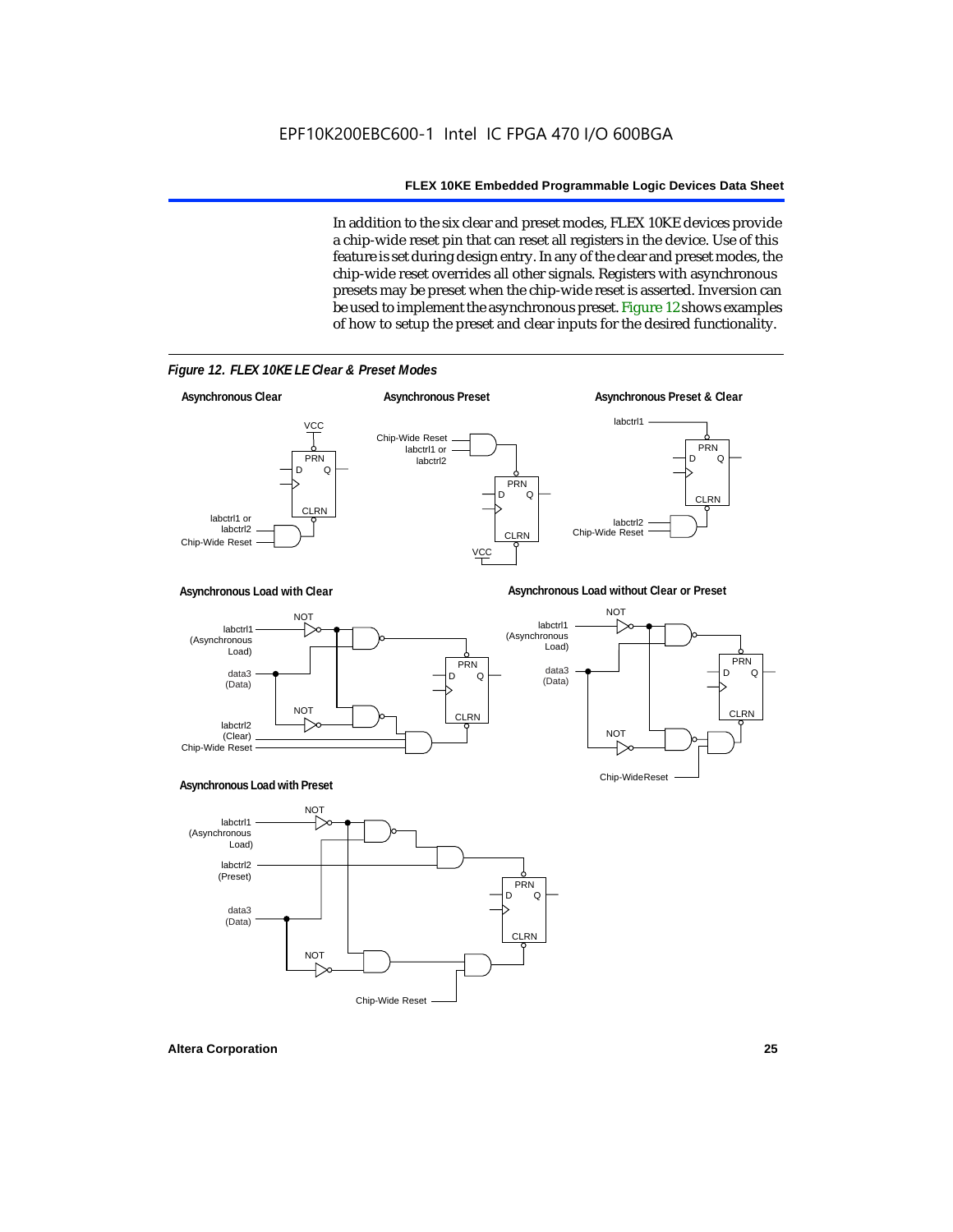#### **Asynchronous Clear**

The flipflop can be cleared by either LABCTRL1 or LABCTRL2. In this mode, the preset signal is tied to VCC to deactivate it.

#### **Asynchronous Preset**

An asynchronous preset is implemented as an asynchronous load, or with an asynchronous clear. If DATA3 is tied to VCC, asserting LABCTRL1 asynchronously loads a one into the register. Alternatively, the Altera software can provide preset control by using the clear and inverting the input and output of the register. Inversion control is available for the inputs to both LEs and IOEs. Therefore, if a register is preset by only one of the two LABCTRL signals, the DATA3 input is not needed and can be used for one of the LE operating modes.

#### **Asynchronous Preset & Clear**

When implementing asynchronous clear and preset, LABCTRL1 controls the preset and LABCTRL2 controls the clear. DATA3 is tied to VCC, so that asserting LABCTRL1 asynchronously loads a one into the register, effectively presetting the register. Asserting LABCTRL2 clears the register.

#### **Asynchronous Load with Clear**

When implementing an asynchronous load in conjunction with the clear, LABCTRL1 implements the asynchronous load of DATA3 by controlling the register preset and clear. LABCTRL2 implements the clear by controlling the register clear; LABCTRL2 does not have to feed the preset circuits.

#### **Asynchronous Load with Preset**

When implementing an asynchronous load in conjunction with preset, the Altera software provides preset control by using the clear and inverting the input and output of the register. Asserting LABCTRL2 presets the register, while asserting LABCTRL1 loads the register. The Altera software inverts the signal that drives DATA3 to account for the inversion of the register's output.

#### **Asynchronous Load without Preset or Clear**

When implementing an asynchronous load without preset or clear, LABCTRL1 implements the asynchronous load of DATA3 by controlling the register preset and clear.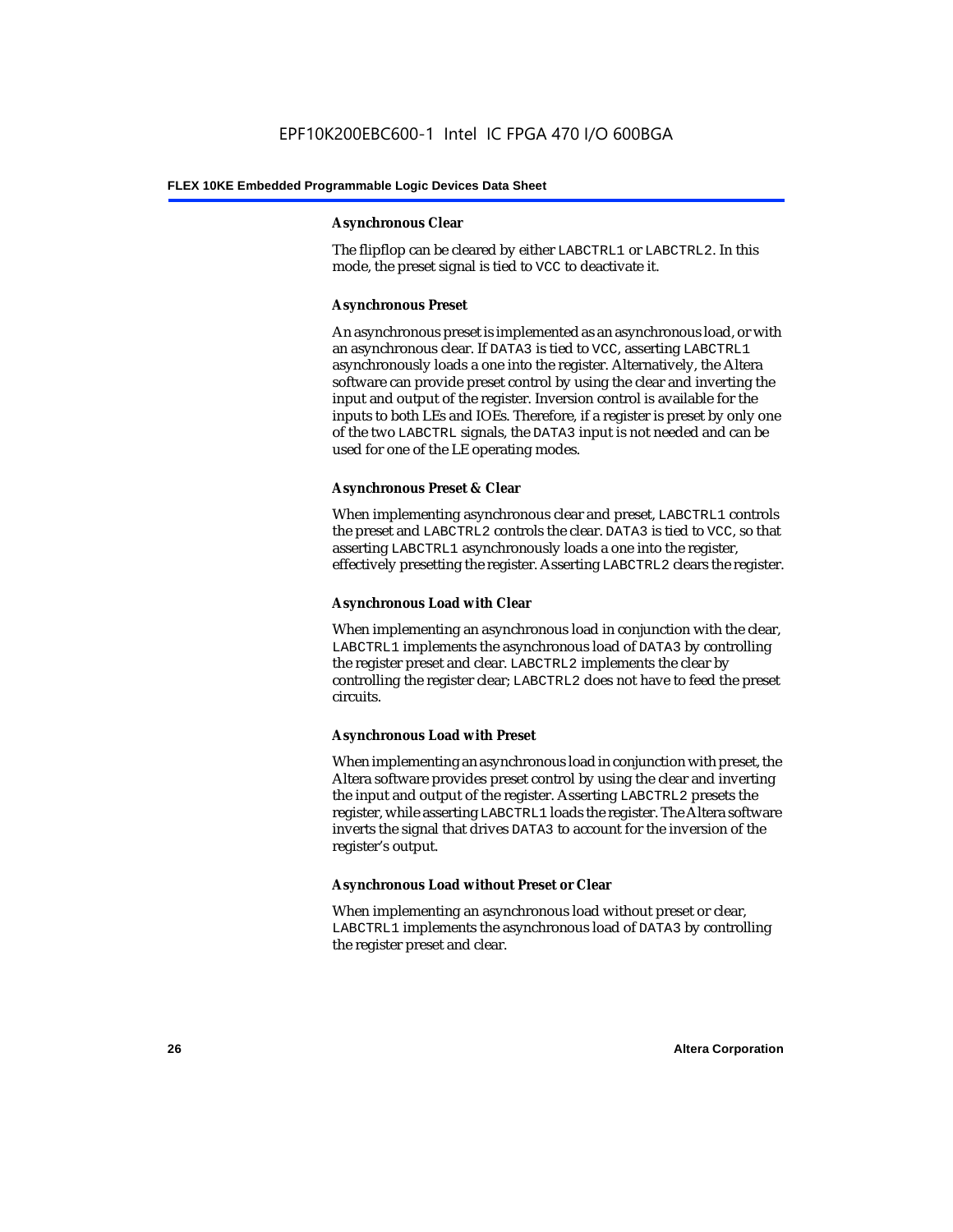#### **FastTrack Interconnect Routing Structure**

In the FLEX 10KE architecture, connections between LEs, EABs, and device I/O pins are provided by the FastTrack Interconnect routing structure, which is a series of continuous horizontal and vertical routing channels that traverses the device. This global routing structure provides predictable performance, even in complex designs. In contrast, the segmented routing in FPGAs requires switch matrices to connect a variable number of routing paths, increasing the delays between logic resources and reducing performance.

The FastTrack Interconnect routing structure consists of row and column interconnect channels that span the entire device. Each row of LABs is served by a dedicated row interconnect. The row interconnect can drive I/O pins and feed other LABs in the row. The column interconnect routes signals between rows and can drive I/O pins.

Row channels drive into the LAB or EAB local interconnect. The row signal is buffered at every LAB or EAB to reduce the effect of fan-out on delay. A row channel can be driven by an LE or by one of three column channels. These four signals feed dual 4-to-1 multiplexers that connect to two specific row channels. These multiplexers, which are connected to each LE, allow column channels to drive row channels even when all eight LEs in a LAB drive the row interconnect.

Each column of LABs or EABs is served by a dedicated column interconnect. The column interconnect that serves the EABs has twice as many channels as other column interconnects. The column interconnect can then drive I/O pins or another row's interconnect to route the signals to other LABs or EABs in the device. A signal from the column interconnect, which can be either the output of a LE or an input from an I/O pin, must be routed to the row interconnect before it can enter a LAB or EAB. Each row channel that is driven by an IOE or EAB can drive one specific column channel.

Access to row and column channels can be switched between LEs in adjacent pairs of LABs. For example, a LE in one LAB can drive the row and column channels normally driven by a particular LE in the adjacent LAB in the same row, and vice versa. This flexibility enables routing resources to be used more efficiently (see Figure 13).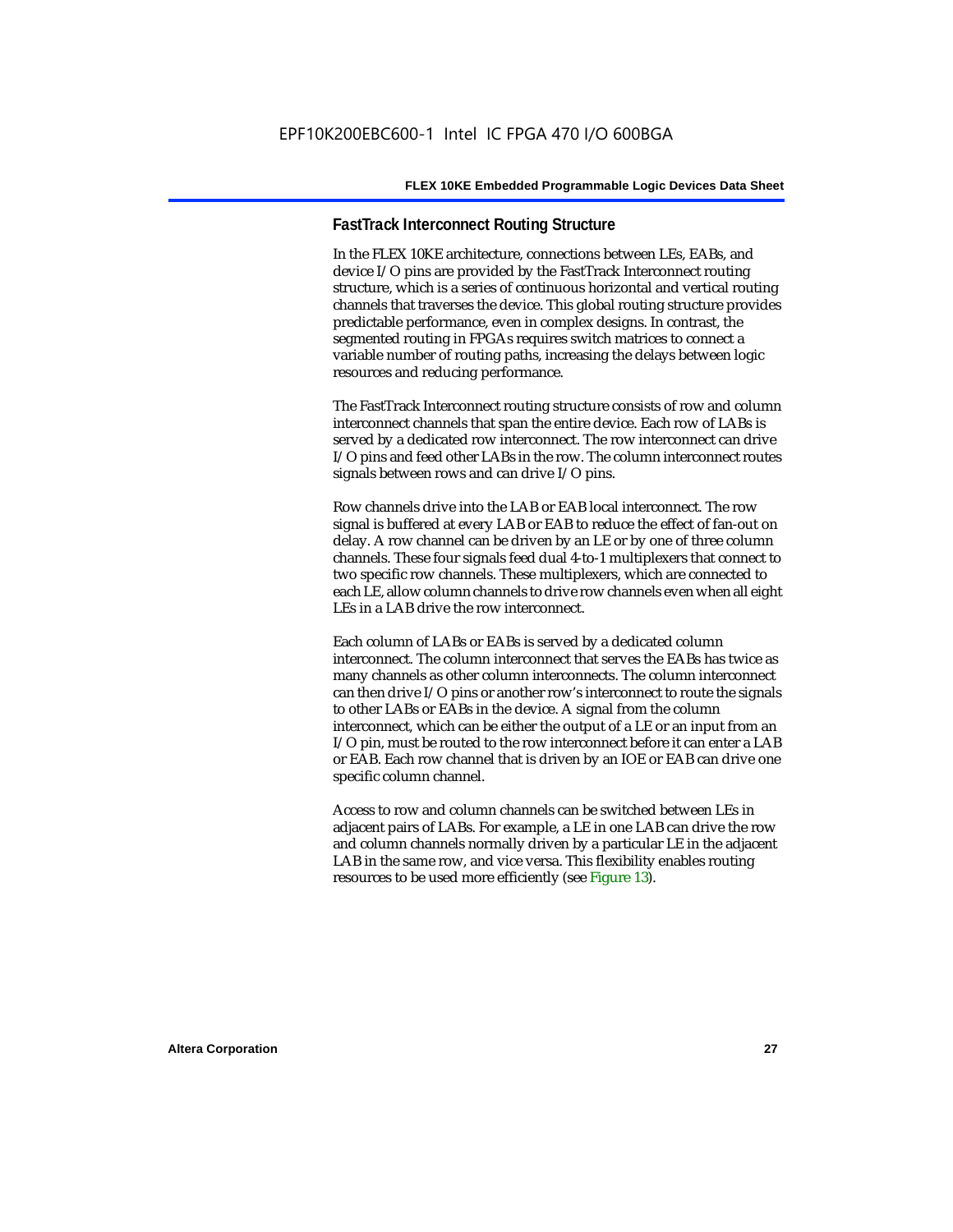#### *Figure 13. FLEX 10KE LAB Connections to Row & Column Interconnect*

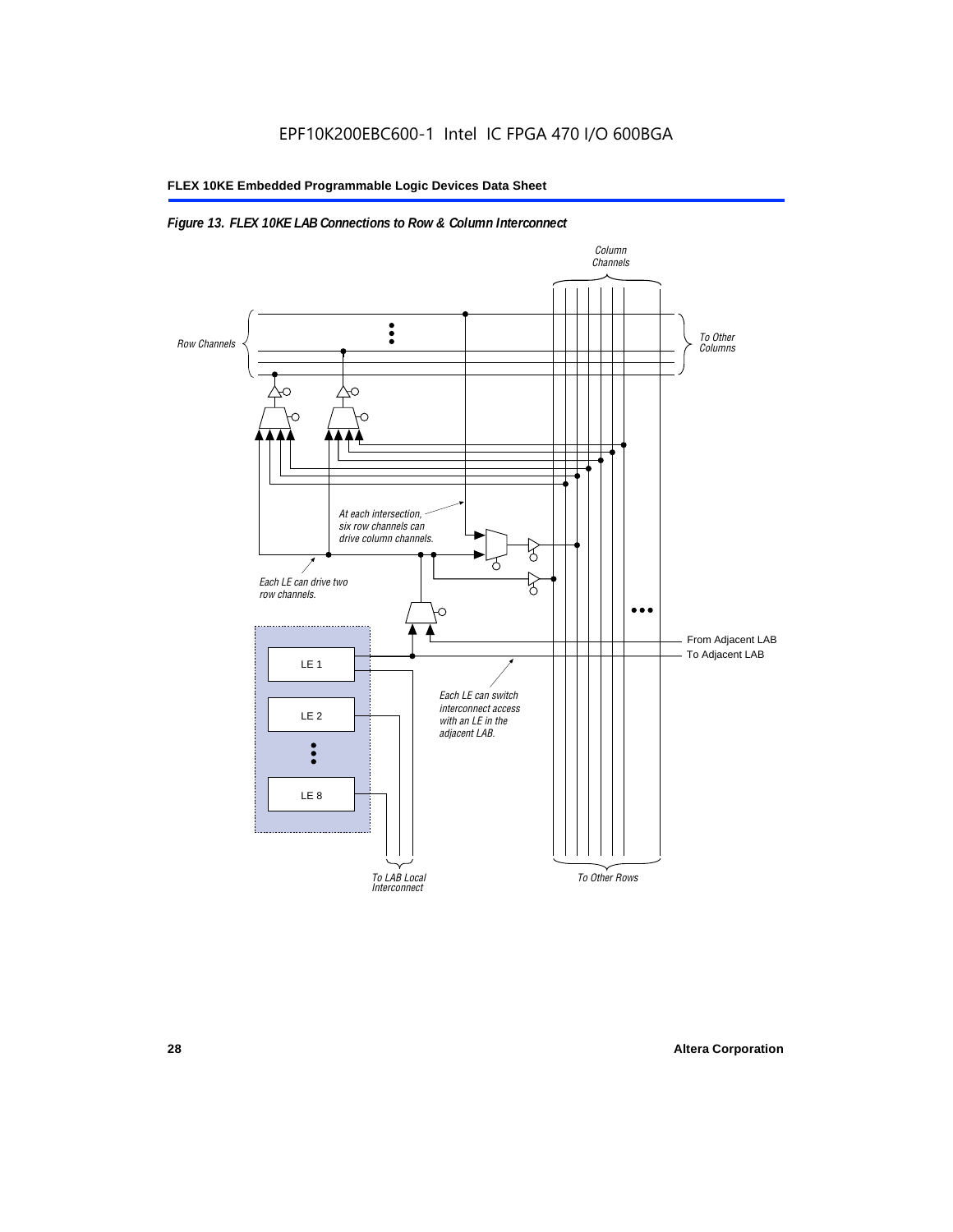For improved routing, the row interconnect consists of a combination of full-length and half-length channels. The full-length channels connect to all LABs in a row; the half-length channels connect to the LABs in half of the row. The EAB can be driven by the half-length channels in the left half of the row and by the full-length channels. The EAB drives out to the fulllength channels. In addition to providing a predictable, row-wide interconnect, this architecture provides increased routing resources. Two neighboring LABs can be connected using a half-row channel, thereby saving the other half of the channel for the other half of the row.

Table 7 summarizes the FastTrack Interconnect routing structure resources available in each FLEX 10KE device.

| Table 7. FLEX 10KE FastTrack Interconnect Resources |             |                     |         |                        |
|-----------------------------------------------------|-------------|---------------------|---------|------------------------|
| Device                                              | <b>Rows</b> | Channels per<br>Row | Columns | Channels per<br>Column |
| <b>EPF10K30E</b>                                    | 6           | 216                 | 36      | 24                     |
| EPF10K50E<br>EPF10K50S                              | 10          | 216                 | 36      | 24                     |
| EPF10K100E                                          | 12          | 312                 | 52      | 24                     |
| EPF10K130E                                          | 16          | 312                 | 52      | 32                     |
| EPF10K200E<br>EPF10K200S                            | 24          | 312                 | 52      | 48                     |

In addition to general-purpose I/O pins, FLEX 10KE devices have six dedicated input pins that provide low-skew signal distribution across the device. These six inputs can be used for global clock, clear, preset, and peripheral output enable and clock enable control signals. These signals are available as control signals for all LABs and IOEs in the device. The dedicated inputs can also be used as general-purpose data inputs because they can feed the local interconnect of each LAB in the device.

Figure 14 shows the interconnection of adjacent LABs and EABs, with row, column, and local interconnects, as well as the associated cascade and carry chains. Each LAB is labeled according to its location: a letter represents the row and a number represents the column. For example, LAB B3 is in row B, column 3.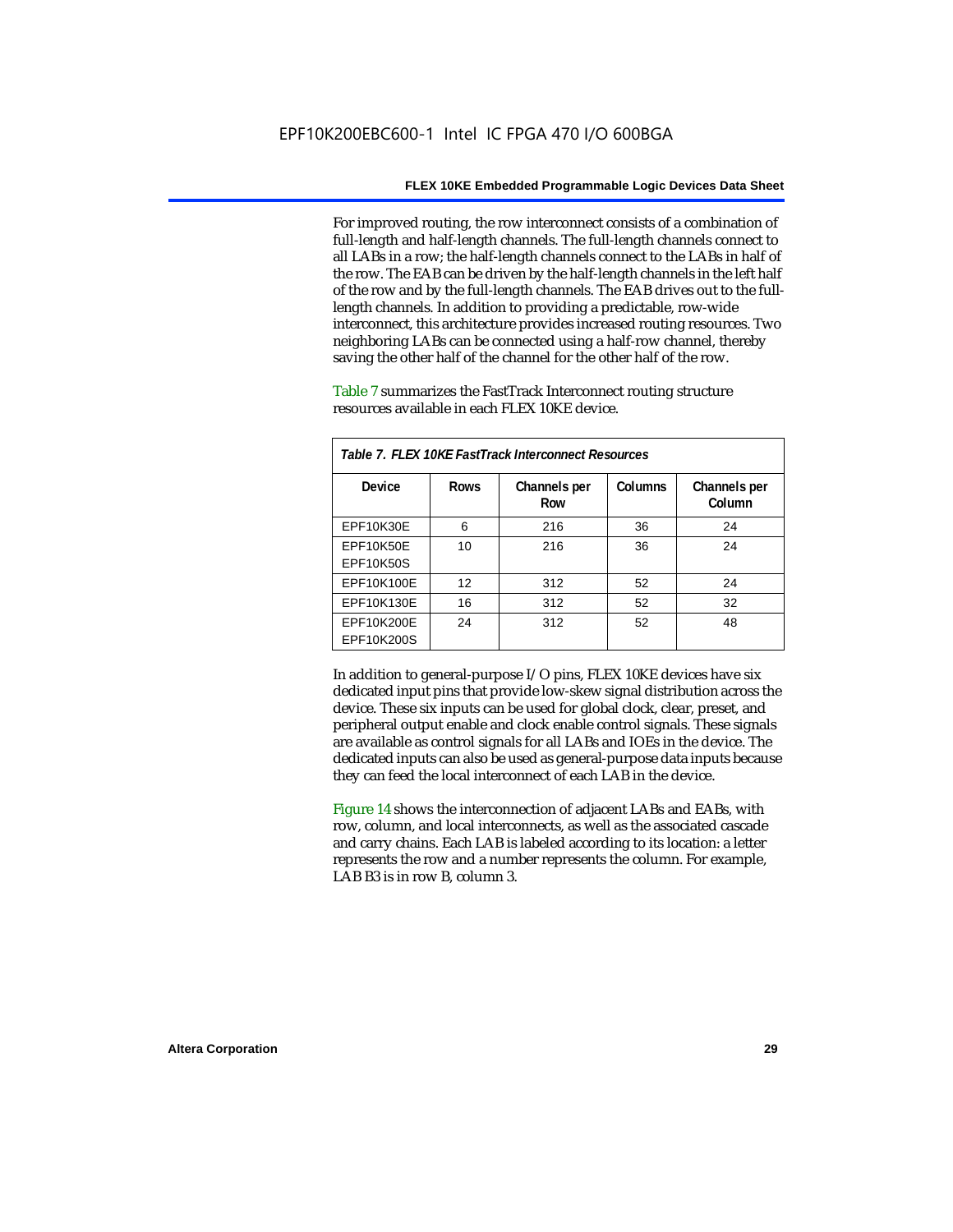



#### **I/O Element**

An IOE contains a bidirectional I/O buffer and a register that can be used either as an input register for external data that requires a fast setup time, or as an output register for data that requires fast clock-to-output performance. In some cases, using an LE register for an input register will result in a faster setup time than using an IOE register. IOEs can be used as input, output, or bidirectional pins. For bidirectional registered I/O implementation, the output register should be in the IOE, and the data input and output enable registers should be LE registers placed adjacent to the bidirectional pin. The Altera Compiler uses the programmable inversion option to invert signals from the row and column interconnect automatically where appropriate. Figure 15 shows the bidirectional I/O registers.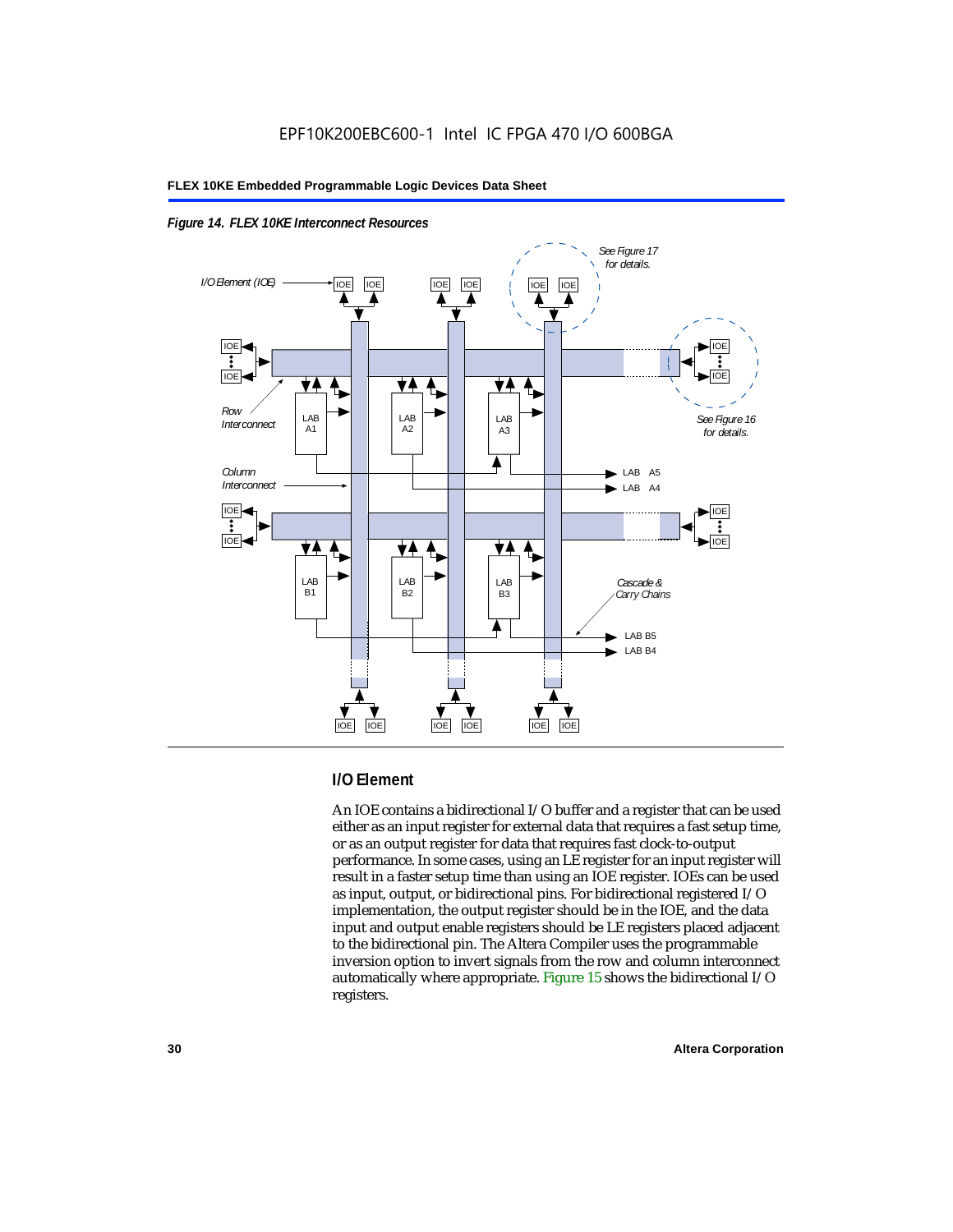



### *Note:*<br>(1) *A*

(1) All FLEX 10KE devices (except the EPF10K50E and EPF10K200E devices) have a programmable input delay buffer on the input path.

#### **Altera Corporation 31**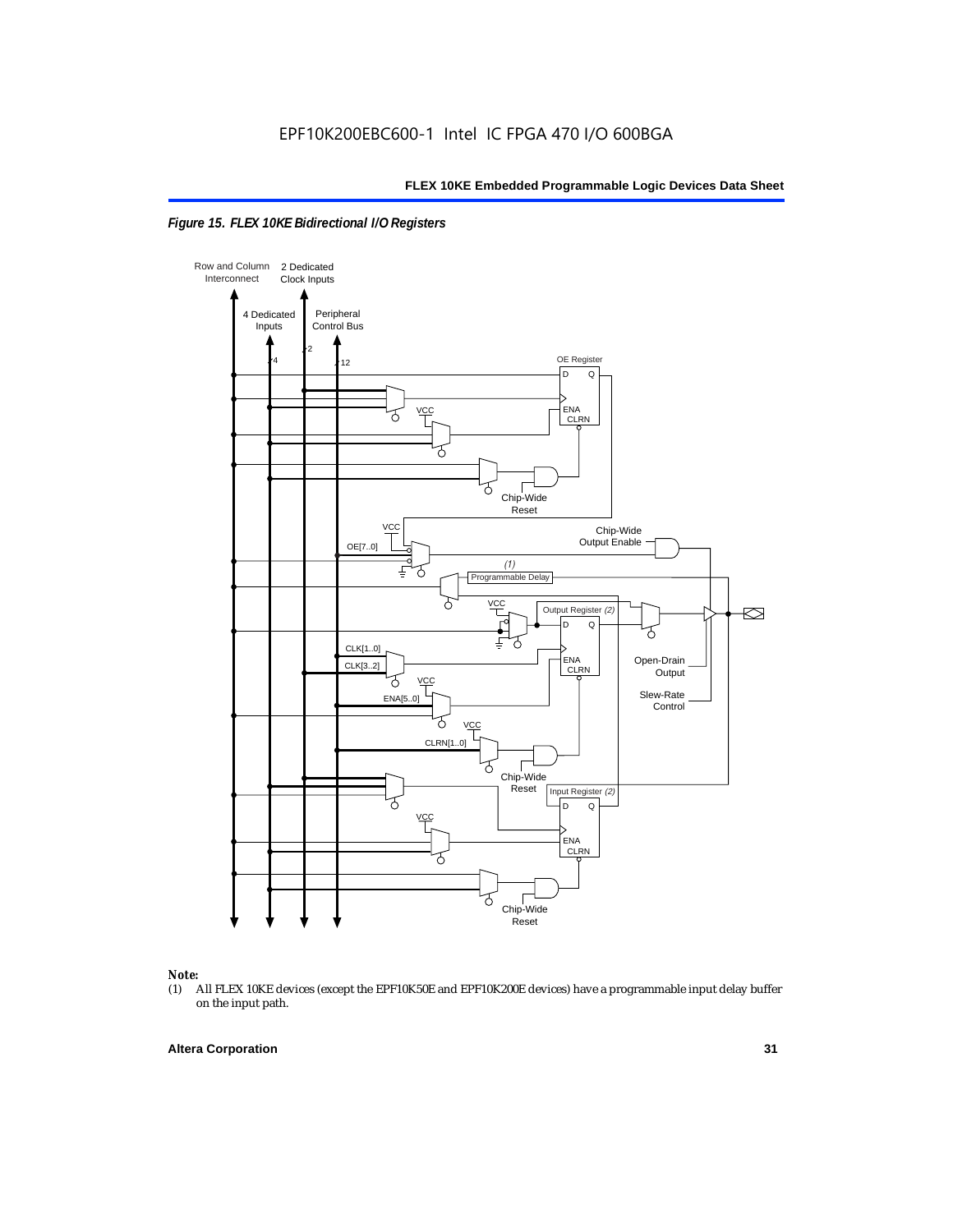On all FLEX 10KE devices (except EPF10K50E and EPF10K200E devices), the input path from the I/O pad to the FastTrack Interconnect has a programmable delay element that can be used to guarantee a zero hold time. EPF10K50S and EPF10K200S devices also support this feature. Depending on the placement of the IOE relative to what it is driving, the designer may choose to turn on the programmable delay to ensure a zero hold time or turn it off to minimize setup time. This feature is used to reduce setup time for complex pin-to-register paths (e.g., PCI designs).

Each IOE selects the clock, clear, clock enable, and output enable controls from a network of I/O control signals called the peripheral control bus. The peripheral control bus uses high-speed drivers to minimize signal skew across the device and provides up to 12 peripheral control signals that can be allocated as follows:

- Up to eight output enable signals
- Up to six clock enable signals
- Up to two clock signals
- Up to two clear signals

If more than six clock enable or eight output enable signals are required, each IOE on the device can be controlled by clock enable and output enable signals driven by specific LEs. In addition to the two clock signals available on the peripheral control bus, each IOE can use one of two dedicated clock pins. Each peripheral control signal can be driven by any of the dedicated input pins or the first LE of each LAB in a particular row. In addition, a LE in a different row can drive a column interconnect, which causes a row interconnect to drive the peripheral control signal. The chipwide reset signal resets all IOE registers, overriding any other control signals.

When a dedicated clock pin drives IOE registers, it can be inverted for all IOEs in the device. All IOEs must use the same sense of the clock. For example, if any IOE uses the inverted clock, all IOEs must use the inverted clock and no IOE can use the non-inverted clock. However, LEs can still use the true or complement of the clock on a LAB-by-LAB basis.

The incoming signal may be inverted at the dedicated clock pin and will drive all IOEs. For the true and complement of a clock to be used to drive IOEs, drive it into both global clock pins. One global clock pin will supply the true, and the other will supply the complement.

When the true and complement of a dedicated input drives IOE clocks, two signals on the peripheral control bus are consumed, one for each sense of the clock.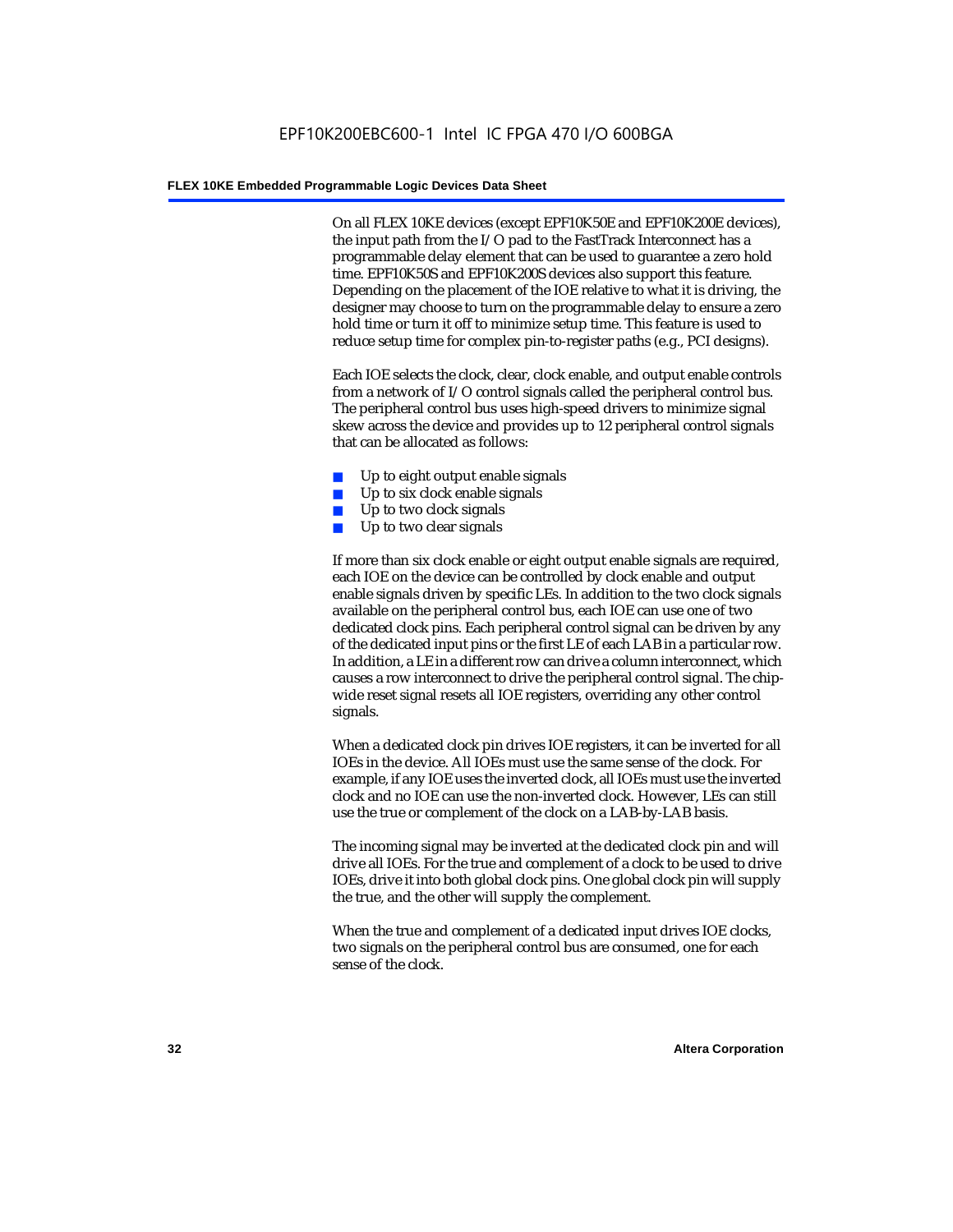When dedicated inputs drive non-inverted and inverted peripheral clears, clock enables, and output enables, two signals on the peripheral control bus will be used.

Tables 8 and 9 list the sources for each peripheral control signal, and show how the output enable, clock enable, clock, and clear signals share 12 peripheral control signals. The tables also show the rows that can drive global signals.

| Table 8. Peripheral Bus Sources for EPF10K30E, EPF10K50E & EPF10K50S Devices |                  |                               |  |  |
|------------------------------------------------------------------------------|------------------|-------------------------------|--|--|
| Peripheral<br><b>Control Signal</b>                                          | <b>EPF10K30E</b> | EPF10K50E<br><b>EPF10K50S</b> |  |  |
| OE0                                                                          | Row A            | Row A                         |  |  |
| OE1                                                                          | Row B            | Row B                         |  |  |
| OE2                                                                          | Row C            | Row D                         |  |  |
| OE3                                                                          | Row D            | Row F                         |  |  |
| OE4                                                                          | Row E            | Row H                         |  |  |
| OE5                                                                          | Row F            | Row J                         |  |  |
| CLKENA0/CLK0/GLOBAL0                                                         | Row A            | Row A                         |  |  |
| CLKENA1/OE6/GLOBAL1                                                          | Row B            | Row C                         |  |  |
| CLKENA2/CLR0                                                                 | Row C            | Row E                         |  |  |
| CLKENA3/OE7/GLOBAL2                                                          | Row D            | Row G                         |  |  |
| CLKENA4/CLR1                                                                 | Row E            | Row I                         |  |  |
| CLKENA5/CLK1/GLOBAL3                                                         | Row F            | Row J                         |  |  |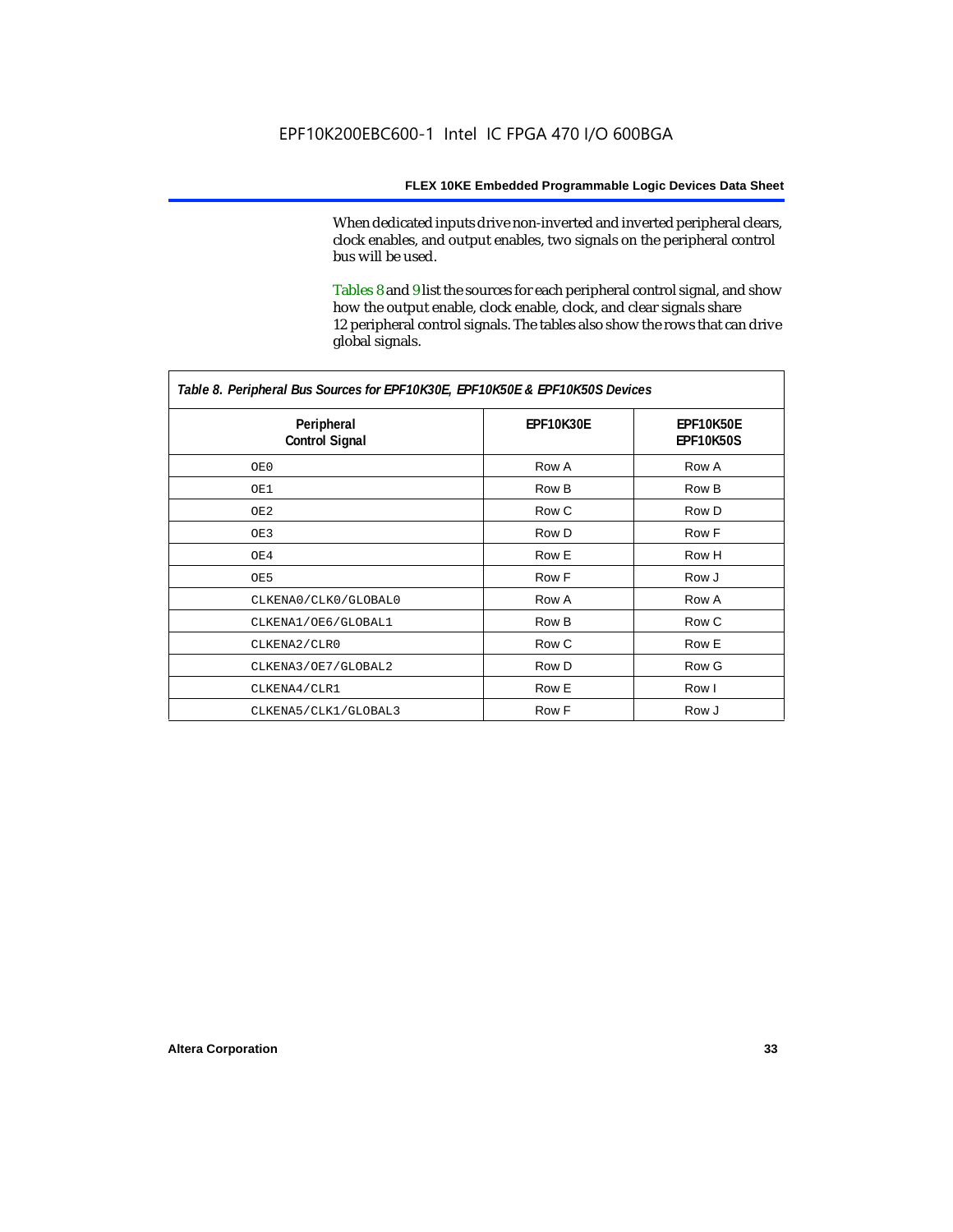| Table 9. Peripheral Bus Sources for EPF10K100E, EPF10K130E, EPF10K200E & EPF10K200S Devices |                   |                   |                                        |  |
|---------------------------------------------------------------------------------------------|-------------------|-------------------|----------------------------------------|--|
| Peripheral<br><b>Control Signal</b>                                                         | <b>EPF10K100E</b> | <b>EPF10K130E</b> | <b>EPF10K200E</b><br><b>EPF10K200S</b> |  |
| OE0                                                                                         | Row A             | Row C             | Row G                                  |  |
| OE1                                                                                         | Row C             | Row E             | Row I                                  |  |
| OE <sub>2</sub>                                                                             | Row E             | Row G             | Row K                                  |  |
| OE3                                                                                         | Row L             | Row N             | Row <sub>R</sub>                       |  |
| OE4                                                                                         | Row I             | Row K             | Row O                                  |  |
| OE5                                                                                         | Row K             | Row M             | Row Q                                  |  |
| CLKENA0/CLK0/GLOBAL0                                                                        | Row F             | Row H             | Row L                                  |  |
| CLKENA1/OE6/GLOBAL1                                                                         | Row D             | Row F             | Row J                                  |  |
| CLKENA2/CLR0                                                                                | Row B             | Row D             | Row H                                  |  |
| CLKENA3/OE7/GLOBAL2                                                                         | Row H             | Row J             | Row N                                  |  |
| CLKENA4/CLR1                                                                                | Row J             | Row L             | Row P                                  |  |
| CLKENA5/CLK1/GLOBAL3                                                                        | Row G             | Row I             | Row M                                  |  |

Signals on the peripheral control bus can also drive the four global signals, referred to as GLOBAL0 through GLOBAL3 in Tables 8 and 9. An internally generated signal can drive a global signal, providing the same low-skew, low-delay characteristics as a signal driven by an input pin. An LE drives the global signal by driving a row line that drives the peripheral bus, which then drives the global signal. This feature is ideal for internally generated clear or clock signals with high fan-out. However, internally driven global signals offer no advantage over the general-purpose interconnect for routing data signals. The dedicated input pin should be driven to a known logic state (such as ground) and not be allowed to float.

The chip-wide output enable pin is an active-high pin (DEV\_OE) that can be used to tri-state all pins on the device. This option can be set in the Altera software. On EPF10K50E and EPF10K200E devices, the built-in I/O pin pull-up resistors (which are active during configuration) are active when the chip-wide output enable pin is asserted. The registers in the IOE can also be reset by the chip-wide reset pin.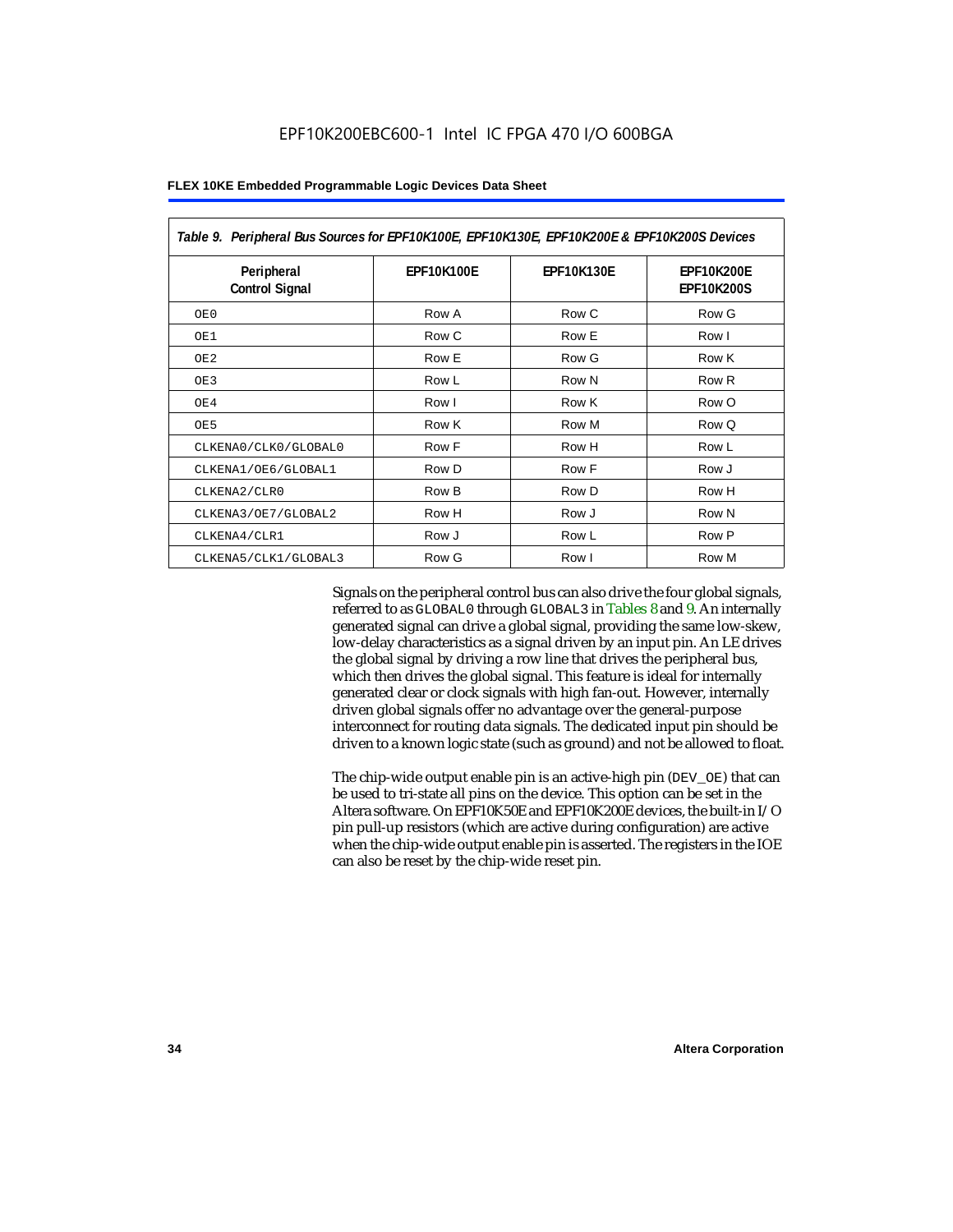*Row-to-IOE Connections*

When an IOE is used as an input signal, it can drive two separate row channels. The signal is accessible by all LEs within that row. When an IOE is used as an output, the signal is driven by a multiplexer that selects a signal from the row channels. Up to eight IOEs connect to each side of each row channel (see Figure 16).



*The values for m and n are provided in Table 10.*





| Table 10. FLEX 10KE Row-to-IOE Interconnect Resources |                      |                          |  |  |  |
|-------------------------------------------------------|----------------------|--------------------------|--|--|--|
| <b>Device</b>                                         | Channels per Row (n) | Row Channels per Pin (m) |  |  |  |
| <b>EPF10K30E</b>                                      | 216                  | 27                       |  |  |  |
| <b>EPF10K50E</b>                                      | 216                  | 27                       |  |  |  |
| <b>EPF10K50S</b>                                      |                      |                          |  |  |  |
| EPF10K100E                                            | 312                  | 39                       |  |  |  |
| EPF10K130E                                            | 312                  | 39                       |  |  |  |
| EPF10K200E<br>EPF10K200S                              | 312                  | 39                       |  |  |  |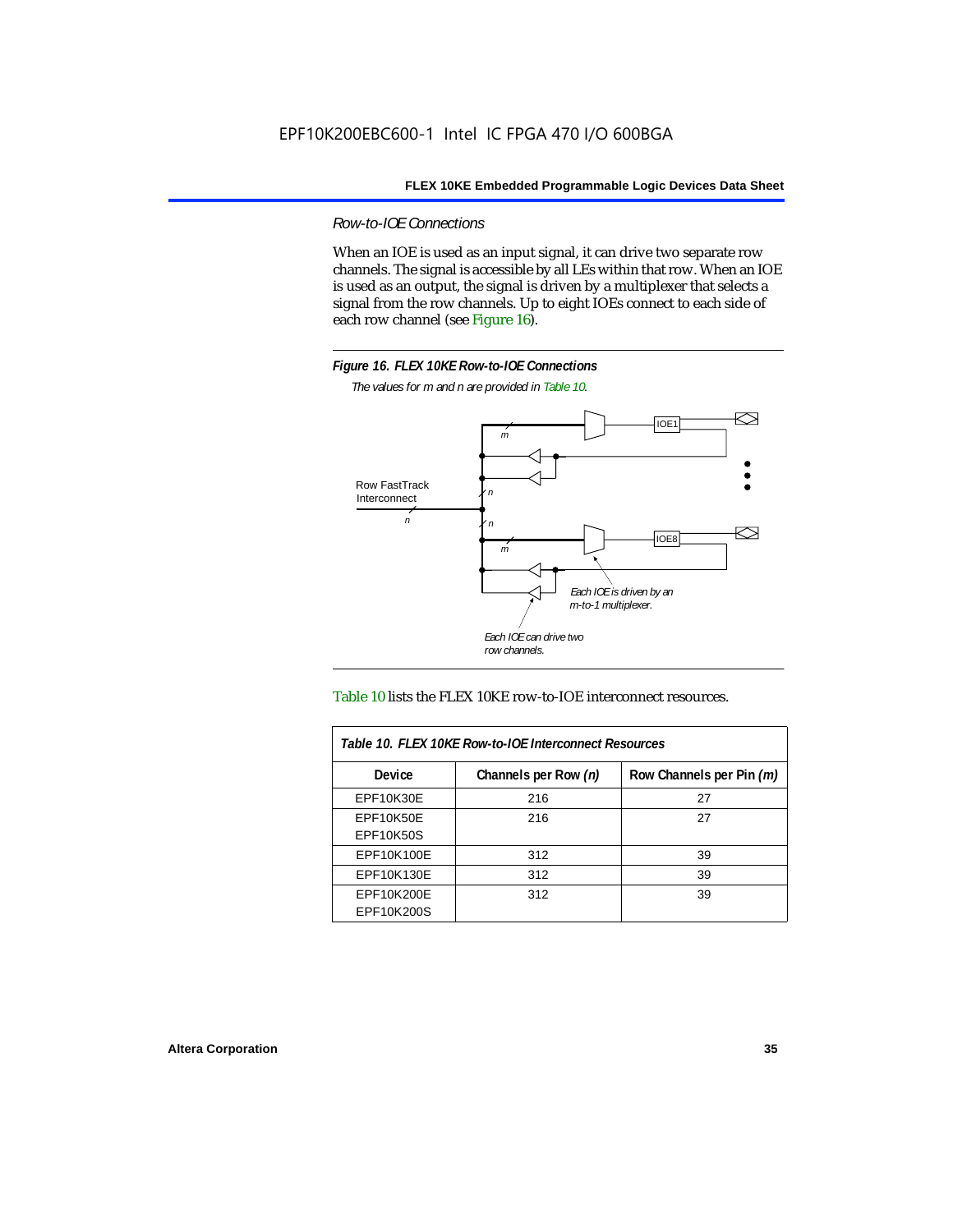*Column-to-IOE Connections*

When an IOE is used as an input, it can drive up to two separate column channels. When an IOE is used as an output, the signal is driven by a multiplexer that selects a signal from the column channels. Two IOEs connect to each side of the column channels. Each IOE can be driven by column channels via a multiplexer. The set of column channels is different for each IOE (see Figure 17).



*The values for m and n are provided in Table 11.*



#### Table 11 lists the FLEX 10KE column-to-IOE interconnect resources.

| Table 11. FLEX 10KE Column-to-IOE Interconnect Resources |                         |                             |  |  |  |
|----------------------------------------------------------|-------------------------|-----------------------------|--|--|--|
| <b>Device</b>                                            | Channels per Column (n) | Column Channels per Pin (m) |  |  |  |
| EPF10K30E                                                | 24                      | 16                          |  |  |  |
| <b>EPF10K50E</b><br><b>EPF10K50S</b>                     | 24                      | 16                          |  |  |  |
| EPF10K100E                                               | 24                      | 16                          |  |  |  |
| EPF10K130E                                               | 32                      | 24                          |  |  |  |
| EPF10K200E<br>EPF10K200S                                 | 48                      | 40                          |  |  |  |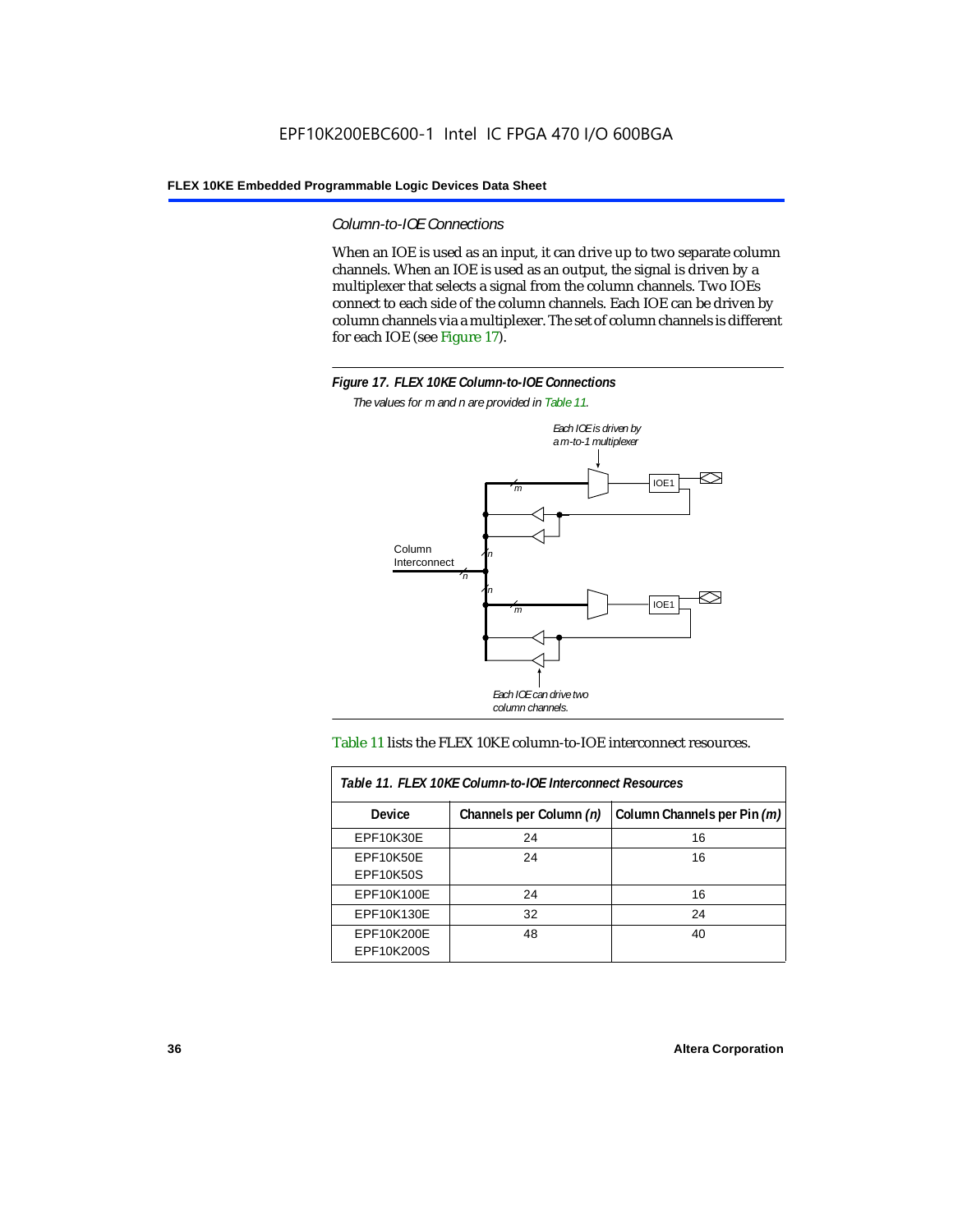**SameFrame Pin-Outs** FLEX 10KE devices support the SameFrame pin-out feature for FineLine BGA packages. The SameFrame pin-out feature is the arrangement of balls on FineLine BGA packages such that the lower-ballcount packages form a subset of the higher-ball-count packages. SameFrame pin-outs provide the flexibility to migrate not only from device to device within the same package, but also from one package to another. A given printed circuit board (PCB) layout can support multiple device density/package combinations. For example, a single board layout can support a range of devices from an EPF10K30E device in a 256-pin FineLine BGA package to an EPF10K200S device in a 672-pin FineLine BGA package.

> The Altera software provides support to design PCBs with SameFrame pin-out devices. Devices can be defined for present and future use. The Altera software generates pin-outs describing how to lay out a board to take advantage of this migration (see Figure 18).





Designed for 672-Pin FineLine BGA Package Printed Circuit Board



256-Pin FineLine BGA Package (Reduced I/O Count or Logic Requirements) 672-Pin FineLine BGA Package (Increased I/O Count or Logic Requirements)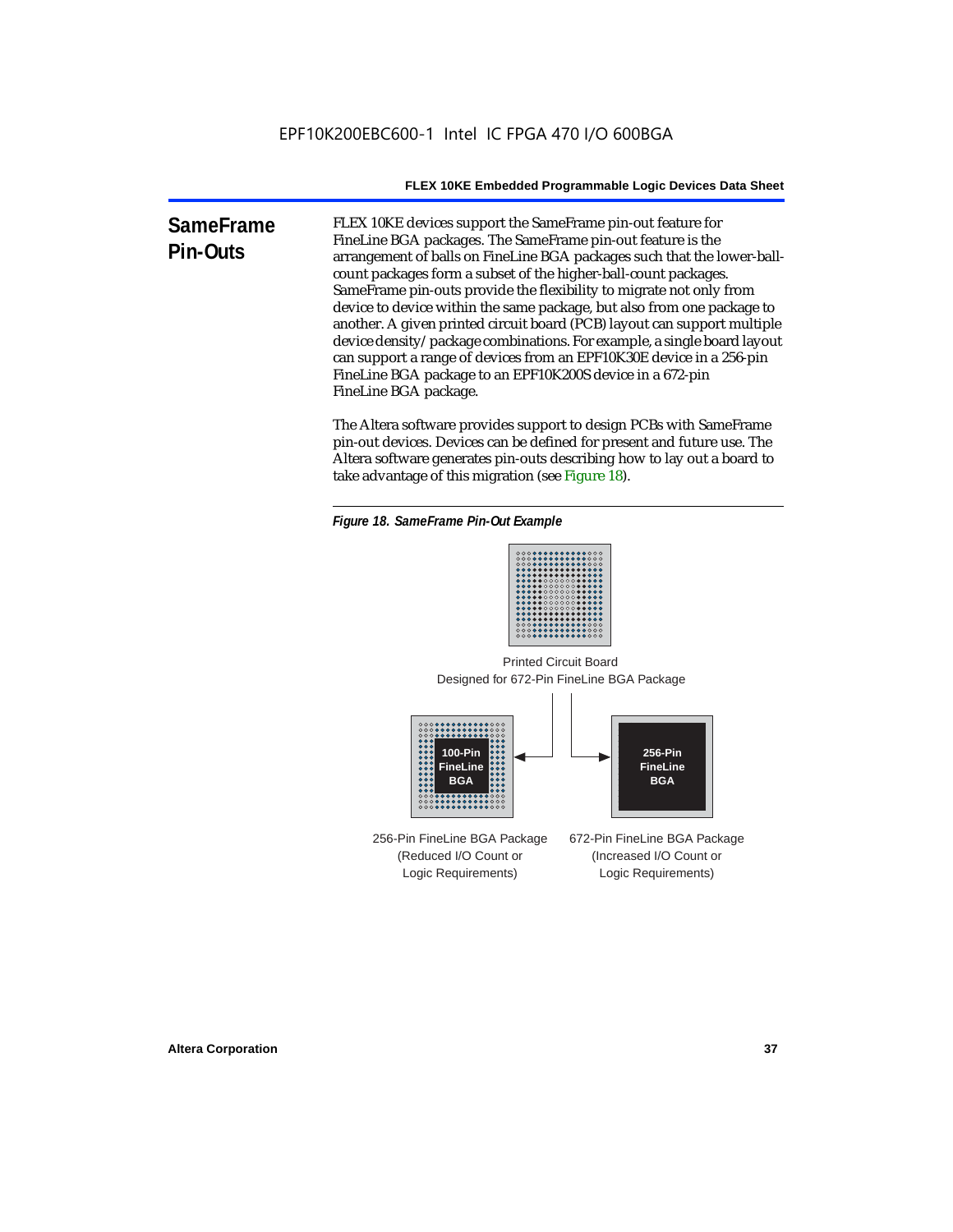# **ClockLock & ClockBoost Features**

To support high-speed designs, FLEX 10KE devices offer optional ClockLock and ClockBoost circuitry containing a phase-locked loop (PLL) used to increase design speed and reduce resource usage. The ClockLock circuitry uses a synchronizing PLL that reduces the clock delay and skew within a device. This reduction minimizes clock-to-output and setup times while maintaining zero hold times. The ClockBoost circuitry, which provides a clock multiplier, allows the designer to enhance device area efficiency by resource sharing within the device. The ClockBoost feature allows the designer to distribute a low-speed clock and multiply that clock on-device. Combined, the ClockLock and ClockBoost features provide significant improvements in system performance and bandwidth.

All FLEX 10KE devices, except EPF10K50E and EPF10K200E devices, support ClockLock and ClockBoost circuitry. EPF10K50S and EPF10K200S devices support this circuitry. Devices that support Clock-Lock and ClockBoost circuitry are distinguished with an "X" suffix in the ordering code; for instance, the EPF10K200SFC672-1X device supports this circuit.

The ClockLock and ClockBoost features in FLEX 10KE devices are enabled through the Altera software. External devices are not required to use these features. The output of the ClockLock and ClockBoost circuits is not available at any of the device pins.

The ClockLock and ClockBoost circuitry locks onto the rising edge of the incoming clock. The circuit output can drive the clock inputs of registers only; the generated clock cannot be gated or inverted.

The dedicated clock pin (GCLK1) supplies the clock to the ClockLock and ClockBoost circuitry. When the dedicated clock pin is driving the ClockLock or ClockBoost circuitry, it cannot drive elsewhere in the device.

For designs that require both a multiplied and non-multiplied clock, the clock trace on the board can be connected to the GCLK1 pin. In the Altera software, the GCLK1 pin can feed both the ClockLock and ClockBoost circuitry in the FLEX 10KE device. However, when both circuits are used, the other clock pin cannot be used.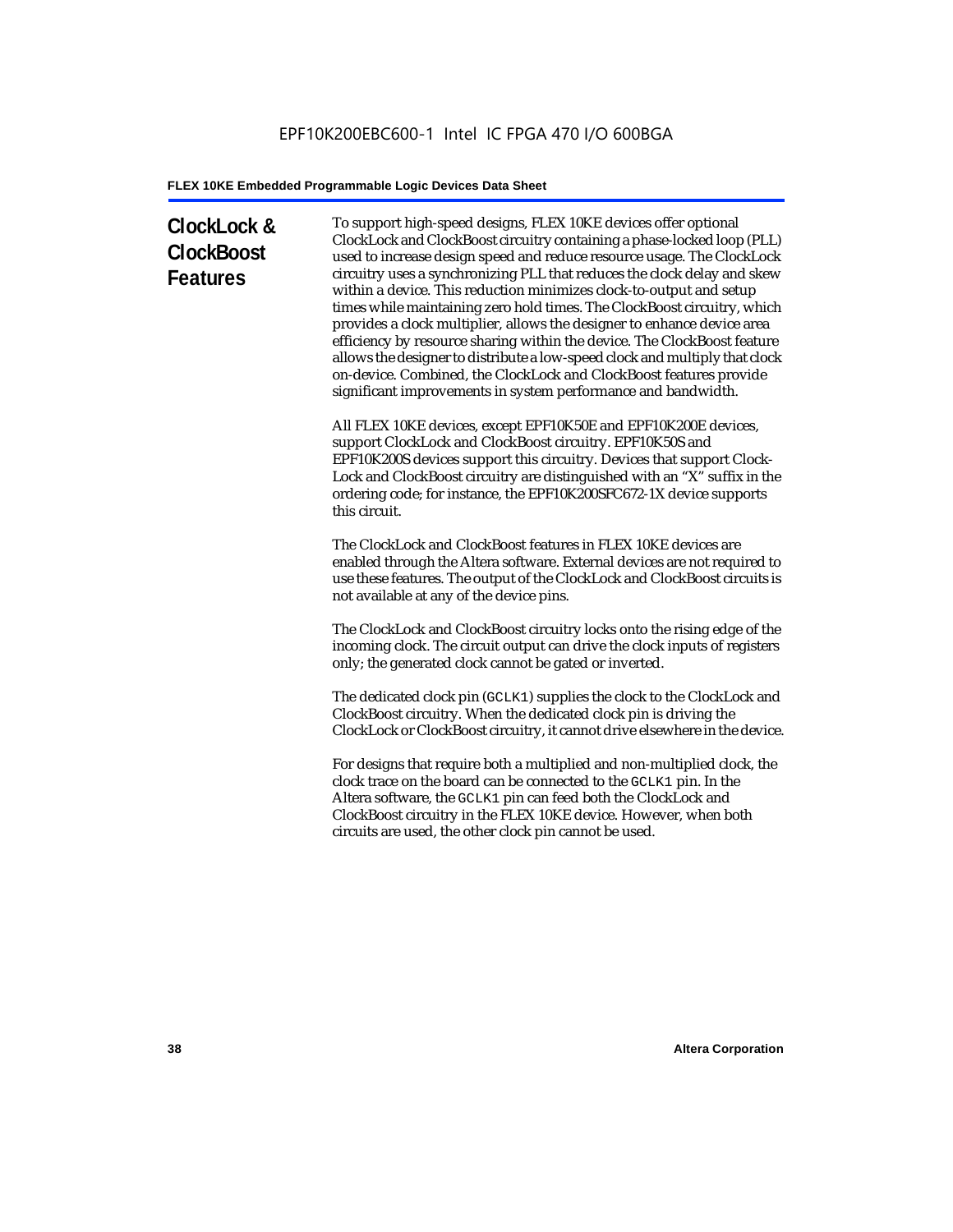# **ClockLock & ClockBoost Timing Parameters**

For the ClockLock and ClockBoost circuitry to function properly, the incoming clock must meet certain requirements. If these specifications are not met, the circuitry may not lock onto the incoming clock, which generates an erroneous clock within the device. The clock generated by the ClockLock and ClockBoost circuitry must also meet certain specifications. If the incoming clock meets these requirements during configuration, the ClockLock and ClockBoost circuitry will lock onto the clock during configuration. The circuit will be ready for use immediately after configuration. Figure 19 shows the incoming and generated clock specifications.

#### *Figure 19. Specifications for Incoming & Generated Clocks*

*The t<sub>I</sub> parameter refers to the nominal input clock period; the t<sub>0</sub> parameter refers to the nominal output clock period.*

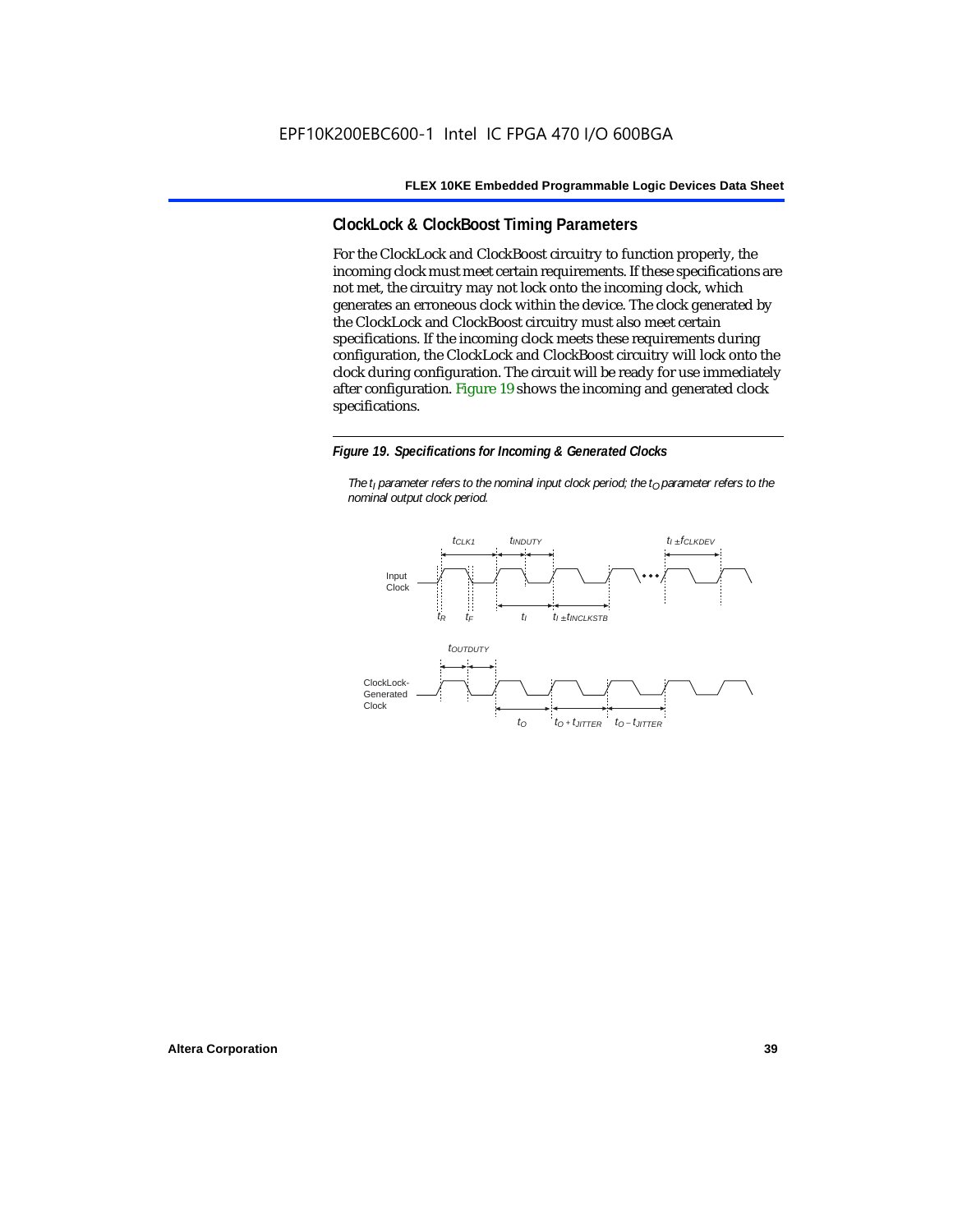Tables 12 and 13 summarize the ClockLock and ClockBoost parameters for -1 and -2 speed-grade devices, respectively.

| Table 12. ClockLock & ClockBoost Parameters for -1 Speed-Grade Devices |                                                                               |                      |     |     |           |               |  |
|------------------------------------------------------------------------|-------------------------------------------------------------------------------|----------------------|-----|-----|-----------|---------------|--|
| Symbol                                                                 | Parameter                                                                     | Condition            | Min | Typ | Max       | Unit          |  |
| $t_R$                                                                  | Input rise time                                                               |                      |     |     | 5         | ns            |  |
| $t_F$                                                                  | Input fall time                                                               |                      |     |     | 5         | ns            |  |
| $t$ <sub>INDUTY</sub>                                                  | Input duty cycle                                                              |                      | 40  |     | 60        | $\%$          |  |
| $f_{CLK1}$                                                             | Input clock frequency (ClockBoost<br>clock multiplication factor equals 1)    |                      | 25  |     | 180       | <b>MHz</b>    |  |
| $f_{CLK2}$                                                             | Input clock frequency (ClockBoost<br>clock multiplication factor equals 2)    |                      | 16  |     | 90        | <b>MHz</b>    |  |
| $f_{CLKDEV}$                                                           | Input deviation from user<br>specification in the MAX+PLUS II<br>software (1) |                      |     |     | 25,000(2) | <b>PPM</b>    |  |
| $t_{INCLKSTB}$                                                         | Input clock stability (measured<br>between adjacent clocks)                   |                      |     |     | 100       | ps            |  |
| $t_{\text{LOCK}}$                                                      | Time required for ClockLock or<br>ClockBoost to acquire lock $(3)$            |                      |     |     | 10        | μs            |  |
| $t_{JITTER}$                                                           | Jitter on ClockLock or ClockBoost-                                            | $t_{INCLKSTB} < 100$ |     |     | 250       | ps            |  |
|                                                                        | generated clock $(4)$                                                         | $t_{INCLKSTB}$ < 50  |     |     | 200 $(4)$ | ps            |  |
| <i>toutbuty</i>                                                        | Duty cycle for ClockLock or<br>ClockBoost-generated clock                     |                      | 40  | 50  | 60        | $\frac{9}{6}$ |  |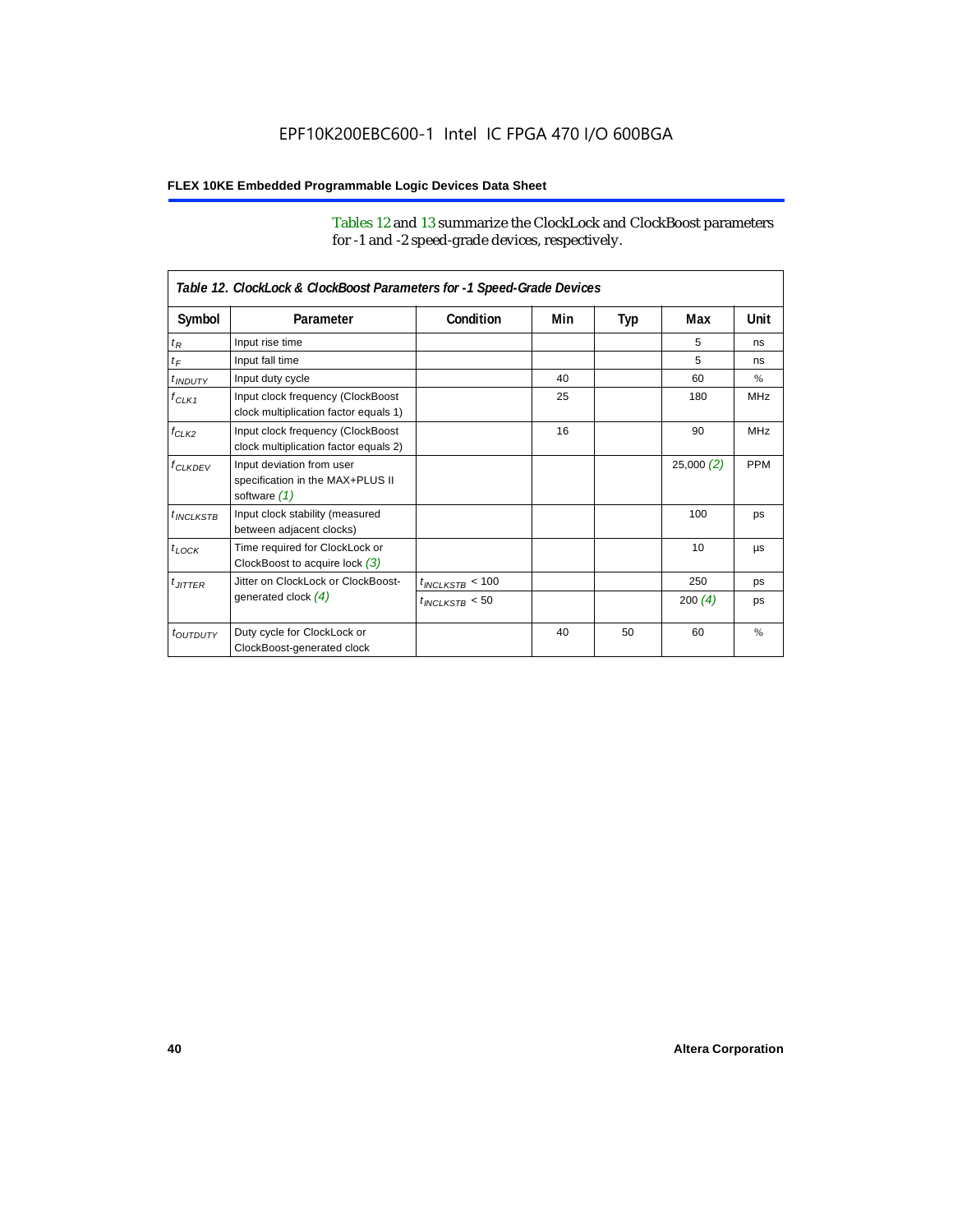| Table 13. ClockLock & ClockBoost Parameters for -2 Speed-Grade Devices |                                                                                 |                      |     |     |           |            |  |
|------------------------------------------------------------------------|---------------------------------------------------------------------------------|----------------------|-----|-----|-----------|------------|--|
| Symbol                                                                 | Parameter                                                                       | Condition            | Min | Typ | Max       | Unit       |  |
| $t_{R}$                                                                | Input rise time                                                                 |                      |     |     | 5         | ns         |  |
| $t_F$                                                                  | Input fall time                                                                 |                      |     |     | 5         | ns         |  |
| $t$ <sub>INDUTY</sub>                                                  | Input duty cycle                                                                |                      | 40  |     | 60        | $\%$       |  |
| $f_{CLK1}$                                                             | Input clock frequency (ClockBoost<br>clock multiplication factor equals 1)      |                      | 25  |     | 75        | <b>MHz</b> |  |
| $f_{CLK2}$                                                             | Input clock frequency (ClockBoost<br>clock multiplication factor equals 2)      |                      | 16  |     | 37.5      | <b>MHz</b> |  |
| $f_{\ensuremath{\text{CLKDFV}}}$                                       | Input deviation from user<br>specification in the MAX+PLUS II<br>software $(1)$ |                      |     |     | 25,000(2) | <b>PPM</b> |  |
| $t_{INCLKSTB}$                                                         | Input clock stability (measured<br>between adjacent clocks)                     |                      |     |     | 100       | ps         |  |
| $t_{LOCK}$                                                             | Time required for ClockLock or<br>ClockBoost to acquire lock $(3)$              |                      |     |     | 10        | μs         |  |
| $t_{JITTER}$                                                           | Jitter on ClockLock or ClockBoost-                                              | $t_{INCLKSTB}$ < 100 |     |     | 250       | ps         |  |
|                                                                        | generated clock $(4)$                                                           | $t_{INCIKSTB}$ < 50  |     |     | 200 $(4)$ | ps         |  |
| $t_{\text{OUTDUTY}}$                                                   | Duty cycle for ClockLock or<br>ClockBoost-generated clock                       |                      | 40  | 50  | 60        | $\%$       |  |

#### *Notes to tables:*

- (1) To implement the ClockLock and ClockBoost circuitry with the MAX+PLUS II software, designers must specify the input frequency. The Altera software tunes the PLL in the ClockLock and ClockBoost circuitry to this frequency. The *f<sub>CLKDEV</sub>* parameter specifies how much the incoming clock can differ from the specified frequency during device operation. Simulation does not reflect this parameter.
- (2) Twenty-five thousand parts per million (PPM) equates to 2.5% of input clock period.<br>(3) During device configuration, the ClockLock and ClockBoost circuitry is configured b
- (3) During device configuration, the ClockLock and ClockBoost circuitry is configured before the rest of the device. If the incoming clock is supplied during configuration, the ClockLock and ClockBoost circuitry locks during configuration because the  $t_{LOCK}$  value is less than the time required for configuration.
- (4) The *tJITTER* specification is measured under long-term observation. The maximum value for *tJITTER* is 200 ps if  $t_{INCI KSTB}$  is lower than 50 ps.

# **I/O Configuration**

This section discusses the peripheral component interconnect (PCI) pull-up clamping diode option, slew-rate control, open-drain output option, and MultiVolt I/O interface for FLEX 10KE devices. The PCI pull-up clamping diode, slew-rate control, and open-drain output options are controlled pin-by-pin via Altera software logic options. The MultiVolt I/O interface is controlled by connecting  $V_{CCIO}$  to a different voltage than V<sub>CCINT</sub>. Its effect can be simulated in the Altera software via the Global **Project Device Options** dialog box (Assign menu).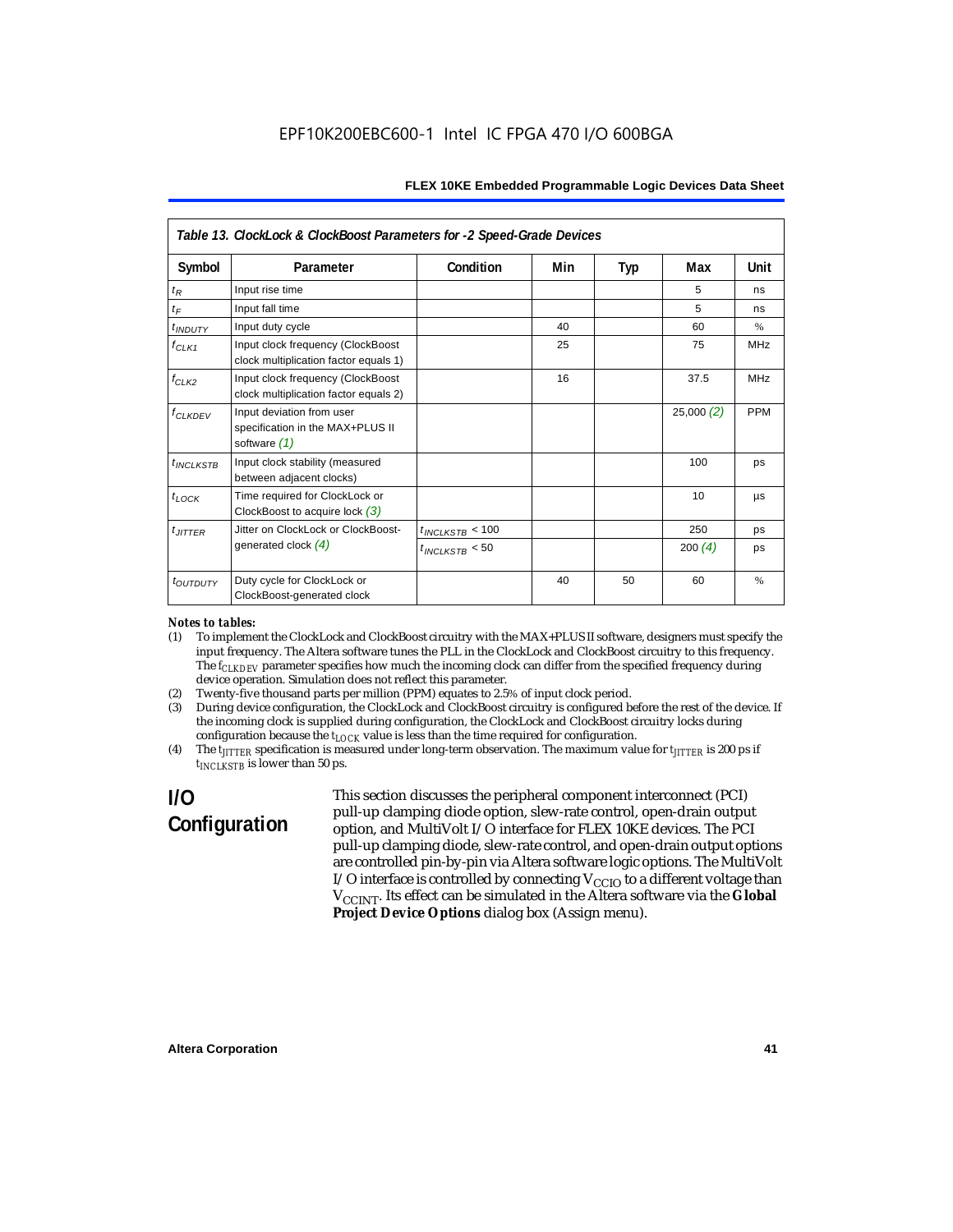# **PCI Pull-Up Clamping Diode Option**

FLEX 10KE devices have a pull-up clamping diode on every I/O, dedicated input, and dedicated clock pin. PCI clamping diodes clamp the signal to the  $V_{\text{CCIO}}$  value and are required for 3.3-V PCI compliance. Clamping diodes can also be used to limit overshoot in other systems.

Clamping diodes are controlled on a pin-by-pin basis. When  $V_{CCIO}$  is 3.3 V, a pin that has the clamping diode option turned on can be driven by a 2.5-V or 3.3-V signal, but not a 5.0-V signal. When  $V_{CCIO}$  is 2.5 V, a pin that has the clamping diode option turned on can be driven by a 2.5-V signal, but not a 3.3-V or 5.0-V signal. Additionally, a clamping diode can be activated for a subset of pins, which would allow a device to bridge between a 3.3-V PCI bus and a 5.0-V device.

# **Slew-Rate Control**

The output buffer in each IOE has an adjustable output slew rate that can be configured for low-noise or high-speed performance. A slower slew rate reduces system noise and adds a maximum delay of 4.3 ns. The fast slew rate should be used for speed-critical outputs in systems that are adequately protected against noise. Designers can specify the slew rate pin-by-pin or assign a default slew rate to all pins on a device-wide basis. The slow slew rate setting affects the falling edge of the output.

# **Open-Drain Output Option**

FLEX 10KE devices provide an optional open-drain output (electrically equivalent to open-collector output) for each I/O pin. This open-drain output enables the device to provide system-level control signals (e.g., interrupt and write enable signals) that can be asserted by any of several devices. It can also provide an additional wired-OR plane.

# **MultiVolt I/O Interface**

The FLEX 10KE device architecture supports the MultiVolt I/O interface feature, which allows FLEX 10KE devices in all packages to interface with systems of differing supply voltages. These devices have one set of  $V_{CC}$ pins for internal operation and input buffers (VCCINT), and another set for I/O output drivers (VCCIO).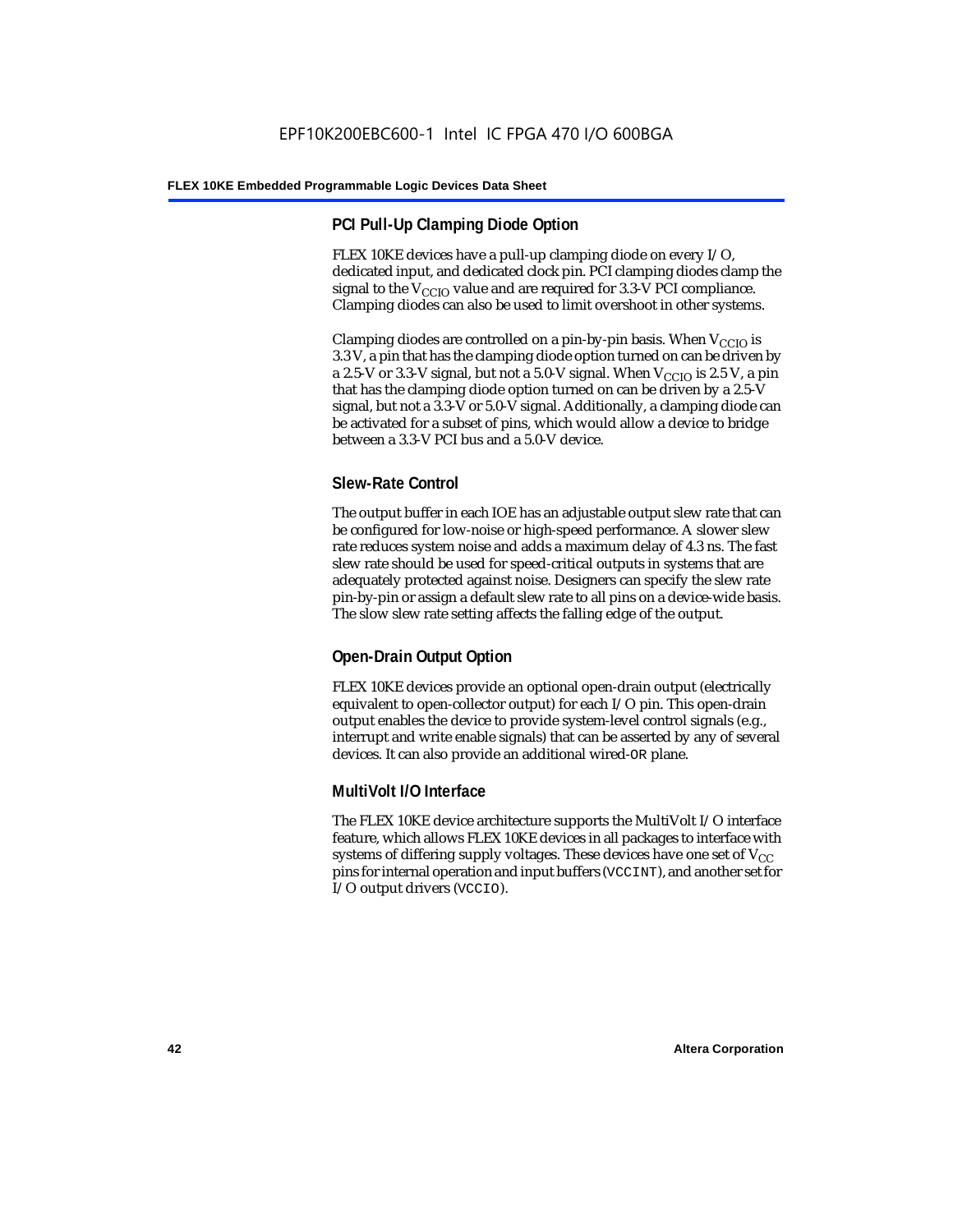The VCCINT pins must always be connected to a 2.5-V power supply. With a 2.5-V  $V_{CCMT}$  level, input voltages are compatible with 2.5-V, 3.3-V, and 5.0-V inputs. The VCCIO pins can be connected to either a 2.5-V or 3.3-V power supply, depending on the output requirements. When the VCCIO pins are connected to a 2.5-V power supply, the output levels are compatible with 2.5-V systems. When the VCCIO pins are connected to a 3.3-V power supply, the output high is at 3.3 V and is therefore compatible with 3.3-V or 5.0-V systems. Devices operating with  $V_{CCIO}$  levels higher than 3.0 V achieve a faster timing delay of  $t_{OD2}$  instead of  $t_{OD1}$ .

| Table 14. FLEX 10KE MultiVolt I/O Support |     |                  |     |                   |     |     |
|-------------------------------------------|-----|------------------|-----|-------------------|-----|-----|
| $V_{\text{CCIO}}(V)$                      |     | Input Signal (V) |     | Output Signal (V) |     |     |
|                                           | 2.5 | 3.3              | 5.0 | 2.5               | 3.3 | 5.0 |
| 2.5                                       |     |                  |     |                   |     |     |
| 3.3                                       |     |                  |     |                   |     |     |

Table 14 summarizes FLEX 10KE MultiVolt I/O support.

#### *Notes:*

(1) The PCI clamping diode must be disabled to drive an input with voltages higher than  $V_{CCIO}$ .

(2) When  $V_{\text{CCIO}} = 3.3$  V, a FLEX 10KE device can drive a 2.5-V device that has 3.3-V tolerant inputs.

Open-drain output pins on FLEX 10KE devices (with a pull-up resistor to the 5.0-V supply) can drive 5.0-V CMOS input pins that require a  $V_{\text{H}}$  of 3.5 V. When the open-drain pin is active, it will drive low. When the pin is inactive, the trace will be pulled up to 5.0 V by the resistor. The open-drain pin will only drive low or tri-state; it will never drive high. The rise time is dependent on the value of the pull-up resistor and load impedance. The  $I_{\text{OL}}$  current specification should be considered when selecting a pull-up resistor.

## **Power Sequencing & Hot-Socketing**

Because FLEX 10KE devices can be used in a mixed-voltage environment, they have been designed specifically to tolerate any possible power-up sequence. The  $V_{\text{CCIO}}$  and  $V_{\text{CCINT}}$  power planes can be powered in any order.

Signals can be driven into FLEX 10KE devices before and during power up without damaging the device. Additionally, FLEX 10KE devices do not drive out during power up. Once operating conditions are reached, FLEX 10KE devices operate as specified by the user.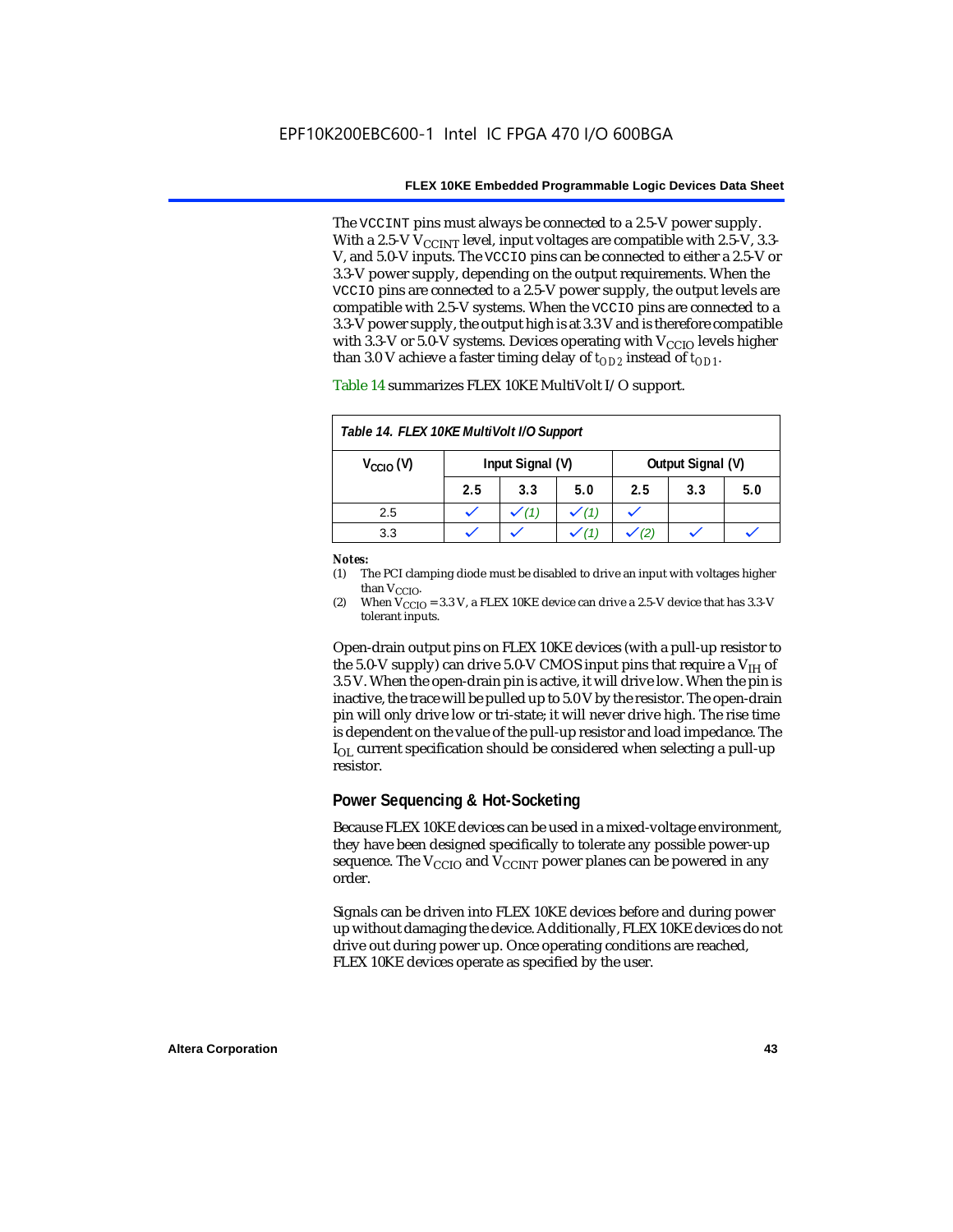# **IEEE Std. 1149.1 (JTAG) Boundary-Scan Support**

Г

All FLEX 10KE devices provide JTAG BST circuitry that complies with the IEEE Std. 1149.1-1990 specification. FLEX 10KE devices can also be configured using the JTAG pins through the BitBlaster or ByteBlasterMV download cable, or via hardware that uses the Jam™ STAPL programming and test language. JTAG boundary-scan testing can be performed before or after configuration, but not during configuration. FLEX 10KE devices support the JTAG instructions shown in Table 15.

| Table 15. FLEX 10KE JTAG Instructions |                                                                                                                                                                                                                            |  |  |  |
|---------------------------------------|----------------------------------------------------------------------------------------------------------------------------------------------------------------------------------------------------------------------------|--|--|--|
| <b>JTAG Instruction</b>               | <b>Description</b>                                                                                                                                                                                                         |  |  |  |
| SAMPLE/PRELOAD                        | Allows a snapshot of signals at the device pins to be captured and examined during<br>normal device operation, and permits an initial data pattern to be output at the device<br>pins.                                     |  |  |  |
| <b>EXTEST</b>                         | Allows the external circuitry and board-level interconnections to be tested by forcing a<br>test pattern at the output pins and capturing test results at the input pins.                                                  |  |  |  |
| <b>BYPASS</b>                         | Places the 1-bit bypass register between the TDI and TDO pins, which allows the BST<br>data to pass synchronously through a selected device to adjacent devices during normal<br>device operation.                         |  |  |  |
| <b>USERCODE</b>                       | Selects the user electronic signature (USERCODE) register and places it between the<br>TDI and TDO pins, allowing the USERCODE to be serially shifted out of TDO.                                                          |  |  |  |
| <b>IDCODE</b>                         | Selects the IDCODE register and places it between TDI and TDO, allowing the IDCODE<br>to be serially shifted out of TDO.                                                                                                   |  |  |  |
| <b>ICR Instructions</b>               | These instructions are used when configuring a FLEX 10KE device via JTAG ports with<br>a BitBlaster or ByteBlasterMV download cable, or using a Jam File (.jam) or<br>Jam Byte-Code File (.jbc) via an embedded processor. |  |  |  |

The instruction register length of FLEX 10KE devices is 10 bits. The USERCODE register length in FLEX 10KE devices is 32 bits; 7 bits are determined by the user, and 25 bits are pre-determined. Tables 16 and 17 show the boundary-scan register length and device IDCODE information for FLEX 10KE devices.

| Table 16. FLEX 10KE Boundary-Scan Register Length |                               |  |  |
|---------------------------------------------------|-------------------------------|--|--|
| Device                                            | Boundary-Scan Register Length |  |  |
| EPF10K30E                                         | 690                           |  |  |
| EPF10K50E                                         | 798                           |  |  |
| <b>EPF10K50S</b>                                  |                               |  |  |
| EPF10K100E                                        | 1,050                         |  |  |
| EPF10K130E                                        | 1,308                         |  |  |
| EPF10K200E                                        | 1,446                         |  |  |
| EPF10K200S                                        |                               |  |  |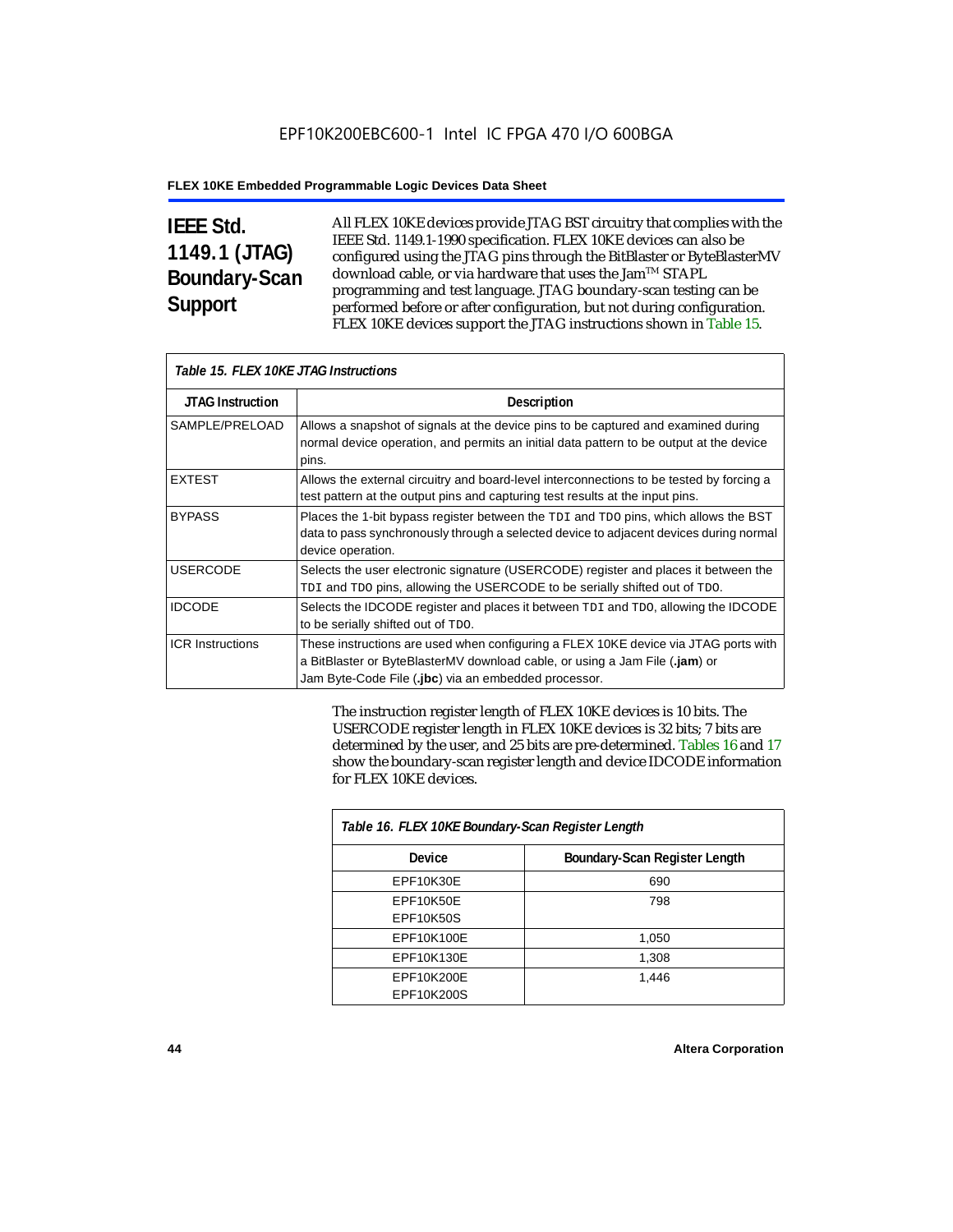| Table 17, 32-Bit IDCODE for FLEX 10KE Devices<br>Note (1) |                            |                       |                |                                      |                               |  |  |
|-----------------------------------------------------------|----------------------------|-----------------------|----------------|--------------------------------------|-------------------------------|--|--|
| Device                                                    |                            | IDCODE (32 Bits)      |                |                                      |                               |  |  |
|                                                           | <b>Version</b><br>(4 Bits) | Part Number (16 Bits) |                | Manufacturer's<br>Identity (11 Bits) | $(1 \text{ Bit})$<br>1<br>(2) |  |  |
| EPF10K30E                                                 | 0001                       | 0001 0000 0011 0000   |                | 00001101110                          | $\mathbf{1}$                  |  |  |
| EPF10K50E<br>EPF10K50S                                    | 0001                       | 0001                  | 0000 0101 0000 | 00001101110                          | 1                             |  |  |
| EPF10K100E                                                | 0010                       | 0000 0001 0000 0000   |                | 00001101110                          | 1                             |  |  |
| EPF10K130E                                                | 0001                       | 0001<br>0000          | 0011<br>0000   | 00001101110                          | $\mathbf{1}$                  |  |  |
| EPF10K200E<br>EPF10K200S                                  | 0001                       | 0000 0010 0000        | 0000           | 00001101110                          |                               |  |  |

#### *Notes:*

(1) The most significant bit (MSB) is on the left.

(2) The least significant bit (LSB) for all JTAG IDCODEs is 1.

FLEX 10KE devices include weak pull-up resistors on the JTAG pins.



For more information, see the following documents:

- *Application Note 39 (IEEE Std. 1149.1 (JTAG) Boundary-Scan Testing in Altera Devices)*
- *BitBlaster Serial Download Cable Data Sheet*
- *ByteBlasterMV Parallel Port Download Cable Data Sheet*
- *Jam Programming & Test Language Specification*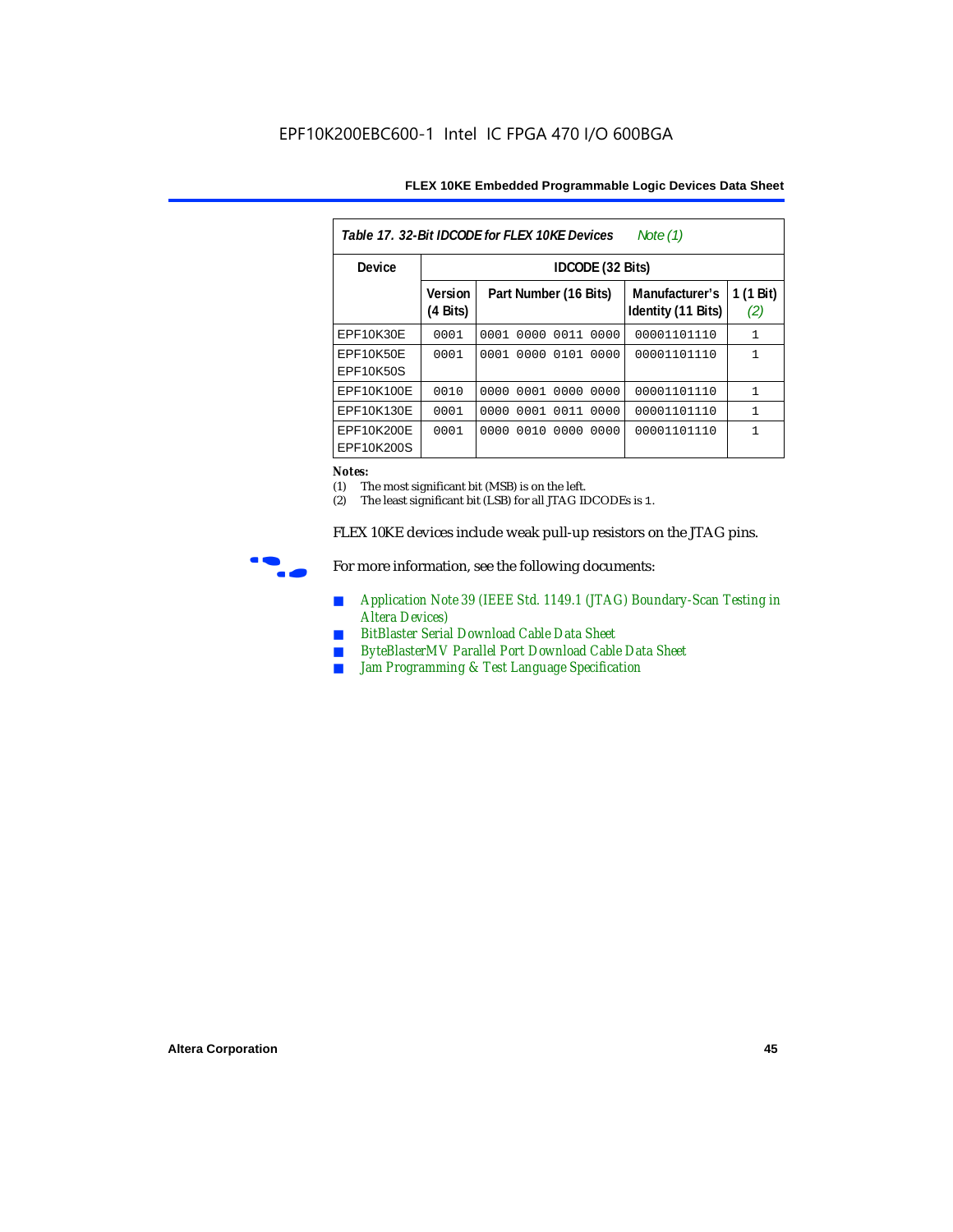Figure 20 shows the timing requirements for the JTAG signals.



*Figure 20. FLEX 10KE JTAG Waveforms*

#### Table 18 shows the timing parameters and values for FLEX 10KE devices.

| Table 18. FLEX 10KE JTAG Timing Parameters & Values |                                                |     |     |      |  |
|-----------------------------------------------------|------------------------------------------------|-----|-----|------|--|
| Symbol                                              | Parameter                                      | Min | Max | Unit |  |
| t <sub>JCP</sub>                                    | <b>TCK clock period</b>                        | 100 |     | ns   |  |
| $t_{JCH}$                                           | TCK clock high time                            | 50  |     | ns   |  |
| $t_{JCL}$                                           | TCK clock low time                             | 50  |     | ns   |  |
| tjpsu                                               | JTAG port setup time                           | 20  |     | ns   |  |
| t <sub>JPH</sub>                                    | JTAG port hold time                            | 45  |     | ns   |  |
| t <sub>JPCO</sub>                                   | JTAG port clock to output                      |     | 25  | ns   |  |
| t <sub>.IPZX</sub>                                  | JTAG port high impedance to valid output       |     | 25  | ns   |  |
| t <sub>JPXZ</sub>                                   | JTAG port valid output to high impedance       |     | 25  | ns   |  |
| tjssu                                               | Capture register setup time                    | 20  |     | ns   |  |
| $t_{JSH}$                                           | Capture register hold time                     | 45  |     | ns   |  |
| tjsco                                               | Update register clock to output                |     | 35  | ns   |  |
| t <sub>JSZX</sub>                                   | Update register high impedance to valid output |     | 35  | ns   |  |
| t <sub>JSXZ</sub>                                   | Update register valid output to high impedance |     | 35  | ns   |  |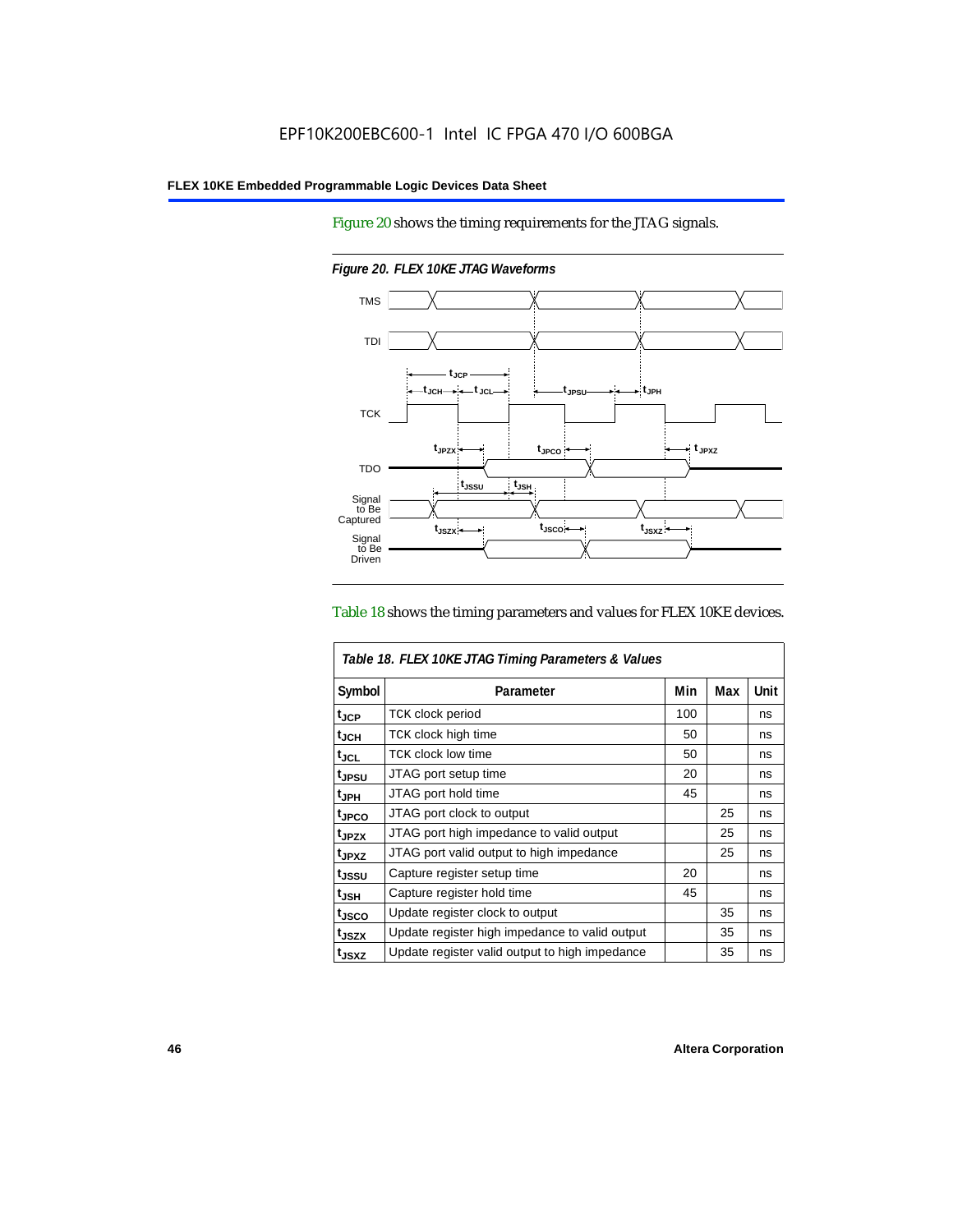**Generic Testing** Each FLEX 10KE device is functionally tested. Complete testing of each configurable static random access memory (SRAM) bit and all logic functionality ensures 100% yield. AC test measurements for FLEX 10KE devices are made under conditions equivalent to those shown in Figure 21. Multiple test patterns can be used to configure devices during all stages of the production flow.

#### *Figure 21. FLEX 10KE AC Test Conditions*

*measurements. Simultaneous transitions of multiple outputs should be avoided for accurate measurement. Threshold tests must not be performed under AC conditions. Large-amplitude, fast-groundcurrent transients normally occur as the device outputs discharge the load capacitances. When these transients flow through the parasitic inductance between the device ground pin and the test system ground, significant reductions in observable noise immunity can result. Numbers in brackets are for 2.5-V devices or outputs. Numbers without brackets are for 3.3-V. devices or outputs.*



# **Operating Conditions**

Tables 19 through 23 provide information on absolute maximum ratings, recommended operating conditions, DC operating conditions, and capacitance for 2.5-V FLEX 10KE devices.

| Table 19. FLEX 10KE 2.5-V Device Absolute Maximum Ratings<br>Note $(1)$ |                            |                                   |        |      |              |  |  |
|-------------------------------------------------------------------------|----------------------------|-----------------------------------|--------|------|--------------|--|--|
| Symbol                                                                  | Parameter                  | <b>Conditions</b>                 | Min    | Max  | <b>Unit</b>  |  |  |
| V <sub>CCINT</sub>                                                      | Supply voltage             | With respect to ground $(2)$      | $-0.5$ | 3.6  | $\vee$       |  |  |
| V <sub>CCIO</sub>                                                       |                            |                                   | $-0.5$ | 4.6  | V            |  |  |
| $V_{\parallel}$                                                         | DC input voltage           |                                   | $-2.0$ | 5.75 | $\vee$       |  |  |
| $I_{OUT}$                                                               | DC output current, per pin |                                   | $-25$  | 25   | mA           |  |  |
| $\mathsf{T}_{\textsf{STG}}$                                             | Storage temperature        | No bias                           | $-65$  | 150  | $^{\circ}$ C |  |  |
| $T_{AMB}$                                                               | Ambient temperature        | Under bias                        | $-65$  | 135  | $^{\circ}$ C |  |  |
| $T_{\rm J}$                                                             | Junction temperature       | PQFP, TQFP, BGA, and FineLine BGA |        | 135  | $^{\circ}$ C |  |  |
|                                                                         |                            | packages, under bias              |        |      |              |  |  |
|                                                                         |                            | Ceramic PGA packages, under bias  |        | 150  | $^{\circ}$ C |  |  |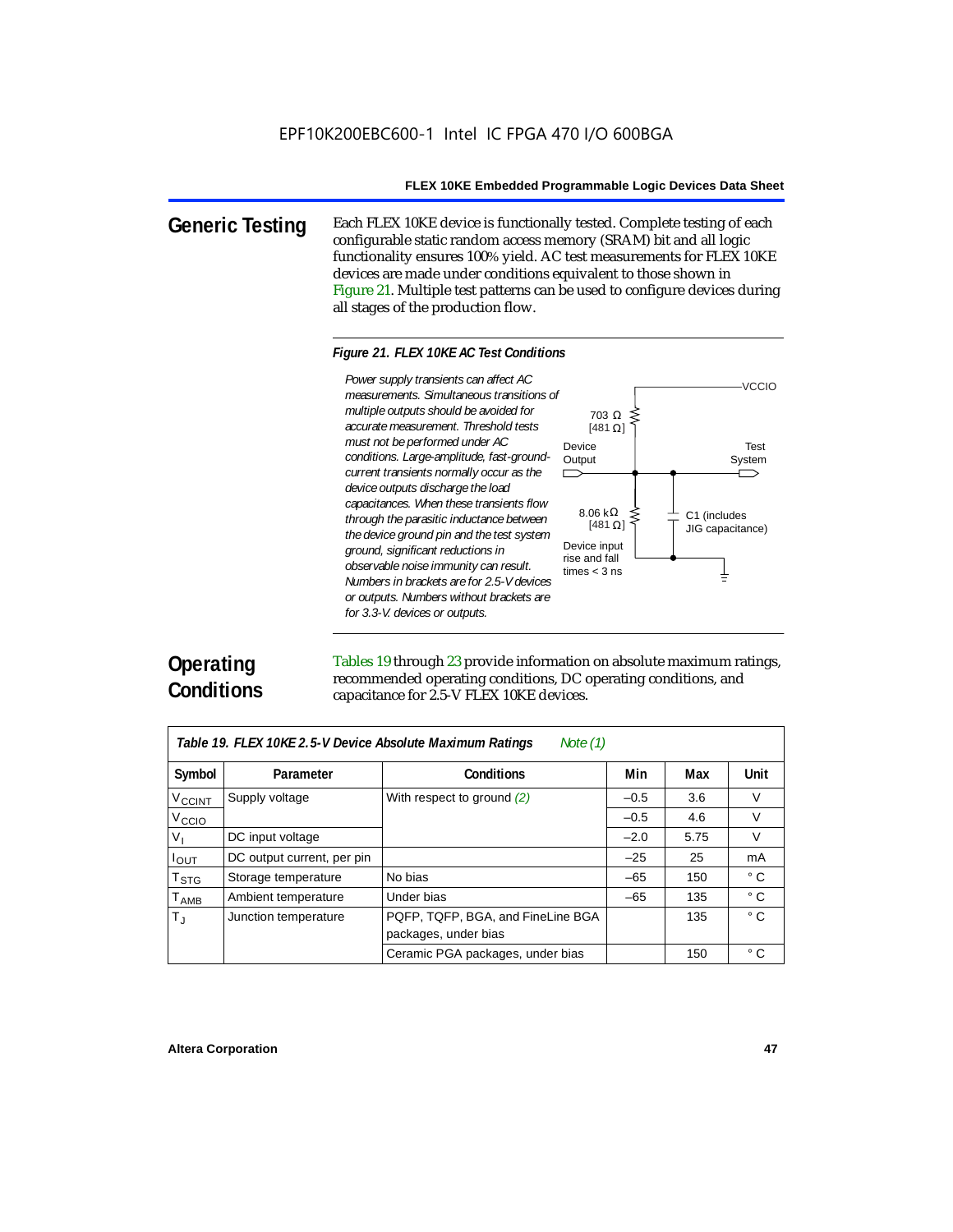# EPF10K200EBC600-1 Intel IC FPGA 470 I/O 600BGA

### **FLEX 10KE Embedded Programmable Logic Devices Data Sheet**

| Table 20. 2.5-V EPF10K50E & EPF10K200E Device Recommended Operating Conditions |                                                        |                    |            |                   |              |  |
|--------------------------------------------------------------------------------|--------------------------------------------------------|--------------------|------------|-------------------|--------------|--|
| Symbol                                                                         | Parameter                                              | <b>Conditions</b>  | Min        | Max               | Unit         |  |
| <b>V<sub>CCINT</sub></b>                                                       | Supply voltage for internal logic<br>and input buffers | (3), (4)           | 2.30(2.30) | 2.70(2.70)        | $\vee$       |  |
| V <sub>CCIO</sub>                                                              | Supply voltage for output buffers,<br>3.3-V operation  | (3), (4)           | 3.00(3.00) | 3.60(3.60)        | $\vee$       |  |
|                                                                                | Supply voltage for output buffers,<br>2.5-V operation  | (3), (4)           | 2.30(2.30) | 2.70(2.70)        | $\vee$       |  |
| $V_{1}$                                                                        | Input voltage                                          | (5)                | $-0.5$     | 5.75              | $\vee$       |  |
| $V_{\rm O}$                                                                    | Output voltage                                         |                    | 0          | V <sub>CCIO</sub> | $\vee$       |  |
| Т <sub>А</sub>                                                                 | Ambient temperature                                    | For commercial use | $\Omega$   | 70                | $^{\circ}$ C |  |
|                                                                                |                                                        | For industrial use | $-40$      | 85                | $^{\circ}$ C |  |
| $T_{\rm J}$                                                                    | Operating temperature                                  | For commercial use | $\Omega$   | 85                | $^{\circ}$ C |  |
|                                                                                |                                                        | For industrial use | $-40$      | 100               | $^{\circ}$ C |  |
| $t_{R}$                                                                        | Input rise time                                        |                    |            | 40                | ns           |  |
| $t_F$                                                                          | Input fall time                                        |                    |            | 40                | ns           |  |

# *Table 21. 2.5-V EPF10K30E, EPF10K50S, EPF10K100E, EPF10K130E & EPF10K200S Device Recommended Operating Conditions*

| Symbol                   | Parameter                                              | <b>Conditions</b>  | Min              | Max               | Unit         |
|--------------------------|--------------------------------------------------------|--------------------|------------------|-------------------|--------------|
| <b>V<sub>CCINT</sub></b> | Supply voltage for internal logic<br>and input buffers | (3), (4)           | 2.375<br>(2.375) | 2.625<br>(2.625)  | $\vee$       |
| V <sub>CCIO</sub>        | Supply voltage for output buffers,<br>3.3-V operation  | (3), (4)           | 3.00(3.00)       | 3.60(3.60)        | $\vee$       |
|                          | Supply voltage for output buffers,<br>2.5-V operation  | (3), (4)           | 2.375<br>(2.375) | 2.625<br>(2.625)  | $\vee$       |
| $V_{1}$                  | Input voltage                                          | (5)                | $-0.5$           | 5.75              | $\vee$       |
| $V_{\rm O}$              | Output voltage                                         |                    | 0                | V <sub>CCIO</sub> | $\vee$       |
| $T_A$                    | Ambient temperature                                    | For commercial use | 0                | 70                | ° C          |
|                          |                                                        | For industrial use | $-40$            | 85                | $^{\circ}$ C |
| $T_{\rm J}$              | Operating temperature                                  | For commercial use | $\mathbf 0$      | 85                | °C           |
|                          |                                                        | For industrial use | $-40$            | 100               | $^{\circ}$ C |
| $t_{R}$                  | Input rise time                                        |                    |                  | 40                | ns           |
| $t_F$                    | Input fall time                                        |                    |                  | 40                | ns           |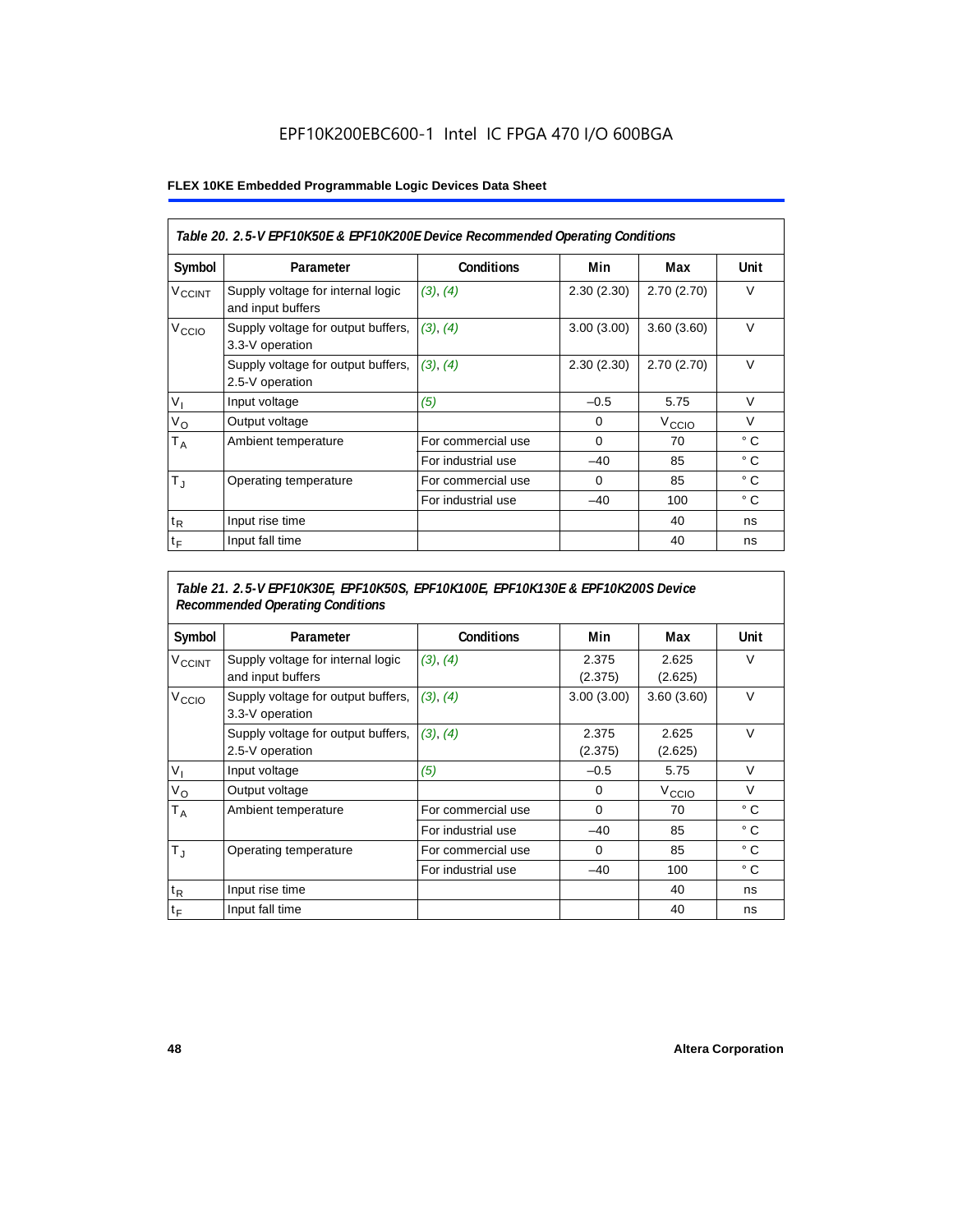| Symbol            | Parameter                                      | Conditions                                                              | Min                                   | <b>Typ</b> | Max                                      | Unit           |
|-------------------|------------------------------------------------|-------------------------------------------------------------------------|---------------------------------------|------------|------------------------------------------|----------------|
| V <sub>IH</sub>   | High-level input<br>voltage                    |                                                                         | 1.7, $0.5 \times V_{\text{CCIO}}$ (8) |            | 5.75                                     | V              |
| $V_{IL}$          | Low-level input<br>voltage                     |                                                                         | $-0.5$                                |            | 0.8,<br>$0.3 \times V_{\text{CCIO}}$ (8) | $\vee$         |
| V <sub>OH</sub>   | 3.3-V high-level TTL<br>output voltage         | $I_{OH} = -8$ mA DC,<br>$V_{\text{CCIO}} = 3.00 \text{ V} (9)$          | 2.4                                   |            |                                          | V              |
|                   | 3.3-V high-level<br>CMOS output voltage        | $I_{OH} = -0.1$ mA DC,<br>$V_{\text{CCIO}} = 3.00 V (9)$                | $V_{\text{CCIO}} - 0.2$               |            |                                          | V              |
|                   | 3.3-V high-level PCI<br>output voltage         | $I_{OH} = -0.5$ mA DC,<br>$V_{\text{CCIO}} = 3.00$ to 3.60 V (9)        | $0.9 \times V_{\text{CCIO}}$          |            |                                          | $\vee$         |
|                   | 2.5-V high-level output<br>voltage             | $I_{OH} = -0.1$ mA DC,<br>$V_{\text{CCIO}} = 2.30 \text{ V} (9)$        | 2.1                                   |            |                                          | V              |
|                   |                                                | $I_{OH} = -1$ mA DC,<br>$V_{\text{CCIO}} = 2.30 \text{ V} (9)$          | 2.0                                   |            |                                          | V              |
|                   |                                                | $I_{OH} = -2$ mA DC,<br>$V_{\text{CCIO}} = 2.30 V (9)$                  | 1.7                                   |            |                                          | V              |
| $V_{OL}$          | 3.3-V low-level TTL<br>output voltage          | $I_{\text{OI}} = 12 \text{ mA DC}$ ,<br>$V_{\text{CCIO}} = 3.00 V (10)$ |                                       |            | 0.45                                     | $\vee$         |
|                   | 3.3-V low-level CMOS<br>output voltage         | $I_{OL} = 0.1$ mA DC,<br>$V_{\text{CCIO}} = 3.00 V (10)$                |                                       |            | 0.2                                      | V              |
|                   | 3.3-V low-level PCI<br>output voltage          | $I_{OL}$ = 1.5 mA DC,<br>$V_{\text{CCIO}} = 3.00$ to 3.60 V<br>(10)     |                                       |            | $0.1 \times V_{\text{CCIO}}$             | V              |
|                   | 2.5-V low-level output<br>voltage              | $I_{\Omega} = 0.1$ mA DC,<br>$V_{\text{CCIO}} = 2.30 \text{ V} (10)$    |                                       |            | 0.2                                      | $\vee$         |
|                   |                                                | $I_{OL}$ = 1 mA DC,<br>$V_{\text{CCIO}} = 2.30 V (10)$                  |                                       |            | 0.4                                      | V              |
|                   |                                                | $I_{OL} = 2$ mA DC,<br>$V_{\text{CCIO}} = 2.30 V (10)$                  |                                       |            | 0.7                                      | $\vee$         |
| $I_1$             | Input pin leakage<br>current                   | $V_1 = V_{\text{CCIOMax}}$ to 0 V (11)                                  | $-10$                                 |            | 10                                       | μA             |
| $I_{OZ}$          | Tri-stated I/O pin<br>leakage current          | $V_{\rm O}$ = $V_{\rm CClOmax}$ to 0 V (11)                             | $-10$                                 |            | 10                                       | μA             |
| $I_{CC0}$         | V <sub>CC</sub> supply current<br>(standby)    | $V_1$ = ground, no load, no<br>toggling inputs                          |                                       | 5          |                                          | mA             |
|                   |                                                | $V_1$ = ground, no load, no<br>toggling inputs (12)                     |                                       | 10         |                                          | mA             |
| R <sub>CONF</sub> | Value of I/O pin pull-                         | $V_{\text{CCIO}} = 3.0 V (13)$                                          | 20                                    |            | 50                                       | $k\frac{3}{4}$ |
|                   | up resistor before and<br>during configuration | $V_{\text{CCIO}} = 2.3 V (13)$                                          | 30                                    |            | 80                                       | $k\frac{3}{4}$ |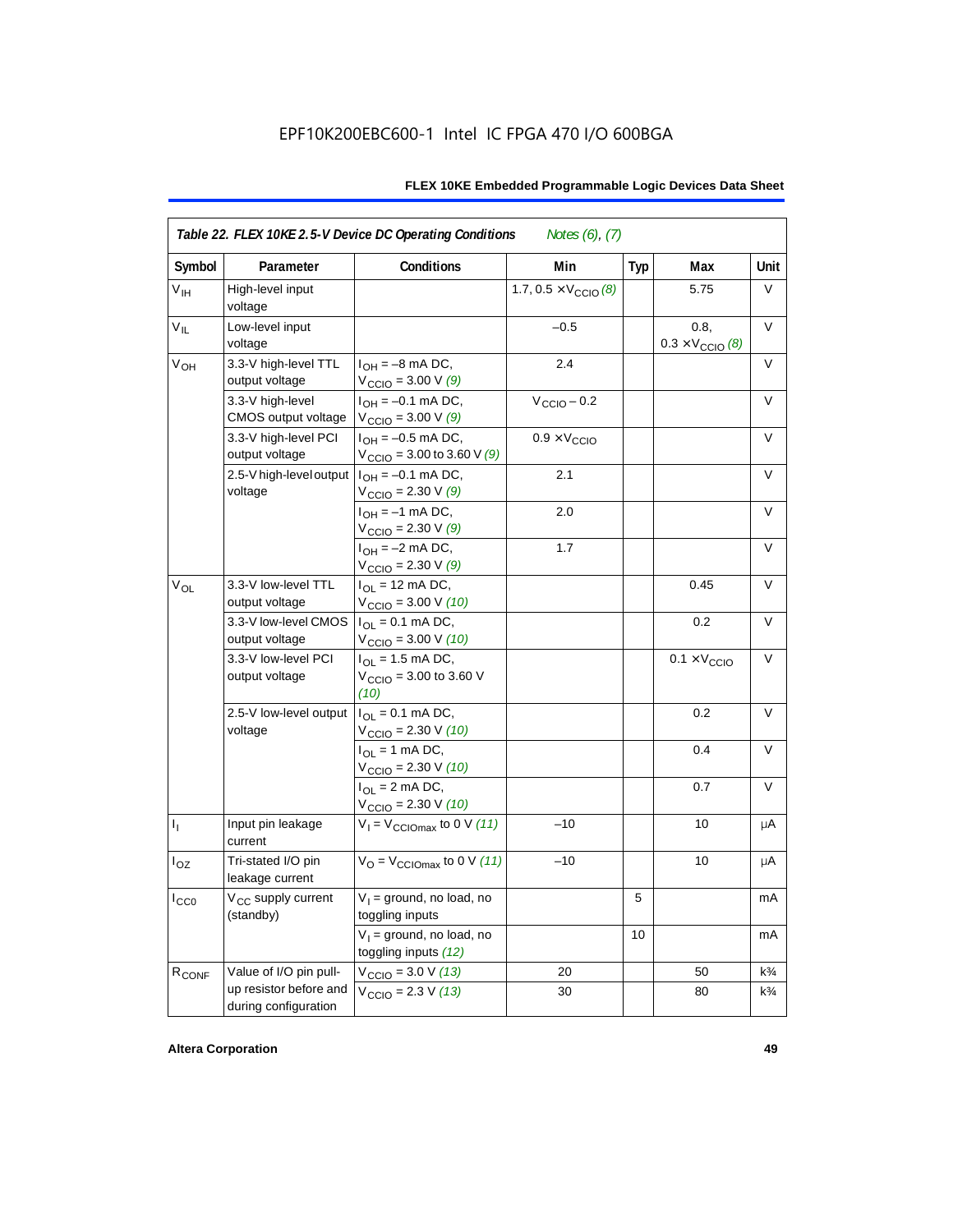|                    | Table 23. FLEX 10KE Device Capacitance<br>Note (14) |                               |     |     |      |  |
|--------------------|-----------------------------------------------------|-------------------------------|-----|-----|------|--|
| Symbol             | Parameter                                           | <b>Conditions</b>             | Min | Max | Unit |  |
| $C_{IN}$           | Input capacitance                                   | $V_{IN} = 0 V$ , f = 1.0 MHz  |     | 10  | pF   |  |
| $C_{\text{INCLK}}$ | Input capacitance on<br>dedicated clock pin         | $V_{IN} = 0 V$ , f = 1.0 MHz  |     | 12  | pF   |  |
| $C_{OUT}$          | Output capacitance                                  | $V_{OUT} = 0 V$ , f = 1.0 MHz |     | 10  | рF   |  |

#### *Notes to tables:*

- (1) See the *Operating Requirements for Altera Devices Data Sheet*.
- (2) Minimum DC input voltage is –0.5 V. During transitions, the inputs may undershoot to –2.0 V for input currents less than 100 mA and periods shorter than 20 ns.
- (3) Numbers in parentheses are for industrial-temperature-range devices.
- (4) Maximum  $V_{CC}$  rise time is 100 ms, and  $V_{CC}$  must rise monotonically.<br>(5) All pins, including dedicated inputs, clock, I/O, and JTAG pins, may
- All pins, including dedicated inputs, clock, I/O, and JTAG pins, may be driven before  $V_{CCTNT}$  and  $V_{CCTO}$  are powered.
- (6) Typical values are for  $T_A = 25^\circ$  C,  $V_{CClNT} = 2.5$  V, and  $V_{CClO} = 2.5$  V or 3.3 V.<br>(7) These values are specified under the FLEX 10KE Recommended Operating Co
- (7) These values are specified under the FLEX 10KE Recommended Operating Conditions shown in Tables 20 and 21.<br>(8) The FLEX 10KE input buffers are compatible with 2.5-V. 3.3-V (LVTTL and LVCMOS), and 5.0-V TTL and CMOS (8) The FLEX 10KE input buffers are compatible with 2.5-V, 3.3-V (LVTTL and LVCMOS), and 5.0-V TTL and CMOS
- signals. Additionally, the input buffers are 3.3-V PCI compliant when  $V_{CCIO}$  and  $V_{CCIVT}$  meet the relationship shown in Figure 22.
- (9) The  $I<sub>OH</sub>$  parameter refers to high-level TTL, PCI, or CMOS output current.
- (10) The IOL parameter refers to low-level TTL, PCI, or CMOS output current. This parameter applies to open-drain pins as well as output pins.
- (11) This value is specified for normal device operation. The value may vary during power-up.
- (12) This parameter applies to -1 speed-grade commercial-temperature devices and -2 speed-grade-industrial temperature devices.
- (13) Pin pull-up resistance values will be lower if the pin is driven higher than  $V_{CCIO}$  by an external source.
- (14) Capacitance is sample-tested only.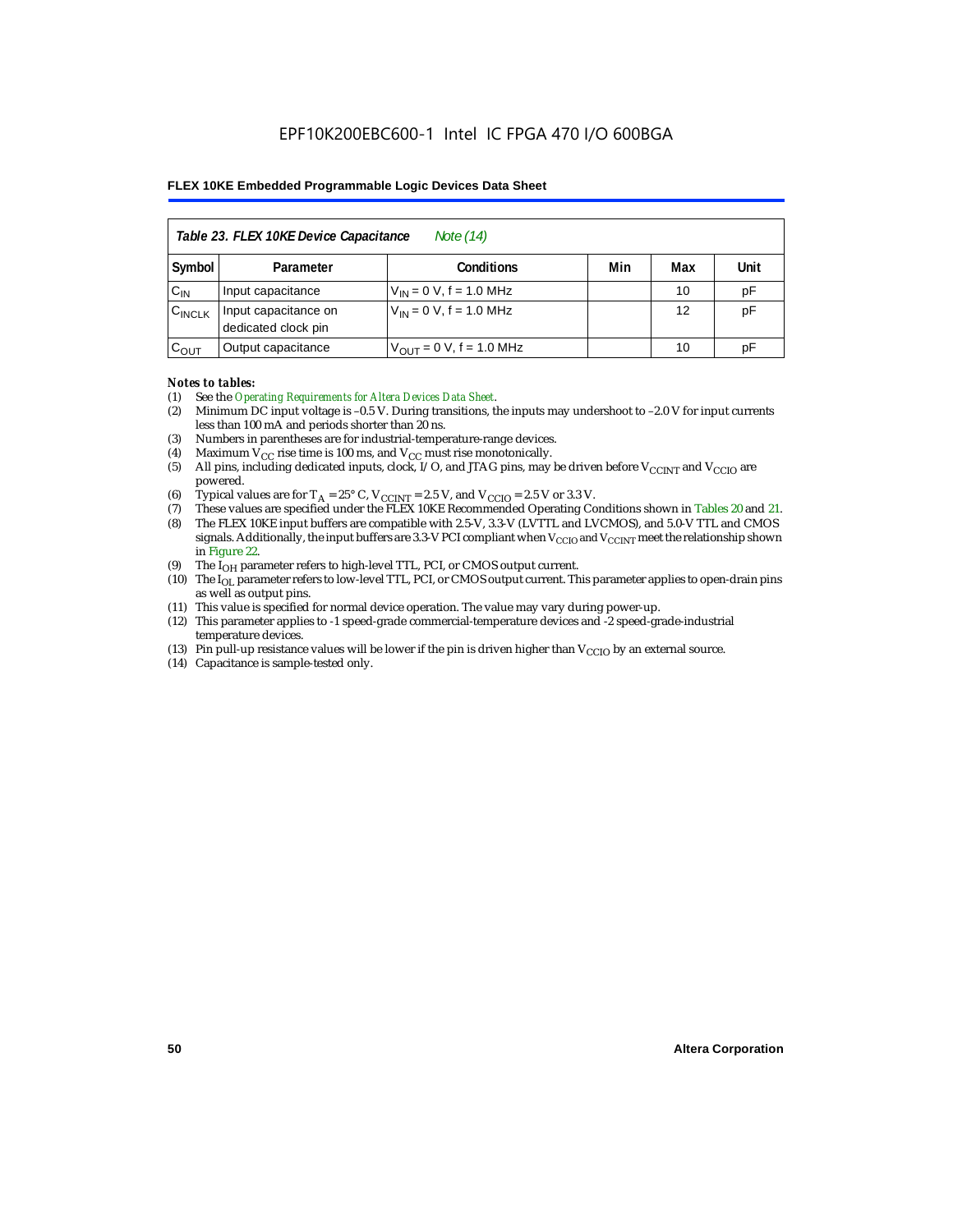Figure 22 shows the required relationship between  $V_{\text{CCIO}}$  and  $V_{\text{CCINT}}$  for 3.3-V PCI compliance.



Figure 23 shows the typical output drive characteristics of FLEX 10KE devices with 3.3-V and 2.5-V  $V_{\text{CCIO}}$ . The output driver is compliant to the 3.3-V *PCI Local Bus Specification*, *Revision 2.2* (when VCCIO pins are connected to 3.3 V). FLEX 10KE devices with a -1 speed grade also comply with the drive strength requirements of the *PCI Local Bus Specification*, *Revision 2.2* (when VCCINT pins are powered with a minimum supply of 2.375 V, and VCCIO pins are connected to 3.3 V). Therefore, these devices can be used in open 5.0-V PCI systems.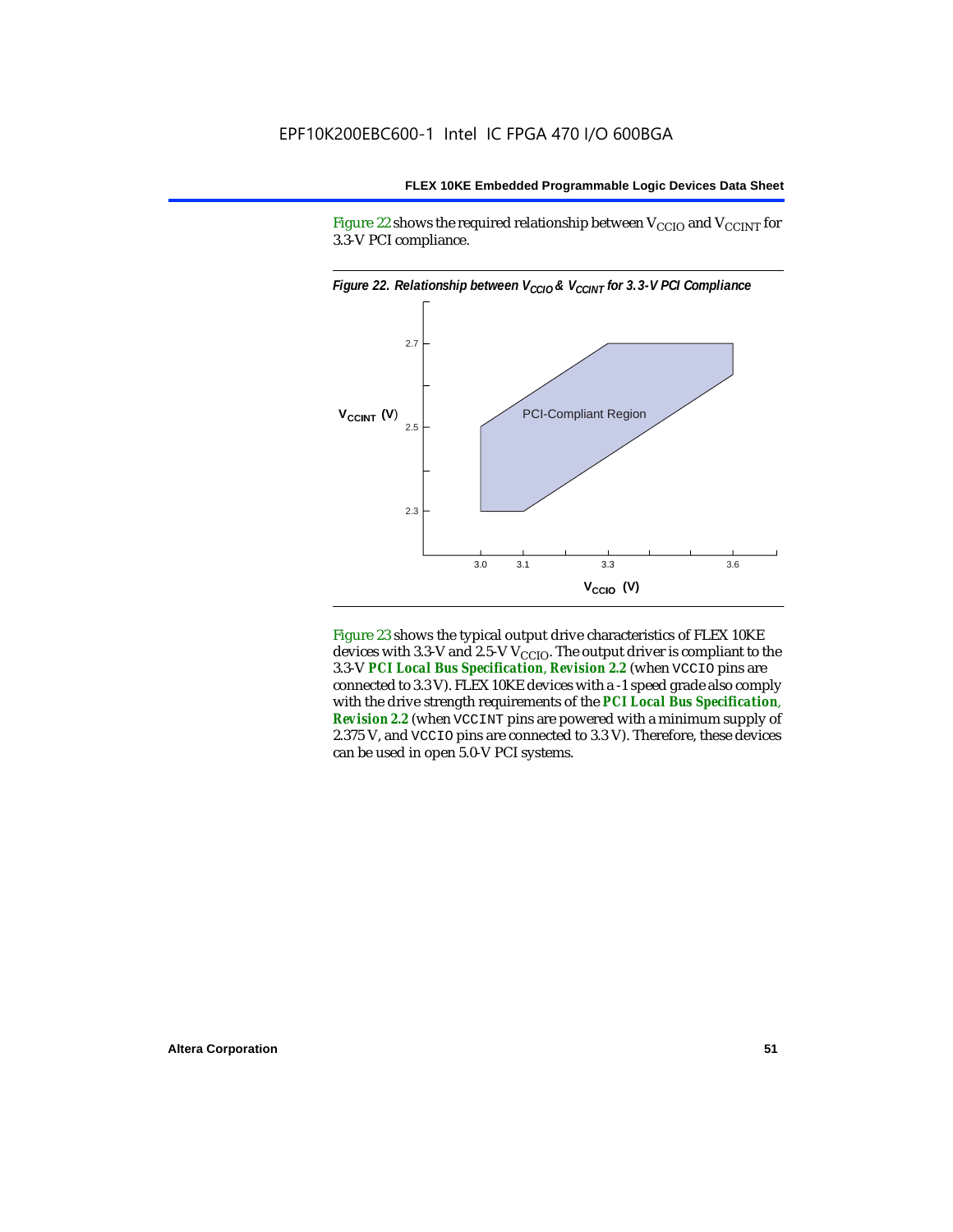



#### *Note:*

(1) These are transient (AC) currents.

**Timing Model** The continuous, high-performance FastTrack Interconnect routing resources ensure predictable performance and accurate simulation and timing analysis. This predictable performance contrasts with that of FPGAs, which use a segmented connection scheme and therefore have unpredictable performance.

> Device performance can be estimated by following the signal path from a source, through the interconnect, to the destination. For example, the registered performance between two LEs on the same row can be calculated by adding the following parameters:

- LE register clock-to-output delay  $(t_{CO})$
- **■** Interconnect delay  $(t_{SAMEROW})$ <br> **■** I.E look-up table delay  $(t_{LUT})$
- LE look-up table delay  $(t_{LUT})$
- LE register setup time  $(t_{SI})$

The routing delay depends on the placement of the source and destination LEs. A more complex registered path may involve multiple combinatorial LEs between the source and destination LEs.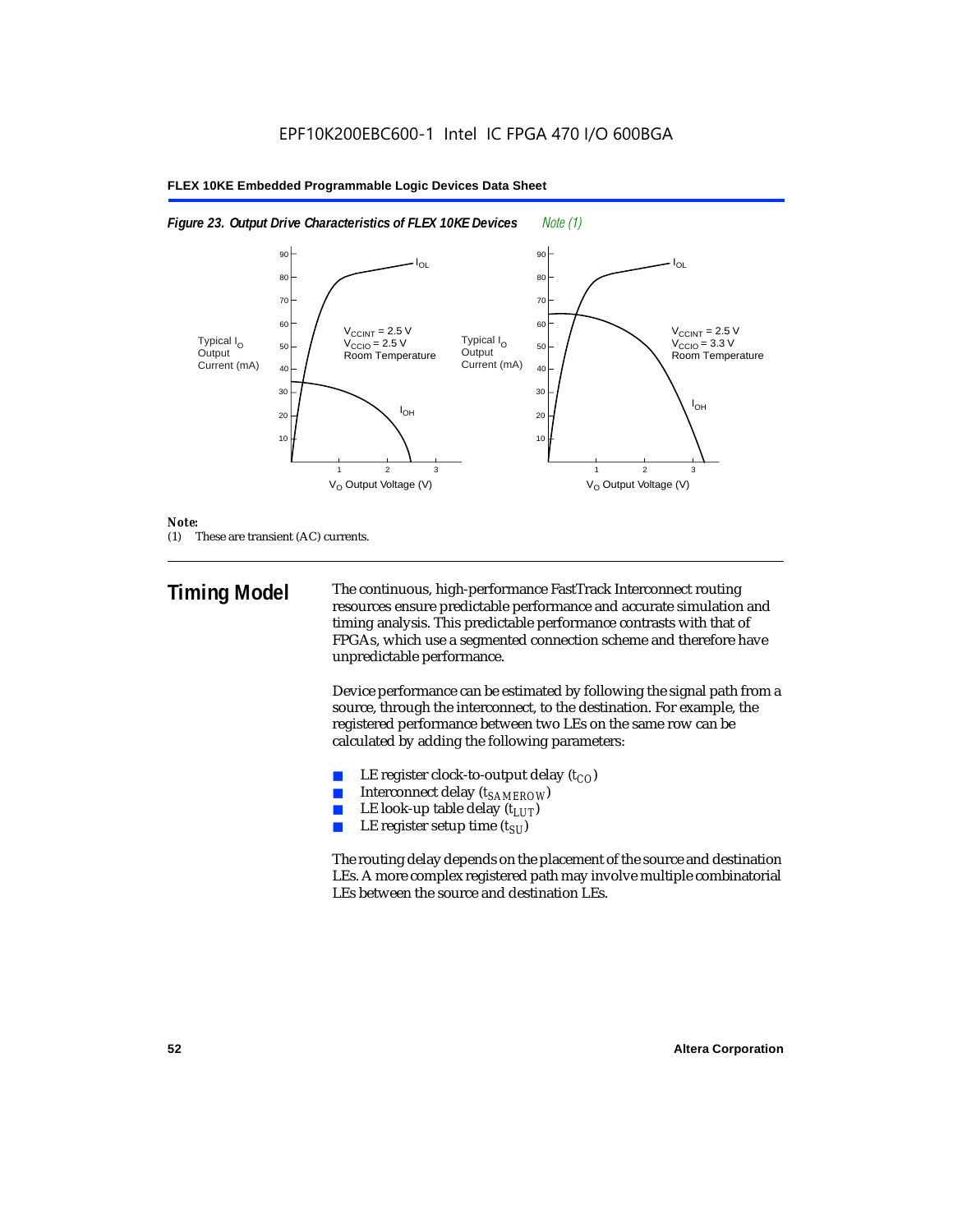Timing simulation and delay prediction are available with the Altera Simulator and Timing Analyzer, or with industry-standard EDA tools. The Simulator offers both pre-synthesis functional simulation to evaluate logic design accuracy and post-synthesis timing simulation with 0.1-ns resolution. The Timing Analyzer provides point-to-point timing delay information, setup and hold time analysis, and device-wide performance analysis.

Figure 24 shows the overall timing model, which maps the possible paths to and from the various elements of the FLEX 10KE device.

*Figure 24. FLEX 10KE Device Timing Model*



Figures 25 through 28 show the delays that correspond to various paths and functions within the LE, IOE, EAB, and bidirectional timing models.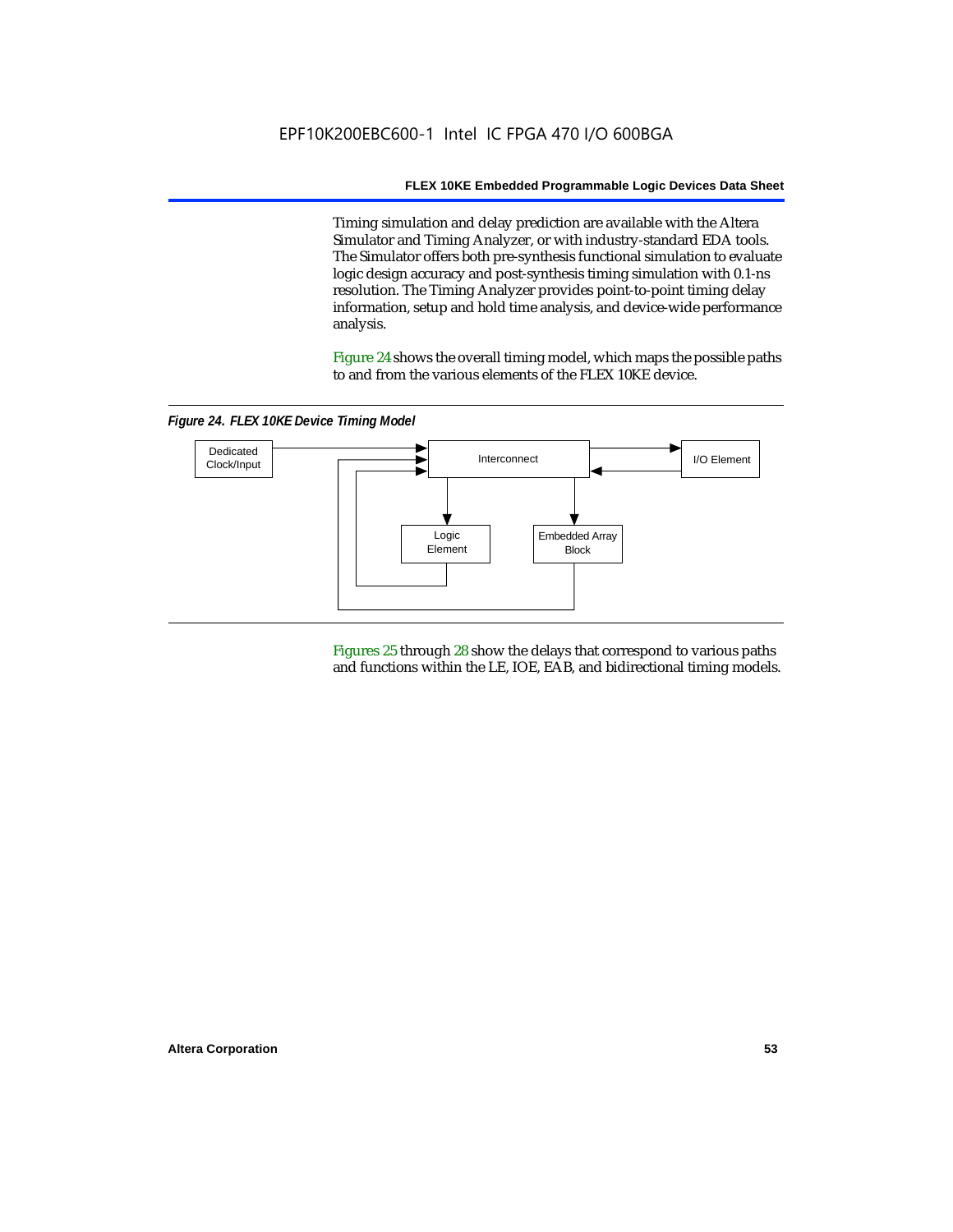# *Figure 25. FLEX 10KE Device LE Timing Model*

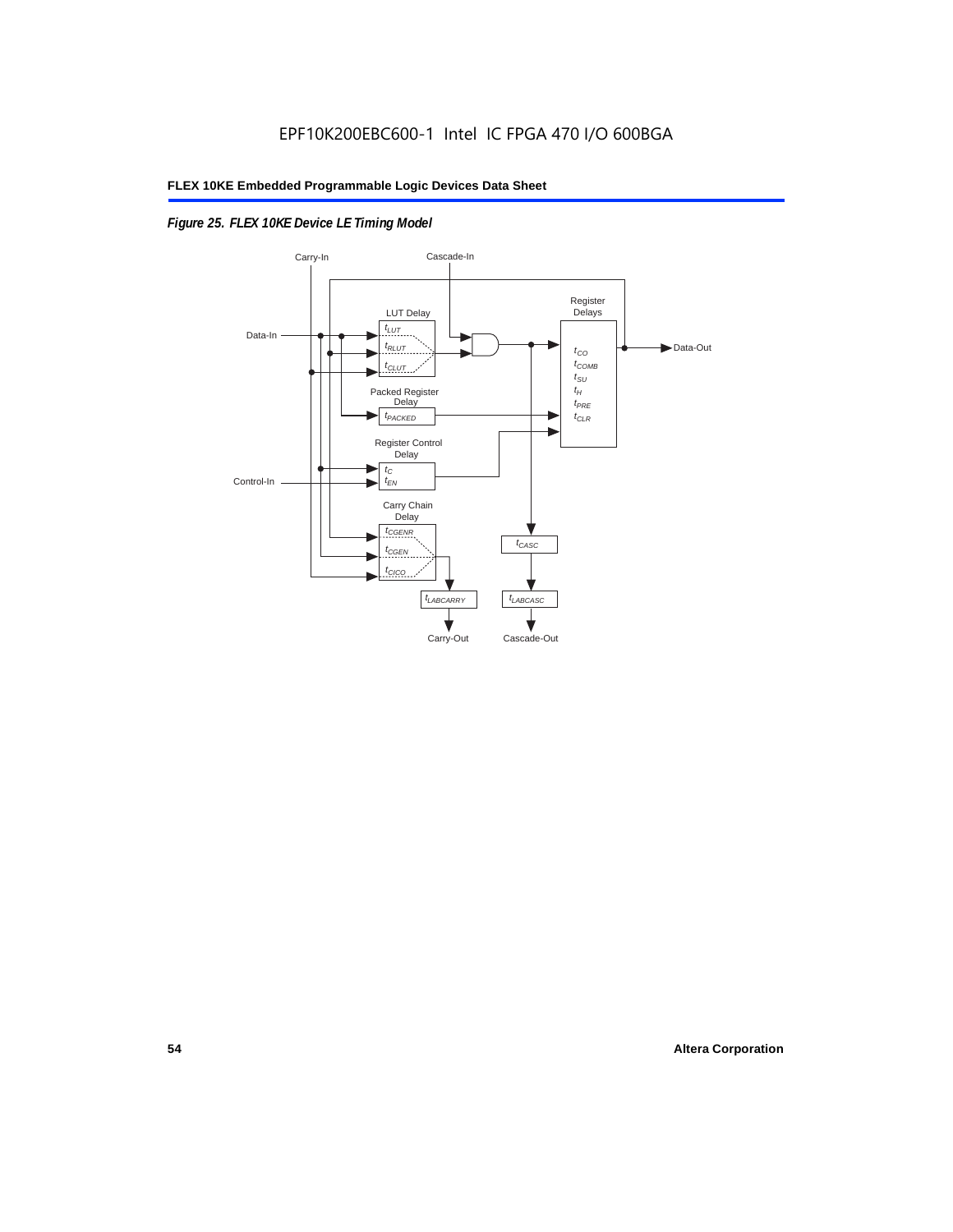

*Figure 27. FLEX 10KE Device EAB Timing Model*

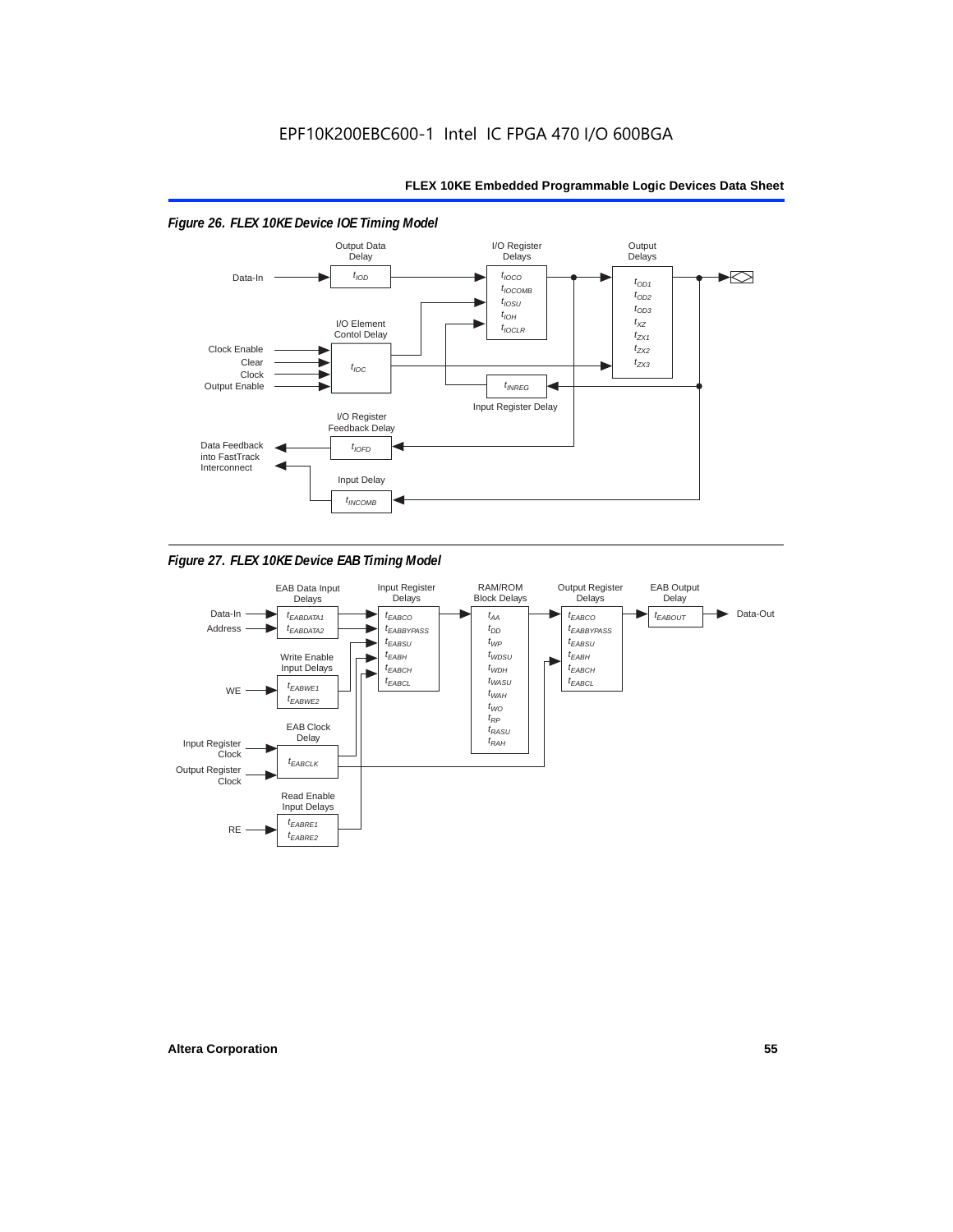

*Figure 28. Synchronous Bidirectional Pin External Timing Model*

Tables 24 through 28 describe the FLEX 10KE device internal timing parameters. Tables 29 through 30 describe the FLEX 10KE external timing parameters and their symbols.

|                     | Table 24. LE Timing Microparameters (Part 1 of 2)<br>Note (1)                                                                           |           |  |
|---------------------|-----------------------------------------------------------------------------------------------------------------------------------------|-----------|--|
| Symbol              | Parameter                                                                                                                               | Condition |  |
| $t_{LUT}$           | LUT delay for data-in                                                                                                                   |           |  |
| $t_{CLUT}$          | LUT delay for carry-in                                                                                                                  |           |  |
| $t_{RLUT}$          | LUT delay for LE register feedback                                                                                                      |           |  |
| <sup>t</sup> PACKED | Data-in to packed register delay                                                                                                        |           |  |
| $t_{EN}$            | LE register enable delay                                                                                                                |           |  |
| $t_{CICO}$          | Carry-in to carry-out delay                                                                                                             |           |  |
| $t_{GEN}$           | Data-in to carry-out delay                                                                                                              |           |  |
| ${}^t$ CGENR        | LE register feedback to carry-out delay                                                                                                 |           |  |
| $t_{CASC}$          | Cascade-in to cascade-out delay                                                                                                         |           |  |
| $t_C$               | LE register control signal delay                                                                                                        |           |  |
| $t_{CO}$            | LE register clock-to-output delay                                                                                                       |           |  |
| $t_{COMB}$          | Combinatorial delay                                                                                                                     |           |  |
| $t_{\rm SU}$        | LE register setup time for data and enable signals before clock; LE register<br>recovery time after asynchronous clear, preset, or load |           |  |
| $t_H$               | LE register hold time for data and enable signals after clock                                                                           |           |  |
| $t_{PRE}$           | LE register preset delay                                                                                                                |           |  |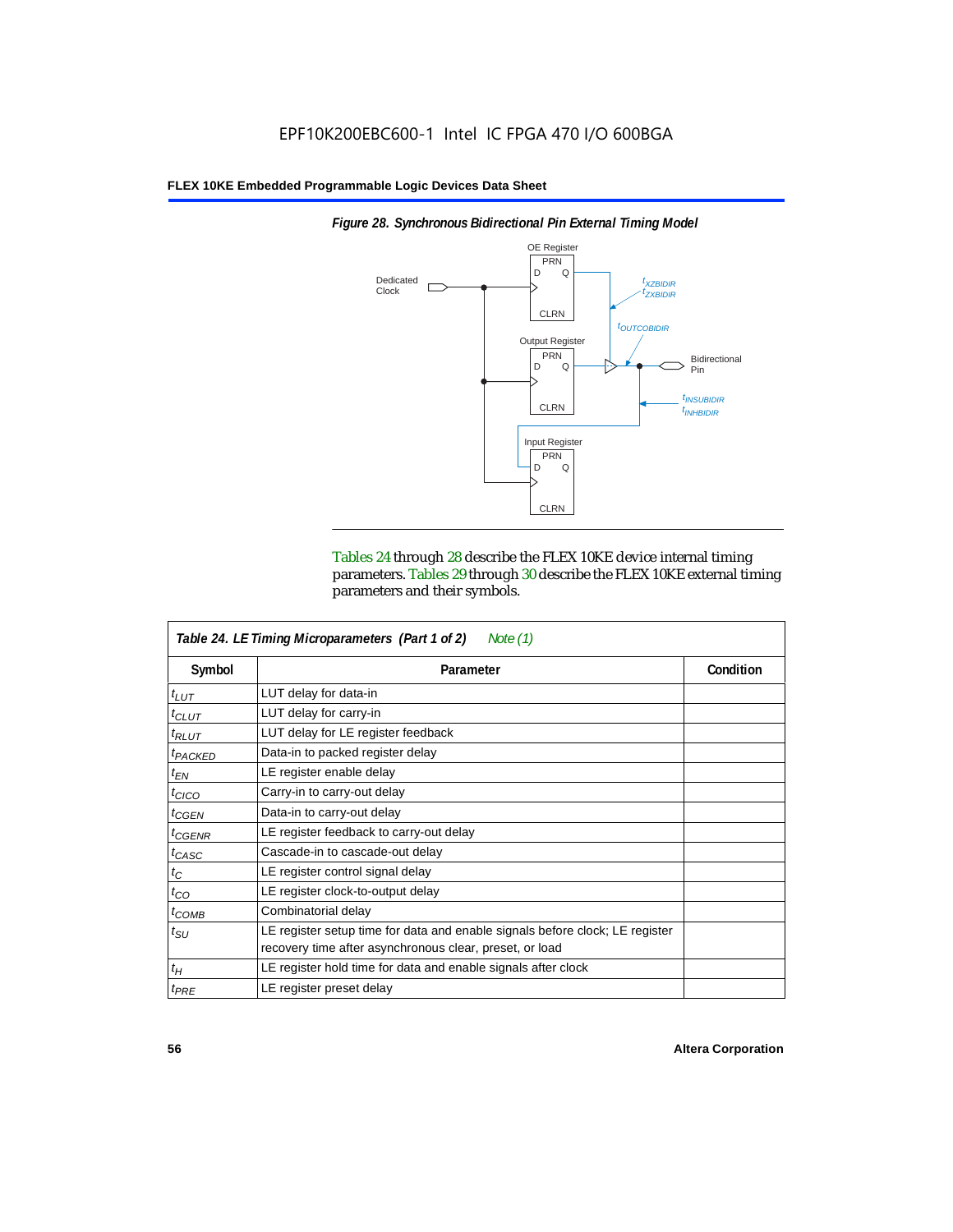| Table 24. LE Timing Microparameters (Part 2 of 2)<br>Note (1) |                                        |  |  |  |
|---------------------------------------------------------------|----------------------------------------|--|--|--|
| Symbol                                                        | Condition                              |  |  |  |
| $t_{CLR}$                                                     | LE register clear delay                |  |  |  |
| $t_{CH}$                                                      | Minimum clock high time from clock pin |  |  |  |
| $t_{CL}$                                                      | Minimum clock low time from clock pin  |  |  |  |

|                    | Table 25. IOE Timing Microparameters<br>Note (1)                                                                         |                    |
|--------------------|--------------------------------------------------------------------------------------------------------------------------|--------------------|
| Symbol             | Parameter                                                                                                                | <b>Conditions</b>  |
| $t_{\mathit{IOD}}$ | IOE data delay                                                                                                           |                    |
| $t_{\text{IOC}}$   | IOE register control signal delay                                                                                        |                    |
| $t_{\text{IOCO}}$  | IOE register clock-to-output delay                                                                                       |                    |
| $t_{IOCOMB}$       | IOE combinatorial delay                                                                                                  |                    |
| t <sub>iosu</sub>  | IOE register setup time for data and enable signals before clock; IOE register<br>recovery time after asynchronous clear |                    |
| $t_{IOH}$          | IOE register hold time for data and enable signals after clock                                                           |                    |
| $t_{IOCLR}$        | IOE register clear time                                                                                                  |                    |
| $t_{OD1}$          | Output buffer and pad delay, slow slew rate = off, $V_{\text{CCIO}} = 3.3$ V                                             | $C1 = 35$ pF $(2)$ |
| $t_{OD2}$          | Output buffer and pad delay, slow slew rate = off, $V_{\text{CCIO}} = 2.5 V$                                             | $C1 = 35$ pF $(3)$ |
| $t_{OD3}$          | Output buffer and pad delay, slow slew rate = on                                                                         | $C1 = 35$ pF $(4)$ |
| $t_{XZ}$           | IOE output buffer disable delay                                                                                          |                    |
| tzx1               | IOE output buffer enable delay, slow slew rate = off, $V_{\text{CCIO}} = 3.3$ V                                          | $C1 = 35$ pF $(2)$ |
| t <sub>ZX2</sub>   | IOE output buffer enable delay, slow slew rate = off, $V_{\text{CCIO}} = 2.5 V$                                          | $C1 = 35$ pF $(3)$ |
| t <sub>ZX3</sub>   | IOE output buffer enable delay, slow slew rate $=$ on                                                                    | $C1 = 35$ pF $(4)$ |
| <sup>t</sup> INREG | IOE input pad and buffer to IOE register delay                                                                           |                    |
| $t_{IOFD}$         | IOE register feedback delay                                                                                              |                    |
| $t_{INCOMB}$       | IOE input pad and buffer to FastTrack Interconnect delay                                                                 |                    |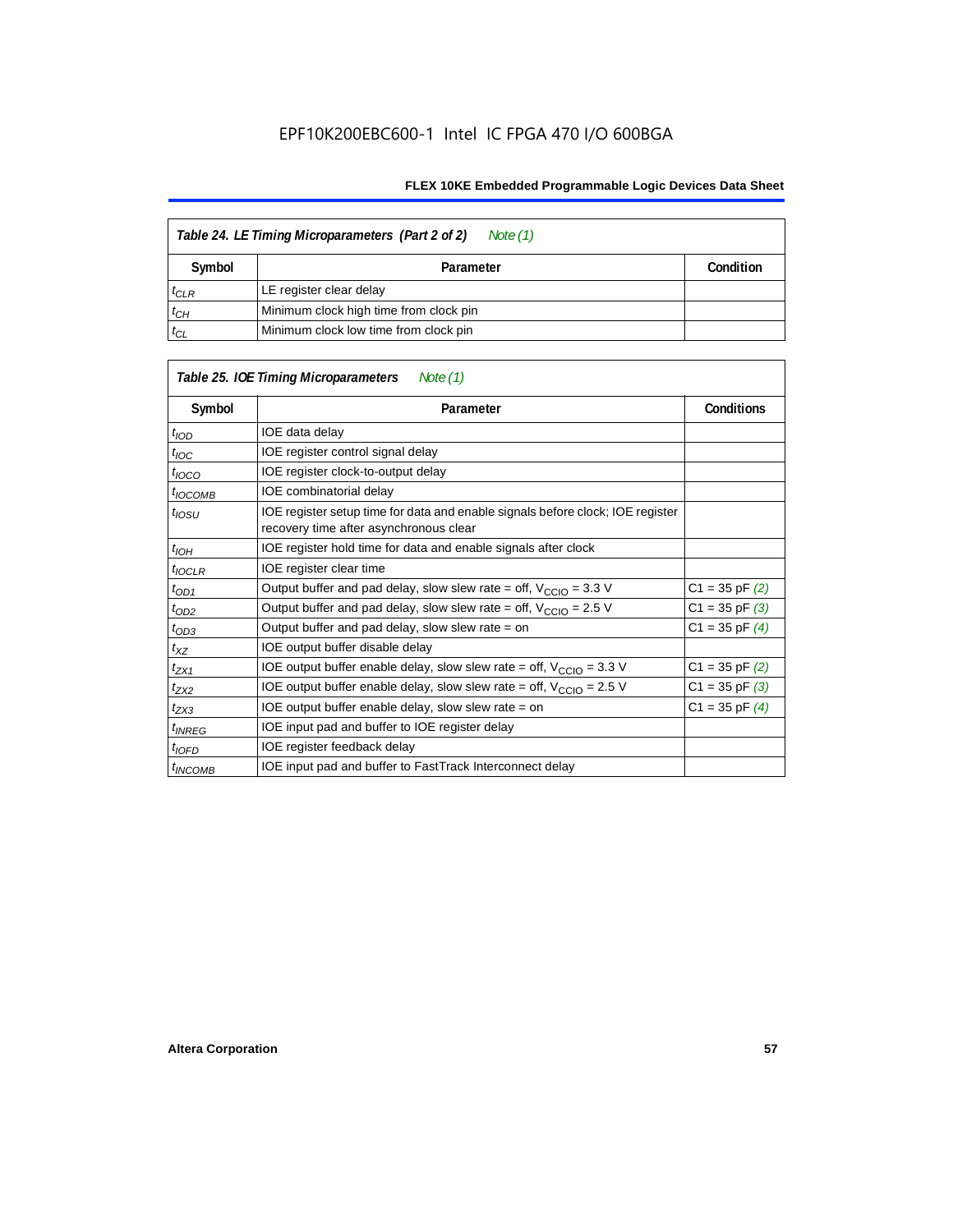|                        | Table 26. EAB Timing Microparameters<br>Note $(1)$                     |                   |
|------------------------|------------------------------------------------------------------------|-------------------|
| Symbol                 | Parameter                                                              | <b>Conditions</b> |
| $t_{EABDATA1}$         | Data or address delay to EAB for combinatorial input                   |                   |
| <sup>t</sup> EABDATA2  | Data or address delay to EAB for registered input                      |                   |
| <sup>t</sup> EABWE1    | Write enable delay to EAB for combinatorial input                      |                   |
| t <sub>EABWE2</sub>    | Write enable delay to EAB for registered input                         |                   |
| <sup>t</sup> EABRE1    | Read enable delay to EAB for combinatorial input                       |                   |
| $t_{EABRE2}$           | Read enable delay to EAB for registered input                          |                   |
| t <sub>EABCLK</sub>    | EAB register clock delay                                               |                   |
| <sup>t</sup> EABCO     | EAB register clock-to-output delay                                     |                   |
| <sup>t</sup> EABBYPASS | Bypass register delay                                                  |                   |
| <sup>t</sup> EABSU     | EAB register setup time before clock                                   |                   |
| $t_{EABH}$             | EAB register hold time after clock                                     |                   |
| $t_{EABCLR}$           | EAB register asynchronous clear time to output delay                   |                   |
| $t_{AA}$               | Address access delay (including the read enable to output delay)       |                   |
| $t_{WP}$               | Write pulse width                                                      |                   |
| $t_{RP}$               | Read pulse width                                                       |                   |
| $t_{WDSU}$             | Data setup time before falling edge of write pulse                     | (5)               |
| $t_{WDH}$              | Data hold time after falling edge of write pulse                       | (5)               |
| $t_{WASU}$             | Address setup time before rising edge of write pulse                   | (5)               |
| $t_{WAH}$              | Address hold time after falling edge of write pulse                    | (5)               |
| t <sub>RASU</sub>      | Address setup time with respect to the falling edge of the read enable |                   |
| $t_{RAH}$              | Address hold time with respect to the falling edge of the read enable  |                   |
| $t_{WO}$               | Write enable to data output valid delay                                |                   |
| $t_{DD}$               | Data-in to data-out valid delay                                        |                   |
| <sup>t</sup> EABOUT    | Data-out delay                                                         |                   |
| <sup>t</sup> EABCH     | Clock high time                                                        |                   |
| <sup>t</sup> EABCL     | Clock low time                                                         |                   |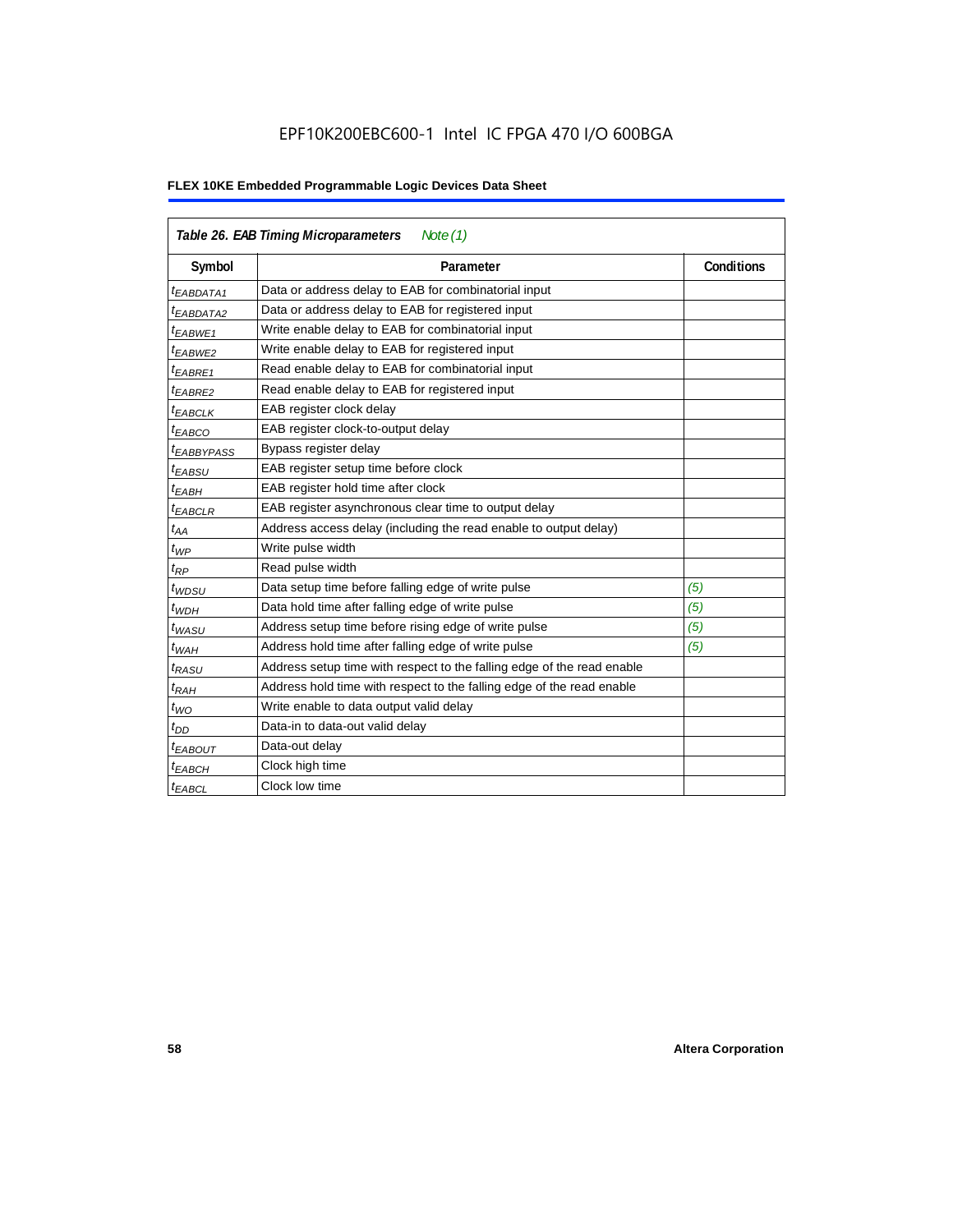|                        | Table 27. EAB Timing Macroparameters<br>Note (1), (6)                                     |                   |
|------------------------|-------------------------------------------------------------------------------------------|-------------------|
| Symbol                 | Parameter                                                                                 | <b>Conditions</b> |
| <sup>t</sup> EABAA     | EAB address access delay                                                                  |                   |
| <sup>t</sup> EABRCCOMB | EAB asynchronous read cycle time                                                          |                   |
| <sup>t</sup> EABRCREG  | EAB synchronous read cycle time                                                           |                   |
| <sup>t</sup> EABWP     | EAB write pulse width                                                                     |                   |
| <sup>t</sup> ЕАВWССОМВ | EAB asynchronous write cycle time                                                         |                   |
| <sup>t</sup> EABWCREG  | EAB synchronous write cycle time                                                          |                   |
| t <sub>EABDD</sub>     | EAB data-in to data-out valid delay                                                       |                   |
| <sup>t</sup> EABDATACO | EAB clock-to-output delay when using output registers                                     |                   |
| <sup>t</sup> EABDATASU | EAB data/address setup time before clock when using input register                        |                   |
| <sup>t</sup> EABDATAH  | EAB data/address hold time after clock when using input register                          |                   |
| <sup>t</sup> EABWESU   | EAB WE setup time before clock when using input register                                  |                   |
| t <sub>FARWFH</sub>    | EAB WE hold time after clock when using input register                                    |                   |
| t <sub>EABWDSU</sub>   | EAB data setup time before falling edge of write pulse when not using input               |                   |
|                        | registers                                                                                 |                   |
| <sup>t</sup> EABWDH    | EAB data hold time after falling edge of write pulse when not using input                 |                   |
|                        | registers                                                                                 |                   |
| <sup>t</sup> EABWASU   | EAB address setup time before rising edge of write pulse when not using                   |                   |
|                        | input registers                                                                           |                   |
| <sup>t</sup> EABWAH    | EAB address hold time after falling edge of write pulse when not using input<br>registers |                   |
| <sup>t</sup> EABWO     | EAB write enable to data output valid delay                                               |                   |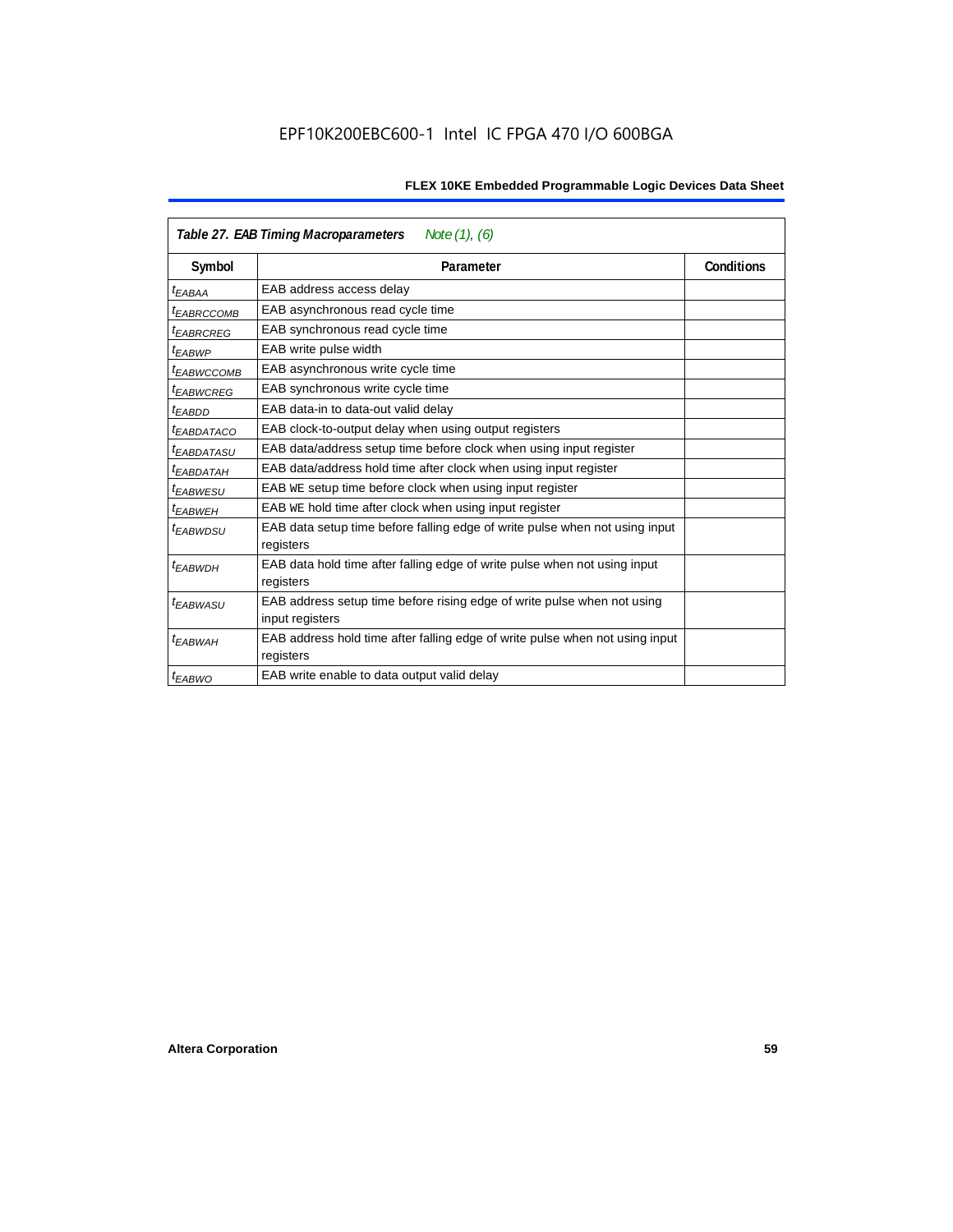|                            | Table 28. Interconnect Timing Microparameters<br>Note $(1)$                                                             |                   |
|----------------------------|-------------------------------------------------------------------------------------------------------------------------|-------------------|
| Symbol                     | Parameter                                                                                                               | <b>Conditions</b> |
| <i>t<sub>DIN2IOE</sub></i> | Delay from dedicated input pin to IOE control input                                                                     | (7)               |
| $t_{DIN2LE}$               | Delay from dedicated input pin to LE or EAB control input                                                               | (7)               |
| <sup>t</sup> DCLK2IOE      | Delay from dedicated clock pin to IOE clock                                                                             | (7)               |
| $t_{DCLK2LE}$              | Delay from dedicated clock pin to LE or EAB clock                                                                       | (7)               |
| <sup>t</sup> DIN2DATA      | Delay from dedicated input or clock to LE or EAB data                                                                   | (7)               |
| <sup>t</sup> SAMELAB       | Routing delay for an LE driving another LE in the same LAB                                                              |                   |
| <i>t</i> SAMEROW           | Routing delay for a row IOE, LE, or EAB driving a row IOE, LE, or EAB in the<br>same row                                | (7)               |
| <sup>I</sup> SAMECOLUMN    | Routing delay for an LE driving an IOE in the same column                                                               | (7)               |
| <i>t<sub>DIFFROW</sub></i> | Routing delay for a column IOE, LE, or EAB driving an LE or EAB in a different<br>row                                   | (7)               |
| <i>t</i> TWOROWS           | Routing delay for a row IOE or EAB driving an LE or EAB in a different row                                              | (7)               |
| <sup>t</sup> LEPERIPH      | Routing delay for an LE driving a control signal of an IOE via the peripheral<br>control bus                            | (7)               |
| $t_{LABCARRY}$             | Routing delay for the carry-out signal of an LE driving the carry-in signal of a<br>different LE in a different LAB     |                   |
| $t_{LABCASC}$              | Routing delay for the cascade-out signal of an LE driving the cascade-in<br>signal of a different LE in a different LAB |                   |

|                    | Table 29. External Timing Parameters                                                              |                   |  |  |  |
|--------------------|---------------------------------------------------------------------------------------------------|-------------------|--|--|--|
| Symbol             | Parameter                                                                                         | <b>Conditions</b> |  |  |  |
| <sup>t</sup> DRR   | Register-to-register delay via four LEs, three row interconnects, and four local<br>interconnects | (8)               |  |  |  |
| t <sub>insu</sub>  | Setup time with global clock at IOE register                                                      | (9)               |  |  |  |
| $t_{\rm INH}$      | Hold time with global clock at IOE register                                                       | (9)               |  |  |  |
| toutco             | Clock-to-output delay with global clock at IOE register                                           | (9)               |  |  |  |
| t <sub>PCISU</sub> | Setup time with global clock for registers used in PCI designs                                    | $(9)$ , $(10)$    |  |  |  |
| <sup>t</sup> PCIH  | Hold time with global clock for registers used in PCI designs                                     | $(9)$ , $(10)$    |  |  |  |
| <sup>T</sup> PCICO | Clock-to-output delay with global clock for registers used in PCI designs                         | $(9)$ , $(10)$    |  |  |  |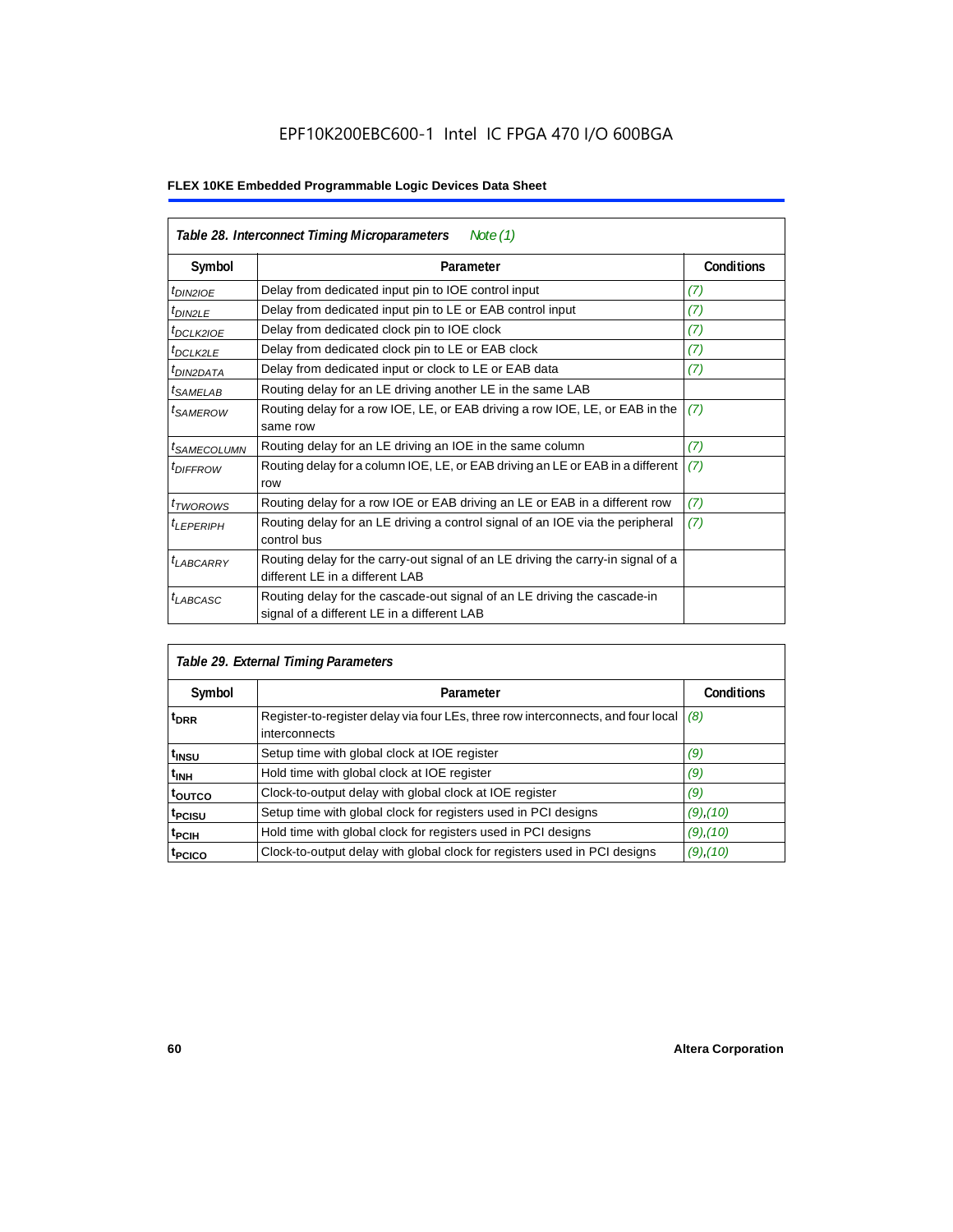|                           | Note $(9)$<br>Table 30. External Bidirectional Timing Parameters                                |                   |
|---------------------------|-------------------------------------------------------------------------------------------------|-------------------|
| Symbol                    | Parameter                                                                                       | <b>Conditions</b> |
| <sup>t</sup> INSUBIDIR    | Setup time for bi-directional pins with global clock at same-row or same-<br>column LE register |                   |
| <sup>t</sup> INHBIDIR     | Hold time for bidirectional pins with global clock at same-row or same-column<br>LE register    |                   |
| <sup>t</sup> INH          | Hold time with global clock at IOE register                                                     |                   |
| <b><i>LOUTCOBIDIR</i></b> | Clock-to-output delay for bidirectional pins with global clock at IOE register                  | $C1 = 35 pF$      |
| <sup>t</sup> xzbidir      | Synchronous IOE output buffer disable delay                                                     | $C1 = 35 pF$      |
| <sup>T</sup> ZXBIDIR      | Synchronous IOE output buffer enable delay, slow slew rate= off                                 | $C1 = 35 pF$      |

#### *Notes to tables:*

- (1) Microparameters are timing delays contributed by individual architectural elements. These parameters cannot be measured explicitly.
- (2) Operating conditions:  $VCCIO = 3.3 V ±10%$  for commercial or industrial use.<br>(3) Operating conditions:  $VCCIO = 2.5 V ±5%$  for commercial or industrial use in
- Operating conditions: VCCIO =  $2.5$  V  $\pm 5$ % for commercial or industrial use in EPF10K30E, EPF10K50S, EPF10K100E, EPF10K130E, and EPF10K200S devices.
- (4) Operating conditions: VCCIO = 3.3 V.
- (5) Because the RAM in the EAB is self-timed, this parameter can be ignored when the WE signal is registered.<br>(6) EAB macroparameters are internal parameters that can simplify predicting the behavior of an EAB at its bor
- EAB macroparameters are internal parameters that can simplify predicting the behavior of an EAB at its boundary; these parameters are calculated by summing selected microparameters.
- (7) These parameters are worst-case values for typical applications. Post-compilation timing simulation and timing analysis are required to determine actual worst-case performance.
- (8) Contact Altera Applications for test circuit specifications and test conditions.
- (9) This timing parameter is sample-tested only.
- (10) This parameter is measured with the measurement and test conditions, including load, specified in the PCI Local Bus Specification, revision 2.2.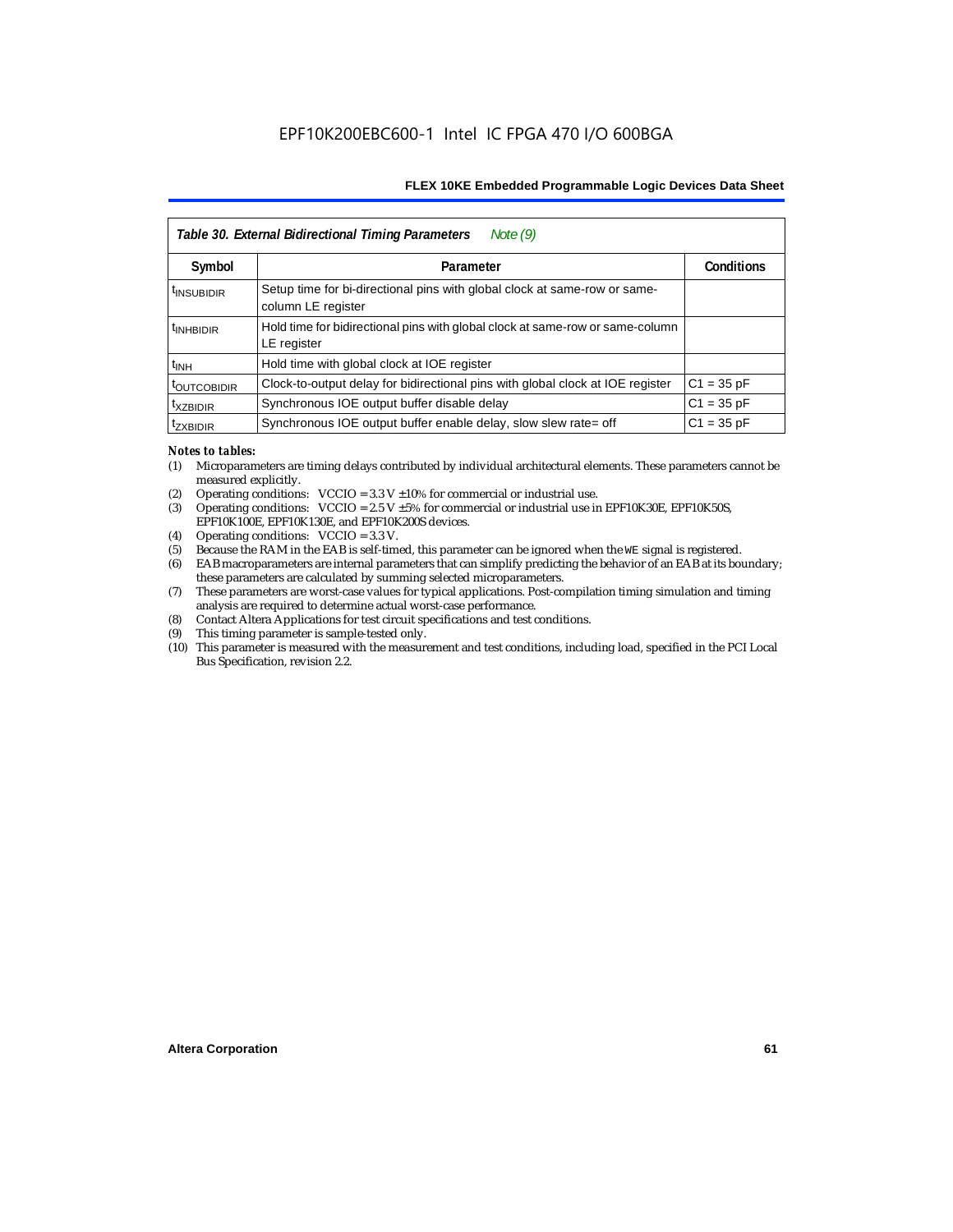Figures 29 and 30 show the asynchronous and synchronous timing waveforms, respectively, or the EAB macroparameters in Tables 26 and 27.

**EAB Asynchronous Write EAB Asynchronous Read** WE. a0 d0 d3  $t_{EABRCCOMB}$ a1 *《*、 a2 *《*、 a3 d2  $t_{FABA}$ d1 Address Data-Out WE a0 din1  $\chi$  dout2  $t_{EABDD}$ a1 a2 din1 din0  $t_{EABWCCOMB}$  $t_{EABWASU}$   $\longrightarrow$  $t_{EABWDSU}$  +  $\longrightarrow$   $t_{EABWDH}$  $t_{EABWP}$ Data-In din0 Address Data-Out

#### *Figure 29. EAB Asynchronous Timing Waveforms*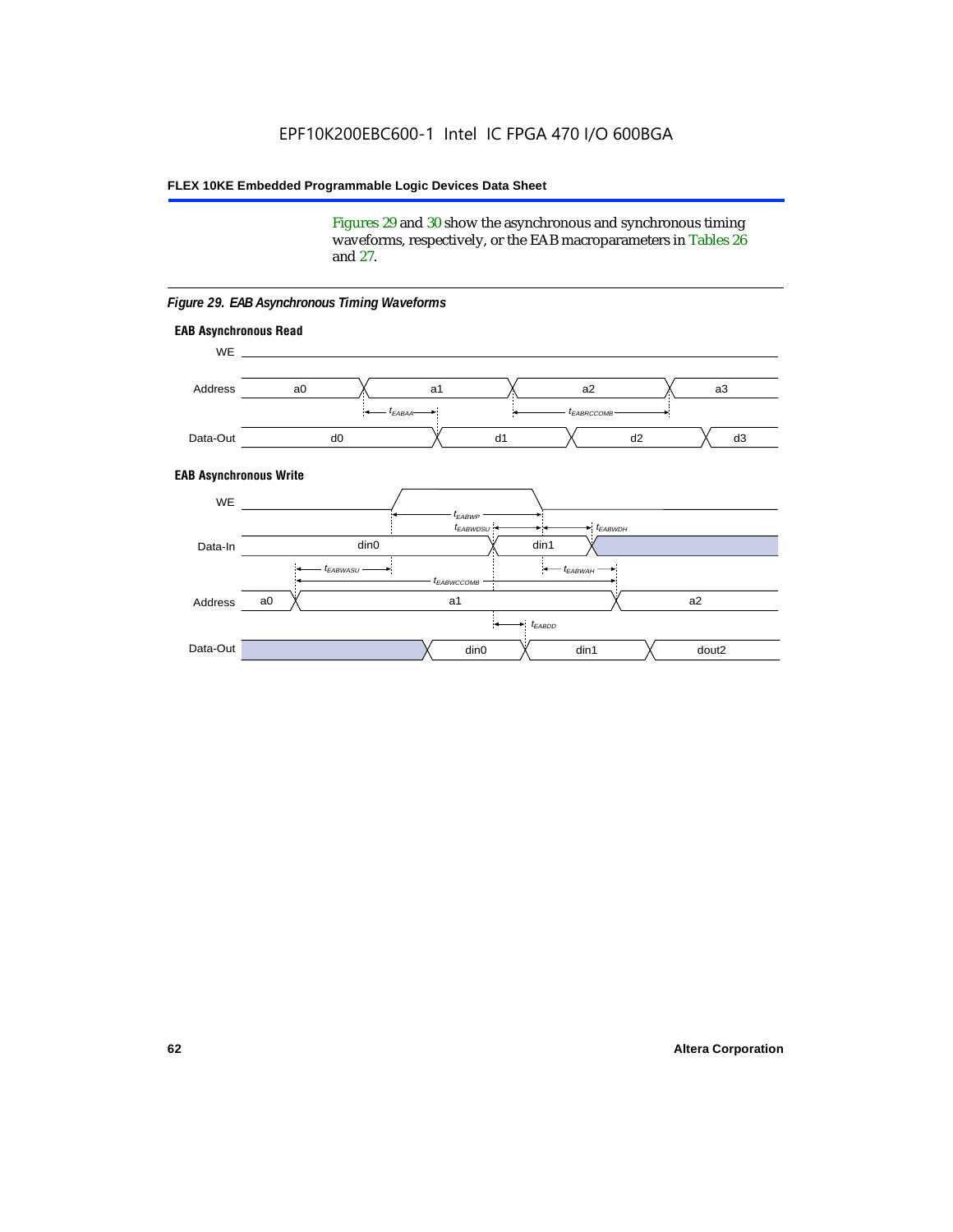

# *Figure 30. EAB Synchronous Timing Waveforms*

## **EAB Synchronous Write (EAB Output Registers Used)**



Tables 31 through 37 show EPF10K30E device internal and external timing parameters.

| Table 31. EPF10K30E Device LE Timing Microparameters (Part 1 of 2)<br>Note $(1)$ |     |                |                |     |     |                |      |
|----------------------------------------------------------------------------------|-----|----------------|----------------|-----|-----|----------------|------|
| Symbol                                                                           |     | -1 Speed Grade | -2 Speed Grade |     |     | -3 Speed Grade | Unit |
|                                                                                  | Min | Max            | Min            | Max | Min | Max            |      |
| $t_{LUT}$                                                                        |     | 0.7            |                | 0.8 |     | 1.1            | ns   |
| $t_{CLUT}$                                                                       |     | 0.5            |                | 0.6 |     | 0.8            | ns   |
| $t_{RLUT}$                                                                       |     | 0.6            |                | 0.7 |     | 1.0            | ns   |
| <sup>t</sup> PACKED                                                              |     | 0.3            |                | 0.4 |     | 0.5            | ns   |
| $t_{EN}$                                                                         |     | 0.6            |                | 0.8 |     | 1.0            | ns   |
| $t_{CICO}$                                                                       |     | 0.1            |                | 0.1 |     | 0.2            | ns   |
| $t_{\text{G}\text{E}\text{N}}$                                                   |     | 0.4            |                | 0.5 |     | 0.7            | ns   |

#### **Altera Corporation 63**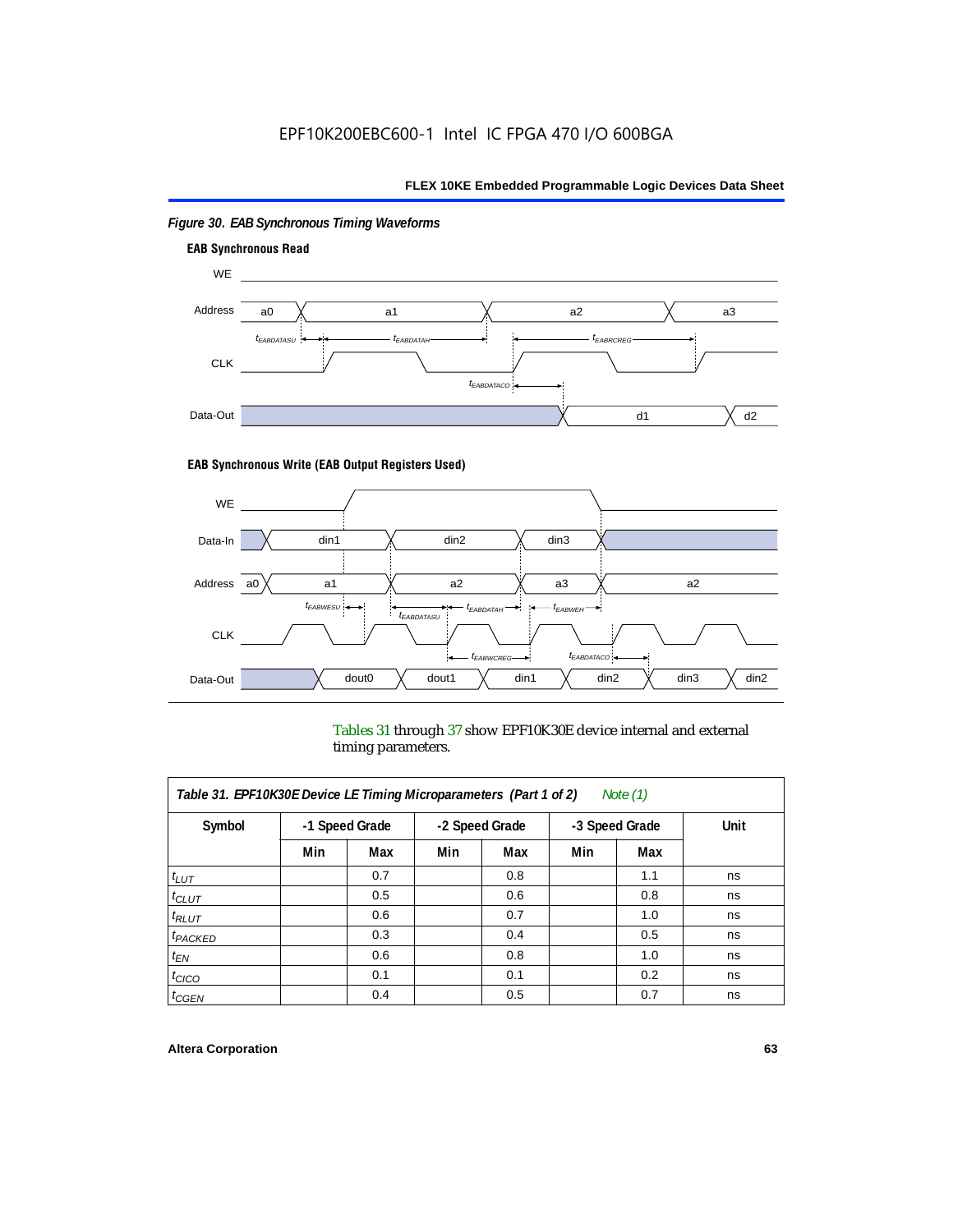| FLEX 10KE Embedded Programmable Logic Devices Data Sheet |  |
|----------------------------------------------------------|--|
|----------------------------------------------------------|--|

| Symbol       | -1 Speed Grade |     | -2 Speed Grade |     | -3 Speed Grade |     | Unit |
|--------------|----------------|-----|----------------|-----|----------------|-----|------|
|              | Min            | Max | Min            | Max | Min            | Max |      |
| $t_{GENR}$   |                | 0.1 |                | 0.1 |                | 0.2 | ns   |
| $t_{CASC}$   |                | 0.6 |                | 0.8 |                | 1.0 | ns   |
| $t_C$        |                | 0.0 |                | 0.0 |                | 0.0 | ns   |
| $t_{CO}$     |                | 0.3 |                | 0.4 |                | 0.5 | ns   |
| $t_{COMB}$   |                | 0.4 |                | 0.4 |                | 0.6 | ns   |
| $t_{\rm SU}$ | 0.4            |     | 0.6            |     | 0.6            |     | ns   |
| $t_H$        | 0.7            |     | 1.0            |     | 1.3            |     | ns   |
| $t_{PRE}$    |                | 0.8 |                | 0.9 |                | 1.2 | ns   |
| $t_{CLR}$    |                | 0.8 |                | 0.9 |                | 1.2 | ns   |
| $t_{CH}$     | 2.0            |     | 2.5            |     | 2.5            |     | ns   |
| $t_{CL}$     | 2.0            |     | 2.5            |     | 2.5            |     | ns   |

| Table 32. EPF10K30E Device IOE Timing Microparameters<br>Note (1) |                |     |     |                |     |                |      |  |  |
|-------------------------------------------------------------------|----------------|-----|-----|----------------|-----|----------------|------|--|--|
| Symbol                                                            | -1 Speed Grade |     |     | -2 Speed Grade |     | -3 Speed Grade | Unit |  |  |
|                                                                   | Min            | Max | Min | Max            | Min | Max            |      |  |  |
| t <sub>IOD</sub>                                                  |                | 2.4 |     | 2.8            |     | 3.8            | ns   |  |  |
| $t_{\text{loc}}$                                                  |                | 0.3 |     | 0.4            |     | 0.5            | ns   |  |  |
| $t_{IOCO}$                                                        |                | 1.0 |     | 1.1            |     | 1.6            | ns   |  |  |
| $t_{\text{IOCOMB}}$                                               |                | 0.0 |     | 0.0            |     | 0.0            | ns   |  |  |
| $t_{IOSU}$                                                        | 1.2            |     | 1.4 |                | 1.9 |                | ns   |  |  |
| $t_{I\underline{OH}}$                                             | 0.3            |     | 0.4 |                | 0.5 |                | ns   |  |  |
| $t_{IOCLR}$                                                       |                | 1.0 |     | 1.1            |     | 1.6            | ns   |  |  |
| $t_{OD1}$                                                         |                | 1.9 |     | 2.3            |     | 3.0            | ns   |  |  |
| $t_{OD2}$                                                         |                | 1.4 |     | 1.8            |     | 2.5            | ns   |  |  |
| $t_{OD3}$                                                         |                | 4.4 |     | 5.2            |     | 7.0            | ns   |  |  |
| $t_{XZ}$                                                          |                | 2.7 |     | 3.1            |     | 4.3            | ns   |  |  |
| $t_{ZX1}$                                                         |                | 2.7 |     | 3.1            |     | 4.3            | ns   |  |  |
| $t_{ZX2}$                                                         |                | 2.2 |     | 2.6            |     | 3.8            | ns   |  |  |
| $t_{ZX3}$                                                         |                | 5.2 |     | 6.0            |     | 8.3            | ns   |  |  |
| $t_{INREG}$                                                       |                | 3.4 |     | 4.1            |     | 5.5            | ns   |  |  |
| $t_{IOED}$                                                        |                | 0.8 |     | 1.3            |     | 2.4            | ns   |  |  |
| <i>t</i> <sub>INCOMB</sub>                                        |                | 0.8 |     | 1.3            |     | 2.4            | ns   |  |  |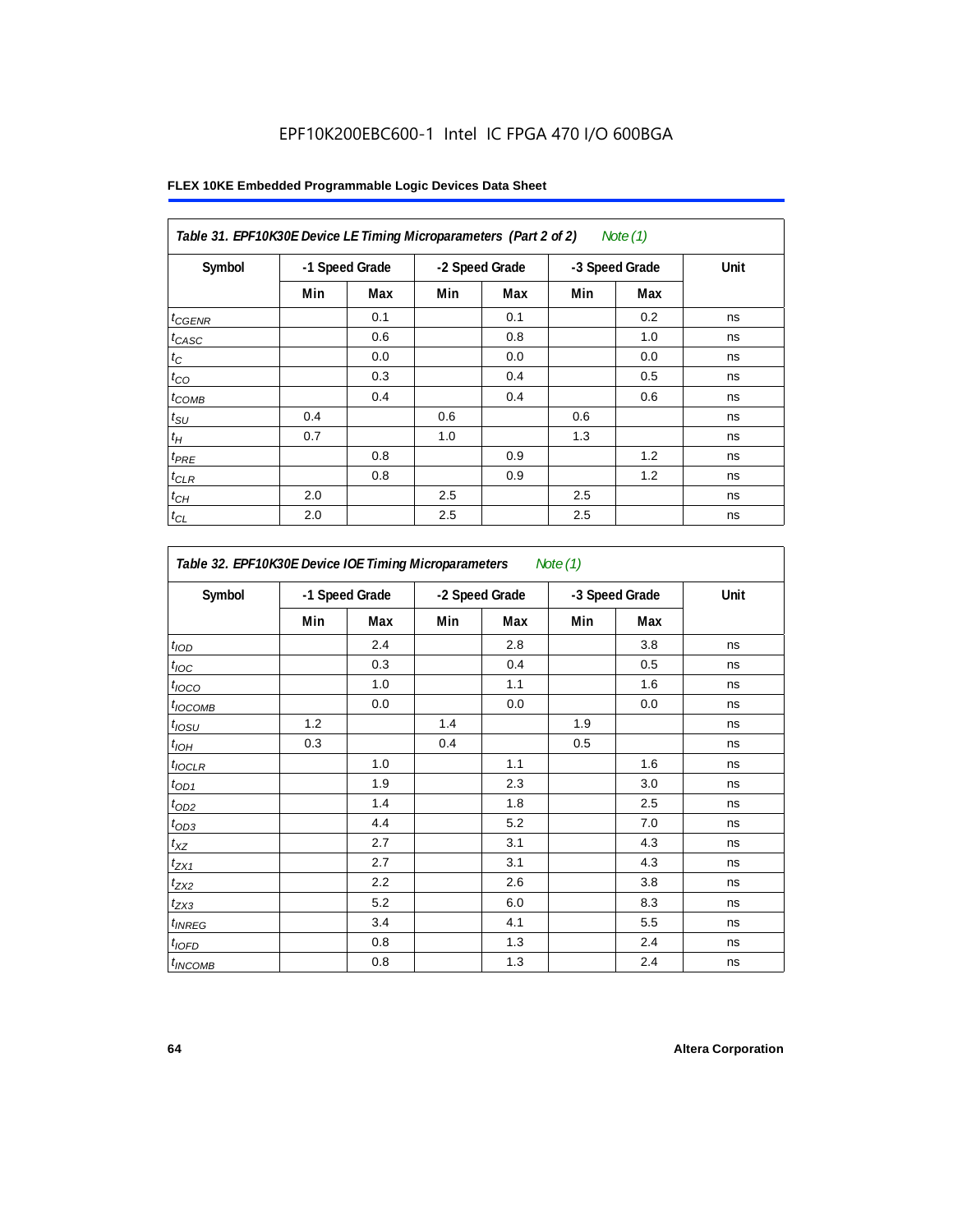| Table 33. EPF10K30E Device EAB Internal Microparameters<br>Note $(1)$ |     |                |     |                |     |                |      |  |  |
|-----------------------------------------------------------------------|-----|----------------|-----|----------------|-----|----------------|------|--|--|
| Symbol                                                                |     | -1 Speed Grade |     | -2 Speed Grade |     | -3 Speed Grade | Unit |  |  |
|                                                                       | Min | Max            | Min | Max            | Min | Max            |      |  |  |
| <i>EABDATA1</i>                                                       |     | 1.7            |     | 2.0            |     | 2.3            | ns   |  |  |
| $t_{EABDATA1}$                                                        |     | 0.6            |     | 0.7            |     | 0.8            | ns   |  |  |
| t <sub>EABWE1</sub>                                                   |     | 1.1            |     | 1.3            |     | 1.4            | ns   |  |  |
| t <sub>EABWE2</sub>                                                   |     | 0.4            |     | 0.4            |     | 0.5            | ns   |  |  |
| t <sub>EABRE1</sub>                                                   |     | 0.8            |     | 0.9            |     | 1.0            | ns   |  |  |
| $t_{EABRE2}$                                                          |     | 0.4            |     | 0.4            |     | 0.5            | ns   |  |  |
| <b><i>EABCLK</i></b>                                                  |     | 0.0            |     | 0.0            |     | 0.0            | ns   |  |  |
| t <sub>EABCO</sub>                                                    |     | 0.3            |     | 0.3            |     | 0.4            | ns   |  |  |
| <i><b>LEABBYPASS</b></i>                                              |     | 0.5            |     | 0.6            |     | 0.7            | ns   |  |  |
| t <sub>EABSU</sub>                                                    | 0.9 |                | 1.0 |                | 1.2 |                | ns   |  |  |
| $t_{EABH}$                                                            | 0.4 |                | 0.4 |                | 0.5 |                | ns   |  |  |
| $t_{EABCLR}$                                                          | 0.3 |                | 0.3 |                | 0.3 |                | ns   |  |  |
| $t_{AA}$                                                              |     | 3.2            |     | 3.8            |     | 4.4            | ns   |  |  |
| $t_{WP}$                                                              | 2.5 |                | 2.9 |                | 3.3 |                | ns   |  |  |
| $t_{\mathsf{RP}}$                                                     | 0.9 |                | 1.1 |                | 1.2 |                | ns   |  |  |
| $t_{WDSU}$                                                            | 0.9 |                | 1.0 |                | 1.1 |                | ns   |  |  |
| $t_{WDH}$                                                             | 0.1 |                | 0.1 |                | 0.1 |                | ns   |  |  |
| $t_{WASU}$                                                            | 1.7 |                | 2.0 |                | 2.3 |                | ns   |  |  |
| $t_{WAH}$                                                             | 1.8 |                | 2.1 |                | 2.4 |                | ns   |  |  |
| $t_{RASU}$                                                            | 3.1 |                | 3.7 |                | 4.2 |                | ns   |  |  |
| $t_{RAH}$                                                             | 0.2 |                | 0.2 |                | 0.2 |                | ns   |  |  |
| $t_{WO}$                                                              |     | 2.5            |     | 2.9            |     | 3.3            | ns   |  |  |
| $t_{DD}$                                                              |     | 2.5            |     | 2.9            |     | 3.3            | ns   |  |  |
| $t_{EABOUT}$                                                          |     | 0.5            |     | 0.6            |     | 0.7            | ns   |  |  |
| $t_{EABCH}$                                                           | 1.5 |                | 2.0 |                | 2.3 |                | ns   |  |  |
| $t_{EABCL}$                                                           | 2.5 |                | 2.9 |                | 3.3 |                | ns   |  |  |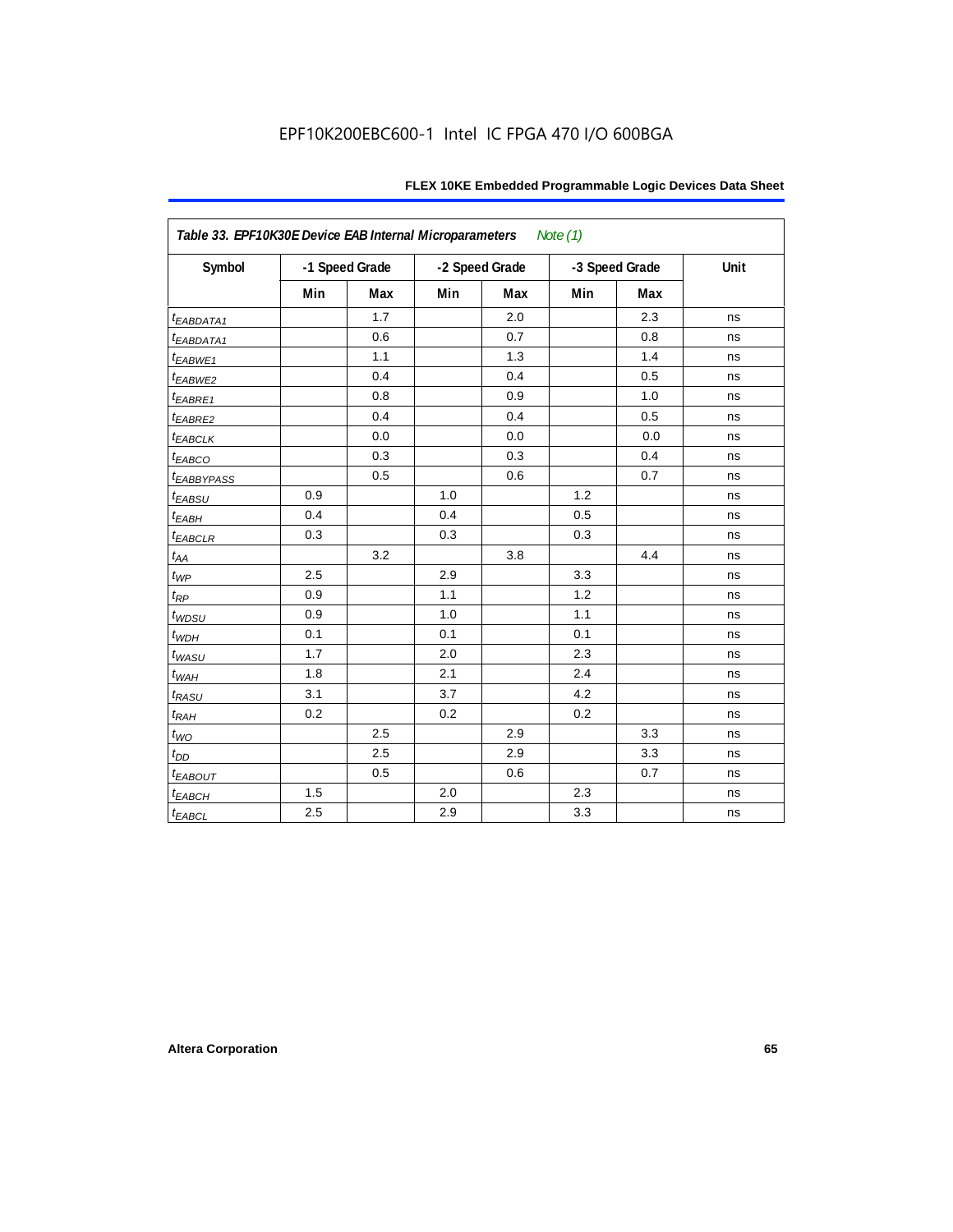# EPF10K200EBC600-1 Intel IC FPGA 470 I/O 600BGA

|                            | Table 34. EPF10K30E Device EAB Internal Timing Macroparameters<br>Note $(1)$ |     |                |     |                |     |      |  |  |  |  |
|----------------------------|------------------------------------------------------------------------------|-----|----------------|-----|----------------|-----|------|--|--|--|--|
| Symbol                     | -1 Speed Grade                                                               |     | -2 Speed Grade |     | -3 Speed Grade |     | Unit |  |  |  |  |
|                            | Min                                                                          | Max | Min            | Max | Min            | Max |      |  |  |  |  |
| $t_{EABA}$                 |                                                                              | 6.4 |                | 7.6 |                | 8.8 | ns   |  |  |  |  |
| <sup>t</sup> EABRCOMB      | 6.4                                                                          |     | 7.6            |     | 8.8            |     | ns   |  |  |  |  |
| <sup>t</sup> EABRCREG      | 4.4                                                                          |     | 5.1            |     | 6.0            |     | ns   |  |  |  |  |
| $t_{EABWP}$                | 2.5                                                                          |     | 2.9            |     | 3.3            |     | ns   |  |  |  |  |
| <sup>t</sup> EABWCOMB      | 6.0                                                                          |     | 7.0            |     | 8.0            |     | ns   |  |  |  |  |
| <sup>t</sup> EABWCREG      | 6.8                                                                          |     | 7.8            |     | 9.0            |     | ns   |  |  |  |  |
| $t_{EABDD}$                |                                                                              | 5.7 |                | 6.7 |                | 7.7 | ns   |  |  |  |  |
| t <sub>EABDATACO</sub>     |                                                                              | 0.8 |                | 0.9 |                | 1.1 | ns   |  |  |  |  |
| <sup>t</sup> EABDATASU     | 1.5                                                                          |     | 1.7            |     | 2.0            |     | ns   |  |  |  |  |
| t <sub>EABDATAH</sub>      | 0.0                                                                          |     | 0.0            |     | 0.0            |     | ns   |  |  |  |  |
| <i>t<sub>EABWESU</sub></i> | 1.3                                                                          |     | 1.4            |     | 1.7            |     | ns   |  |  |  |  |
| <sup>t</sup> EABWEH        | 0.0                                                                          |     | 0.0            |     | 0.0            |     | ns   |  |  |  |  |
| t <sub>EABWDSU</sub>       | 1.5                                                                          |     | 1.7            |     | 2.0            |     | ns   |  |  |  |  |
| <sup>t</sup> EABWDH        | 0.0                                                                          |     | 0.0            |     | 0.0            |     | ns   |  |  |  |  |
| t <sub>EABWASU</sub>       | 3.0                                                                          |     | 3.6            |     | 4.3            |     | ns   |  |  |  |  |
| <sup>t</sup> EABWAH        | 0.5                                                                          |     | 0.5            |     | 0.4            |     | ns   |  |  |  |  |
| $t_{EABWO}$                |                                                                              | 5.1 |                | 6.0 |                | 6.8 | ns   |  |  |  |  |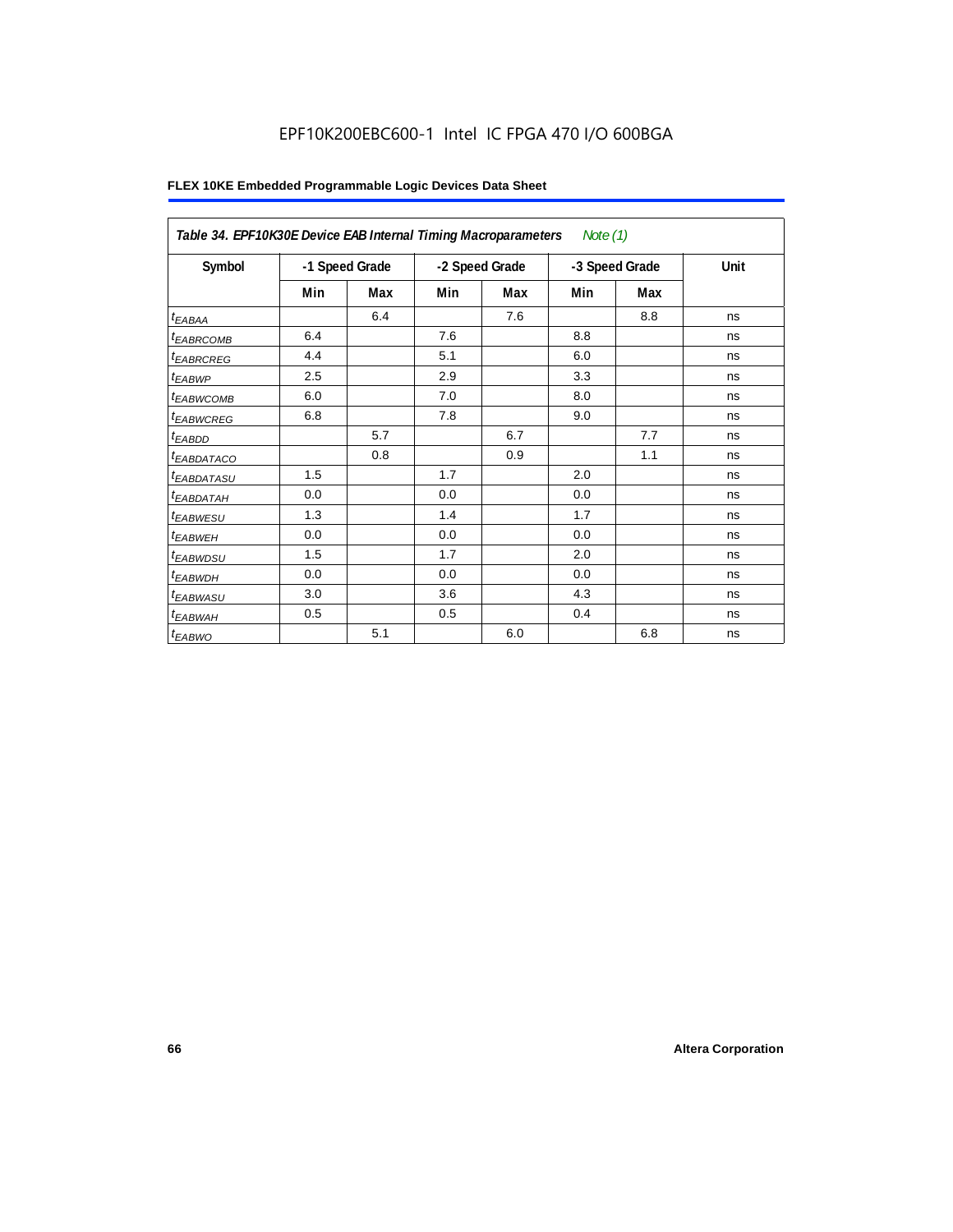| Table 35. EPF10K30E Device Interconnect Timing Microparameters<br>Note $(1)$ |                |     |                |     |                |     |      |  |  |  |
|------------------------------------------------------------------------------|----------------|-----|----------------|-----|----------------|-----|------|--|--|--|
| Symbol                                                                       | -1 Speed Grade |     | -2 Speed Grade |     | -3 Speed Grade |     | Unit |  |  |  |
|                                                                              | Min            | Max | Min            | Max | Min            | Max |      |  |  |  |
| $t_{DINZIOE}$                                                                |                | 1.8 |                | 2.4 |                | 2.9 | ns   |  |  |  |
| t <sub>DIN2LE</sub>                                                          |                | 1.5 |                | 1.8 |                | 2.4 | ns   |  |  |  |
| <sup>t</sup> DIN2DATA                                                        |                | 1.5 |                | 1.8 |                | 2.2 | ns   |  |  |  |
| t <sub>DCLK2IOE</sub>                                                        |                | 2.2 |                | 2.6 |                | 3.0 | ns   |  |  |  |
| $t_{DCLK2LE}$                                                                |                | 1.5 |                | 1.8 |                | 2.4 | ns   |  |  |  |
| <i>t</i> SAMELAB                                                             |                | 0.1 |                | 0.2 |                | 0.3 | ns   |  |  |  |
| <i>t<sub>SAMEROW</sub></i>                                                   |                | 2.0 |                | 2.4 |                | 2.7 | ns   |  |  |  |
| <i>t<sub>SAMECOLUMN</sub></i>                                                |                | 0.7 |                | 1.0 |                | 0.8 | ns   |  |  |  |
| <i>t<sub>DIFFROW</sub></i>                                                   |                | 2.7 |                | 3.4 |                | 3.5 | ns   |  |  |  |
| <i>t</i> <sub>TWOROWS</sub>                                                  |                | 4.7 |                | 5.8 |                | 6.2 | ns   |  |  |  |
| <b><i>LEPERIPH</i></b>                                                       |                | 2.7 |                | 3.4 |                | 3.8 | ns   |  |  |  |
| <b><i>t<sub>LABCARRY</sub></i></b>                                           |                | 0.3 |                | 0.4 |                | 0.5 | ns   |  |  |  |
| t <sub>LABCASC</sub>                                                         |                | 0.8 |                | 0.8 |                | 1.1 | ns   |  |  |  |

| Table 36. EPF10K30E External Timing Parameters Notes (1), (2) |                |     |     |                |     |                |      |  |  |  |
|---------------------------------------------------------------|----------------|-----|-----|----------------|-----|----------------|------|--|--|--|
| Symbol                                                        | -1 Speed Grade |     |     | -2 Speed Grade |     | -3 Speed Grade | Unit |  |  |  |
|                                                               | Min            | Max | Min | Max            | Min | Max            |      |  |  |  |
| $t_{DRR}$                                                     |                | 8.0 |     | 9.5            |     | 12.5           | ns   |  |  |  |
| $t_{INSU}$ (3)                                                | 2.1            |     | 2.5 |                | 3.9 |                | ns   |  |  |  |
| $t_{INH}$ (3)                                                 | 0.0            |     | 0.0 |                | 0.0 |                | ns   |  |  |  |
| $t_{OUTCO}$ (3)                                               | 2.0            | 4.9 | 2.0 | 5.9            | 2.0 | 7.6            | ns   |  |  |  |
| $t_{INSU}$ (4)                                                | 1.1            |     | 1.5 |                |     |                | ns   |  |  |  |
| $t_{INH}$ (4)                                                 | 0.0            |     | 0.0 |                |     |                | ns   |  |  |  |
| $t_{\text{OUTCO}}(4)$                                         | 0.5            | 3.9 | 0.5 | 4.9            |     |                | ns   |  |  |  |
| t <sub>PCISU</sub>                                            | 3.0            |     | 4.2 |                |     |                | ns   |  |  |  |
| t <sub>PCIH</sub>                                             | 0.0            |     | 0.0 |                |     |                | ns   |  |  |  |
| t <sub>PCICO</sub>                                            | 2.0            | 6.0 | 2.0 | 7.5            |     |                | ns   |  |  |  |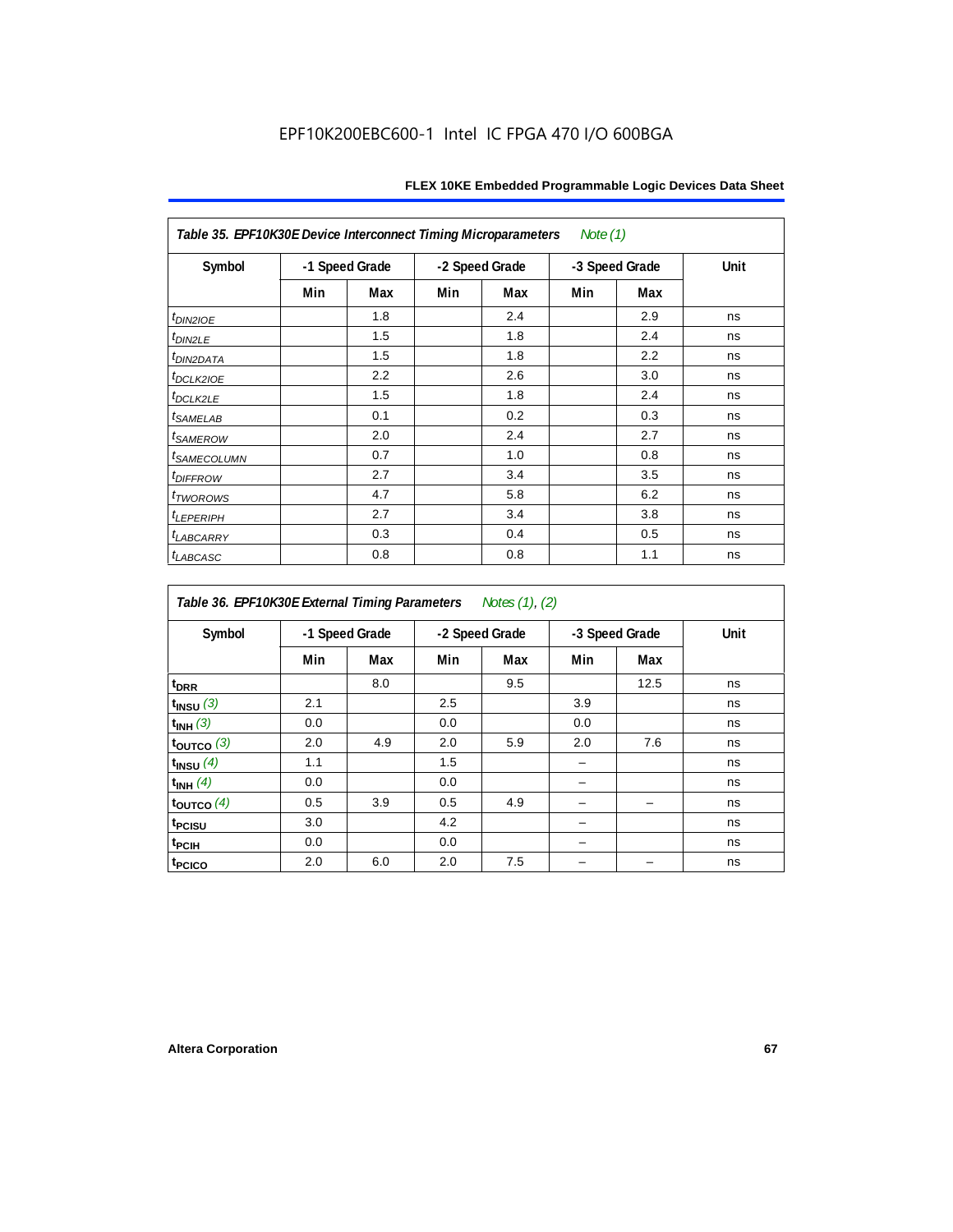| Notes (1), (2)<br>Table 37. EPF10K30E External Bidirectional Timing Parameters |                |     |     |                |     |                |      |  |  |  |
|--------------------------------------------------------------------------------|----------------|-----|-----|----------------|-----|----------------|------|--|--|--|
| Symbol                                                                         | -1 Speed Grade |     |     | -2 Speed Grade |     | -3 Speed Grade | Unit |  |  |  |
|                                                                                | Min            | Max | Min | Max            | Min | Max            |      |  |  |  |
| $t_{INSUBIDIR}$ (3)                                                            | 2.8            |     | 3.9 |                | 5.2 |                | ns   |  |  |  |
| $t_{INHBIDIR}$ (3)                                                             | 0.0            |     | 0.0 |                | 0.0 |                | ns   |  |  |  |
| t <sub>INSUBIDIR</sub> $(4)$                                                   | 3.8            |     | 4.9 |                | -   |                | ns   |  |  |  |
| $t_{INHBIDIR}$ (4)                                                             | 0.0            |     | 0.0 |                |     |                | ns   |  |  |  |
| toutcobidir $(3)$                                                              | 2.0            | 4.9 | 2.0 | 5.9            | 2.0 | 7.6            | ns   |  |  |  |
| $t_{XZBIDIR}$ (3)                                                              |                | 6.1 |     | 7.5            |     | 9.7            | ns   |  |  |  |
| $t_{ZXBIDIR}$ (3)                                                              |                | 6.1 |     | 7.5            |     | 9.7            | ns   |  |  |  |
| $t_{\text{OUTCOBIDIR}}$ (4)                                                    | 0.5            | 3.9 | 0.5 | 4.9            |     |                | ns   |  |  |  |
| $t_{XZBIDIR}$ (4)                                                              |                | 5.1 |     | 6.5            |     |                | ns   |  |  |  |
| $t_{ZXBIDIR}$ (4)                                                              |                | 5.1 |     | 6.5            |     |                | ns   |  |  |  |

#### *Notes to tables:*

(1) All timing parameters are described in Tables 24 through 30 in this data sheet.<br>(2) These parameters are specified by characterization.

(2) These parameters are specified by characterization.<br>(3) This parameter is measured without the use of the C

This parameter is measured without the use of the ClockLock or ClockBoost circuits.

(4) This parameter is measured with the use of the ClockLock or ClockBoost circuits.

### Tables 38 through 44 show EPF10K50E device internal and external timing parameters.

| Table 38. EPF10K50E Device LE Timing Microparameters (Part 1 of 2)<br>Note (1) |     |                |     |                |     |                |      |  |  |  |
|--------------------------------------------------------------------------------|-----|----------------|-----|----------------|-----|----------------|------|--|--|--|
| Symbol                                                                         |     | -1 Speed Grade |     | -2 Speed Grade |     | -3 Speed Grade | Unit |  |  |  |
|                                                                                | Min | Max            | Min | Max            | Min | Max            |      |  |  |  |
| $t_{LUT}$                                                                      |     | 0.6            |     | 0.9            |     | 1.3            | ns   |  |  |  |
| $t_{CLUT}$                                                                     |     | 0.5            |     | 0.6            |     | 0.8            | ns   |  |  |  |
| $t_{RLUT}$                                                                     |     | 0.7            |     | 0.8            |     | 1.1            | ns   |  |  |  |
| <b><i>t<sub>PACKED</sub></i></b>                                               |     | 0.4            |     | 0.5            |     | 0.6            | ns   |  |  |  |
| $t_{EN}$                                                                       |     | 0.6            |     | 0.7            |     | 0.9            | ns   |  |  |  |
| $t_{CICO}$                                                                     |     | 0.2            |     | 0.2            |     | 0.3            | ns   |  |  |  |
| $t_{GEN}$                                                                      |     | 0.5            |     | 0.5            |     | 0.8            | ns   |  |  |  |
| ${}^{t}$ CGENR                                                                 |     | 0.2            |     | 0.2            |     | 0.3            | ns   |  |  |  |
| t <sub>CASC</sub>                                                              |     | 0.8            |     | 1.0            |     | 1.4            | ns   |  |  |  |
| $t_C$                                                                          |     | 0.5            |     | 0.6            |     | 0.8            | ns   |  |  |  |
| $t_{CO}$                                                                       |     | 0.7            |     | 0.7            |     | 0.9            | ns   |  |  |  |
| $t_{\text{COMB}}$                                                              |     | 0.5            |     | 0.6            |     | 0.8            | ns   |  |  |  |
| $t_{\text{SU}}$                                                                | 0.7 |                | 0.7 |                | 0.8 |                | ns   |  |  |  |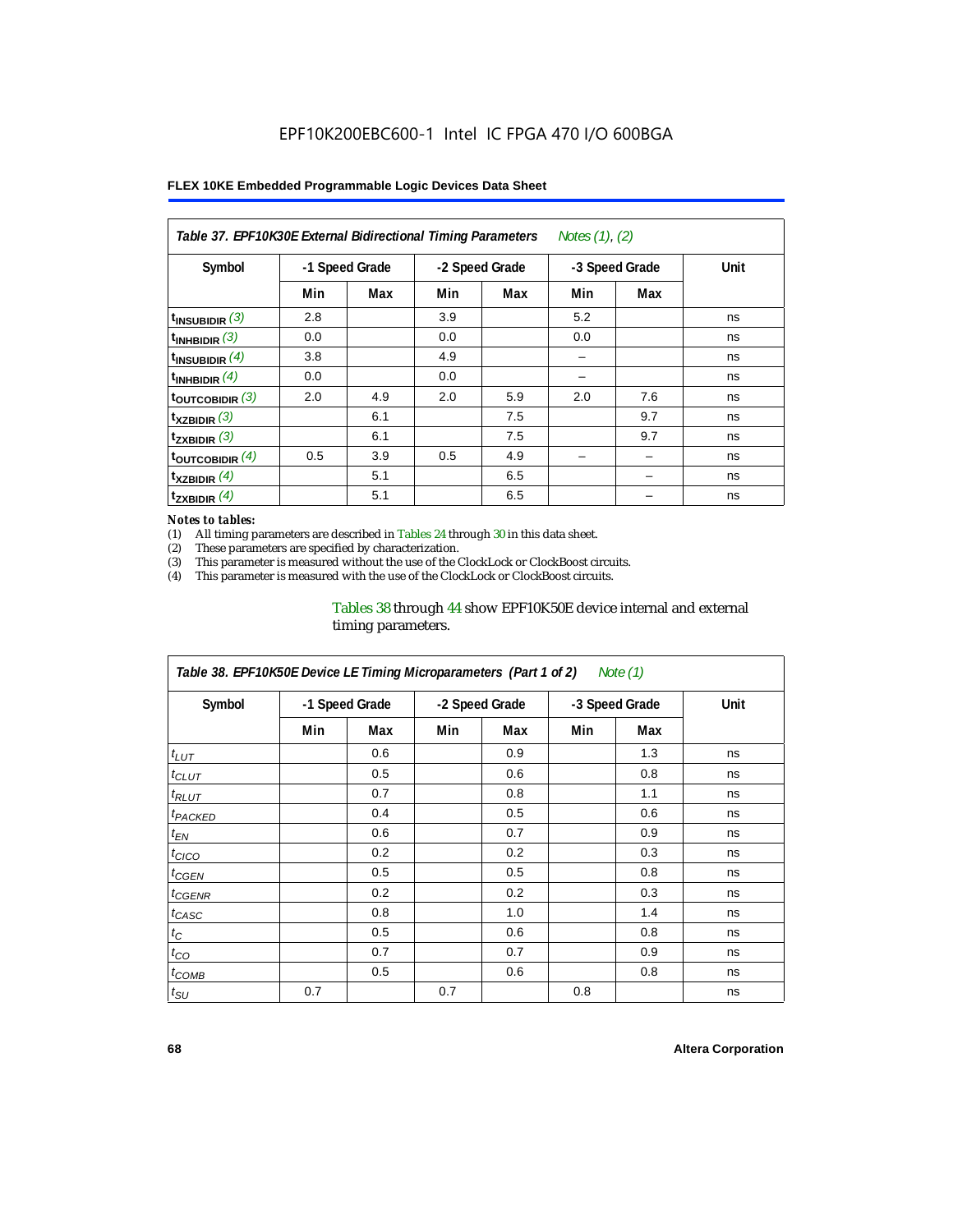| Table 38. EPF10K50E Device LE Timing Microparameters (Part 2 of 2)<br>Note $(1)$ |                |     |     |                |     |                |      |  |  |  |
|----------------------------------------------------------------------------------|----------------|-----|-----|----------------|-----|----------------|------|--|--|--|
| Symbol                                                                           | -1 Speed Grade |     |     | -2 Speed Grade |     | -3 Speed Grade | Unit |  |  |  |
|                                                                                  | Min            | Max | Min | Max            | Min | Max            |      |  |  |  |
| $t_H$                                                                            | 0.9            |     | 1.0 |                | 1.4 |                | ns   |  |  |  |
| $t_{PRE}$                                                                        |                | 0.5 |     | 0.6            |     | 0.8            | ns   |  |  |  |
| $t_{CLR}$                                                                        |                | 0.5 |     | 0.6            |     | 0.8            | ns   |  |  |  |
| $t_{CH}$                                                                         | 2.0            |     | 2.5 |                | 3.0 |                | ns   |  |  |  |
| $t_{CL}$                                                                         | 2.0            |     | 2.5 |                | 3.0 |                | ns   |  |  |  |

| Table 39. EPF10K50E Device IOE Timing Microparameters Note (1) |     |                |     |                |     |                |      |  |  |  |
|----------------------------------------------------------------|-----|----------------|-----|----------------|-----|----------------|------|--|--|--|
| Symbol                                                         |     | -1 Speed Grade |     | -2 Speed Grade |     | -3 Speed Grade | Unit |  |  |  |
|                                                                | Min | Max            | Min | Max            | Min | Max            |      |  |  |  |
| t <sub>IOD</sub>                                               |     | 2.2            |     | 2.4            |     | 3.3            | ns   |  |  |  |
| $t_{\text{IOC}}$                                               |     | 0.3            |     | 0.3            |     | 0.5            | ns   |  |  |  |
| $t_{IOCO}$                                                     |     | 1.0            |     | 1.0            |     | 1.4            | ns   |  |  |  |
| $t_{IOCOMB}$                                                   |     | 0.0            |     | 0.0            |     | 0.2            | ns   |  |  |  |
| $t_{IOSU}$                                                     | 1.0 |                | 1.2 |                | 1.7 |                | ns   |  |  |  |
| $t_{IOH}$                                                      | 0.3 |                | 0.3 |                | 0.5 |                | ns   |  |  |  |
| $t_{IOCLR}$                                                    |     | 0.9            |     | 1.0            |     | 1.4            | ns   |  |  |  |
| $t_{OD1}$                                                      |     | 0.8            |     | 0.9            |     | 1.2            | ns   |  |  |  |
| $t_{OD2}$                                                      |     | 0.3            |     | 0.4            |     | 0.7            | ns   |  |  |  |
| $t_{OD3}$                                                      |     | 3.0            |     | 3.5            |     | 3.5            | ns   |  |  |  |
| $t_{\mathsf{XZ}}$                                              |     | 1.4            |     | 1.7            |     | 2.3            | ns   |  |  |  |
| $t_{ZX1}$                                                      |     | 1.4            |     | 1.7            |     | 2.3            | ns   |  |  |  |
| $t_{ZX2}$                                                      |     | 0.9            |     | 1.2            |     | 1.8            | ns   |  |  |  |
| $t_{ZX3}$                                                      |     | 3.6            |     | 4.3            |     | 4.6            | ns   |  |  |  |
| $t_{INREG}$                                                    |     | 4.9            |     | 5.8            |     | 7.8            | ns   |  |  |  |
| $t_{IOFD}$                                                     |     | 2.8            |     | 3.3            |     | 4.5            | ns   |  |  |  |
| $t_{INCOMB}$                                                   |     | 2.8            |     | 3.3            |     | 4.5            | ns   |  |  |  |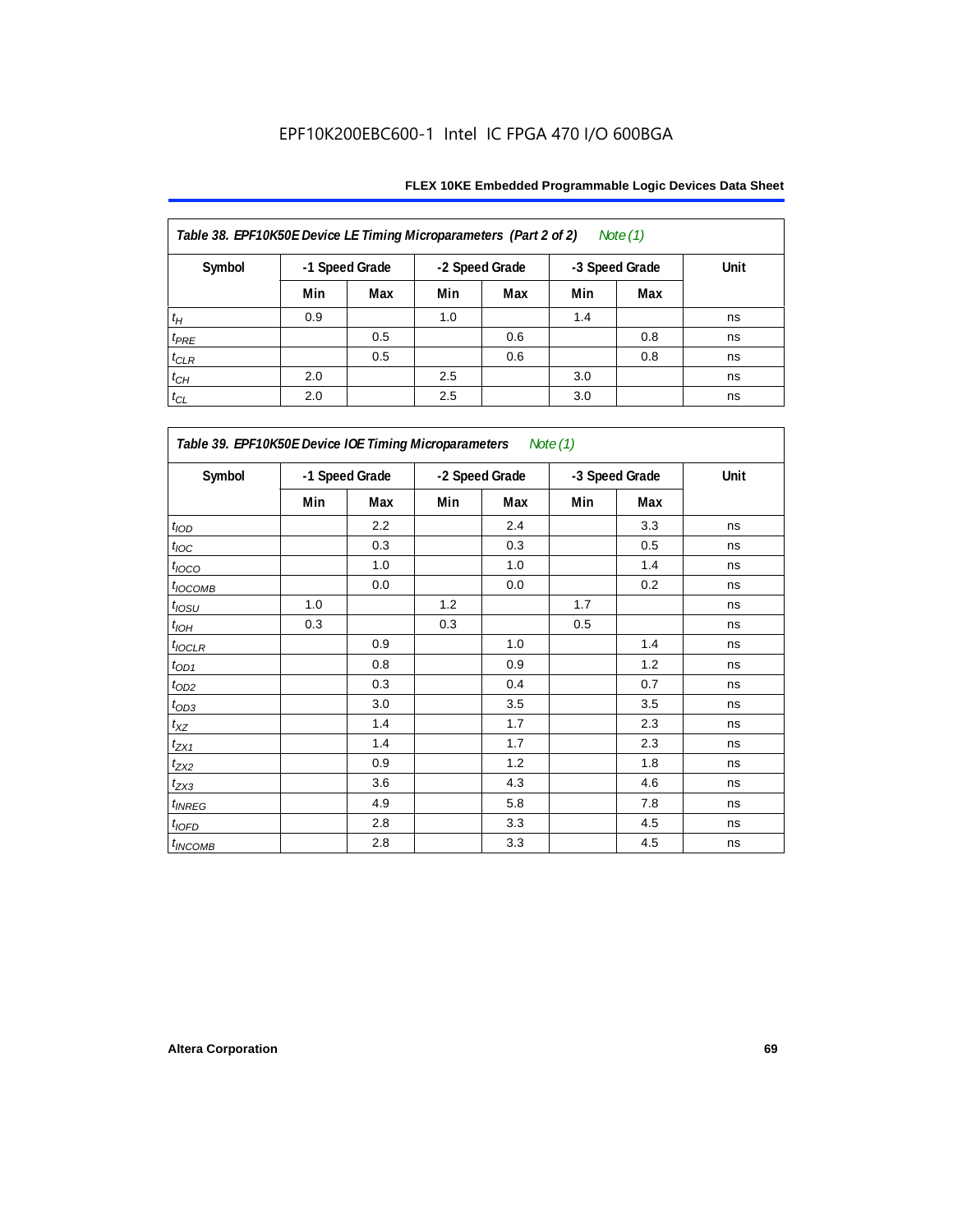| Symbol                 |         | -1 Speed Grade |     | -2 Speed Grade |     | -3 Speed Grade | Unit |
|------------------------|---------|----------------|-----|----------------|-----|----------------|------|
|                        | Min     | Max            | Min | Max            | Min | Max            |      |
| $t_{EABDATA1}$         |         | 1.7            |     | 2.0            |     | 2.7            | ns   |
| $t_{EABDATA1}$         |         | 0.6            |     | 0.7            |     | 0.9            | ns   |
| t <sub>EABWE1</sub>    |         | 1.1            |     | 1.3            |     | 1.8            | ns   |
| t <sub>EABWE2</sub>    |         | 0.4            |     | 0.4            |     | 0.6            | ns   |
| t <sub>EABRE1</sub>    |         | 0.8            |     | 0.9            |     | 1.2            | ns   |
| $t_{EABRE2}$           |         | 0.4            |     | 0.4            |     | 0.6            | ns   |
| $t_{EABCLK}$           |         | 0.0            |     | 0.0            |     | 0.0            | ns   |
| $t_{EABCO}$            |         | 0.3            |     | 0.3            |     | 0.5            | ns   |
| t <sub>EABBYPASS</sub> |         | 0.5            |     | 0.6            |     | 0.8            | ns   |
| t <sub>EABSU</sub>     | 0.9     |                | 1.0 |                | 1.4 |                | ns   |
| $t_{EABH}$             | 0.4     |                | 0.4 |                | 0.6 |                | ns   |
| $t_{EABCLR}$           | 0.3     |                | 0.3 |                | 0.5 |                | ns   |
| $t_{AA}$               |         | 3.2            |     | 3.8            |     | 5.1            | ns   |
| $t_{\mathit{WP}}$      | 2.5     |                | 2.9 |                | 3.9 |                | ns   |
| $t_{\mathsf{RP}}$      | 0.9     |                | 1.1 |                | 1.5 |                | ns   |
| $t_{W\!D\!S\!U}$       | 0.9     |                | 1.0 |                | 1.4 |                | ns   |
| $t_{WDH}$              | 0.1     |                | 0.1 |                | 0.2 |                | ns   |
| $t_{WASU}$             | 1.7     |                | 2.0 |                | 2.7 |                | ns   |
| $t_{W\!AH}$            | 1.8     |                | 2.1 |                | 2.9 |                | ns   |
| $t_{RASU}$             | 3.1     |                | 3.7 |                | 5.0 |                | ns   |
| $t_{RAH}$              | 0.2     |                | 0.2 |                | 0.3 |                | ns   |
| $t_{WO}$               |         | 2.5            |     | 2.9            |     | 3.9            | ns   |
| $t_{DD}$               |         | 2.5            |     | 2.9            |     | 3.9            | ns   |
| t <sub>EABOUT</sub>    |         | 0.5            |     | 0.6            |     | 0.8            | ns   |
| $t_{EABCH}$            | $1.5$   |                | 2.0 |                | 2.5 |                | ns   |
| $t_{EABCL}$            | $2.5\,$ |                | 2.9 |                | 3.9 |                | ns   |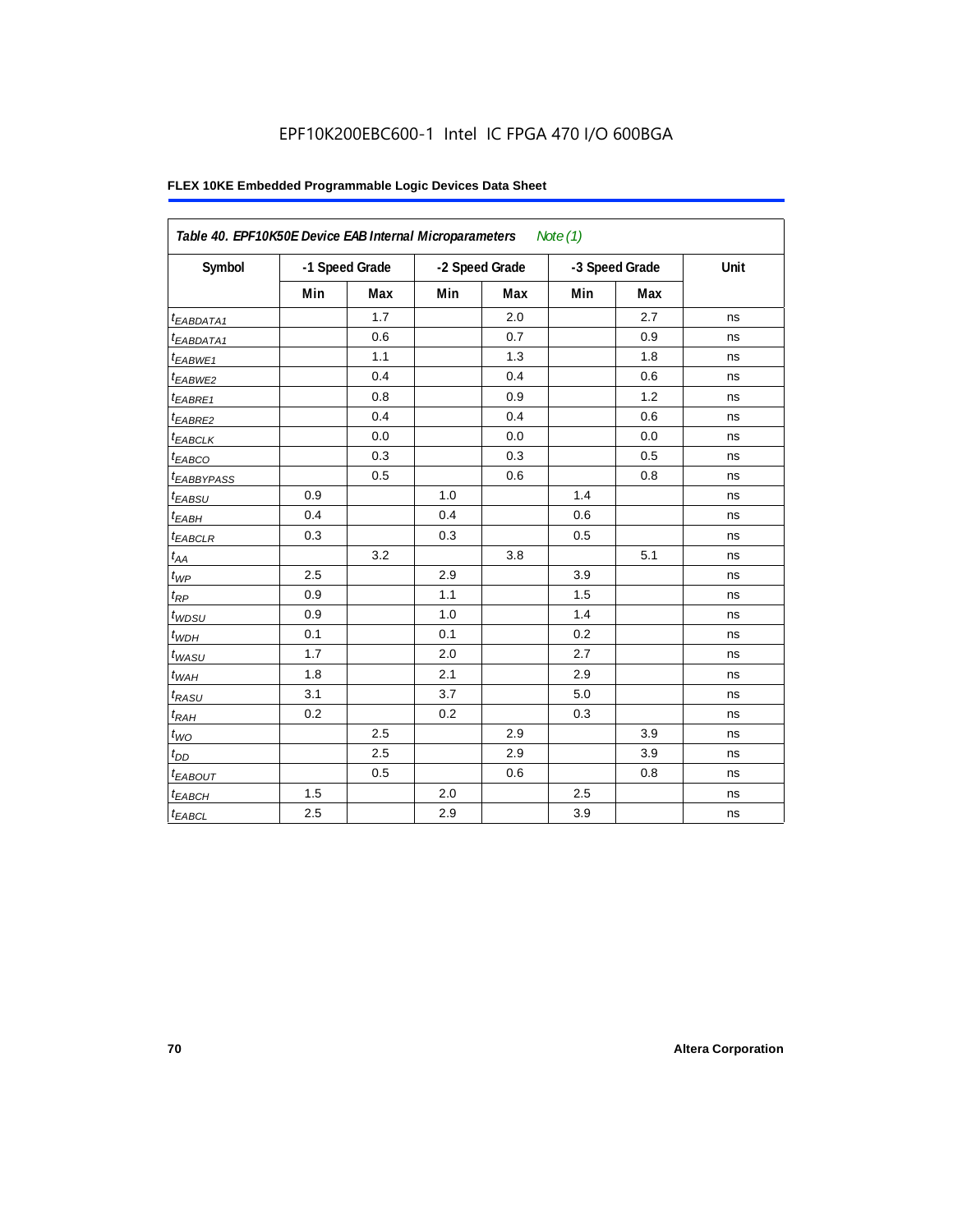| Table 41. EPF10K50E Device EAB Internal Timing Macroparameters |                |     |                |     | Note (1)       |      |      |
|----------------------------------------------------------------|----------------|-----|----------------|-----|----------------|------|------|
| Symbol                                                         | -1 Speed Grade |     | -2 Speed Grade |     | -3 Speed Grade |      | Unit |
|                                                                | Min            | Max | Min            | Max | Min            | Max  |      |
| $t_{EABA}$                                                     |                | 6.4 |                | 7.6 |                | 10.2 | ns   |
| <i>EABRCOMB</i>                                                | 6.4            |     | 7.6            |     | 10.2           |      | ns   |
| <sup>t</sup> EABRCREG                                          | 4.4            |     | 5.1            |     | 7.0            |      | ns   |
| <sup>t</sup> EABWP                                             | 2.5            |     | 2.9            |     | 3.9            |      | ns   |
| <sup>t</sup> EABWCOMB                                          | 6.0            |     | 7.0            |     | 9.5            |      | ns   |
| t <sub>EABWCREG</sub>                                          | 6.8            |     | 7.8            |     | 10.6           |      | ns   |
| t <sub>EABDD</sub>                                             |                | 5.7 |                | 6.7 |                | 9.0  | ns   |
| <sup>t</sup> EABDATACO                                         |                | 0.8 |                | 0.9 |                | 1.3  | ns   |
| <sup>t</sup> EABDATASU                                         | 1.5            |     | 1.7            |     | 2.3            |      | ns   |
| <sup>t</sup> EABDATAH                                          | 0.0            |     | 0.0            |     | 0.0            |      | ns   |
| <sup>t</sup> EABWESU                                           | 1.3            |     | 1.4            |     | 2.0            |      | ns   |
| <sup>t</sup> EABWEH                                            | 0.0            |     | 0.0            |     | 0.0            |      | ns   |
| <sup>t</sup> EABWDSU                                           | 1.5            |     | 1.7            |     | 2.3            |      | ns   |
| <sup>t</sup> EABWDH                                            | 0.0            |     | 0.0            |     | 0.0            |      | ns   |
| <sup>t</sup> EABWASU                                           | 3.0            |     | 3.6            |     | 4.8            |      | ns   |
| t <sub>EABWAH</sub>                                            | 0.5            |     | 0.5            |     | 0.8            |      | ns   |
| $t_{EABWO}$                                                    |                | 5.1 |                | 6.0 |                | 8.1  | ns   |

| Table 42. EPF10K50E Device Interconnect Timing Microparameters<br>Note $(1)$ |                |     |                |     |                |     |      |
|------------------------------------------------------------------------------|----------------|-----|----------------|-----|----------------|-----|------|
| Symbol                                                                       | -1 Speed Grade |     | -2 Speed Grade |     | -3 Speed Grade |     | Unit |
|                                                                              | Min            | Max | Min            | Max | Min            | Max |      |
| $t_{DIN2IOE}$                                                                |                | 3.5 |                | 4.3 |                | 5.6 | ns   |
| t <sub>DIN2LE</sub>                                                          |                | 2.1 |                | 2.5 |                | 3.4 | ns   |
| <sup>t</sup> DIN2DATA                                                        |                | 2.2 |                | 2.4 |                | 3.1 | ns   |
| <sup>t</sup> DCLK2IOE                                                        |                | 2.9 |                | 3.5 |                | 4.7 | ns   |
| t <sub>DCLK2LE</sub>                                                         |                | 2.1 |                | 2.5 |                | 3.4 | ns   |
| <i>t</i> SAMELAB                                                             |                | 0.1 |                | 0.1 |                | 0.2 | ns   |
| <i>t</i> SAMEROW                                                             |                | 1.1 |                | 1.1 |                | 1.5 | ns   |
| <i><b>ISAMECOLUMN</b></i>                                                    |                | 0.8 |                | 1.0 |                | 1.3 | ns   |
| <i>t<sub>DIFFROW</sub></i>                                                   |                | 1.9 |                | 2.1 |                | 2.8 | ns   |
| <i>t</i> TWOROWS                                                             |                | 3.0 |                | 3.2 |                | 4.3 | ns   |
| <b><i>LEPERIPH</i></b>                                                       |                | 3.1 |                | 3.3 |                | 3.7 | ns   |
| <b>LABCARRY</b>                                                              |                | 0.1 |                | 0.1 |                | 0.2 | ns   |
| t <sub>LABCASC</sub>                                                         |                | 0.3 |                | 0.3 |                | 0.5 | ns   |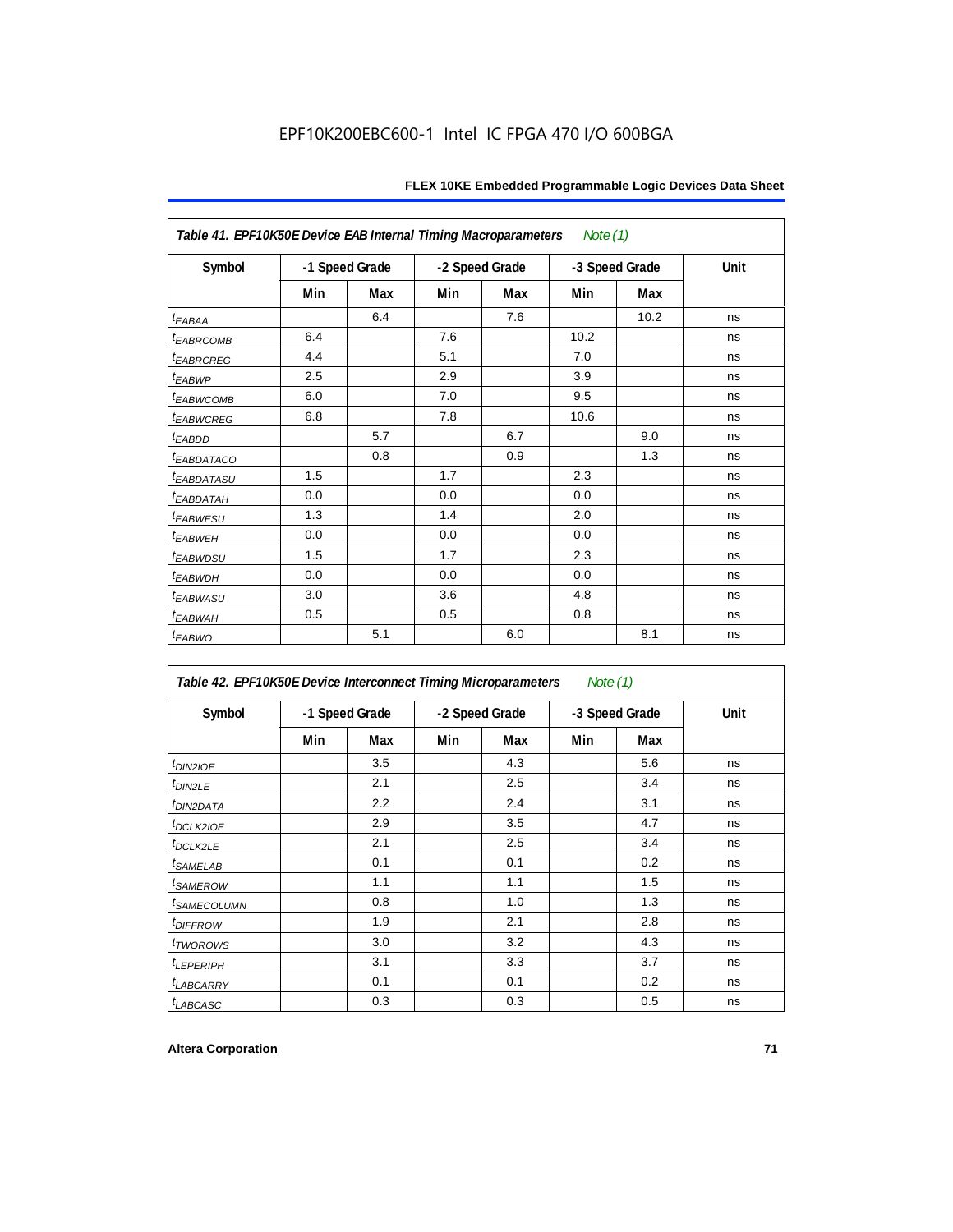### **FLEX 10KE Embedded Programmable Logic Devices Data Sheet**

| Table 43. EPF10K50E External Timing Parameters<br>Notes $(1)$ , $(2)$ |                |     |                |      |                          |      |      |  |  |  |
|-----------------------------------------------------------------------|----------------|-----|----------------|------|--------------------------|------|------|--|--|--|
| Symbol                                                                | -1 Speed Grade |     | -2 Speed Grade |      | -3 Speed Grade           |      | Unit |  |  |  |
|                                                                       | Min            | Max | Min            | Max  | Min                      | Max  |      |  |  |  |
| t <sub>DRR</sub>                                                      |                | 8.5 |                | 10.0 |                          | 13.5 | ns   |  |  |  |
| t <sub>insu</sub>                                                     | 2.7            |     | 3.2            |      | 4.3                      |      | ns   |  |  |  |
| $t_{\rm INH}$                                                         | 0.0            |     | 0.0            |      | 0.0                      |      | ns   |  |  |  |
| <sup>t</sup> outco                                                    | 2.0            | 4.5 | 2.0            | 5.2  | 2.0                      | 7.3  | ns   |  |  |  |
| t <sub>PCISU</sub>                                                    | 3.0            |     | 4.2            |      | $\blacksquare$           |      | ns   |  |  |  |
| <sup>t</sup> PCIH                                                     | 0.0            |     | 0.0            |      | $\blacksquare$           |      | ns   |  |  |  |
| t <sub>PCICO</sub>                                                    | 2.0            | 6.0 | 2.0            | 7.7  | $\overline{\phantom{a}}$ | -    | ns   |  |  |  |

*Table 44. EPF10K50E External Bidirectional Timing Parameters Notes (1), (2)*

| Symbol                   | -1 Speed Grade |     | -2 Speed Grade |     | -3 Speed Grade |      | Unit |  |  |  |
|--------------------------|----------------|-----|----------------|-----|----------------|------|------|--|--|--|
|                          | Min            | Max | Min            | Max | Min            | Max  |      |  |  |  |
| I <sup>t</sup> insubidir | 2.7            |     | 3.2            |     | 4.3            |      | ns   |  |  |  |
| <sup>t</sup> INHBIDIR    | 0.0            |     | 0.0            |     | 0.0            |      | ns   |  |  |  |
| <b>LOUTCOBIDIR</b>       | 2.0            | 4.5 | 2.0            | 5.2 | 2.0            | 7.3  | ns   |  |  |  |
| <sup>t</sup> xzbidir     |                | 6.8 |                | 7.8 |                | 10.1 | ns   |  |  |  |
| <sup>t</sup> zxbidir     |                | 6.8 |                | 7.8 |                | 10.1 | ns   |  |  |  |

### *Notes to tables:*

(1) All timing parameters are described in Tables 24 through 30 in this data sheet.

(2) These parameters are specified by characterization.

Tables 45 through 51 show EPF10K100E device internal and external timing parameters.

| Table 45. EPF10K100E Device LE Timing Microparameters<br>Note $(1)$ |                |     |     |                |     |                |      |  |  |  |
|---------------------------------------------------------------------|----------------|-----|-----|----------------|-----|----------------|------|--|--|--|
| Symbol                                                              | -1 Speed Grade |     |     | -2 Speed Grade |     | -3 Speed Grade | Unit |  |  |  |
|                                                                     | Min            | Max | Min | Max            | Min | Max            |      |  |  |  |
| $t_{LUT}$                                                           |                | 0.7 |     | 1.0            |     | 1.5            | ns   |  |  |  |
| $t_{CLUT}$                                                          |                | 0.5 |     | 0.7            |     | 0.9            | ns   |  |  |  |
| $t_{RLUT}$                                                          |                | 0.6 |     | 0.8            |     | 1.1            | ns   |  |  |  |
| <sup>t</sup> PACKED                                                 |                | 0.3 |     | 0.4            |     | 0.5            | ns   |  |  |  |
| $t_{EN}$                                                            |                | 0.2 |     | 0.3            |     | 0.3            | ns   |  |  |  |
| $t_{CICO}$                                                          |                | 0.1 |     | 0.1            |     | 0.2            | ns   |  |  |  |
| $t_{GEN}$                                                           |                | 0.4 |     | 0.5            |     | 0.7            | ns   |  |  |  |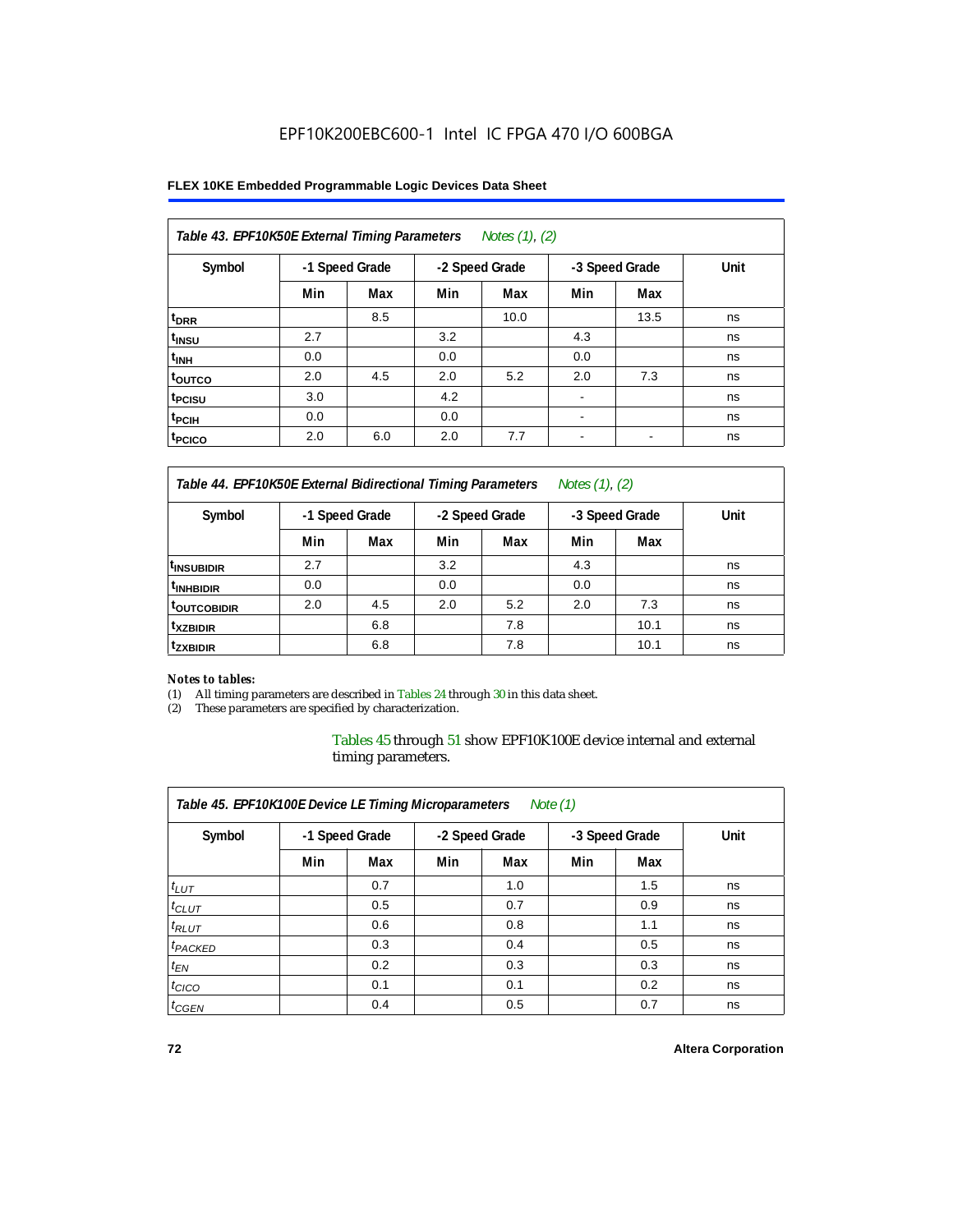| Table 45. EPF10K100E Device LE Timing Microparameters<br>Note (1) |                |     |     |                |     |                |      |  |  |  |
|-------------------------------------------------------------------|----------------|-----|-----|----------------|-----|----------------|------|--|--|--|
| Symbol                                                            | -1 Speed Grade |     |     | -2 Speed Grade |     | -3 Speed Grade | Unit |  |  |  |
|                                                                   | Min            | Max | Min | Max            | Min | Max            |      |  |  |  |
| $t_{CGENR}$                                                       |                | 0.1 |     | 0.1            |     | 0.2            | ns   |  |  |  |
| $t_{CASC}$                                                        |                | 0.6 |     | 0.9            |     | 1.2            | ns   |  |  |  |
| $t_{\rm C}$                                                       |                | 0.8 |     | 1.0            |     | 1.4            | ns   |  |  |  |
| $t_{CO}$                                                          |                | 0.6 |     | 0.8            |     | 1.1            | ns   |  |  |  |
| $t_{COMB}$                                                        |                | 0.4 |     | 0.5            |     | 0.7            | ns   |  |  |  |
| $t_{\text{SU}}$                                                   | 0.4            |     | 0.6 |                | 0.7 |                | ns   |  |  |  |
| $t_H\,$                                                           | 0.5            |     | 0.7 |                | 0.9 |                | ns   |  |  |  |
| $t_{PRE}$                                                         |                | 0.8 |     | 1.0            |     | 1.4            | ns   |  |  |  |
| $t_{CLR}$                                                         |                | 0.8 |     | 1.0            |     | 1.4            | ns   |  |  |  |
| $t_{CH}$                                                          | 1.5            |     | 2.0 |                | 2.5 |                | ns   |  |  |  |
| $t_{CL}$                                                          | 1.5            |     | 2.0 |                | 2.5 |                | ns   |  |  |  |

| Symbol                   |     | -1 Speed Grade |     | -2 Speed Grade | -3 Speed Grade |     | Unit |
|--------------------------|-----|----------------|-----|----------------|----------------|-----|------|
|                          | Min | Max            | Min | Max            | Min            | Max |      |
| t <sub>IOD</sub>         |     | 1.7            |     | 2.0            |                | 2.6 | ns   |
| $t_{\text{loc}}$         |     | 0.0            |     | 0.0            |                | 0.0 | ns   |
| $t_{\text{IOCO}}$        |     | 1.4            |     | 1.6            |                | 2.1 | ns   |
| t <sub>IOCOMB</sub>      |     | 0.5            |     | 0.7            |                | 0.9 | ns   |
| $t_{IOSU}$               | 0.8 |                | 1.0 |                | 1.3            |     | ns   |
| $t_{IOH}$                | 0.7 |                | 0.9 |                | 1.2            |     | ns   |
| $t_{IOCLR}$              |     | 0.5            |     | 0.7            |                | 0.9 | ns   |
| $t_{OD1}$                |     | 3.0            |     | 4.2            |                | 5.6 | ns   |
| $t_{OD2}$                |     | 3.0            |     | 4.2            |                | 5.6 | ns   |
| $t_{OD3}$                |     | 4.0            |     | 5.5            |                | 7.3 | ns   |
| $t_{XZ}$                 |     | 3.5            |     | 4.6            |                | 6.1 | ns   |
| $t_{ZX1}$                |     | 3.5            |     | 4.6            |                | 6.1 | ns   |
| $t_{ZX2}$                |     | 3.5            |     | 4.6            |                | 6.1 | ns   |
| $t_{ZX3}$                |     | 4.5            |     | 5.9            |                | 7.8 | ns   |
| <i>t<sub>INREG</sub></i> |     | 2.0            |     | 2.6            |                | 3.5 | ns   |
| $t_{IOED}$               |     | 0.5            |     | 0.8            |                | 1.2 | ns   |
| <sup>t</sup> INCOMB      |     | 0.5            |     | 0.8            |                | 1.2 | ns   |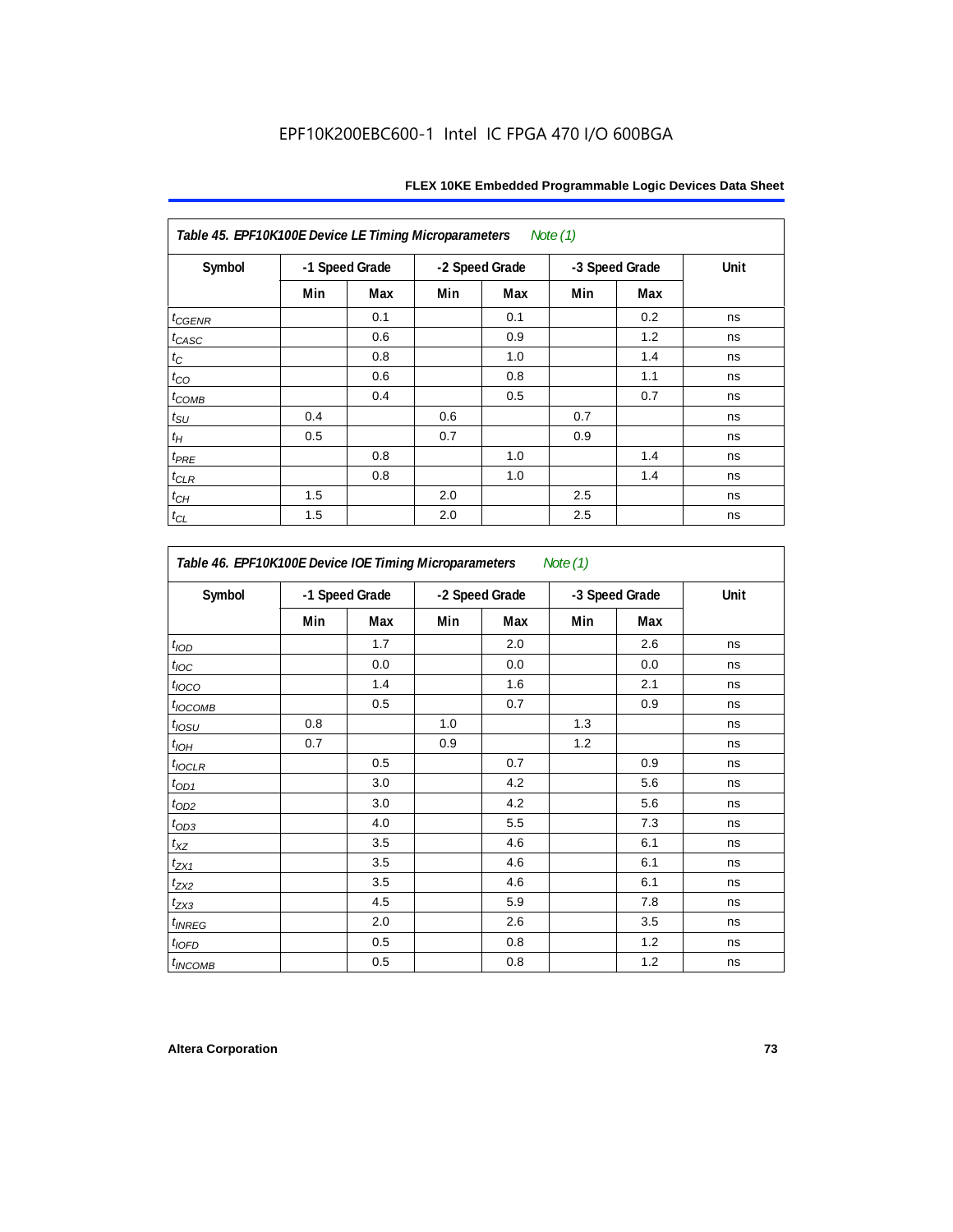| Table 47. EPF10K100E Device EAB Internal Microparameters |     |                |                |     | Note $(1)$ |                |             |
|----------------------------------------------------------|-----|----------------|----------------|-----|------------|----------------|-------------|
| Symbol                                                   |     | -1 Speed Grade | -2 Speed Grade |     |            | -3 Speed Grade | <b>Unit</b> |
|                                                          | Min | <b>Max</b>     | Min            | Max | Min        | Max            |             |
| <sup>t</sup> EABDATA1                                    |     | 1.5            |                | 2.0 |            | 2.6            | ns          |
| <sup>t</sup> EABDATA1                                    |     | 0.0            |                | 0.0 |            | 0.0            | ns          |
| t <sub>EABWE1</sub>                                      |     | 1.5            |                | 2.0 |            | 2.6            | ns          |
| <sup>t</sup> EABWE2                                      |     | 0.3            |                | 0.4 |            | 0.5            | ns          |
| t <sub>EABRE1</sub>                                      |     | 0.3            |                | 0.4 |            | 0.5            | ns          |
| $t_{EABRE2}$                                             |     | 0.0            |                | 0.0 |            | 0.0            | ns          |
| <sup>t</sup> EABCLK                                      |     | 0.0            |                | 0.0 |            | 0.0            | ns          |
| t <sub>EABCO</sub>                                       |     | 0.3            |                | 0.4 |            | 0.5            | ns          |
| <b><i>t<sub>EABBYPASS</sub></i></b>                      |     | 0.1            |                | 0.1 |            | 0.2            | ns          |
| t <sub>EABSU</sub>                                       | 0.8 |                | 1.0            |     | 1.4        |                | ns          |
| $t_{EABH}$                                               | 0.1 |                | 0.1            |     | 0.2        |                | ns          |
| $t_{EABCLR}$                                             | 0.3 |                | 0.4            |     | 0.5        |                | ns          |
| $t_{AA}$                                                 |     | 4.0            |                | 5.1 |            | 6.6            | ns          |
| $t_{WP}$                                                 | 2.7 |                | 3.5            |     | 4.7        |                | ns          |
| $t_{RP}$                                                 | 1.0 |                | 1.3            |     | 1.7        |                | ns          |
| $t_{WDSU}$                                               | 1.0 |                | 1.3            |     | 1.7        |                | ns          |
| $t_{WDH}$                                                | 0.2 |                | 0.2            |     | 0.3        |                | ns          |
| $t_{WASU}$                                               | 1.6 |                | 2.1            |     | 2.8        |                | ns          |
| $t_{WAH}$                                                | 1.6 |                | 2.1            |     | 2.8        |                | ns          |
| $t_{RASU}$                                               | 3.0 |                | 3.9            |     | 5.2        |                | ns          |
| $t_{RAH}$                                                | 0.1 |                | 0.1            |     | 0.2        |                | ns          |
| $t_{WO}$                                                 |     | 1.5            |                | 2.0 |            | 2.6            | ns          |
| $t_{DD}$                                                 |     | 1.5            |                | 2.0 |            | 2.6            | ns          |
| t <sub>EABOUT</sub>                                      |     | 0.2            |                | 0.3 |            | 0.3            | ns          |
| t <sub>EABCH</sub>                                       | 1.5 |                | 2.0            |     | 2.5        |                | ns          |
| $t_{EABCL}$                                              | 2.7 |                | 3.5            |     | 4.7        |                | ns          |

Table 48. EPF10K100E Device EAB Internal Timing Macroparameters (Part 1 of 2)

| Note (1 |  |
|---------|--|
|         |  |

| Symbol                | -1 Speed Grade |     | -2 Speed Grade |     | -3 Speed Grade |     | Unit |
|-----------------------|----------------|-----|----------------|-----|----------------|-----|------|
|                       | Min            | Max | Min            | Max | Min            | Max |      |
| $t_{EABA}$            |                | 5.9 |                | 7.6 |                | 9.9 | ns   |
| <sup>t</sup> EABRCOMB | 5.9            |     | 7.6            |     | 9.9            |     | ns   |
| <sup>I</sup> EABRCREG | 5.1            |     | 6.5            |     | 8.5            |     | ns   |
| <sup>t</sup> EABWP    | 2.7            |     | 3.5            |     | 4.7            |     | ns   |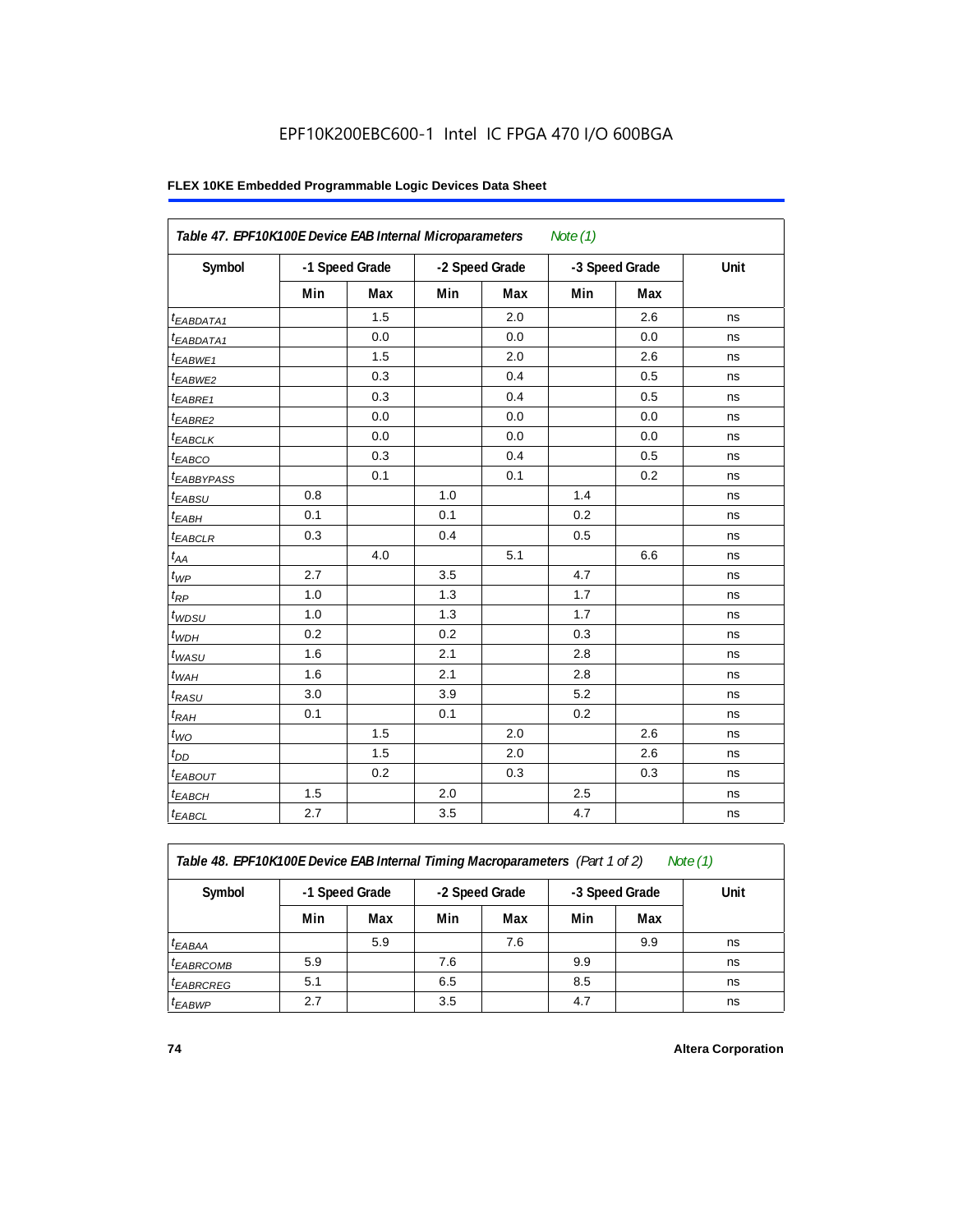| Table 48. EPF10K100E Device EAB Internal Timing Macroparameters (Part 2 of 2)<br>Note (1) |                |     |     |                |      |                |             |  |  |  |
|-------------------------------------------------------------------------------------------|----------------|-----|-----|----------------|------|----------------|-------------|--|--|--|
| Symbol                                                                                    | -1 Speed Grade |     |     | -2 Speed Grade |      | -3 Speed Grade | <b>Unit</b> |  |  |  |
|                                                                                           | Min            | Max | Min | Max            | Min  | Max            |             |  |  |  |
| <b>t</b> EABWCOMB                                                                         | 5.9            |     | 7.7 |                | 10.3 |                | ns          |  |  |  |
| <sup>t</sup> EABWCREG                                                                     | 5.4            |     | 7.0 |                | 9.4  |                | ns          |  |  |  |
| <sup>t</sup> EABDD                                                                        |                | 3.4 |     | 4.5            |      | 5.9            | ns          |  |  |  |
| <i>EABDATACO</i>                                                                          |                | 0.5 |     | 0.7            |      | 0.8            | ns          |  |  |  |
| <sup>t</sup> EABDATASU                                                                    | 0.8            |     | 1.0 |                | 1.4  |                | ns          |  |  |  |
| <sup>t</sup> EABDATAH                                                                     | 0.1            |     | 0.1 |                | 0.2  |                | ns          |  |  |  |
| <sup>t</sup> EABWESU                                                                      | 1.1            |     | 1.4 |                | 1.9  |                | ns          |  |  |  |
| <sup>t</sup> EABWEH                                                                       | 0.0            |     | 0.0 |                | 0.0  |                | ns          |  |  |  |
| t <sub>EABWDSU</sub>                                                                      | 1.0            |     | 1.3 |                | 1.7  |                | ns          |  |  |  |
| <sup>t</sup> EABWDH                                                                       | 0.2            |     | 0.2 |                | 0.3  |                | ns          |  |  |  |
| <sup>t</sup> EABWASU                                                                      | 4.1            |     | 5.2 |                | 6.8  |                | ns          |  |  |  |
| <sup>t</sup> ЕАВWАН                                                                       | 0.0            |     | 0.0 |                | 0.0  |                | ns          |  |  |  |
| t <sub>EABWO</sub>                                                                        |                | 3.4 |     | 4.5            |      | 5.9            | ns          |  |  |  |

*Table 49. EPF10K100E Device Interconnect Timing Microparameters Note (1)*

| Symbol                        |     | -1 Speed Grade |     | -2 Speed Grade | -3 Speed Grade |     | Unit |
|-------------------------------|-----|----------------|-----|----------------|----------------|-----|------|
|                               | Min | Max            | Min | Max            | Min            | Max |      |
| $tD$ IN2IOE                   |     | 3.1            |     | 3.6            |                | 4.4 | ns   |
| t <sub>DIN2LE</sub>           |     | 0.3            |     | 0.4            |                | 0.5 | ns   |
| <sup>t</sup> DIN2DATA         |     | 1.6            |     | 1.8            |                | 2.0 | ns   |
| $t_{DCLK2IOE}$                |     | 0.8            |     | 1.1            |                | 1.4 | ns   |
| $t$ DCLK2LE                   |     | 0.3            |     | 0.4            |                | 0.5 | ns   |
| <sup>t</sup> SAMELAB          |     | 0.1            |     | 0.1            |                | 0.2 | ns   |
| <i>t</i> SAMEROW              |     | 1.5            |     | 2.5            |                | 3.4 | ns   |
| <i>t<sub>SAMECOLUMN</sub></i> |     | 0.4            |     | 1.0            |                | 1.6 | ns   |
| <i>t<sub>DIFFROW</sub></i>    |     | 1.9            |     | 3.5            |                | 5.0 | ns   |
| <i>t</i> TWOROWS              |     | 3.4            |     | 6.0            |                | 8.4 | ns   |
| <b>LEPERIPH</b>               |     | 4.3            |     | 5.4            |                | 6.5 | ns   |
| t <sub>LABCARRY</sub>         |     | 0.5            |     | 0.7            |                | 0.9 | ns   |
| $t_{LABCASC}$                 |     | 0.8            |     | 1.0            |                | 1.4 | ns   |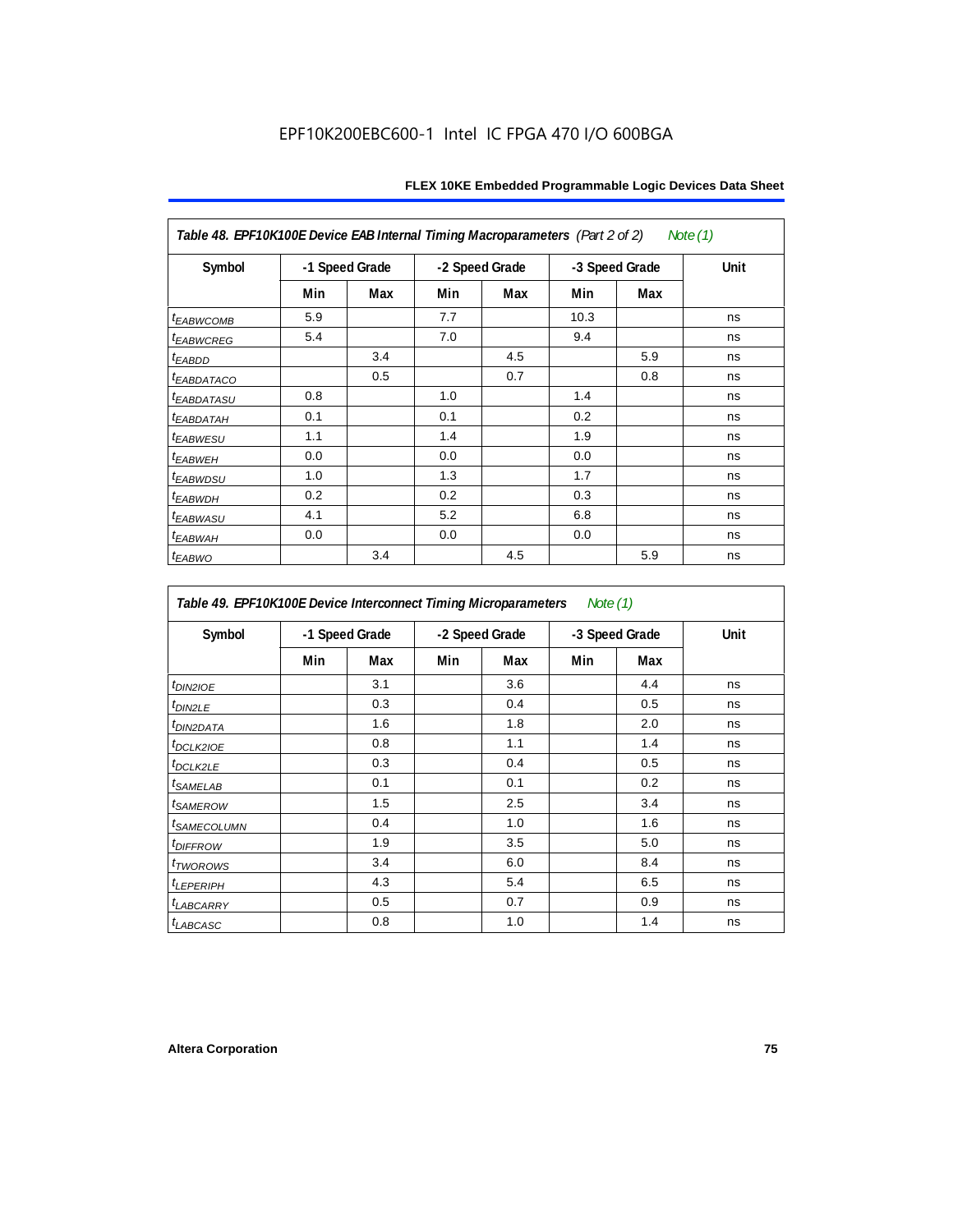| Table 50. EPF10K100E External Timing Parameters Notes (1), (2) |                |     |     |                |     |                |      |  |  |  |
|----------------------------------------------------------------|----------------|-----|-----|----------------|-----|----------------|------|--|--|--|
| Symbol                                                         | -1 Speed Grade |     |     | -2 Speed Grade |     | -3 Speed Grade | Unit |  |  |  |
|                                                                | Min            | Max | Min | Max            | Min | Max            |      |  |  |  |
| t <sub>DRR</sub>                                               |                | 9.0 |     | 12.0           |     | 16.0           | ns   |  |  |  |
| $t$ <sub>INSU</sub> $(3)$                                      | 2.0            |     | 2.5 |                | 3.3 |                | ns   |  |  |  |
| $t_{INH}$ (3)                                                  | 0.0            |     | 0.0 |                | 0.0 |                | ns   |  |  |  |
| $t_{OUTCO}$ (3)                                                | 2.0            | 5.2 | 2.0 | 6.9            | 2.0 | 9.1            | ns   |  |  |  |
| $t_{INSU}$ (4)                                                 | 2.0            |     | 2.2 |                |     |                | ns   |  |  |  |
| $t_{INH}$ (4)                                                  | 0.0            |     | 0.0 |                |     |                | ns   |  |  |  |
| $t_{OUTCO}$ (4)                                                | 0.5            | 3.0 | 0.5 | 4.6            |     |                | ns   |  |  |  |
| t <sub>PCISU</sub>                                             | 3.0            |     | 6.2 |                |     |                | ns   |  |  |  |
| t <sub>PCIH</sub>                                              | 0.0            |     | 0.0 |                | -   |                | ns   |  |  |  |
| <sup>t</sup> PCICO                                             | 2.0            | 6.0 | 2.0 | 6.9            |     |                | ns   |  |  |  |

*Table 51. EPF10K100E External Bidirectional Timing Parameters Notes (1), (2)*

| Symbol                      |     | -1 Speed Grade |     | -2 Speed Grade |     | -3 Speed Grade | Unit |
|-----------------------------|-----|----------------|-----|----------------|-----|----------------|------|
|                             | Min | Max            | Min | Max            | Min | Max            |      |
| $t_{INSUBIDIR}$ (3)         | 1.7 |                | 2.5 |                | 3.3 |                | ns   |
| $t_{INHBIDIR}$ (3)          | 0.0 |                | 0.0 |                | 0.0 |                | ns   |
| $t_{INSUBIDIR}(4)$          | 2.0 |                | 2.8 |                |     |                | ns   |
| $t_{INHBIDIR}$ $(4)$        | 0.0 |                | 0.0 |                |     |                | ns   |
| $t_{\text{OUTCOBIDIR}}$ (3) | 2.0 | 5.2            | 2.0 | 6.9            | 2.0 | 9.1            | ns   |
| $t_{XZBIDIR}$ (3)           |     | 5.6            |     | 7.5            |     | 10.1           | ns   |
| $t_{ZXBIDIR}$ (3)           |     | 5.6            |     | 7.5            |     | 10.1           | ns   |
| $t_{\text{OUTCOBIDIR}}$ (4) | 0.5 | 3.0            | 0.5 | 4.6            |     |                | ns   |
| $t_{XZBIDIR}$ (4)           |     | 4.6            |     | 6.5            |     |                | ns   |
| $t_{ZXBIDIR}$ (4)           |     | 4.6            |     | 6.5            |     |                | ns   |

### *Notes to tables:*

(1) All timing parameters are described in Tables 24 through 30 in this data sheet.

(2) These parameters are specified by characterization.

(3) This parameter is measured without the use of the ClockLock or ClockBoost circuits.

(4) This parameter is measured with the use of the ClockLock or ClockBoost circuits.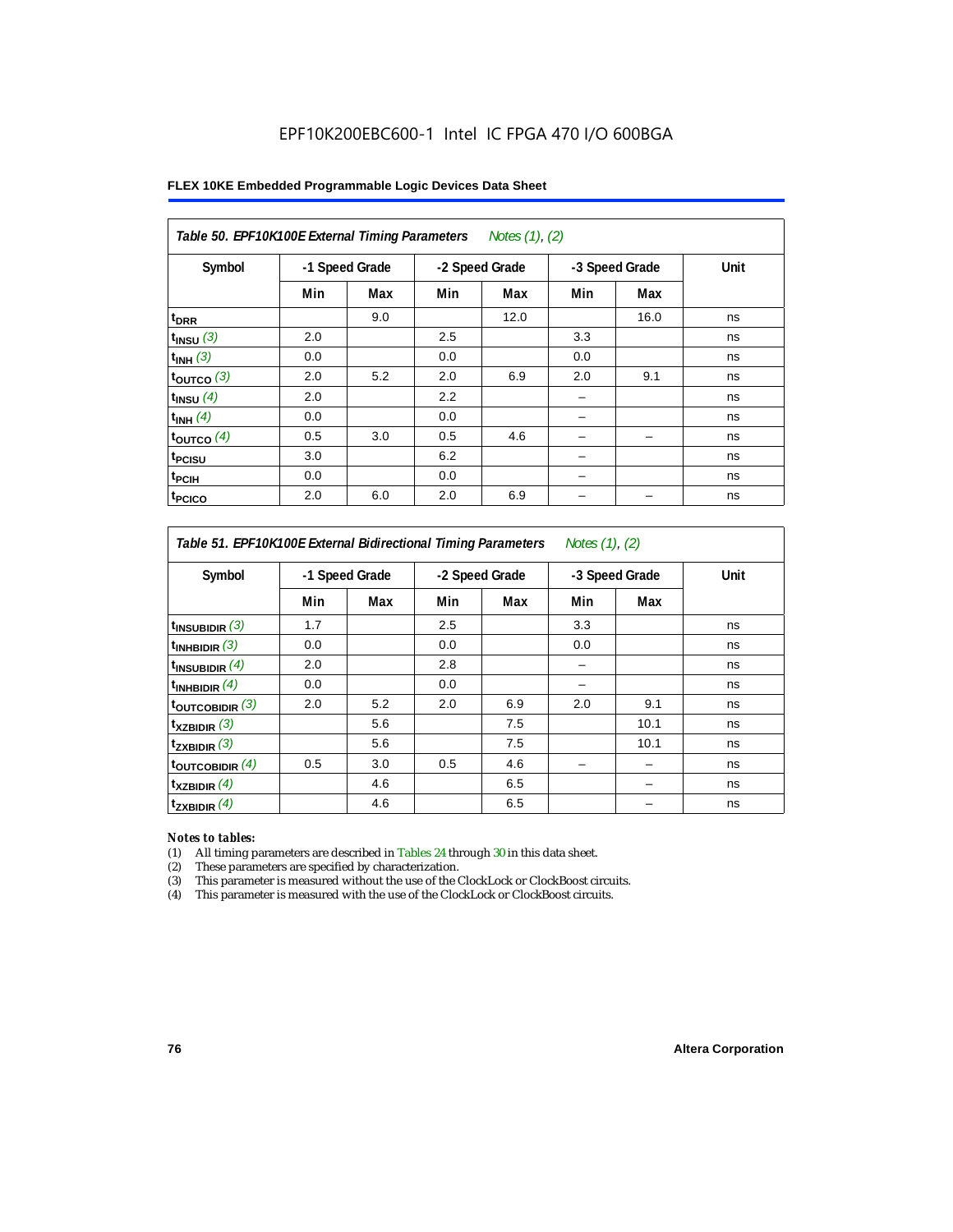Tables 52 through 58 show EPF10K130E device internal and external timing parameters.

| Table 52. EPF10K130E Device LE Timing Microparameters<br>Note (1) |     |                |                |     |                |     |      |  |  |  |
|-------------------------------------------------------------------|-----|----------------|----------------|-----|----------------|-----|------|--|--|--|
| Symbol                                                            |     | -1 Speed Grade | -2 Speed Grade |     | -3 Speed Grade |     | Unit |  |  |  |
|                                                                   | Min | Max            | Min            | Max | Min            | Max |      |  |  |  |
| $t_{LUT}$                                                         |     | 0.6            |                | 0.9 |                | 1.3 | ns   |  |  |  |
| $t_{CLUT}$                                                        |     | 0.6            |                | 0.8 |                | 1.0 | ns   |  |  |  |
| $t_{RLUT}$                                                        |     | 0.7            |                | 0.9 |                | 0.2 | ns   |  |  |  |
| t <sub>PACKED</sub>                                               |     | 0.3            |                | 0.5 |                | 0.6 | ns   |  |  |  |
| $t_{EN}$                                                          |     | 0.2            |                | 0.3 |                | 0.4 | ns   |  |  |  |
| $t_{CICO}$                                                        |     | 0.1            |                | 0.1 |                | 0.2 | ns   |  |  |  |
| $t_{CGEN}$                                                        |     | 0.4            |                | 0.6 |                | 0.8 | ns   |  |  |  |
| $t_{\text{CGENR}}$                                                |     | 0.1            |                | 0.1 |                | 0.2 | ns   |  |  |  |
| $t_{CASC}$                                                        |     | 0.6            |                | 0.9 |                | 1.2 | ns   |  |  |  |
| $t_{\rm C}$                                                       |     | 0.3            |                | 0.5 |                | 0.6 | ns   |  |  |  |
| $t_{CO}$                                                          |     | 0.5            |                | 0.7 |                | 0.8 | ns   |  |  |  |
| $t_{COMB}$                                                        |     | 0.3            |                | 0.5 |                | 0.6 | ns   |  |  |  |
| $t_{\rm SU}$                                                      | 0.5 |                | 0.7            |     | 0.8            |     | ns   |  |  |  |
| $t_H$                                                             | 0.6 |                | 0.7            |     | 1.0            |     | ns   |  |  |  |
| $t_{PRE}$                                                         |     | 0.9            |                | 1.2 |                | 1.6 | ns   |  |  |  |
| $t_{CLR}$                                                         |     | 0.9            |                | 1.2 |                | 1.6 | ns   |  |  |  |
| $t_{CH}$                                                          | 1.5 |                | 1.5            |     | 2.5            |     | ns   |  |  |  |
| $t_{\rm CL}$                                                      | 1.5 |                | 1.5            |     | 2.5            |     | ns   |  |  |  |

*Table 53. EPF10K130E Device IOE Timing Microparameters Note (1)*

| Symbol           |     | -1 Speed Grade |     | -2 Speed Grade |     | -3 Speed Grade | Unit |  |
|------------------|-----|----------------|-----|----------------|-----|----------------|------|--|
|                  | Min | Max            | Min | Max            | Min | Max            |      |  |
| t <sub>IOD</sub> |     | 1.3            |     | 1.5            |     | 2.0            | ns   |  |
| $t_{\text{IOC}}$ |     | 0.0            |     | 0.0            |     | 0.0            | ns   |  |
| $t_{IOCO}$       |     | 0.6            |     | 0.8            |     | 1.0            | ns   |  |
| $t_{IOCOMB}$     |     | 0.6            |     | 0.8            |     | 1.0            | ns   |  |
| $t_{IOSU}$       | 1.0 |                | 1.2 |                | 1.6 |                | ns   |  |
| $t_{IOH}$        | 0.9 |                | 0.9 |                | 1.4 |                | ns   |  |
| $t_{IOCLR}$      |     | 0.6            |     | 0.8            |     | 1.0            | ns   |  |
| $t_{OD1}$        |     | 2.8            |     | 4.1            |     | 5.5            | ns   |  |
| $t_{OD2}$        |     | 2.8            |     | 4.1            |     | 5.5            | ns   |  |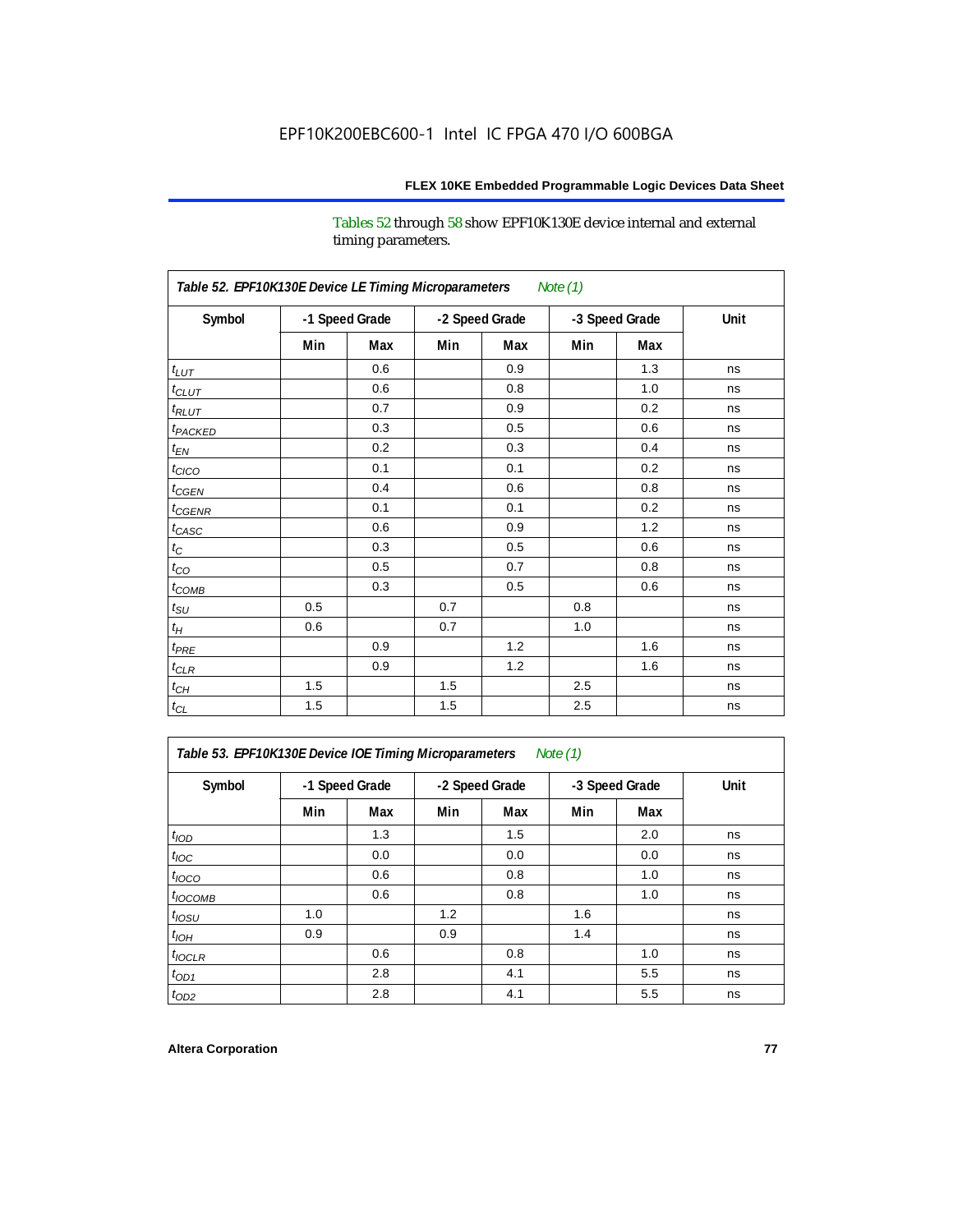| Table 53. EPF10K130E Device IOE Timing Microparameters |                |     |     |                | Note $(1)$ |                |      |
|--------------------------------------------------------|----------------|-----|-----|----------------|------------|----------------|------|
| Symbol                                                 | -1 Speed Grade |     |     | -2 Speed Grade |            | -3 Speed Grade | Unit |
|                                                        | Min            | Max | Min | Max            | Min        | Max            |      |
| $t_{OD3}$                                              |                | 4.0 |     | 5.6            |            | 7.5            | ns   |
| $t_{XZ}$                                               |                | 2.8 |     | 4.1            |            | 5.5            | ns   |
| $t_{ZX1}$                                              |                | 2.8 |     | 4.1            |            | 5.5            | ns   |
| $t_{ZX2}$                                              |                | 2.8 |     | 4.1            |            | 5.5            | ns   |
| $t_{ZX3}$                                              |                | 4.0 |     | 5.6            |            | 7.5            | ns   |
| $t_{INREG}$                                            |                | 2.5 |     | 3.0            |            | 4.1            | ns   |
| $t_{IOFD}$                                             |                | 0.4 |     | 0.5            |            | 0.6            | ns   |
| $t_{INCOMB}$                                           |                | 0.4 |     | 0.5            |            | 0.6            | ns   |

| Symbol                 | -1 Speed Grade |     | -2 Speed Grade |     | -3 Speed Grade |     | Unit |
|------------------------|----------------|-----|----------------|-----|----------------|-----|------|
|                        | Min            | Max | Min            | Max | Min            | Max |      |
| <sup>t</sup> EABDATA1  |                | 1.5 |                | 2.0 |                | 2.6 | ns   |
| <sup>t</sup> EABDATA2  |                | 0.0 |                | 0.0 |                | 0.0 | ns   |
| t <sub>EABWE1</sub>    |                | 1.5 |                | 2.0 |                | 2.6 | ns   |
| <sup>t</sup> EABWE2    |                | 0.3 |                | 0.4 |                | 0.5 | ns   |
| <sup>t</sup> EABRE1    |                | 0.3 |                | 0.4 |                | 0.5 | ns   |
| <sup>t</sup> EABRE2    |                | 0.0 |                | 0.0 |                | 0.0 | ns   |
| t <sub>EABCLK</sub>    |                | 0.0 |                | 0.0 |                | 0.0 | ns   |
| t <sub>EABCO</sub>     |                | 0.3 |                | 0.4 |                | 0.5 | ns   |
| <sup>t</sup> EABBYPASS |                | 0.1 |                | 0.1 |                | 0.2 | ns   |
| t <sub>EABSU</sub>     | 0.8            |     | 1.0            |     | 1.4            |     | ns   |
| t <sub>ЕАВН</sub>      | 0.1            |     | 0.2            |     | 0.2            |     | ns   |
| <sup>t</sup> EABCLR    | 0.3            |     | 0.4            |     | 0.5            |     | ns   |
| t <sub>АА</sub>        |                | 4.0 |                | 5.0 |                | 6.6 | ns   |
| $t_{\mathcal{WP}}$     | 2.7            |     | 3.5            |     | 4.7            |     | ns   |
| $t_{\mathsf{RP}}$      | 1.0            |     | 1.3            |     | 1.7            |     | ns   |
| ${}^t\!$ wdsu          | 1.0            |     | 1.3            |     | 1.7            |     | ns   |
| $t_{WDH}$              | 0.2            |     | 0.2            |     | 0.3            |     | ns   |
| $t_{WASU}$             | 1.6            |     | 2.1            |     | 2.8            |     | ns   |
| $t_{WAH}$              | 1.6            |     | 2.1            |     | 2.8            |     | ns   |
| t <sub>RASU</sub>      | 3.0            |     | 3.9            |     | 5.2            |     | ns   |
| $t_{RAH}$              | 0.1            |     | 0.1            |     | 0.2            |     | ns   |
| $t_{WO}$               |                | 1.5 |                | 2.0 |                | 2.6 | ns   |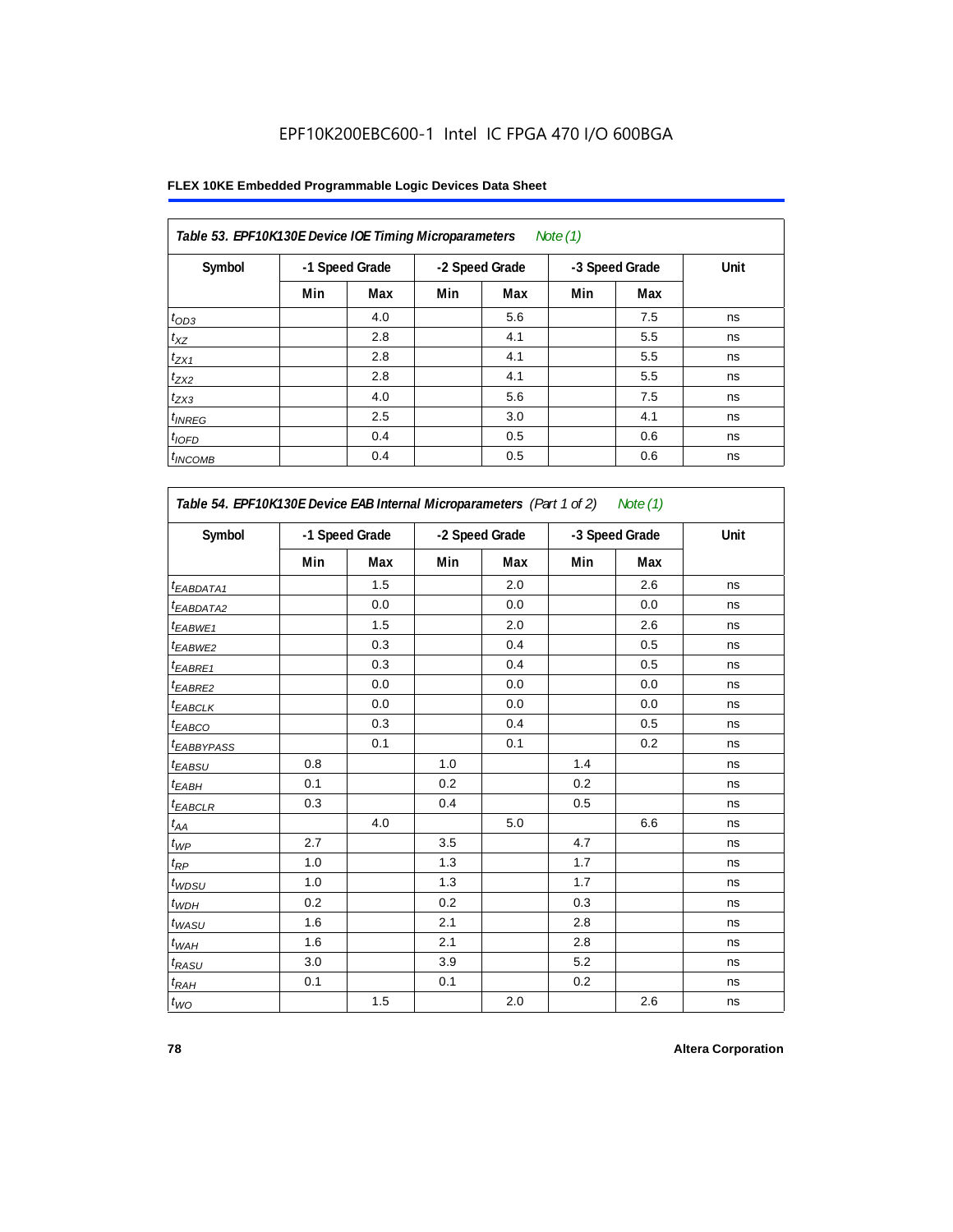| Table 54. EPF10K130E Device EAB Internal Microparameters (Part 2 of 2)<br>Note (1) |     |                |     |                |     |                |      |  |  |  |
|------------------------------------------------------------------------------------|-----|----------------|-----|----------------|-----|----------------|------|--|--|--|
| Symbol                                                                             |     | -1 Speed Grade |     | -2 Speed Grade |     | -3 Speed Grade | Unit |  |  |  |
|                                                                                    | Min | Max            | Min | Max            | Min | Max            |      |  |  |  |
| $t_{DD}$                                                                           |     | 1.5            |     | 2.0            |     | 2.6            | ns   |  |  |  |
| <b><i>EABOUT</i></b>                                                               |     | 0.2            |     | 0.3            |     | 0.3            | ns   |  |  |  |
| $t_{EABCH}$                                                                        | 1.5 |                | 2.0 |                | 2.5 |                | ns   |  |  |  |
| $t_{EABCL}$                                                                        | 2.7 |                | 3.5 |                | 4.7 |                | ns   |  |  |  |

| Table 55. EPF10K130E Device EAB Internal Timing Macroparameters Note (1) |     |                |                |     |      |                |             |
|--------------------------------------------------------------------------|-----|----------------|----------------|-----|------|----------------|-------------|
| Symbol                                                                   |     | -1 Speed Grade | -2 Speed Grade |     |      | -3 Speed Grade | <b>Unit</b> |
|                                                                          | Min | Max            | Min            | Max | Min  | Max            |             |
| $t_{EABA}$                                                               |     | 5.9            |                | 7.5 |      | 9.9            | ns          |
| <sup>t</sup> EABRCOMB                                                    | 5.9 |                | 7.5            |     | 9.9  |                | ns          |
| <sup>t</sup> EABRCREG                                                    | 5.1 |                | 6.4            |     | 8.5  |                | ns          |
| t <sub>EABWP</sub>                                                       | 2.7 |                | 3.5            |     | 4.7  |                | ns          |
| <sup>t</sup> EABWCOMB                                                    | 5.9 |                | 7.7            |     | 10.3 |                | ns          |
| <sup>t</sup> EABWCREG                                                    | 5.4 |                | 7.0            |     | 9.4  |                | ns          |
| <sup>t</sup> EABDD                                                       |     | 3.4            |                | 4.5 |      | 5.9            | ns          |
| <sup>t</sup> EABDATACO                                                   |     | 0.5            |                | 0.7 |      | 0.8            | ns          |
| <sup>t</sup> EABDATASU                                                   | 0.8 |                | 1.0            |     | 1.4  |                | ns          |
| <sup>t</sup> EABDATAH                                                    | 0.1 |                | 0.1            |     | 0.2  |                | ns          |
| t <sub>EABWESU</sub>                                                     | 1.1 |                | 1.4            |     | 1.9  |                | ns          |
| <sup>t</sup> EABWEH                                                      | 0.0 |                | 0.0            |     | 0.0  |                | ns          |
| <sup>t</sup> EABWDSU                                                     | 1.0 |                | 1.3            |     | 1.7  |                | ns          |
| <sup>t</sup> EABWDH                                                      | 0.2 |                | 0.2            |     | 0.3  |                | ns          |
| <sup>t</sup> EABWASU                                                     | 4.1 |                | 5.1            |     | 6.8  |                | ns          |
| <sup>t</sup> EABWAH                                                      | 0.0 |                | 0.0            |     | 0.0  |                | ns          |
| t <sub>EABWO</sub>                                                       |     | 3.4            |                | 4.5 |      | 5.9            | ns          |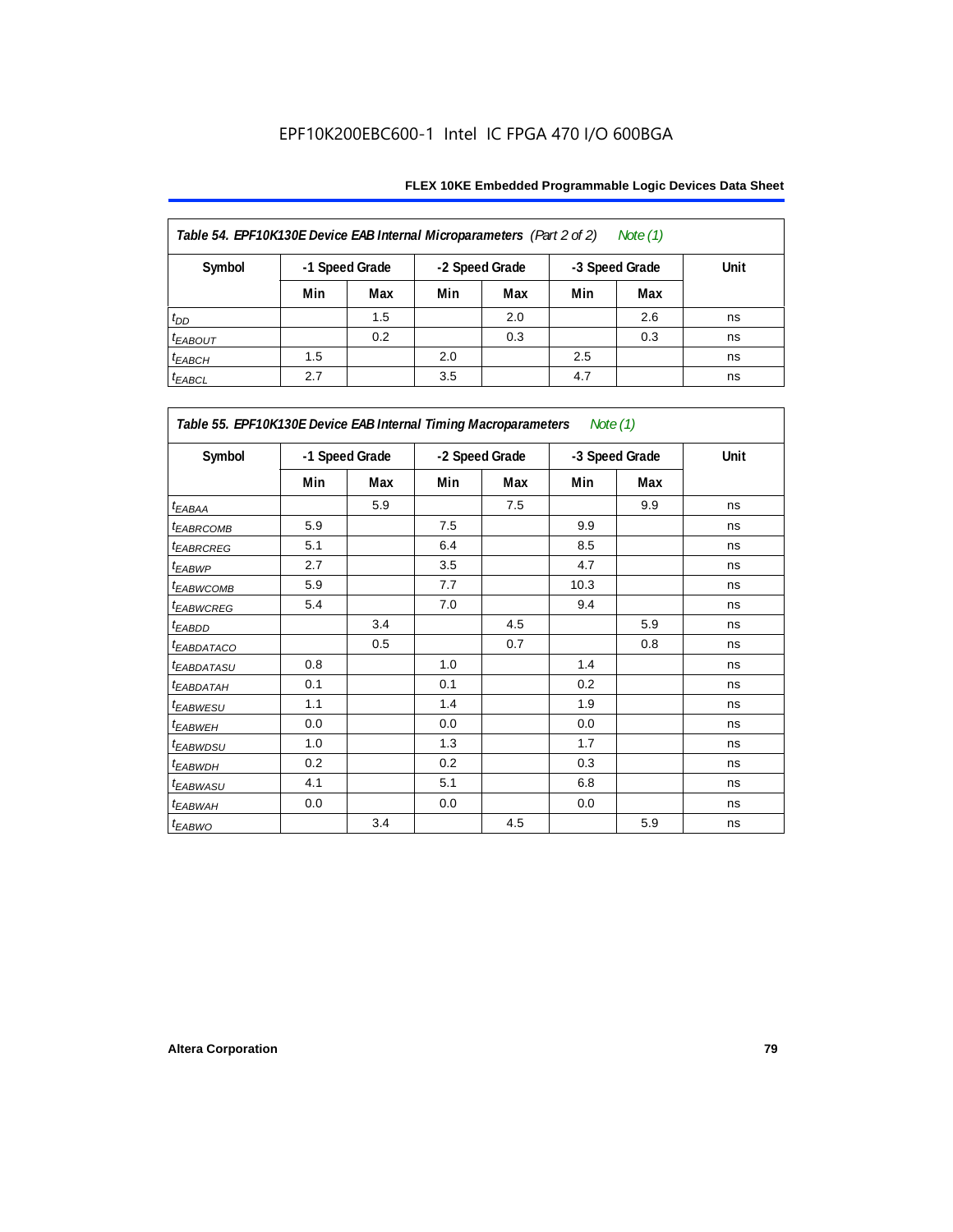|                            | Table 56. EPF10K130E Device Interconnect Timing Microparameters<br>Note $(1)$ |     |                |     |                |      |      |  |  |  |  |
|----------------------------|-------------------------------------------------------------------------------|-----|----------------|-----|----------------|------|------|--|--|--|--|
| Symbol                     | -1 Speed Grade                                                                |     | -2 Speed Grade |     | -3 Speed Grade |      | Unit |  |  |  |  |
|                            | Min                                                                           | Max | Min            | Max | Min            | Max  |      |  |  |  |  |
| $t_{DIN2IOE}$              |                                                                               | 2.8 |                | 3.5 |                | 4.4  | ns   |  |  |  |  |
| $t_{DIN2LE}$               |                                                                               | 0.7 |                | 1.2 |                | 1.6  | ns   |  |  |  |  |
| <sup>t</sup> DIN2DATA      |                                                                               | 1.6 |                | 1.9 |                | 2.2  | ns   |  |  |  |  |
| $t_{DCLK2IOE}$             |                                                                               | 1.6 |                | 2.1 |                | 2.7  | ns   |  |  |  |  |
| <sup>t</sup> DCLK2LE       |                                                                               | 0.7 |                | 1.2 |                | 1.6  | ns   |  |  |  |  |
| <sup>t</sup> SAMELAB       |                                                                               | 0.1 |                | 0.2 |                | 0.2  | ns   |  |  |  |  |
| <i>t</i> SAMEROW           |                                                                               | 1.9 |                | 3.4 |                | 5.1  | ns   |  |  |  |  |
| <sup>t</sup> SAMECOLUMN    |                                                                               | 0.9 |                | 2.6 |                | 4.4  | ns   |  |  |  |  |
| <i>t<sub>DIFFROW</sub></i> |                                                                               | 2.8 |                | 6.0 |                | 9.5  | ns   |  |  |  |  |
| <sup>t</sup> TWOROWS       |                                                                               | 4.7 |                | 9.4 |                | 14.6 | ns   |  |  |  |  |
| <sup>t</sup> LEPERIPH      |                                                                               | 3.1 |                | 4.7 |                | 6.9  | ns   |  |  |  |  |
| <sup>t</sup> LABCARRY      |                                                                               | 0.6 |                | 0.8 |                | 1.0  | ns   |  |  |  |  |
| t <sub>LABCASC</sub>       |                                                                               | 0.9 |                | 1.2 |                | 1.6  | ns   |  |  |  |  |

| Symbol             |     | -1 Speed Grade |     | -2 Speed Grade |     | -3 Speed Grade | Unit |
|--------------------|-----|----------------|-----|----------------|-----|----------------|------|
|                    | Min | Max            | Min | Max            | Min | Max            |      |
| t <sub>DRR</sub>   |     | 9.0            |     | 12.0           |     | 16.0           | ns   |
| $t_{INSU}$ (3)     | 1.9 |                | 2.1 |                | 3.0 |                | ns   |
| $t_{INH}$ (3)      | 0.0 |                | 0.0 |                | 0.0 |                | ns   |
| $t_{OUT}$ co $(3)$ | 2.0 | 5.0            | 2.0 | 7.0            | 2.0 | 9.2            | ns   |
| $t_{INSU}$ (4)     | 0.9 |                | 1.1 |                |     |                | ns   |
| $t_{INH}$ (4)      | 0.0 |                | 0.0 |                |     |                | ns   |
| toutco $(4)$       | 0.5 | 4.0            | 0.5 | 6.0            |     |                | ns   |
| t <sub>PCISU</sub> | 3.0 |                | 6.2 |                |     |                | ns   |
| <sup>t</sup> PCIH  | 0.0 |                | 0.0 |                |     |                | ns   |
| t <sub>PCICO</sub> | 2.0 | 6.0            | 2.0 | 6.9            |     |                | ns   |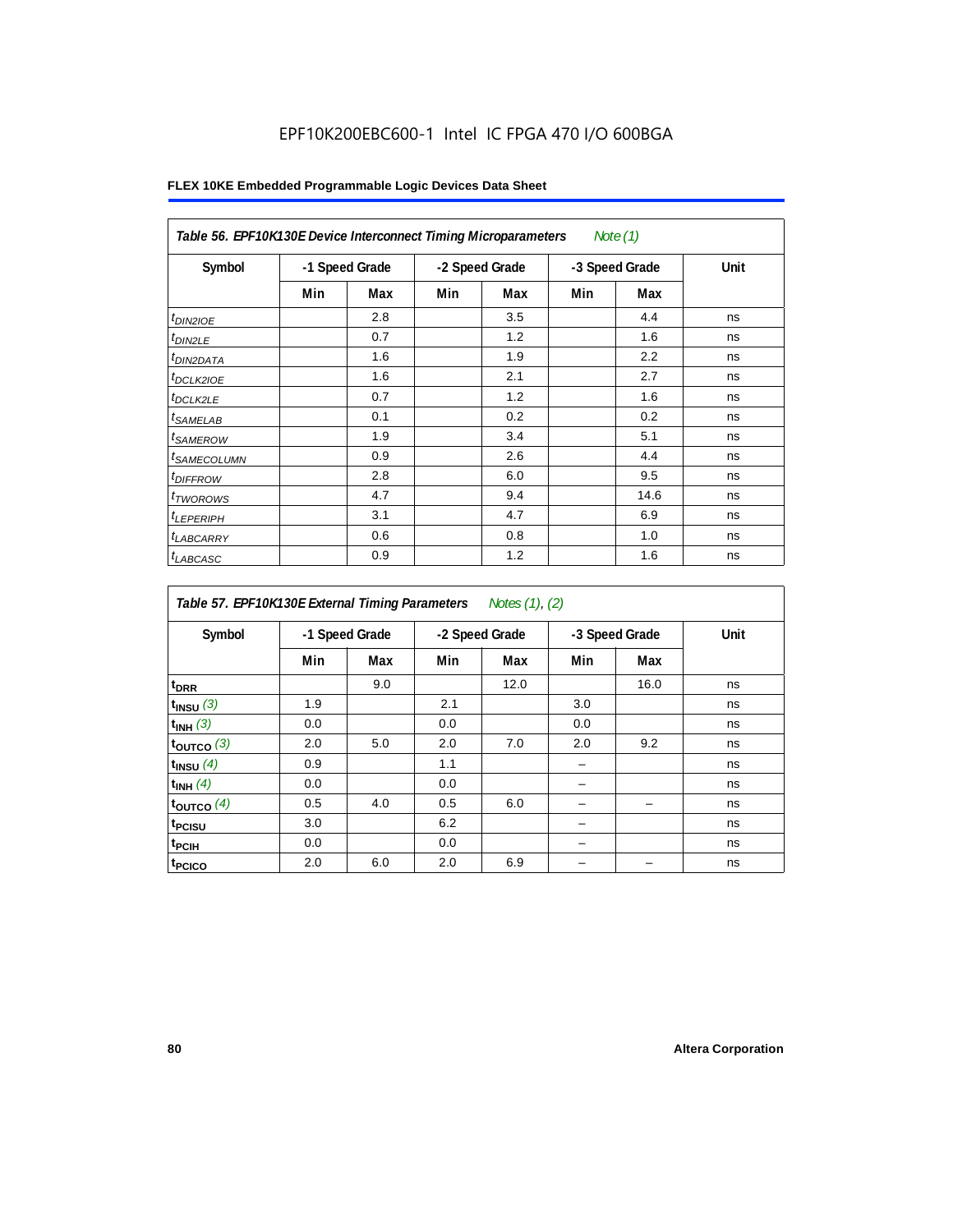| Notes $(1)$ , $(2)$<br>Table 58. EPF10K130E External Bidirectional Timing Parameters |                |     |     |                |     |                |      |  |  |  |
|--------------------------------------------------------------------------------------|----------------|-----|-----|----------------|-----|----------------|------|--|--|--|
| Symbol                                                                               | -1 Speed Grade |     |     | -2 Speed Grade |     | -3 Speed Grade | Unit |  |  |  |
|                                                                                      | Min            | Max | Min | Max            | Min | Max            |      |  |  |  |
| $t_{\text{INSUBIDIR}}$ (3)                                                           | 2.2            |     | 2.4 |                | 3.2 |                | ns   |  |  |  |
| $t_{INHBIDIR}$ (3)                                                                   | 0.0            |     | 0.0 |                | 0.0 |                | ns   |  |  |  |
| $t_{INSUBIDIR}$ (4)                                                                  | 2.8            |     | 3.0 |                |     |                | ns   |  |  |  |
| $t_{INHBIDIR}(4)$                                                                    | 0.0            |     | 0.0 |                |     |                | ns   |  |  |  |
| $t_{\text{OUTCOBIDIR}}$ (3)                                                          | 2.0            | 5.0 | 2.0 | 7.0            | 2.0 | 9.2            | ns   |  |  |  |
| $t_{XZBIDIR}$ (3)                                                                    |                | 5.6 |     | 8.1            |     | 10.8           | ns   |  |  |  |
| $t_{ZXBIDIR}$ (3)                                                                    |                | 5.6 |     | 8.1            |     | 10.8           | ns   |  |  |  |
| toutcobidir $(4)$                                                                    | 0.5            | 4.0 | 0.5 | 6.0            |     |                | ns   |  |  |  |
| $t_{XZBIDIR}$ (4)                                                                    |                | 4.6 |     | 7.1            |     |                | ns   |  |  |  |
| $t_{ZXBIDIR}$ (4)                                                                    |                | 4.6 |     | 7.1            |     |                | ns   |  |  |  |

### *Notes to tables:*

(1) All timing parameters are described in Tables 24 through 30 in this data sheet.<br>(2) These parameters are specified by characterization.

(2) These parameters are specified by characterization.<br>
(3) This parameter is measured without the use of the C

This parameter is measured without the use of the ClockLock or ClockBoost circuits.

(4) This parameter is measured with the use of the ClockLock or ClockBoost circuits.

### Tables 59 through 65 show EPF10K200E device internal and external timing parameters.

| Table 59. EPF10K200E Device LE Timing Microparameters (Part 1 of 2) Note (1) |     |                |     |                |     |                |             |  |  |  |
|------------------------------------------------------------------------------|-----|----------------|-----|----------------|-----|----------------|-------------|--|--|--|
| Symbol                                                                       |     | -1 Speed Grade |     | -2 Speed Grade |     | -3 Speed Grade | <b>Unit</b> |  |  |  |
|                                                                              | Min | Max            | Min | Max            | Min | Max            |             |  |  |  |
| $t_{LUT}$                                                                    |     | 0.7            |     | 0.8            |     | 1.2            | ns          |  |  |  |
| $t_{CLUT}$                                                                   |     | 0.4            |     | 0.5            |     | 0.6            | ns          |  |  |  |
| $t_{RLUT}$                                                                   |     | 0.6            |     | 0.7            |     | 0.9            | ns          |  |  |  |
| <sup>t</sup> PACKED                                                          |     | 0.3            |     | 0.5            |     | 0.7            | ns          |  |  |  |
| $t_{EN}$                                                                     |     | 0.4            |     | 0.5            |     | 0.6            | ns          |  |  |  |
| $t_{CICO}$                                                                   |     | 0.2            |     | 0.2            |     | 0.3            | ns          |  |  |  |
| $t_{CGEN}$                                                                   |     | 0.4            |     | 0.4            |     | 0.6            | ns          |  |  |  |
| t <sub>CGENR</sub>                                                           |     | 0.2            |     | 0.2            |     | 0.3            | ns          |  |  |  |
| $t_{CASC}$                                                                   |     | 0.7            |     | 0.8            |     | 1.2            | ns          |  |  |  |
| $t_{\rm C}$                                                                  |     | 0.5            |     | 0.6            |     | 0.8            | ns          |  |  |  |
| $t_{CO}$                                                                     |     | 0.5            |     | 0.6            |     | 0.8            | ns          |  |  |  |
| $t_{COMB}$                                                                   |     | 0.4            |     | 0.6            |     | 0.8            | ns          |  |  |  |
| $t_{\rm SU}$                                                                 | 0.4 |                | 0.6 |                | 0.7 |                | ns          |  |  |  |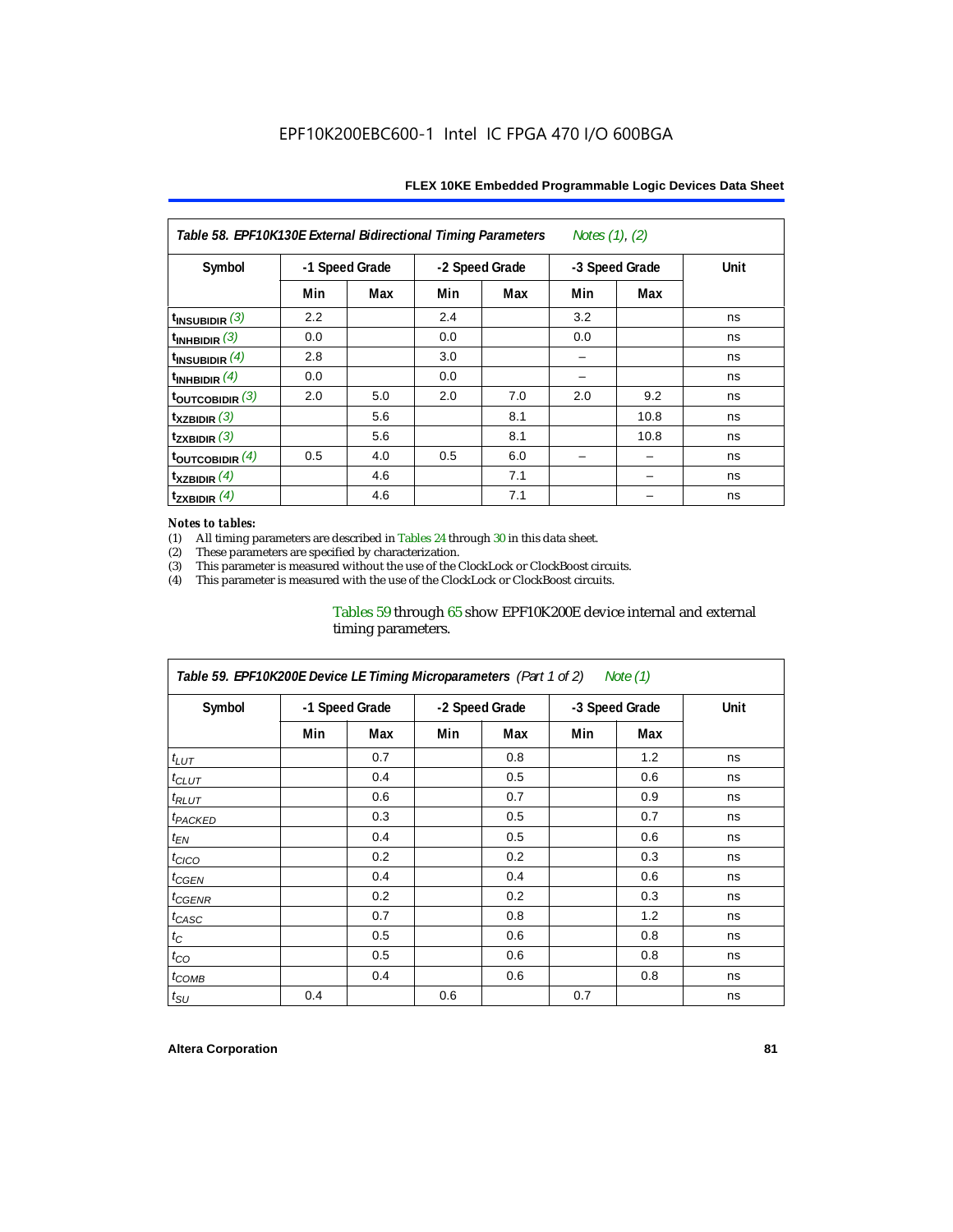| Table 59. EPF10K200E Device LE Timing Microparameters (Part 2 of 2) |     |                |     |                |     | Note (1)       |      |
|---------------------------------------------------------------------|-----|----------------|-----|----------------|-----|----------------|------|
| Symbol                                                              |     | -1 Speed Grade |     | -2 Speed Grade |     | -3 Speed Grade | Unit |
|                                                                     | Min | Max            | Min | Max            | Min | Max            |      |
| $t_H$                                                               | 0.9 |                | 1.1 |                | 1.5 |                | ns   |
| $t_{PRE}$                                                           |     | 0.5            |     | 0.6            |     | 0.8            | ns   |
| $t_{CLR}$                                                           |     | 0.5            |     | 0.6            |     | 0.8            | ns   |
| $t_{CH}$                                                            | 2.0 |                | 2.5 |                | 3.0 |                | ns   |
| $t_{CL}$                                                            | 2.0 |                | 2.5 |                | 3.0 |                | ns   |

| Table 60. EPF10K200E Device IOE Timing Microparameters Note (1) |     |                |     |                |     |                |      |  |  |
|-----------------------------------------------------------------|-----|----------------|-----|----------------|-----|----------------|------|--|--|
| Symbol                                                          |     | -1 Speed Grade |     | -2 Speed Grade |     | -3 Speed Grade | Unit |  |  |
|                                                                 | Min | Max            | Min | Max            | Min | Max            |      |  |  |
| t <sub>IOD</sub>                                                |     | 1.6            |     | 1.9            |     | 2.6            | ns   |  |  |
| $t_{\text{IOC}}$                                                |     | 0.3            |     | 0.3            |     | 0.5            | ns   |  |  |
| $t_{IOCO}$                                                      |     | 1.6            |     | 1.9            |     | 2.6            | ns   |  |  |
| $t_{IOCOMB}$                                                    |     | 0.5            |     | 0.6            |     | 0.8            | ns   |  |  |
| $t_{IOSU}$                                                      | 0.8 |                | 0.9 |                | 1.2 |                | ns   |  |  |
| $t_{IOH}$                                                       | 0.7 |                | 0.8 |                | 1.1 |                | ns   |  |  |
| $t_{IOCLR}$                                                     |     | 0.2            |     | 0.2            |     | 0.3            | ns   |  |  |
| $t_{OD1}$                                                       |     | 0.6            |     | 0.7            |     | 0.9            | ns   |  |  |
| $t_{OD2}$                                                       |     | 0.1            |     | 0.2            |     | 0.7            | ns   |  |  |
| $t_{\underline{OD3}}$                                           |     | 2.5            |     | 3.0            |     | 3.9            | ns   |  |  |
| $t_{\mathsf{XZ}}$                                               |     | 4.4            |     | 5.3            |     | 7.1            | ns   |  |  |
| $t_{ZX1}$                                                       |     | 4.4            |     | 5.3            |     | 7.1            | ns   |  |  |
| $t_{ZX2}$                                                       |     | 3.9            |     | 4.8            |     | 6.9            | ns   |  |  |
| $t_{ZX3}$                                                       |     | 6.3            |     | 7.6            |     | 10.1           | ns   |  |  |
| $t_{INREG}$                                                     |     | 4.8            |     | 5.7            |     | 7.7            | ns   |  |  |
| $t_{IOED}$                                                      |     | 1.5            |     | 1.8            |     | 2.4            | ns   |  |  |
| $t_{INCOMB}$                                                    |     | 1.5            |     | 1.8            |     | 2.4            | ns   |  |  |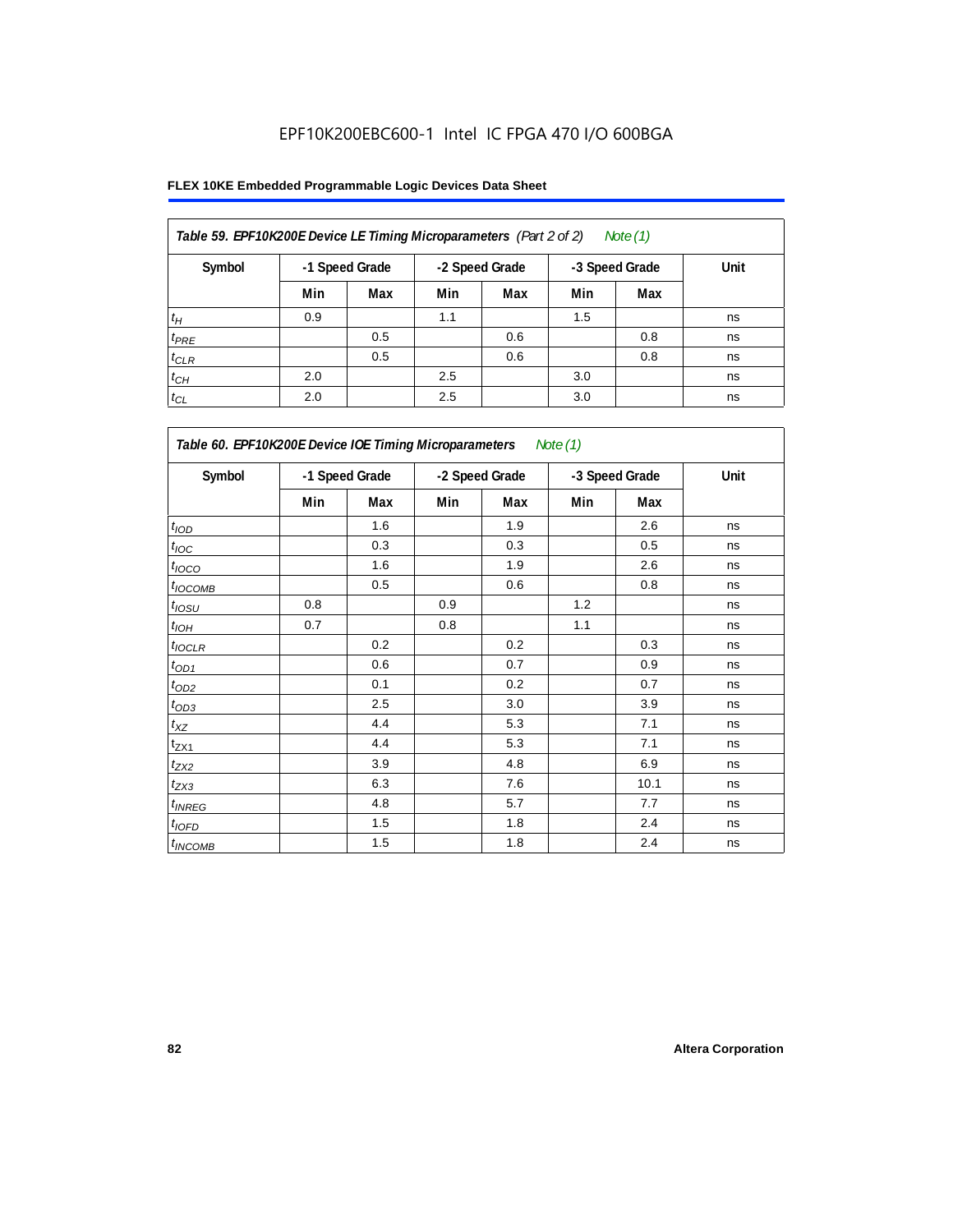| Table 61. EPF10K200E Device EAB Internal Microparameters<br>Note $(1)$ |     |                |     |                |     |                |      |  |  |  |
|------------------------------------------------------------------------|-----|----------------|-----|----------------|-----|----------------|------|--|--|--|
| Symbol                                                                 |     | -1 Speed Grade |     | -2 Speed Grade |     | -3 Speed Grade | Unit |  |  |  |
|                                                                        | Min | Max            | Min | Max            | Min | Max            |      |  |  |  |
| t <sub>EABDATA1</sub>                                                  |     | 2.0            |     | 2.4            |     | 3.2            | ns   |  |  |  |
| <i>EABDATA1</i>                                                        |     | 0.4            |     | 0.5            |     | 0.6            | ns   |  |  |  |
| t <sub>EABWE1</sub>                                                    |     | 1.4            |     | 1.7            |     | 2.3            | ns   |  |  |  |
| t <sub>EABWE2</sub>                                                    |     | 0.0            |     | 0.0            |     | 0.0            | ns   |  |  |  |
| $t_{EABRE1}$                                                           |     | $\mathbf 0$    |     | 0              |     | $\mathbf 0$    | ns   |  |  |  |
| t <sub>EABRE2</sub>                                                    |     | 0.4            |     | 0.5            |     | 0.6            | ns   |  |  |  |
| $t_{EABCLK}$                                                           |     | 0.0            |     | 0.0            |     | 0.0            | ns   |  |  |  |
| t <sub>EABCO</sub>                                                     |     | 0.8            |     | 0.9            |     | 1.2            | ns   |  |  |  |
| <i><b>EABBYPASS</b></i>                                                |     | 0.0            |     | 0.1            |     | 0.1            | ns   |  |  |  |
| $t_{EABSU}$                                                            | 0.9 |                | 1.1 |                | 1.5 |                | ns   |  |  |  |
| $t_{EABH}$                                                             | 0.4 |                | 0.5 |                | 0.6 |                | ns   |  |  |  |
| $t_{EABCLR}$                                                           | 0.8 |                | 0.9 |                | 1.2 |                | ns   |  |  |  |
| $t_{AA}$                                                               |     | 3.1            |     | 3.7            |     | 4.9            | ns   |  |  |  |
| $t_{WP}$                                                               | 3.3 |                | 4.0 |                | 5.3 |                | ns   |  |  |  |
| $t_{RP}$                                                               | 0.9 |                | 1.1 |                | 1.5 |                | ns   |  |  |  |
| t <sub>WDSU</sub>                                                      | 0.9 |                | 1.1 |                | 1.5 |                | ns   |  |  |  |
| $t_{WDH}$                                                              | 0.1 |                | 0.1 |                | 0.1 |                | ns   |  |  |  |
| t <sub>WASU</sub>                                                      | 1.3 |                | 1.6 |                | 2.1 |                | ns   |  |  |  |
| $t_{WAH}$                                                              | 2.1 |                | 2.5 |                | 3.3 |                | ns   |  |  |  |
| $t_{RASU}$                                                             | 2.2 |                | 2.6 |                | 3.5 |                | ns   |  |  |  |
| $t_{RAH}$                                                              | 0.1 |                | 0.1 |                | 0.2 |                | ns   |  |  |  |
| $t_{WO}$                                                               |     | 2.0            |     | 2.4            |     | 3.2            | ns   |  |  |  |
| $t_{DD}$                                                               |     | 2.0            |     | 2.4            |     | 3.2            | ns   |  |  |  |
| $t_{EABOUT}$                                                           |     | 0.0            |     | 0.1            |     | 0.1            | ns   |  |  |  |
| $t_{EABCH}$                                                            | 1.5 |                | 2.0 |                | 2.5 |                | ns   |  |  |  |
| $t_{EABCL}$                                                            | 3.3 |                | 4.0 |                | 5.3 |                | ns   |  |  |  |

*Table 62. EPF10K200E Device EAB Internal Timing Macroparameters (Part 1 of 2) Note (1)*

| Symbol                 | -1 Speed Grade |     | -2 Speed Grade |     | -3 Speed Grade |     | Unit |
|------------------------|----------------|-----|----------------|-----|----------------|-----|------|
|                        | Min            | Max | Min            | Max | Min            | Max |      |
| <sup>t</sup> EABAA     |                | 5.1 |                | 6.4 |                | 8.4 | ns   |
| <b><i>EABRCOMB</i></b> | 5.1            |     | 6.4            |     | 8.4            |     | ns   |
| <sup>t</sup> EABRCREG  | 4.8            |     | 5.7            |     | 7.6            |     | ns   |
| <sup>t</sup> EABWP     | 3.3            |     | 4.0            |     | 5.3            |     | ns   |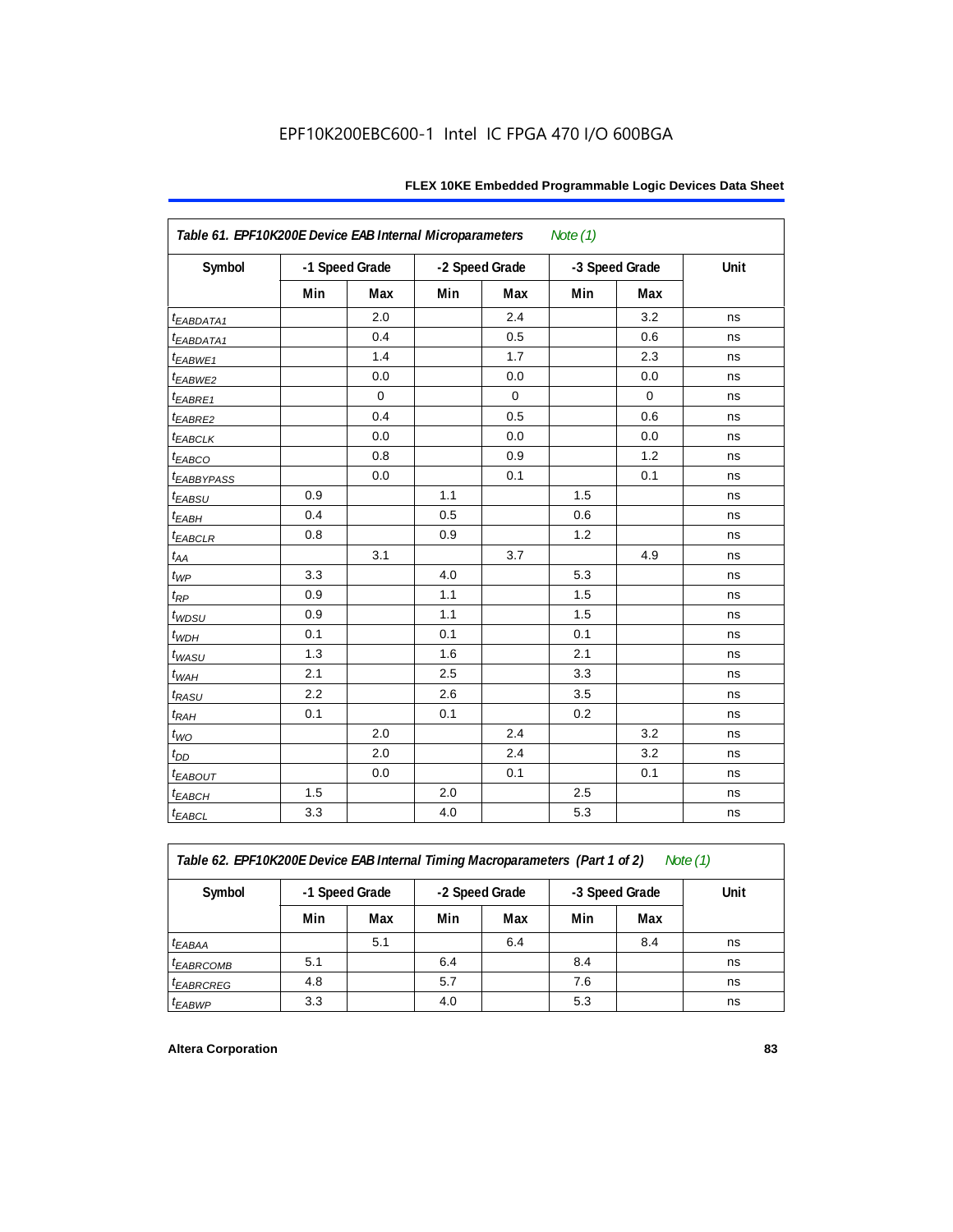| Table 62. EPF10K200E Device EAB Internal Timing Macroparameters (Part 2 of 2)<br>Note (1) |     |                |                |     |      |                |      |  |  |  |
|-------------------------------------------------------------------------------------------|-----|----------------|----------------|-----|------|----------------|------|--|--|--|
| Symbol                                                                                    |     | -1 Speed Grade | -2 Speed Grade |     |      | -3 Speed Grade | Unit |  |  |  |
|                                                                                           | Min | Max            | Min            | Max | Min  | Max            |      |  |  |  |
| <sup>t</sup> EABWCOMB                                                                     | 6.7 |                | 8.1            |     | 10.7 |                | ns   |  |  |  |
| <sup>t</sup> EABWCREG                                                                     | 6.6 |                | 8.0            |     | 10.6 |                | ns   |  |  |  |
| <sup>t</sup> EABDD                                                                        |     | 4.0            |                | 5.1 |      | 6.7            | ns   |  |  |  |
| <i>EABDATACO</i>                                                                          |     | 0.8            |                | 1.0 |      | 1.3            | ns   |  |  |  |
| <sup>t</sup> EABDATASU                                                                    | 1.3 |                | 1.6            |     | 2.1  |                | ns   |  |  |  |
| <sup>t</sup> EABDATAH                                                                     | 0.0 |                | 0.0            |     | 0.0  |                | ns   |  |  |  |
| <sup>t</sup> EABWESU                                                                      | 0.9 |                | 1.1            |     | 1.5  |                | ns   |  |  |  |
| $t_{EABWEH}$                                                                              | 0.4 |                | 0.5            |     | 0.6  |                | ns   |  |  |  |
| <sup>t</sup> EABWDSU                                                                      | 1.5 |                | 1.8            |     | 2.4  |                | ns   |  |  |  |
| <sup>t</sup> EABWDH                                                                       | 0.0 |                | 0.0            |     | 0.0  |                | ns   |  |  |  |
| <sup>t</sup> EABWASU                                                                      | 3.0 |                | 3.6            |     | 4.7  |                | ns   |  |  |  |
| <sup>t</sup> EABWAH                                                                       | 0.4 |                | 0.5            |     | 0.7  |                | ns   |  |  |  |
| $t_{EABWO}$                                                                               |     | 3.4            |                | 4.4 |      | 5.8            | ns   |  |  |  |

| Table 63. EPF10K200E Device Interconnect Timing Microparameters<br>Note $(1)$ |                |     |     |                |     |                |      |  |  |  |
|-------------------------------------------------------------------------------|----------------|-----|-----|----------------|-----|----------------|------|--|--|--|
| Symbol                                                                        | -1 Speed Grade |     |     | -2 Speed Grade |     | -3 Speed Grade | Unit |  |  |  |
|                                                                               | Min            | Max | Min | Max            | Min | Max            |      |  |  |  |
| t <sub>DIN2IOE</sub>                                                          |                | 4.2 |     | 4.6            |     | 5.7            | ns   |  |  |  |
| t <sub>DIN2LE</sub>                                                           |                | 1.7 |     | 1.7            |     | 2.0            | ns   |  |  |  |
| <sup>t</sup> DIN2DATA                                                         |                | 1.9 |     | 2.1            |     | 3.0            | ns   |  |  |  |
| <sup>t</sup> DCLK2IOE                                                         |                | 2.5 |     | 2.9            |     | 4.0            | ns   |  |  |  |
| <sup>t</sup> DCLK2LE                                                          |                | 1.7 |     | 1.7            |     | 2.0            | ns   |  |  |  |
| <sup>t</sup> SAMELAB                                                          |                | 0.1 |     | 0.1            |     | 0.2            | ns   |  |  |  |
| <sup>t</sup> SAMEROW                                                          |                | 2.3 |     | 2.6            |     | 3.6            | ns   |  |  |  |
| <sup>t</sup> SAMECOLUMN                                                       |                | 2.5 |     | 2.7            |     | 4.1            | ns   |  |  |  |
| <sup>t</sup> DIFFROW                                                          |                | 4.8 |     | 5.3            |     | 7.7            | ns   |  |  |  |
| t <sub>TWOROWS</sub>                                                          |                | 7.1 |     | 7.9            |     | 11.3           | ns   |  |  |  |
| <sup>t</sup> LEPERIPH                                                         |                | 7.0 |     | 7.6            |     | 9.0            | ns   |  |  |  |
| <sup>t</sup> LABCARRY                                                         |                | 0.1 |     | 0.1            |     | 0.2            | ns   |  |  |  |
| t <sub>LABCASC</sub>                                                          |                | 0.9 |     | 1.0            |     | 1.4            | ns   |  |  |  |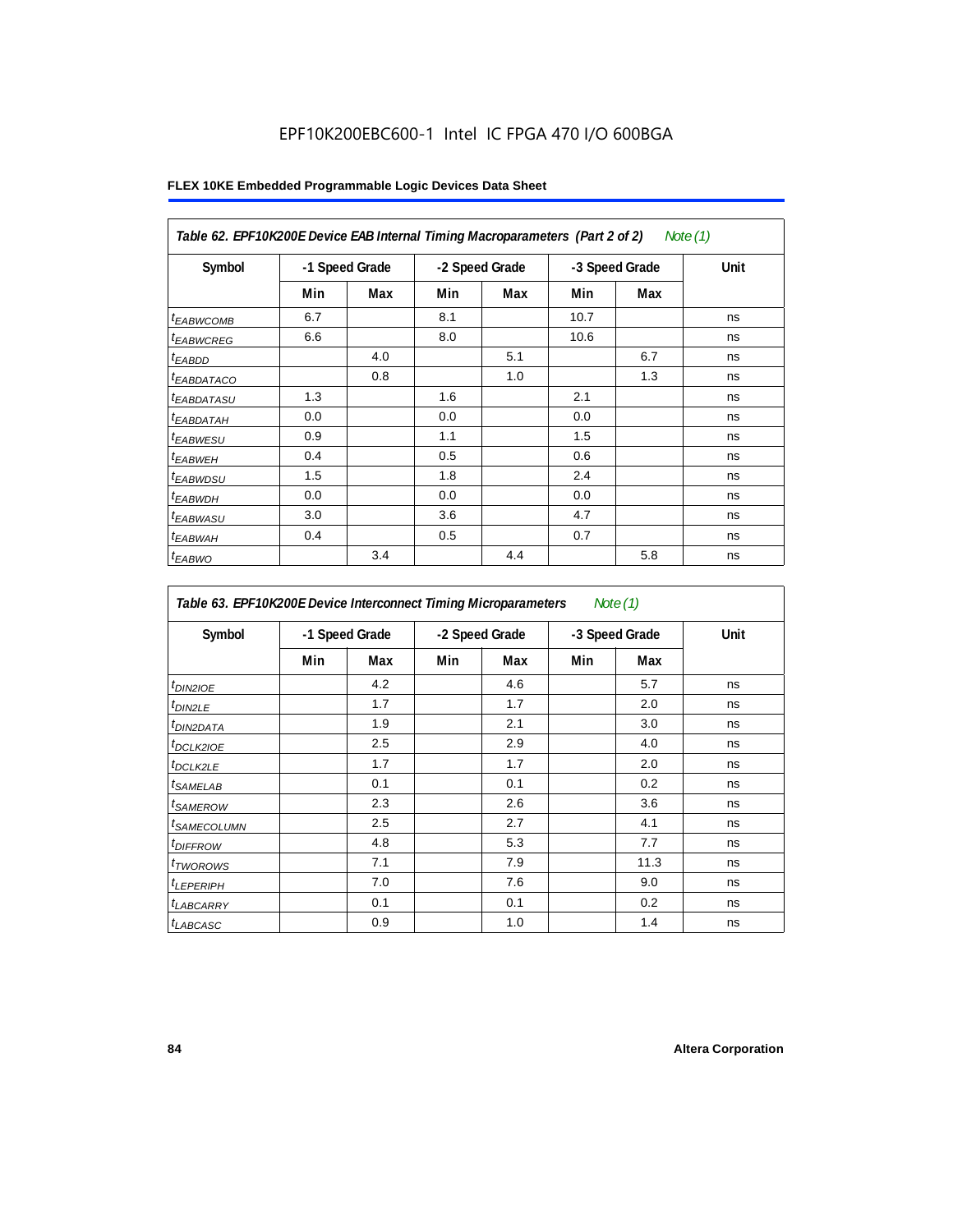| Table 64. EPF10K200E External Timing Parameters Notes (1), (2) |                |      |     |                |                          |                          |      |  |  |  |
|----------------------------------------------------------------|----------------|------|-----|----------------|--------------------------|--------------------------|------|--|--|--|
| Symbol                                                         | -1 Speed Grade |      |     | -2 Speed Grade |                          | -3 Speed Grade           | Unit |  |  |  |
|                                                                | Min            | Max  | Min | Max            | Min                      | Max                      |      |  |  |  |
| t <sub>DRR</sub>                                               |                | 10.0 |     | 12.0           |                          | 16.0                     | ns   |  |  |  |
| t <sub>INSU</sub>                                              | 2.8            |      | 3.4 |                | 4.4                      |                          | ns   |  |  |  |
| $t_{\text{INH}}$                                               | 0.0            |      | 0.0 |                | 0.0                      |                          | ns   |  |  |  |
| toutco                                                         | 2.0            | 4.5  | 2.0 | 5.3            | 2.0                      | 7.8                      | ns   |  |  |  |
| t <sub>PCISU</sub>                                             | 3.0            |      | 6.2 |                |                          |                          | ns   |  |  |  |
| t <sub>PCIH</sub>                                              | 0.0            |      | 0.0 |                | ۰                        |                          | ns   |  |  |  |
| t <sub>PCICO</sub>                                             | 2.0            | 6.0  | 2.0 | 8.9            | $\overline{\phantom{a}}$ | $\overline{\phantom{a}}$ | ns   |  |  |  |

*Table 65. EPF10K200E External Bidirectional Timing Parameters Notes (1), (2)*

| Symbol                  | -1 Speed Grade |     | -2 Speed Grade |     | -3 Speed Grade |      | Unit |  |  |
|-------------------------|----------------|-----|----------------|-----|----------------|------|------|--|--|
|                         | Min            | Max | Min            | Max | Min            | Max  |      |  |  |
| <sup>t</sup> INSUBIDIR  | 3.0            |     | 4.0            |     | 5.5            |      | ns   |  |  |
| <sup>t</sup> INHBIDIR   | 0.0            |     | 0.0            |     | 0.0            |      | ns   |  |  |
| <sup>T</sup> OUTCOBIDIR | 2.0            | 4.5 | 2.0            | 5.3 | 2.0            | 7.8  | ns   |  |  |
| <sup>t</sup> xzbidir    |                | 8.1 |                | 9.5 |                | 13.0 | ns   |  |  |
| <sup>T</sup> ZXBIDIR    |                | 8.1 |                | 9.5 |                | 13.0 | ns   |  |  |

# *Notes to tables:*

(1) All timing parameters are described in Tables 24 through 30 in this data sheet.<br>(2) These parameters are specified by characterization.

These parameters are specified by characterization.

Tables 66 through 79 show EPF10K50S and EPF10K200S device external timing parameters.

| Table 66. EPF10K50S Device LE Timing Microparameters (Part 1 of 2)<br>Note $(1)$ |     |                |                |     |                |     |      |  |  |  |  |
|----------------------------------------------------------------------------------|-----|----------------|----------------|-----|----------------|-----|------|--|--|--|--|
| Symbol                                                                           |     | -1 Speed Grade | -2 Speed Grade |     | -3 Speed Grade |     | Unit |  |  |  |  |
|                                                                                  | Min | Max            | Min            | Max | Min            | Max |      |  |  |  |  |
| $t_{LUT}$                                                                        |     | 0.6            |                | 0.8 |                | 1.1 | ns   |  |  |  |  |
| $t_{CLUT}$                                                                       |     | 0.5            |                | 0.6 |                | 0.8 | ns   |  |  |  |  |
| $t_{RLUT}$                                                                       |     | 0.6            |                | 0.7 |                | 0.9 | ns   |  |  |  |  |
| <sup>t</sup> PACKED                                                              |     | 0.2            |                | 0.3 |                | 0.4 | ns   |  |  |  |  |
| $t_{EN}$                                                                         |     | 0.6            |                | 0.7 |                | 0.9 | ns   |  |  |  |  |
| $t_{CICO}$                                                                       |     | 0.1            |                | 0.1 |                | 0.1 | ns   |  |  |  |  |
| $t_{GEN}$                                                                        |     | 0.4            |                | 0.5 |                | 0.6 | ns   |  |  |  |  |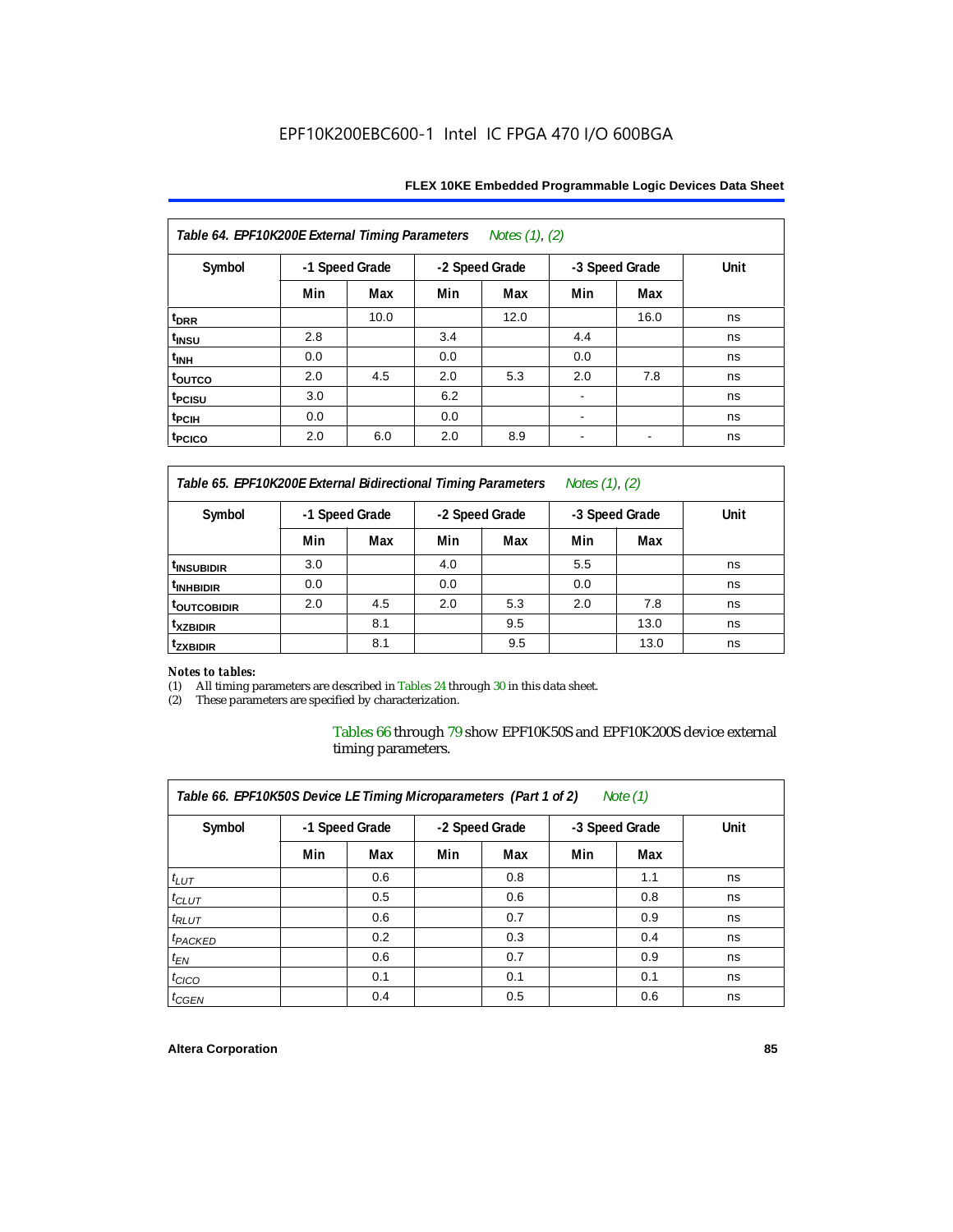|  |  |  |  | FLEX 10KE Embedded Programmable Logic Devices Data Sheet |  |  |  |
|--|--|--|--|----------------------------------------------------------|--|--|--|
|--|--|--|--|----------------------------------------------------------|--|--|--|

| Symbol          | -1 Speed Grade |     | -2 Speed Grade |     | -3 Speed Grade |     | Unit |
|-----------------|----------------|-----|----------------|-----|----------------|-----|------|
|                 | Min            | Max | Min            | Max | Min            | Max |      |
| $t_{GENR}$      |                | 0.1 |                | 0.1 |                | 0.1 | ns   |
| $t_{CASC}$      |                | 0.5 |                | 0.8 |                | 1.0 | ns   |
| $t_C$           |                | 0.5 |                | 0.6 |                | 0.8 | ns   |
| $t_{CO}$        |                | 0.6 |                | 0.6 |                | 0.7 | ns   |
| $t_{COMB}$      |                | 0.3 |                | 0.4 |                | 0.5 | ns   |
| $t_{\text{SU}}$ | 0.5            |     | 0.6            |     | 0.7            |     | ns   |
| $t_H$           | 0.5            |     | 0.6            |     | 0.8            |     | ns   |
| $t_{PRE}$       |                | 0.4 |                | 0.5 |                | 0.7 | ns   |
| $t_{CLR}$       |                | 0.8 |                | 1.0 |                | 1.2 | ns   |
| $t_{CH}$        | 2.0            |     | 2.5            |     | 3.0            |     | ns   |
| $t_{CL}$        | 2.0            |     | 2.5            |     | 3.0            |     | ns   |

| Table 67. EPF10K50S Device IOE Timing Microparameters Note (1) |     |                |     |                |     |                |      |  |  |
|----------------------------------------------------------------|-----|----------------|-----|----------------|-----|----------------|------|--|--|
| Symbol                                                         |     | -1 Speed Grade |     | -2 Speed Grade |     | -3 Speed Grade | Unit |  |  |
|                                                                | Min | Max            | Min | Max            | Min | Max            |      |  |  |
| t <sub>IOD</sub>                                               |     | 1.3            |     | 1.3            |     | 1.9            | ns   |  |  |
| $t_{\text{IOC}}$                                               |     | 0.3            |     | 0.4            |     | 0.4            | ns   |  |  |
| $t_{IOCO}$                                                     |     | 1.7            |     | 2.1            |     | 2.6            | ns   |  |  |
| $t_{IOCOMB}$                                                   |     | 0.5            |     | 0.6            |     | 0.8            | ns   |  |  |
| $t_{IOSU}$                                                     | 0.8 |                | 1.0 |                | 1.3 |                | ns   |  |  |
| $t_{IOH}$                                                      | 0.4 |                | 0.5 |                | 0.6 |                | ns   |  |  |
| $t_{IOCLR}$                                                    |     | 0.2            |     | 0.2            |     | 0.4            | ns   |  |  |
| $t_{OD1}$                                                      |     | 1.2            |     | 1.2            |     | 1.9            | ns   |  |  |
| $t_{OD2}$                                                      |     | 0.7            |     | 0.8            |     | 1.7            | ns   |  |  |
| $t_{0D3}$                                                      |     | 2.7            |     | 3.0            |     | 4.3            | ns   |  |  |
| $t_{\text{XZ}}$                                                |     | 4.7            |     | 5.7            |     | 7.5            | ns   |  |  |
| $t_{ZX1}$                                                      |     | 4.7            |     | 5.7            |     | 7.5            | ns   |  |  |
| $t_{ZX2}$                                                      |     | 4.2            |     | 5.3            |     | 7.3            | ns   |  |  |
| $t_{ZX3}$                                                      |     | 6.2            |     | 7.5            |     | 9.9            | ns   |  |  |
| $t_{INREG}$                                                    |     | 3.5            |     | 4.2            |     | 5.6            | ns   |  |  |
| $t_{IQED}$                                                     |     | 1.1            |     | 1.3            |     | 1.8            | ns   |  |  |
| $t_{INCOMB}$                                                   |     | 1.1            |     | 1.3            |     | 1.8            | ns   |  |  |

ŧ

 $\mathbf{r}$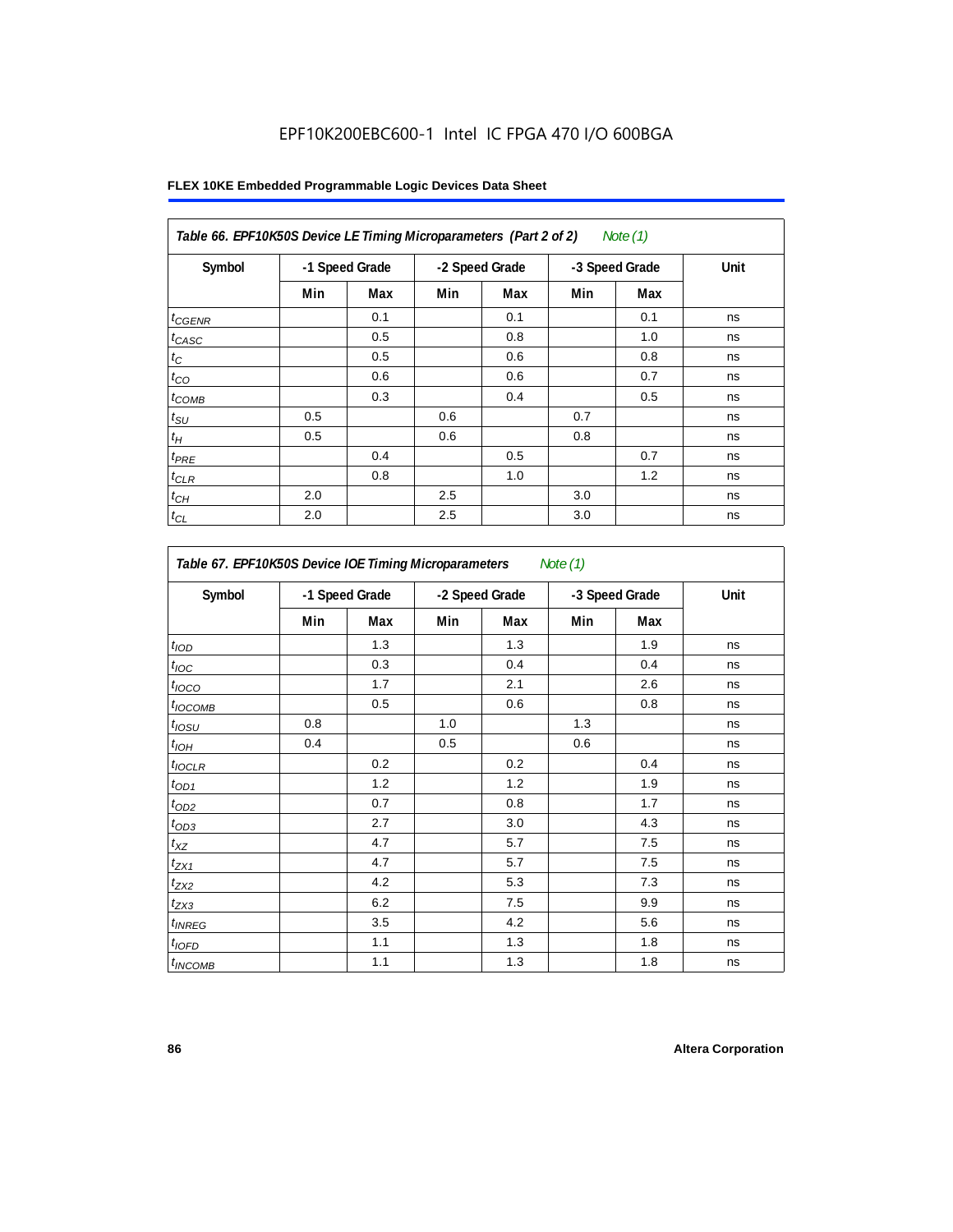| Table 68. EPF10K50S Device EAB Internal Microparameters |     |                |                |     | Note $(1)$     |     |      |
|---------------------------------------------------------|-----|----------------|----------------|-----|----------------|-----|------|
| Symbol                                                  |     | -1 Speed Grade | -2 Speed Grade |     | -3 Speed Grade |     | Unit |
|                                                         | Min | Max            | Min            | Max | Min            | Max |      |
| t <sub>EABDATA1</sub>                                   |     | 1.7            |                | 2.4 |                | 3.2 | ns   |
| <sup>t</sup> EABDATA2                                   |     | 0.4            |                | 0.6 |                | 0.8 | ns   |
| t <sub>EABWE1</sub>                                     |     | 1.0            |                | 1.4 |                | 1.9 | ns   |
| <sup>t</sup> EABWE2                                     |     | 0.0            |                | 0.0 |                | 0.0 | ns   |
| t <sub>EABRE1</sub>                                     |     | 0.0            |                | 0.0 |                | 0.0 |      |
| t <sub>EABRE2</sub>                                     |     | 0.4            |                | 0.6 |                | 0.8 |      |
| $t_{EABCLK}$                                            |     | 0.0            |                | 0.0 |                | 0.0 | ns   |
| $t_{EABCO}$                                             |     | 0.8            |                | 1.1 |                | 1.5 | ns   |
| <sup>t</sup> EABBYPASS                                  |     | 0.0            |                | 0.0 |                | 0.0 | ns   |
| t <sub>EABSU</sub>                                      | 0.7 |                | 1.0            |     | 1.3            |     | ns   |
| t <sub>ЕАВН</sub>                                       | 0.4 |                | 0.6            |     | 0.8            |     | ns   |
| $t_{EABCLR}$                                            | 0.8 |                | 1.1            |     | 1.5            |     |      |
| t <sub>АА</sub>                                         |     | 2.0            |                | 2.8 |                | 3.8 | ns   |

 $t_{\mathsf{WP}}$  2.0  $\begin{array}{|c|c|c|c|c|c|}\hline \end{array}$  2.8  $\begin{array}{|c|c|c|c|c|}\hline \end{array}$  3.8  $\begin{array}{|c|c|c|c|c|}\hline \end{array}$  ns

tWDSU 0.5 0.7 0.9 ns  $t_{WDH}$  | 0.1 | 0.1 | 0.1 | 0.2 | | ns t<sub>WASU</sub> | 1.0 | 1.4 | 1.9 | | ns  $t_{WAH}$  | 1.5 | | 2.1 | | 2.9 | | | ns

t<sub>WO</sub> | | 2.1 | | 2.9 | | 4.0 | ns  $t_{DD}$  | 2.1 | 2.9 | 4.0 | ns t<sub>EABOUT</sub> | 0.0 | 0.0 | 0.0 | ns tEABCH 1.5 2.0 2.5 ns  $t_{EABCL}$  | 1.5 | | 2.0 | | 2.5 | | | ns

 $t_{RP}$  | 1.0 | 1.4 | 1.9

 $t_{RASU}$  1.5  $\begin{array}{|c|c|c|c|c|} \hline \end{array}$  2.1  $\begin{array}{|c|c|c|c|c|} \hline \end{array}$  2.8 tRAH 0.1 0.1 0.2

### **FLEX 10KE Embedded Programmable Logic Devices Data Sheet**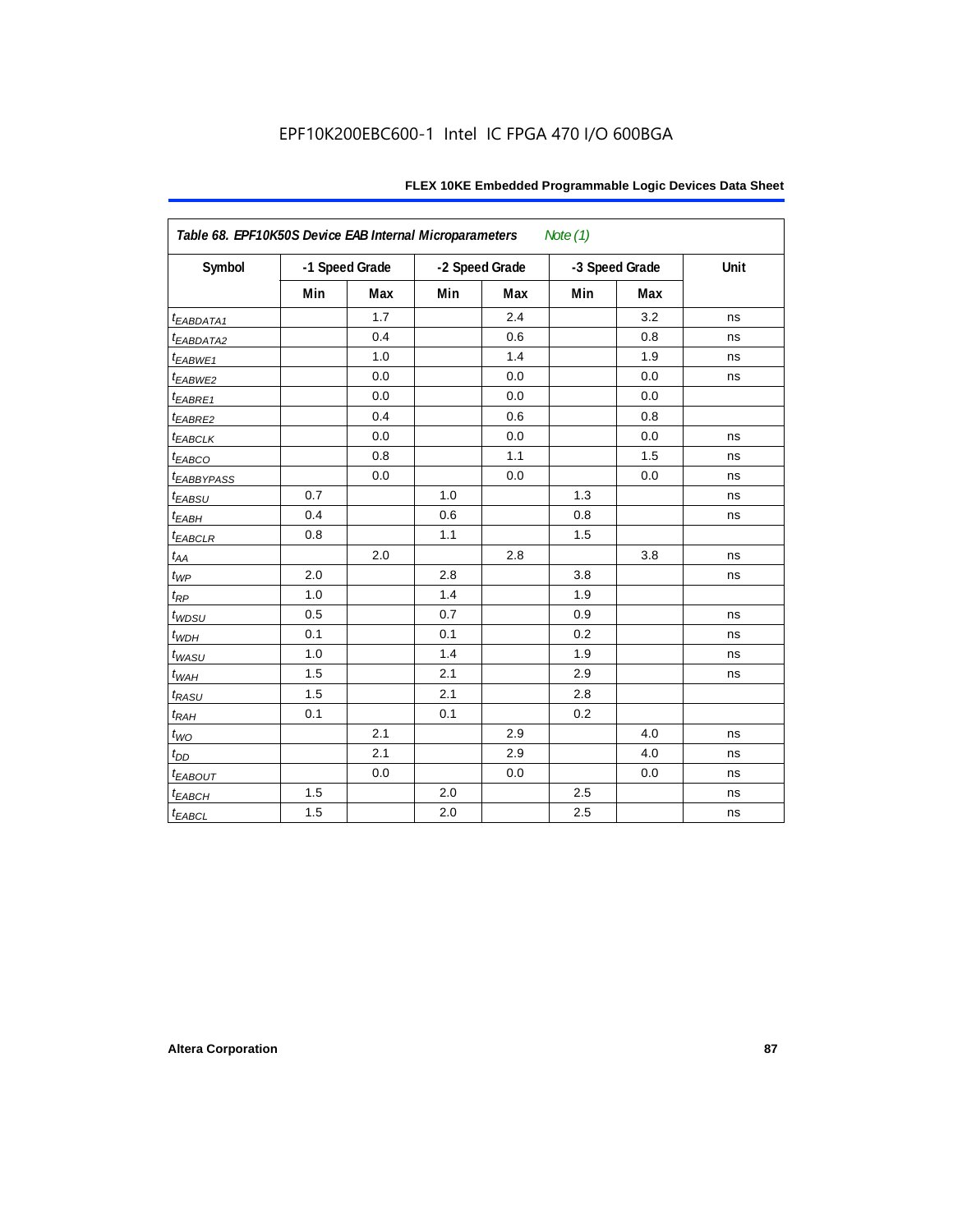|                        | Table 69. EPF10K50S Device EAB Internal Timing Macroparameters<br>Note (1) |     |                |     |                |     |      |  |  |  |  |
|------------------------|----------------------------------------------------------------------------|-----|----------------|-----|----------------|-----|------|--|--|--|--|
| Symbol                 | -1 Speed Grade                                                             |     | -2 Speed Grade |     | -3 Speed Grade |     | Unit |  |  |  |  |
|                        | Min                                                                        | Max | Min            | Max | Min            | Max |      |  |  |  |  |
| $t_{EABA}$             |                                                                            | 3.7 |                | 5.2 |                | 7.0 | ns   |  |  |  |  |
| <sup>I</sup> EABRCCOMB | 3.7                                                                        |     | 5.2            |     | 7.0            |     | ns   |  |  |  |  |
| <sup>t</sup> EABRCREG  | 3.5                                                                        |     | 4.9            |     | 6.6            |     | ns   |  |  |  |  |
| <sup>t</sup> EABWP     | 2.0                                                                        |     | 2.8            |     | 3.8            |     | ns   |  |  |  |  |
| <sup>t</sup> EABWCCOMB | 4.5                                                                        |     | 6.3            |     | 8.6            |     | ns   |  |  |  |  |
| <sup>t</sup> EABWCREG  | 5.6                                                                        |     | 7.8            |     | 10.6           |     | ns   |  |  |  |  |
| $t_{EABDD}$            |                                                                            | 3.8 |                | 5.3 |                | 7.2 | ns   |  |  |  |  |
| <sup>t</sup> EABDATACO |                                                                            | 0.8 |                | 1.1 |                | 1.5 | ns   |  |  |  |  |
| <sup>t</sup> EABDATASU | 1.1                                                                        |     | 1.6            |     | 2.1            |     | ns   |  |  |  |  |
| <sup>t</sup> EABDATAH  | 0.0                                                                        |     | 0.0            |     | 0.0            |     | ns   |  |  |  |  |
| <sup>t</sup> EABWESU   | 0.7                                                                        |     | 1.0            |     | 1.3            |     | ns   |  |  |  |  |
| <sup>t</sup> EABWEH    | 0.4                                                                        |     | 0.6            |     | 0.8            |     | ns   |  |  |  |  |
| <sup>t</sup> EABWDSU   | 1.2                                                                        |     | 1.7            |     | 2.2            |     | ns   |  |  |  |  |
| <sup>t</sup> EABWDH    | 0.0                                                                        |     | 0.0            |     | 0.0            |     | ns   |  |  |  |  |
| <sup>t</sup> EABWASU   | 1.6                                                                        |     | 2.3            |     | 3.0            |     | ns   |  |  |  |  |
| <sup>t</sup> EABWAH    | 0.9                                                                        |     | 1.2            |     | 1.8            |     | ns   |  |  |  |  |
| $t_{EABWO}$            |                                                                            | 3.1 |                | 4.3 |                | 5.9 | ns   |  |  |  |  |

| Table 70. EPF10K50S Device Interconnect Timing Microparameters<br>Note $(1)$ |     |                |     |                |     |                |      |  |  |  |  |
|------------------------------------------------------------------------------|-----|----------------|-----|----------------|-----|----------------|------|--|--|--|--|
| Symbol                                                                       |     | -1 Speed Grade |     | -2 Speed Grade |     | -3 Speed Grade | Unit |  |  |  |  |
|                                                                              | Min | Max            | Min | Max            | Min | Max            |      |  |  |  |  |
| t <sub>DIN2IOE</sub>                                                         |     | 3.1            |     | 3.7            |     | 4.6            | ns   |  |  |  |  |
| <sup>t</sup> DIN2LE                                                          |     | 1.7            |     | 2.1            |     | 2.7            | ns   |  |  |  |  |
| <sup>t</sup> DIN2DATA                                                        |     | 2.7            |     | 3.1            |     | 5.1            | ns   |  |  |  |  |
| <sup>t</sup> DCLK2IOE                                                        |     | 1.6            |     | 1.9            |     | 2.6            | ns   |  |  |  |  |
| <sup>t</sup> DCLK2LE                                                         |     | 1.7            |     | 2.1            |     | 2.7            | ns   |  |  |  |  |
| <sup>t</sup> SAMELAB                                                         |     | 0.1            |     | 0.1            |     | 0.2            | ns   |  |  |  |  |
| <sup>t</sup> SAMEROW                                                         |     | 1.5            |     | 1.7            |     | 2.4            | ns   |  |  |  |  |
| <sup>t</sup> SAMECOLUMN                                                      |     | 1.0            |     | 1.3            |     | 2.1            | ns   |  |  |  |  |
| <i>t<sub>DIFFROW</sub></i>                                                   |     | 2.5            |     | 3.0            |     | 4.5            | ns   |  |  |  |  |
| <sup>t</sup> TWOROWS                                                         |     | 4.0            |     | 4.7            |     | 6.9            | ns   |  |  |  |  |
| <sup>t</sup> LEPERIPH                                                        |     | 2.6            |     | 2.9            |     | 3.4            | ns   |  |  |  |  |
| <b>LABCARRY</b>                                                              |     | 0.1            |     | 0.2            |     | 0.2            | ns   |  |  |  |  |
| <sup>t</sup> LABCASC                                                         |     | 0.8            |     | 1.0            |     | 1.3            | ns   |  |  |  |  |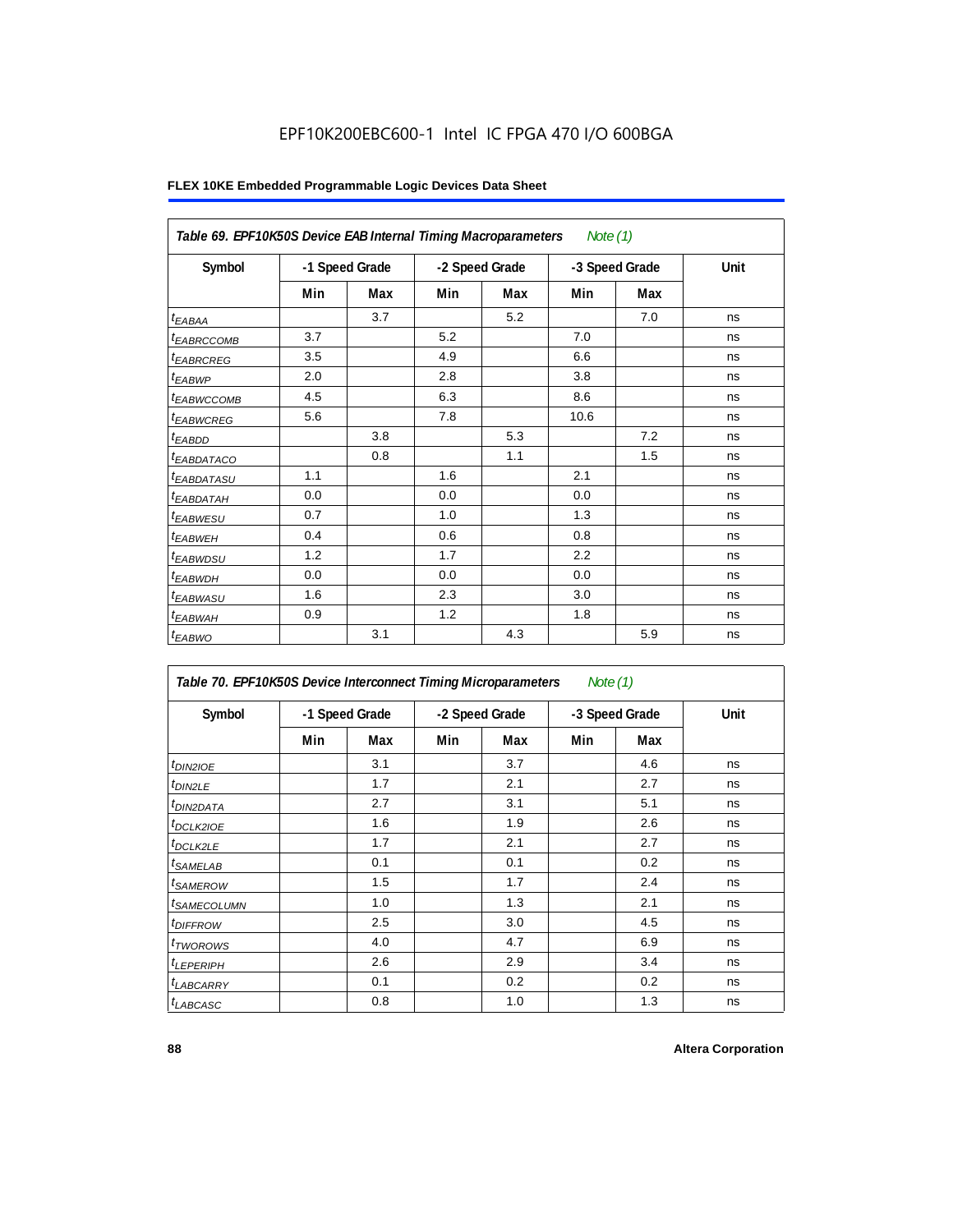| Table 71. EPF10K50S External Timing Parameters<br>Note (1) |                |     |     |                |                |      |      |  |  |  |  |
|------------------------------------------------------------|----------------|-----|-----|----------------|----------------|------|------|--|--|--|--|
| Symbol                                                     | -1 Speed Grade |     |     | -2 Speed Grade | -3 Speed Grade |      | Unit |  |  |  |  |
|                                                            | Min            | Max | Min | Max            | Min            | Max  |      |  |  |  |  |
| t <sub>DRR</sub>                                           |                | 8.0 |     | 9.5            |                | 12.5 | ns   |  |  |  |  |
| $t_{INSU}$ $(2)$                                           | 2.4            |     | 2.9 |                | 3.9            |      | ns   |  |  |  |  |
| $t_{INH}$ (2)                                              | 0.0            |     | 0.0 |                | 0.0            |      | ns   |  |  |  |  |
| $\vert$ toutco $\vert$ 2)                                  | 2.0            | 4.3 | 2.0 | 5.2            | 2.0            | 7.3  | ns   |  |  |  |  |
| $t_{INSU}$ (3)                                             | 2.4            |     | 2.9 |                |                |      | ns   |  |  |  |  |
| $t_{INH}$ (3)                                              | 0.0            |     | 0.0 |                |                |      | ns   |  |  |  |  |
| $\tt_{\text{OUTCO}}$ (3)                                   | 0.5            | 3.3 | 0.5 | 4.1            |                |      | ns   |  |  |  |  |
| t <sub>PCISU</sub>                                         | 2.4            |     | 2.9 |                |                |      | ns   |  |  |  |  |
| t <sub>PCIH</sub>                                          | 0.0            |     | 0.0 |                |                |      | ns   |  |  |  |  |
| t <sub>PCICO</sub>                                         | 2.0            | 6.0 | 2.0 | 7.7            |                |      | ns   |  |  |  |  |

*Table 72. EPF10K50S External Bidirectional Timing Parameters Note (1)*

| Symbol                     |     | -1 Speed Grade |     | -2 Speed Grade |     | -3 Speed Grade |    |
|----------------------------|-----|----------------|-----|----------------|-----|----------------|----|
|                            | Min | Max            | Min | Max            | Min | Max            |    |
| $t_{\text{INSUBIDIR}}(2)$  | 2.7 |                | 3.2 |                | 4.3 |                | ns |
| $t_{INHBIDIR}$ (2)         | 0.0 |                | 0.0 |                | 0.0 |                | ns |
| $t_{INHBIDIR}$ (3)         | 0.0 |                | 0.0 |                |     |                | ns |
| $t_{INSUBIDIR}$ (3)        | 3.7 |                | 4.2 |                |     |                | ns |
| $t_{\text{OUTCOBIDIR}}(2)$ | 2.0 | 4.5            | 2.0 | 5.2            | 2.0 | 7.3            | ns |
| $t_{XZBIDIR}$ (2)          |     | 6.8            |     | 7.8            |     | 10.1           | ns |
| $t_{ZXBIDIR}$ (2)          |     | 6.8            |     | 7.8            |     | 10.1           | ns |
| toutcobidir $(3)$          | 0.5 | 3.5            | 0.5 | 4.2            |     |                |    |
| $t_{XZBIDIR}$ (3)          |     | 6.8            |     | 8.4            |     |                | ns |
| $t_{ZXBIDIR}$ (3)          |     | 6.8            |     | 8.4            |     |                | ns |

*Notes to tables:* All timing parameters are described in Tables 24 through 30.

(2) This parameter is measured without use of the ClockLock or ClockBoost circuits.<br>(3) This parameter is measured with use of the ClockLock or ClockBoost circuits

This parameter is measured with use of the ClockLock or ClockBoost circuits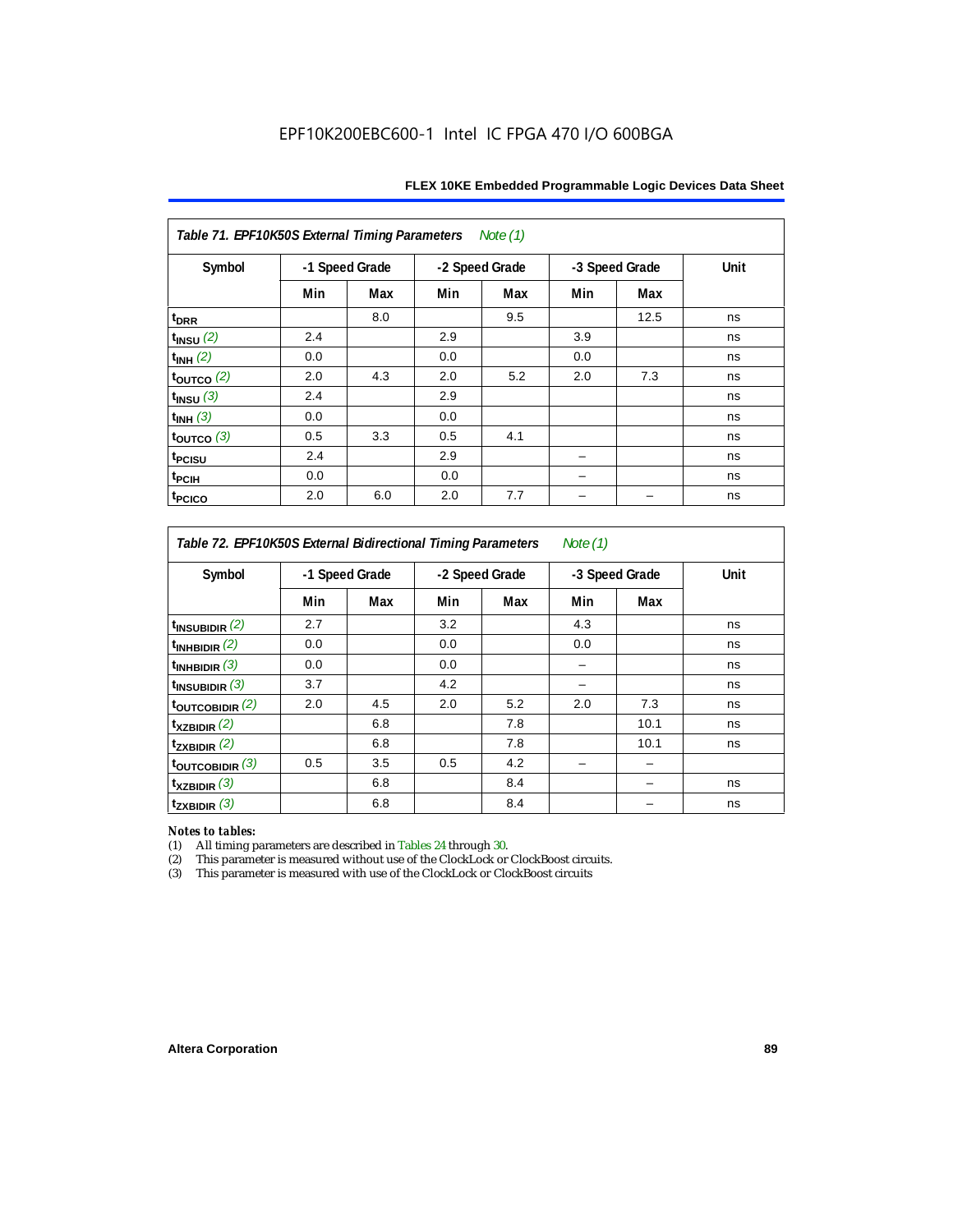|                     |                |     | Table 73. EPF10K200S Device Internal & External Timing Parameters<br>Note $(1)$ |                |     |                |      |  |  |  |  |  |  |
|---------------------|----------------|-----|---------------------------------------------------------------------------------|----------------|-----|----------------|------|--|--|--|--|--|--|
| Symbol              | -1 Speed Grade |     |                                                                                 | -2 Speed Grade |     | -3 Speed Grade | Unit |  |  |  |  |  |  |
|                     | Min            | Max | Min                                                                             | Max            | Min | Max            |      |  |  |  |  |  |  |
| $t_{LUT}$           |                | 0.7 |                                                                                 | 0.8            |     | 1.2            | ns   |  |  |  |  |  |  |
| $t_{CLUT}$          |                | 0.4 |                                                                                 | 0.5            |     | 0.6            | ns   |  |  |  |  |  |  |
| $t_{RLUT}$          |                | 0.5 |                                                                                 | 0.7            |     | 0.9            | ns   |  |  |  |  |  |  |
| t <sub>PACKED</sub> |                | 0.4 |                                                                                 | 0.5            |     | 0.7            | ns   |  |  |  |  |  |  |
| $t_{EN}$            |                | 0.6 |                                                                                 | 0.5            |     | 0.6            | ns   |  |  |  |  |  |  |
| $t_{CICO}$          |                | 0.1 |                                                                                 | 0.2            |     | 0.3            | ns   |  |  |  |  |  |  |
| $t_{CGEN}$          |                | 0.3 |                                                                                 | 0.4            |     | 0.6            | ns   |  |  |  |  |  |  |
| $t_{\text{GENR}}$   |                | 0.1 |                                                                                 | 0.2            |     | 0.3            | ns   |  |  |  |  |  |  |
| $t_{CASC}$          |                | 0.7 |                                                                                 | 0.8            |     | 1.2            | ns   |  |  |  |  |  |  |
| $t_{\rm C}$         |                | 0.5 |                                                                                 | 0.6            |     | 0.8            | ns   |  |  |  |  |  |  |
| $t_{CO}$            |                | 0.5 |                                                                                 | 0.6            |     | 0.8            | ns   |  |  |  |  |  |  |
| $t_{COMB}$          |                | 0.3 |                                                                                 | 0.6            |     | 0.8            | ns   |  |  |  |  |  |  |
| $t_{\rm SU}$        | 0.4            |     | 0.6                                                                             |                | 0.7 |                | ns   |  |  |  |  |  |  |
| $t_H\,$             | 1.0            |     | 1.1                                                                             |                | 1.5 |                | ns   |  |  |  |  |  |  |
| $t_{PRE}$           |                | 0.4 |                                                                                 | 0.6            |     | 0.8            | ns   |  |  |  |  |  |  |
| $t_{CLR}$           |                | 0.5 |                                                                                 | 0.6            |     | 0.8            | ns   |  |  |  |  |  |  |
| $t_{CH}$            | 2.0            |     | 2.5                                                                             |                | 3.0 |                | ns   |  |  |  |  |  |  |
| $t_{CL}$            | 2.0            |     | 2.5                                                                             |                | 3.0 |                | ns   |  |  |  |  |  |  |

| Table 74. EPF10K200S Device IOE Timing Microparameters (Part 1 of 2) Note (1) |  |  |  |
|-------------------------------------------------------------------------------|--|--|--|
|-------------------------------------------------------------------------------|--|--|--|

| Symbol           | -1 Speed Grade |     | -2 Speed Grade |     | -3 Speed Grade |     | Unit |
|------------------|----------------|-----|----------------|-----|----------------|-----|------|
|                  | Min            | Max | Min            | Max | Min            | Max |      |
| t <sub>IOD</sub> |                | 1.8 |                | 1.9 |                | 2.6 | ns   |
| $t_{\text{IOC}}$ |                | 0.3 |                | 0.3 |                | 0.5 | ns   |
| $t_{IOCO}$       |                | 1.7 |                | 1.9 |                | 2.6 | ns   |
| $t_{IOCOMB}$     |                | 0.5 |                | 0.6 |                | 0.8 | ns   |
| $t_{IOSU}$       | 0.8            |     | 0.9            |     | 1.2            |     | ns   |
| $t_{IOH}$        | 0.4            |     | 0.8            |     | 1.1            |     | ns   |
| $t_{IOCLR}$      |                | 0.2 |                | 0.2 |                | 0.3 | ns   |
| $t_{OD1}$        |                | 1.3 |                | 0.7 |                | 0.9 | ns   |
| $t_{OD2}$        |                | 0.8 |                | 0.2 |                | 0.4 | ns   |
| $t_{OD3}$        |                | 2.9 |                | 3.0 |                | 3.9 | ns   |
| $t_{XZ}$         |                | 5.0 |                | 5.3 |                | 7.1 | ns   |
| $t_{ZX1}$        |                | 5.0 |                | 5.3 |                | 7.1 | ns   |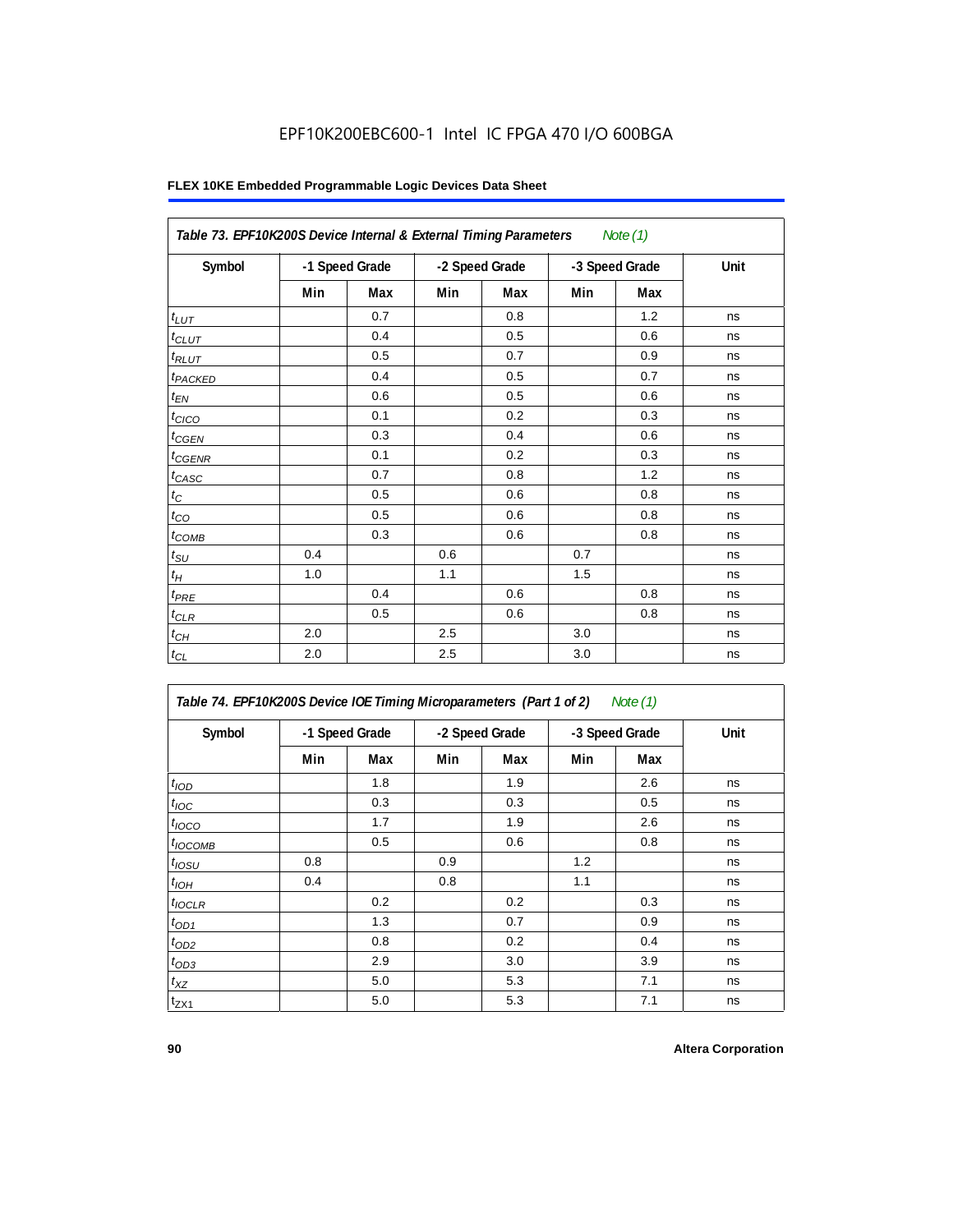| Table 74. EPF10K200S Device IOE Timing Microparameters (Part 2 of 2)<br>Note $(1)$ |                |     |     |                |     |                |      |  |  |  |
|------------------------------------------------------------------------------------|----------------|-----|-----|----------------|-----|----------------|------|--|--|--|
| Symbol                                                                             | -1 Speed Grade |     |     | -2 Speed Grade |     | -3 Speed Grade | Unit |  |  |  |
|                                                                                    | Min            | Max | Min | Max            | Min | Max            |      |  |  |  |
| $t_{ZX2}$                                                                          |                | 4.5 |     | 4.8            |     | 6.6            | ns   |  |  |  |
| $t_{ZX3}$                                                                          |                | 6.6 |     | 7.6            |     | 10.1           | ns   |  |  |  |
| $t_{INREG}$                                                                        |                | 3.7 |     | 5.7            |     | 7.7            | ns   |  |  |  |
| $t_{IOFD}$                                                                         |                | 1.8 |     | 3.4            |     | 4.0            | ns   |  |  |  |
| $t_{INCOMB}$                                                                       |                | 1.8 |     | 3.4            |     | 4.0            | ns   |  |  |  |

| Symbol                  | -1 Speed Grade |             | -2 Speed Grade |             |     | -3 Speed Grade | Unit |
|-------------------------|----------------|-------------|----------------|-------------|-----|----------------|------|
|                         | Min            | Max         | Min            | Max         | Min | Max            |      |
| <sup>t</sup> EABDATA1   |                | 1.8         |                | 2.4         |     | 3.2            | ns   |
| <sup>t</sup> EABDATA1   |                | 0.4         |                | 0.5         |     | 0.6            | ns   |
| t <sub>EABWE1</sub>     |                | 1.1         |                | 1.7         |     | 2.3            | ns   |
| t <sub>EABWE2</sub>     |                | 0.0         |                | 0.0         |     | 0.0            | ns   |
| <sup>t</sup> EABRE1     |                | $\mathbf 0$ |                | $\mathbf 0$ |     | $\mathbf 0$    | ns   |
| t <sub>EABRE2</sub>     |                | 0.4         |                | 0.5         |     | 0.6            | ns   |
| <sup>t</sup> EABCLK     |                | 0.0         |                | 0.0         |     | 0.0            | ns   |
| t <sub>EABCO</sub>      |                | 0.8         |                | 0.9         |     | 1.2            | ns   |
| <b><i>EABBYPASS</i></b> |                | 0.0         |                | 0.1         |     | 0.1            | ns   |
| t <sub>EABSU</sub>      | 0.7            |             | 1.1            |             | 1.5 |                | ns   |
| t <sub>EABH</sub>       | 0.4            |             | 0.5            |             | 0.6 |                | ns   |
| t <sub>EABCLR</sub>     | 0.8            |             | 0.9            |             | 1.2 |                | ns   |
| t <sub>AA</sub>         |                | 2.1         |                | 3.7         |     | 4.9            | ns   |
| $t_{WP}$                | 2.1            |             | 4.0            |             | 5.3 |                | ns   |
| t <sub>RP</sub>         | 1.1            |             | 1.1            |             | 1.5 |                | ns   |
| t <sub>WDSU</sub>       | 0.5            |             | 1.1            |             | 1.5 |                | ns   |
| t <sub>WDH</sub>        | 0.1            |             | 0.1            |             | 0.1 |                | ns   |
| t <sub>WASU</sub>       | 1.1            |             | 1.6            |             | 2.1 |                | ns   |
| t <sub>WAH</sub>        | 1.6            |             | 2.5            |             | 3.3 |                | ns   |
| t <sub>RASU</sub>       | 1.6            |             | 2.6            |             | 3.5 |                | ns   |
| t <sub>RAH</sub>        | 0.1            |             | 0.1            |             | 0.2 |                | ns   |
| $t_{\text{WO}}$         |                | 2.0         |                | 2.4         |     | 3.2            | ns   |
| $t_{DD}$                |                | 2.0         |                | 2.4         |     | 3.2            | ns   |
| <b>EABOUT</b>           |                | 0.0         |                | 0.1         |     | 0.1            | ns   |
| t <sub>EABCH</sub>      | 1.5            |             | 2.0            |             | 2.5 |                | ns   |
| <b>t</b> EABCL          | 2.1            |             | 2.8            |             | 3.8 |                | ns   |

**Altera Corporation 91**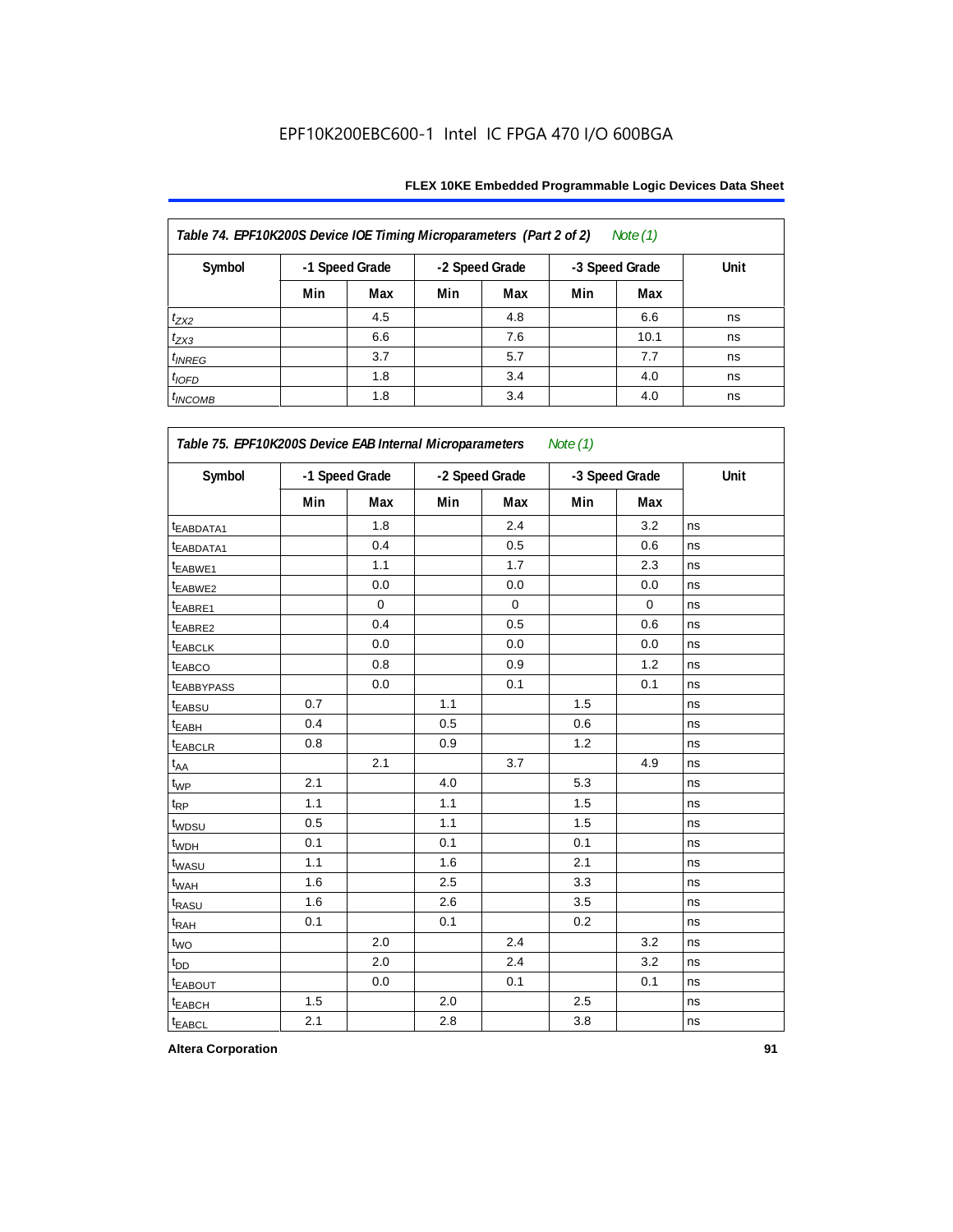| Table 76. EPF10K200S Device EAB Internal Timing Macroparameters |                |     |                |     | Note (1)       |     |      |
|-----------------------------------------------------------------|----------------|-----|----------------|-----|----------------|-----|------|
| Symbol                                                          | -1 Speed Grade |     | -2 Speed Grade |     | -3 Speed Grade |     | Unit |
|                                                                 | Min            | Max | Min            | Max | Min            | Max |      |
| $t_{EABA}$                                                      |                | 3.9 |                | 6.4 |                | 8.4 | ns   |
| <sup>t</sup> EABRCOMB                                           | 3.9            |     | 6.4            |     | 8.4            |     | ns   |
| <sup>t</sup> EABRCREG                                           | 3.6            |     | 5.7            |     | 7.6            |     | ns   |
| <sup>t</sup> EABWP                                              | 2.1            |     | 4.0            |     | 5.3            |     | ns   |
| <sup>t</sup> EABWCOMB                                           | 4.8            |     | 8.1            |     | 10.7           |     | ns   |
| <sup>t</sup> EABWCREG                                           | 5.4            |     | 8.0            |     | 10.6           |     | ns   |
| $t_{EABDD}$                                                     |                | 3.8 |                | 5.1 |                | 6.7 | ns   |
| <sup>t</sup> EABDATACO                                          |                | 0.8 |                | 1.0 |                | 1.3 | ns   |
| <sup>t</sup> EABDATASU                                          | 1.1            |     | 1.6            |     | 2.1            |     | ns   |
| <sup>t</sup> EABDATAH                                           | 0.0            |     | 0.0            |     | 0.0            |     | ns   |
| <sup>t</sup> EABWESU                                            | 0.7            |     | 1.1            |     | 1.5            |     | ns   |
| <sup>t</sup> EABWEH                                             | 0.4            |     | 0.5            |     | 0.6            |     | ns   |
| <sup>t</sup> EABWDSU                                            | 1.2            |     | 1.8            |     | 2.4            |     | ns   |
| <sup>t</sup> EABWDH                                             | 0.0            |     | 0.0            |     | 0.0            |     | ns   |
| <sup>t</sup> EABWASU                                            | 1.9            |     | 3.6            |     | 4.7            |     | ns   |
| <sup>t</sup> EABWAH                                             | 0.8            |     | 0.5            |     | 0.7            |     | ns   |
| $t_{EABWO}$                                                     |                | 3.1 |                | 4.4 |                | 5.8 | ns   |

| Table 77. EPF10K200S Device Interconnect Timing Microparameters (Part 1 of 2)<br>Note $(1)$ |     |                |                |      |                |      |      |  |  |  |
|---------------------------------------------------------------------------------------------|-----|----------------|----------------|------|----------------|------|------|--|--|--|
| Symbol                                                                                      |     | -1 Speed Grade | -2 Speed Grade |      | -3 Speed Grade |      | Unit |  |  |  |
|                                                                                             | Min | Max            | Min            | Max  | Min            | Max  |      |  |  |  |
| $t_{DIN2IOE}$                                                                               |     | 4.4            |                | 4.8  |                | 5.5  | ns   |  |  |  |
| t <sub>DIN2LE</sub>                                                                         |     | 0.6            |                | 0.6  |                | 0.9  | ns   |  |  |  |
| <sup>t</sup> DIN2DATA                                                                       |     | 1.8            |                | 2.1  |                | 2.8  | ns   |  |  |  |
| <sup>t</sup> DCLK2IOE                                                                       |     | 1.7            |                | 2.0  |                | 2.8  | ns   |  |  |  |
| $t$ DCLK2LE                                                                                 |     | 0.6            |                | 0.6  |                | 0.9  | ns   |  |  |  |
| <sup>t</sup> SAMELAB                                                                        |     | 0.1            |                | 0.1  |                | 0.2  | ns   |  |  |  |
| <sup>t</sup> SAMEROW                                                                        |     | 3.0            |                | 4.6  |                | 5.7  | ns   |  |  |  |
| <sup>t</sup> SAMECOLUMN                                                                     |     | 3.5            |                | 4.9  |                | 6.4  | ns   |  |  |  |
| <i>t<sub>DIFFROW</sub></i>                                                                  |     | 6.5            |                | 9.5  |                | 12.1 | ns   |  |  |  |
| <sup>t</sup> TWOROWS                                                                        |     | 9.5            |                | 14.1 |                | 17.8 | ns   |  |  |  |
| <sup>t</sup> LEPERIPH                                                                       |     | 5.5            |                | 6.2  |                | 7.2  | ns   |  |  |  |
| <b><i>LABCARRY</i></b>                                                                      |     | 0.3            |                | 0.1  |                | 0.2  | ns   |  |  |  |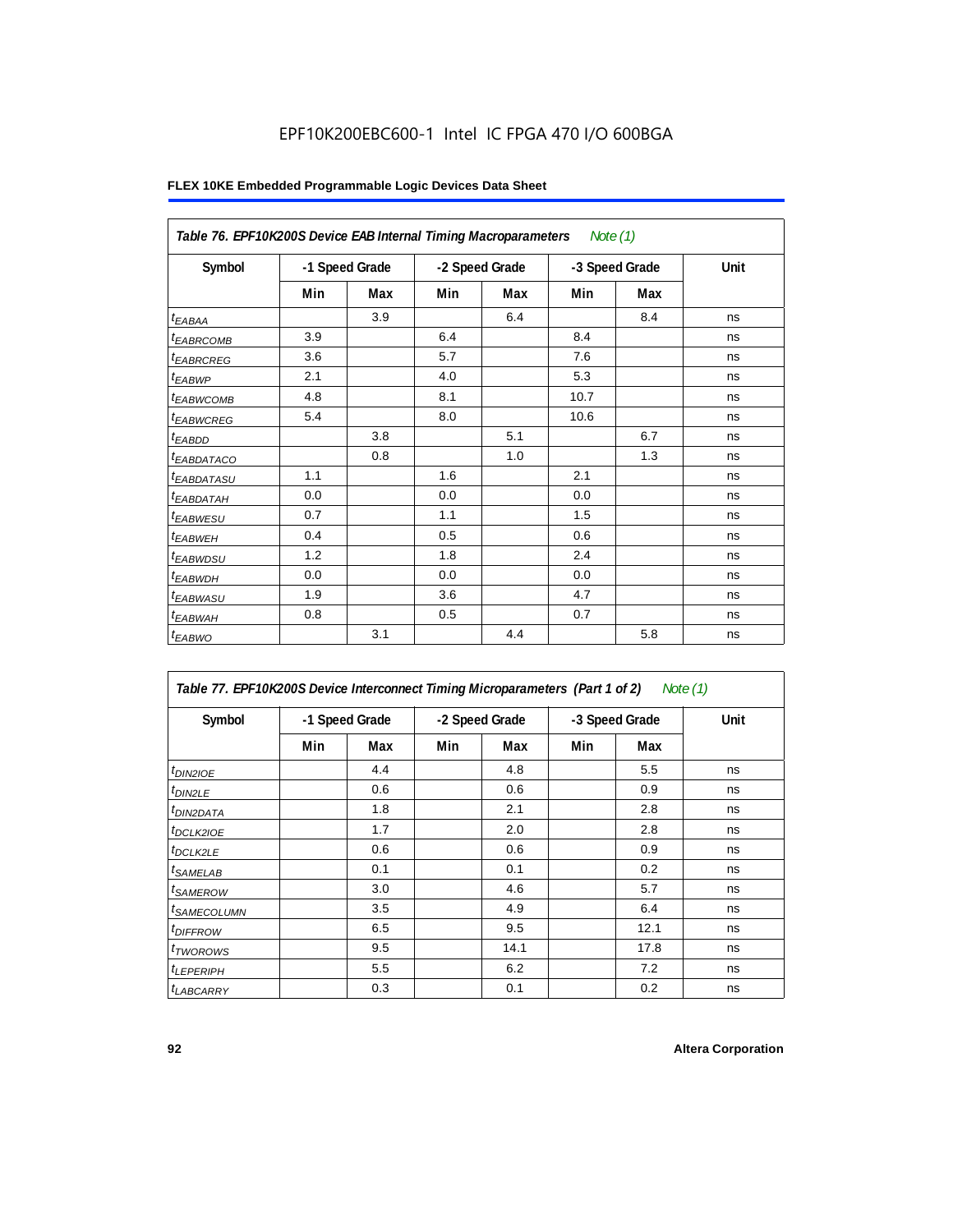### **FLEX 10KE Embedded Programmable Logic Devices Data Sheet**

| Table 77. EPF10K200S Device Interconnect Timing Microparameters (Part 2 of 2)<br>Note $(1)$ |                |     |                |     |                |     |      |  |  |  |
|---------------------------------------------------------------------------------------------|----------------|-----|----------------|-----|----------------|-----|------|--|--|--|
| Symbol                                                                                      | -1 Speed Grade |     | -2 Speed Grade |     | -3 Speed Grade |     | Unit |  |  |  |
|                                                                                             | Min            | Max | Min            | Max | Min            | Max |      |  |  |  |
| <sup>I</sup> LABCASC                                                                        |                | 0.5 |                | 1.0 |                | 1.4 | ns   |  |  |  |

### *Table 78. EPF10K200S External Timing Parameters Note (1)*

| Symbol                | -1 Speed Grade |     | -2 Speed Grade |      | -3 Speed Grade |      | Unit |
|-----------------------|----------------|-----|----------------|------|----------------|------|------|
|                       | Min            | Max | Min            | Max  | Min            | Max  |      |
| $t_{\text{DRR}}$      |                | 9.0 |                | 12.0 |                | 16.0 | ns   |
| $t_{INSU}$ (2)        | 3.1            |     | 3.7            |      | 4.7            |      | ns   |
| $t_{INH}$ (2)         | 0.0            |     | 0.0            |      | 0.0            |      | ns   |
| $t_{\text{OUTCO}}(2)$ | 2.0            | 3.7 | 2.0            | 4.4  | 2.0            | 6.3  | ns   |
| $t_{INSU}(3)$         | 2.1            |     | 2.7            |      |                |      | ns   |
| $t_{INH}$ (3)         | 0.0            |     | 0.0            |      | -              |      | ns   |
| $t_{OUTCO}(3)$        | 0.5            | 2.7 | 0.5            | 3.4  | -              | -    | ns   |
| <sup>t</sup> PCISU    | 3.0            |     | 4.2            |      | -              |      | ns   |
| t <sub>PCIH</sub>     | 0.0            |     | 0.0            |      | -              |      | ns   |
| t <sub>PCICO</sub>    | 2.0            | 6.0 | 2.0            | 8.9  |                |      | ns   |

| Table 79. EPF10K200S External Bidirectional Timing Parameters<br>Note $(1)$ |     |     |                |     |                |     |      |
|-----------------------------------------------------------------------------|-----|-----|----------------|-----|----------------|-----|------|
| Symbol<br>-1 Speed Grade                                                    |     |     | -2 Speed Grade |     | -3 Speed Grade |     | Unit |
|                                                                             | Min | Max | Min            | Max | Min            | Max |      |
| $t_{\text{INSUBIDIR}}(2)$                                                   | 2.3 |     | 3.4            |     | 4.4            |     | ns   |
| $t_{INHBIDIR}$ (2)                                                          | 0.0 |     | 0.0            |     | 0.0            |     | ns   |
| $t_{INSUBIDIR}$ (3)                                                         | 3.3 |     | 4.4            |     |                |     | ns   |
| $t_{INHBIDIR}$ (3)                                                          | 0.0 |     | 0.0            |     |                |     | ns   |
| toutcobidir $(2)$                                                           | 2.0 | 3.7 | 2.0            | 4.4 | 2.0            | 6.3 | ns   |
| $t_{XZBIDIR}$ (2)                                                           |     | 6.9 |                | 7.6 |                | 9.2 | ns   |
| $t_{ZXBIDIR}$ (2)                                                           |     | 5.9 |                | 6.6 |                |     | ns   |
| $t_{\text{OUTC}OBIDIR}$ (3)                                                 | 0.5 | 2.7 | 0.5            | 3.4 |                |     | ns   |
| $t_{XZBIDIR}$ (3)                                                           |     | 6.9 |                | 7.6 |                | 9.2 | ns   |
| $t_{ZXBIDIR}$ (3)                                                           |     | 5.9 |                | 6.6 |                |     | ns   |

# *Notes to tables:*<br>(1) All timing p

(1) All timing parameters are described in Tables  $24$  through  $30$  in this data sheet.<br>
(2) This parameter is measured without the use of the ClockLock or ClockBoost ci

(2) This parameter is measured without the use of the ClockLock or ClockBoost circuits.<br>(3) This parameter is measured with the use of the ClockLock or ClockBoost circuits.

This parameter is measured with the use of the ClockLock or ClockBoost circuits.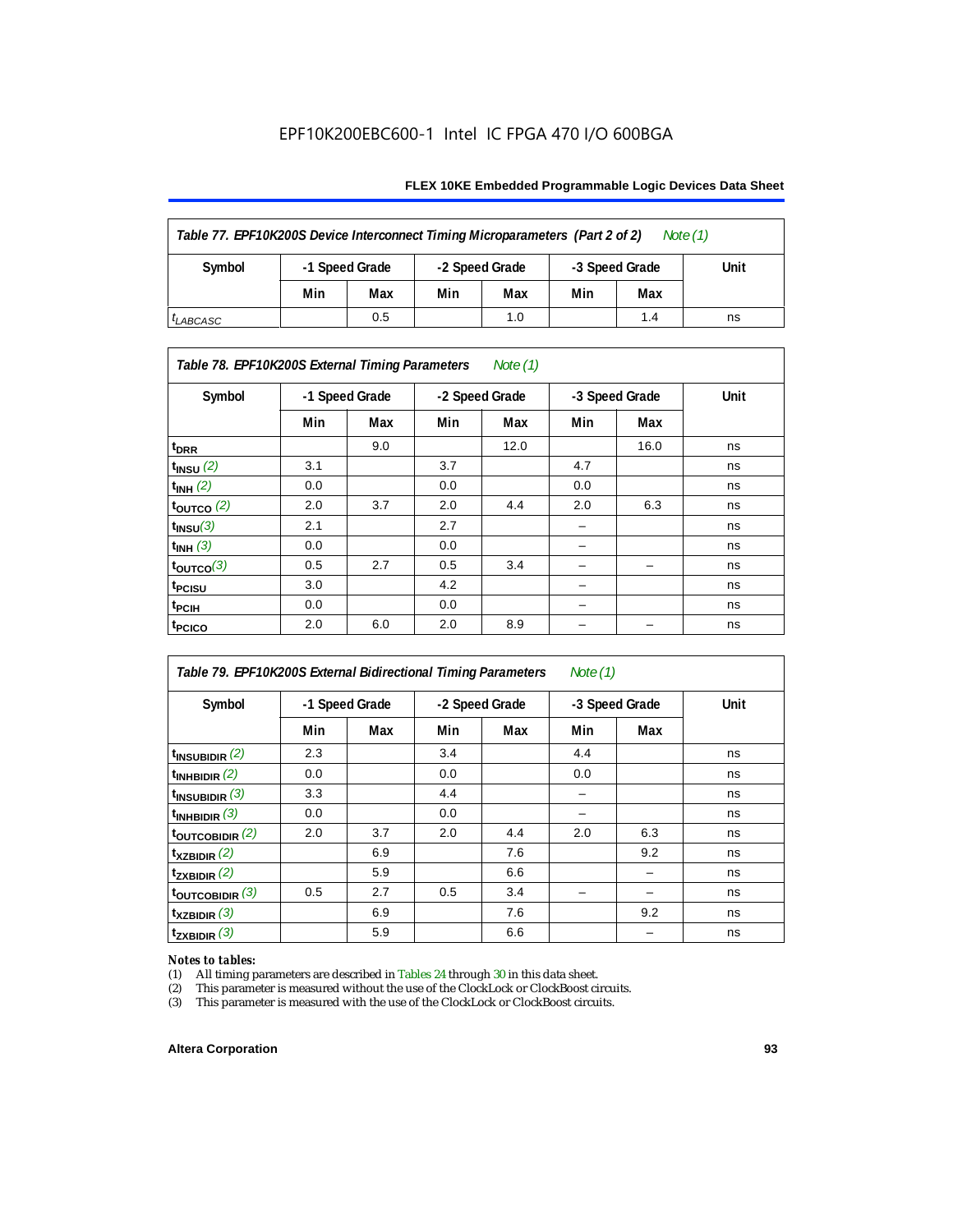| Power<br>Consumption | The supply power (P) for FLEX 10KE devices can be calculated with the<br>following equation:                                                                                                                                                                                                                                                                                                                                 |                |  |  |  |
|----------------------|------------------------------------------------------------------------------------------------------------------------------------------------------------------------------------------------------------------------------------------------------------------------------------------------------------------------------------------------------------------------------------------------------------------------------|----------------|--|--|--|
|                      | $P = P_{INT} + P_{IO} = (I_{COSTANDBY} + I_{CCACTIVE}) \times V_{CC} + P_{IO}$                                                                                                                                                                                                                                                                                                                                               |                |  |  |  |
|                      | The $I_{\text{CCACTIVE}}$ value depends on the switching frequency and the<br>application logic. This value is calculated based on the amount of current<br>that each LE typically consumes. The $P_{IO}$ value, which depends on the<br>device output load characteristics and switching frequency, can be<br>calculated using the guidelines given in Application Note 74 (Evaluating<br><b>Power for Altera Devices).</b> |                |  |  |  |
|                      | Compared to the rest of the device, the embedded array consumes a<br>negligible amount of power. Therefore, the embedded array can be<br>ignored when calculating supply current.                                                                                                                                                                                                                                            |                |  |  |  |
|                      | The $I_{\text{CCACTIVE}}$ value can be calculated with the following equation:                                                                                                                                                                                                                                                                                                                                               |                |  |  |  |
|                      | $I_{\text{CCACTIVE}} = K \times f_{\text{MAX}} \times N \times \text{tog}_{\text{LC}} \times \frac{\mu A}{\text{MHz} \times \text{LE}}$                                                                                                                                                                                                                                                                                      |                |  |  |  |
|                      | Where:                                                                                                                                                                                                                                                                                                                                                                                                                       |                |  |  |  |
|                      | = Maximum operating frequency in MHz<br>$f_{MAX}$<br>N<br>Total number of LEs used in the device<br>$=$<br>Average percent of LEs toggling at each clock<br>$\log_{LC}$<br>$=$                                                                                                                                                                                                                                               |                |  |  |  |
|                      | (typically $12.5\%$ )<br>K<br>Constant<br>$=$ $-$                                                                                                                                                                                                                                                                                                                                                                            |                |  |  |  |
|                      | Table 80 provides the constant (K) values for FLEX 10KE devices.                                                                                                                                                                                                                                                                                                                                                             |                |  |  |  |
|                      | Table 80. FLEX 10KE K Constant Values                                                                                                                                                                                                                                                                                                                                                                                        |                |  |  |  |
|                      | <b>Device</b>                                                                                                                                                                                                                                                                                                                                                                                                                | <b>K</b> Value |  |  |  |
|                      | EPF10K30E                                                                                                                                                                                                                                                                                                                                                                                                                    | 4.5            |  |  |  |
|                      | EPF10K50E<br>4.8                                                                                                                                                                                                                                                                                                                                                                                                             |                |  |  |  |
|                      | <b>EPF10K50S</b><br>4.5                                                                                                                                                                                                                                                                                                                                                                                                      |                |  |  |  |
|                      | EPF10K100E<br>4.5                                                                                                                                                                                                                                                                                                                                                                                                            |                |  |  |  |
|                      | EPF10K130E                                                                                                                                                                                                                                                                                                                                                                                                                   | 4.6            |  |  |  |
|                      | EPF10K200E<br>4.8                                                                                                                                                                                                                                                                                                                                                                                                            |                |  |  |  |
|                      | EPF10K200S                                                                                                                                                                                                                                                                                                                                                                                                                   | 4.6            |  |  |  |

This calculation provides an  $\rm I_{CC}$  estimate based on typical conditions with no output load. The actual I $_{\rm CC}$  should be verified during operation because this measurement is sensitive to the actual pattern in the device and the environmental operating conditions.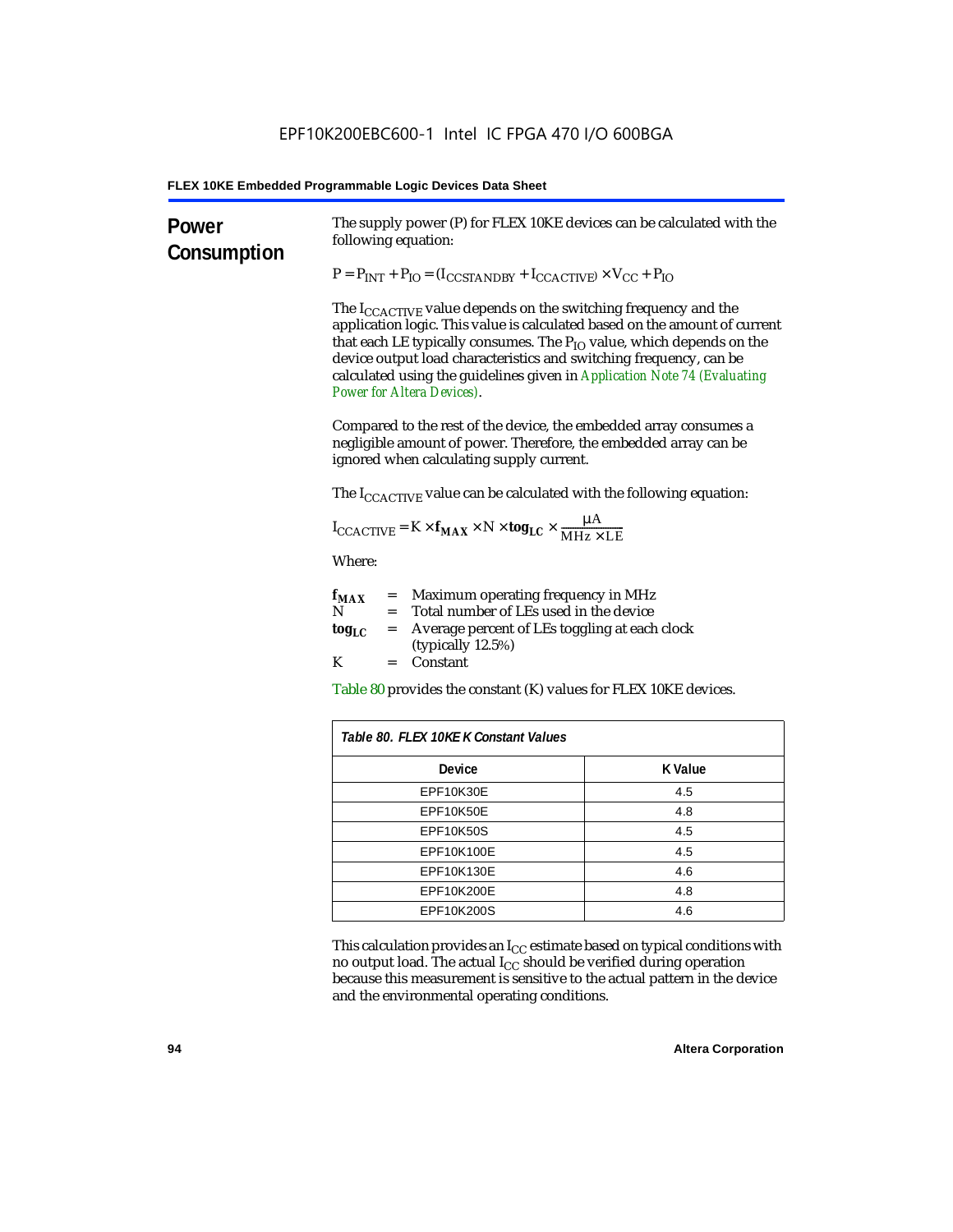To better reflect actual designs, the power model (and the constant K in the power calculation equations) for continuous interconnect FLEX devices assumes that LEs drive FastTrack Interconnect channels. In contrast, the power model of segmented FPGAs assumes that all LEs drive only one short interconnect segment. This assumption may lead to inaccurate results when compared to measured power consumption for actual designs in segmented FPGAs.

Figure 31 shows the relationship between the current and operating frequency of FLEX 10KE devices.



*Figure 31. FLEX 10KE I<sub>CCACTIVE</sub> vs. Operating Frequency (Part 1 of 2)*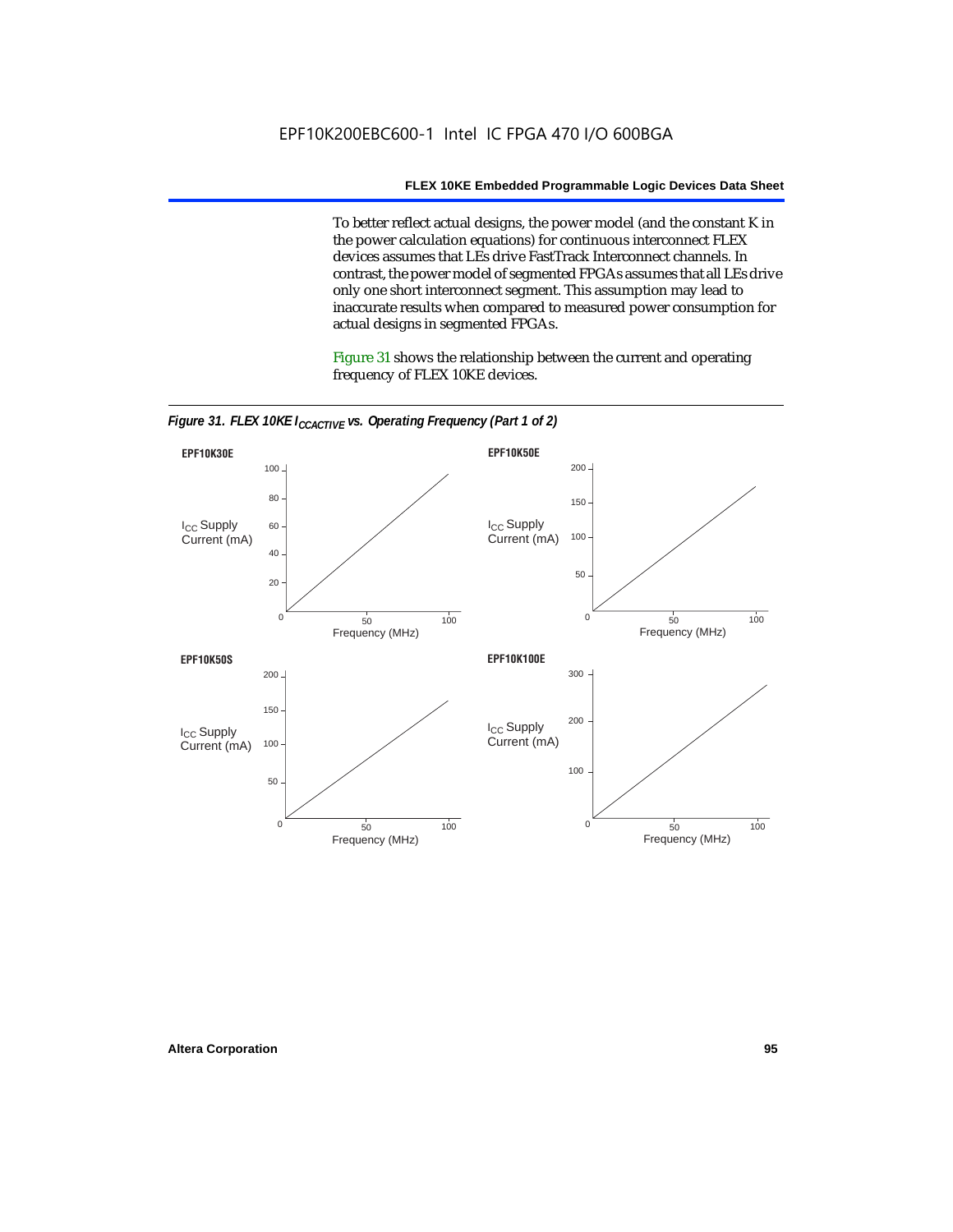

### *Figure 31. FLEX 10KE I<sub>CCACTIVE</sub> vs. Operating Frequency (Part 2 of 2)*

# **Configuration & Operation**

The FLEX 10KE architecture supports several configuration schemes. This section summarizes the device operating modes and available device configuration schemes.

# **Operating Modes**

The FLEX 10KE architecture uses SRAM configuration elements that require configuration data to be loaded every time the circuit powers up. The process of physically loading the SRAM data into the device is called *configuration.* Before configuration, as  $V_{CC}$  rises, the device initiates a Power-On Reset (POR). This POR event clears the device and prepares it for configuration. The FLEX 10KE POR time does not exceed 50 µs.

When configuring with a configuration device, refer to the respective configuration device data sheet for POR timing information.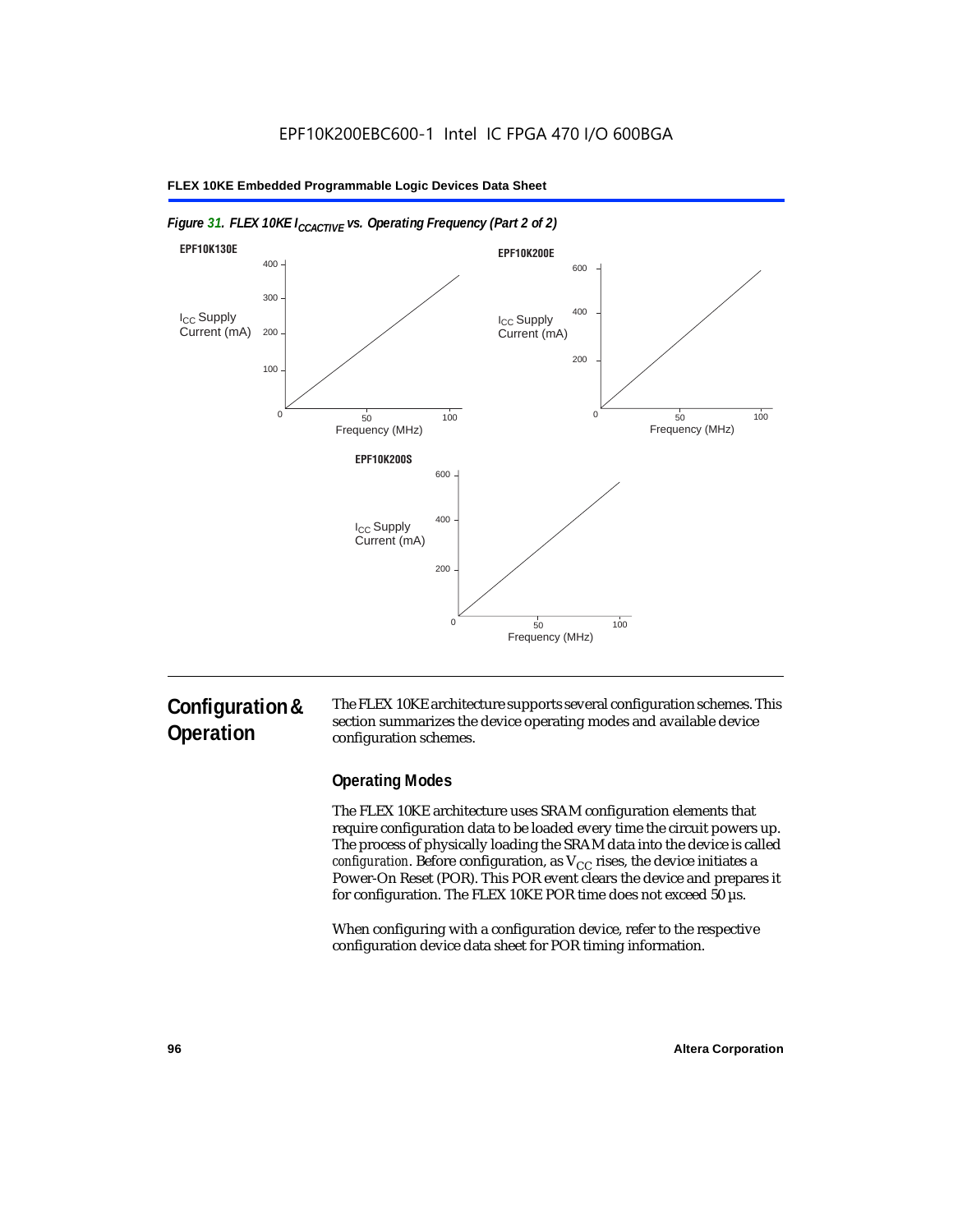During initialization, which occurs immediately after configuration, the device resets registers, enables I/O pins, and begins to operate as a logic device. The I/O pins are tri-stated during power-up, and before and during configuration. Together, the configuration and initialization processes are called *command mode*; normal device operation is called *user mode*.

SRAM configuration elements allow FLEX 10KE devices to be reconfigured in-circuit by loading new configuration data into the device. Real-time reconfiguration is performed by forcing the device into command mode with a device pin, loading different configuration data, reinitializing the device, and resuming user-mode operation. The entire reconfiguration process requires less than 85 ms and can be used to reconfigure an entire system dynamically. In-field upgrades can be performed by distributing new configuration files.

Before and during configuration, all I/O pins (except dedicated inputs, clock, or configuration pins) are pulled high by a weak pull-up resistor.

### **Programming Files**

Despite being function- and pin-compatible, FLEX 10KE devices are not programming- or configuration file-compatible with FLEX 10K or FLEX 10KA devices. A design therefore must be recompiled before it is transferred from a FLEX 10K or FLEX 10KA device to an equivalent FLEX 10KE device. This recompilation should be performed both to create a new programming or configuration file and to check design timing in FLEX 10KE devices, which has different timing characteristics than FLEX 10K or FLEX 10KA devices.

FLEX 10KE devices are generally pin-compatible with equivalent FLEX 10KA devices. In some cases, FLEX 10KE devices have fewer I/O pins than the equivalent FLEX 10KA devices. Table 81 shows which FLEX 10KE devices have fewer I/O pins than equivalent FLEX 10KA devices. However, power, ground, JTAG, and configuration pins are the same on FLEX 10KA and FLEX 10KE devices, enabling migration from a FLEX 10KA design to a FLEX 10KE design.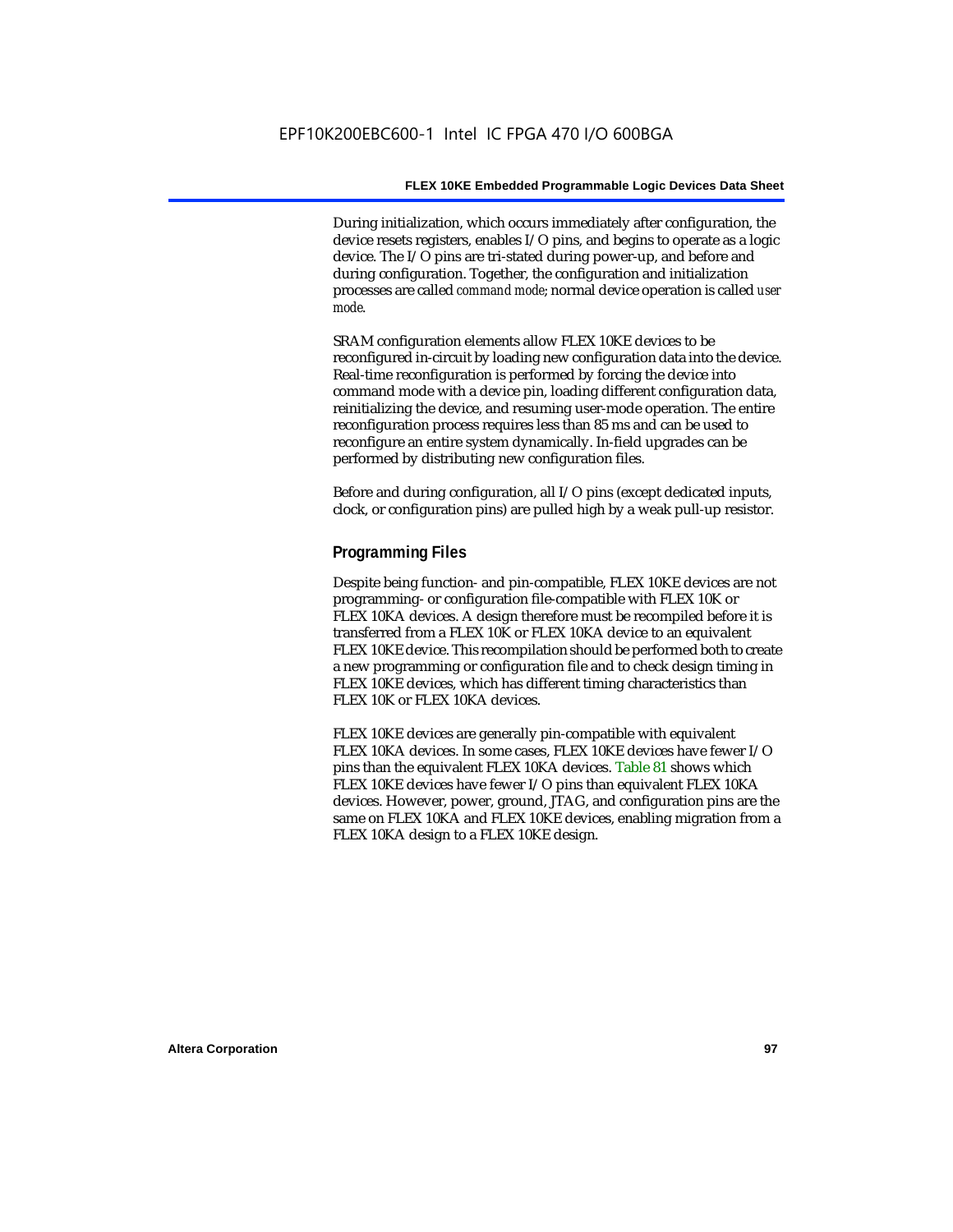Additionally, the Altera software offers several features that help plan for future device migration by preventing the use of conflicting I/O pins.

| Table 81. I/O Counts for FLEX 10KA & FLEX 10KE Devices |           |                  |           |  |
|--------------------------------------------------------|-----------|------------------|-----------|--|
| <b>FLEX 10KA</b>                                       |           | <b>FLEX 10KE</b> |           |  |
| <b>Device</b>                                          | I/O Count | Device           | I/O Count |  |
| EPF10K30AF256                                          | 191       | EPF10K30EF256    | 176       |  |
| EPF10K30AF484                                          | 246       | EPF10K30EF484    | 220       |  |
| EPF10K50VB356                                          | 274       | EPF10K50SB356    | 220       |  |
| EPF10K50VF484                                          | 291       | EPF10K50EF484    | 254       |  |
| EPF10K50VF484                                          | 291       | EPF10K50SF484    | 254       |  |
| EPF10K100AF484                                         | 369       | EPF10K100EF484   | 338       |  |

# **Configuration Schemes**

The configuration data for a FLEX 10KE device can be loaded with one of five configuration schemes (see Table 82), chosen on the basis of the target application. An EPC1, EPC2, or EPC16 configuration device, intelligent controller, or the JTAG port can be used to control the configuration of a FLEX 10KE device, allowing automatic configuration on system power-up.

Multiple FLEX 10KE devices can be configured in any of the five configuration schemes by connecting the configuration enable (nCE) and configuration enable output (nCEO) pins on each device. Additional FLEX 10K, FLEX 10KA, FLEX 10KE, and FLEX 6000 devices can be configured in the same serial chain.

| Table 82. Data Sources for FLEX 10KE Configuration |                                                                                                     |  |  |
|----------------------------------------------------|-----------------------------------------------------------------------------------------------------|--|--|
| <b>Configuration Scheme</b>                        | Data Source                                                                                         |  |  |
| Configuration device                               | EPC1, EPC2, or EPC16 configuration device                                                           |  |  |
| Passive serial (PS)                                | BitBlaster, ByteBlasterMV, or MasterBlaster download cables,<br>or serial data source               |  |  |
| Passive parallel asynchronous (PPA)                | Parallel data source                                                                                |  |  |
| Passive parallel synchronous (PPS)                 | Parallel data source                                                                                |  |  |
| <b>JTAG</b>                                        | BitBlaster or ByteBlasterMV download cables, or<br>microprocessor with a Jam STAPL file or JBC file |  |  |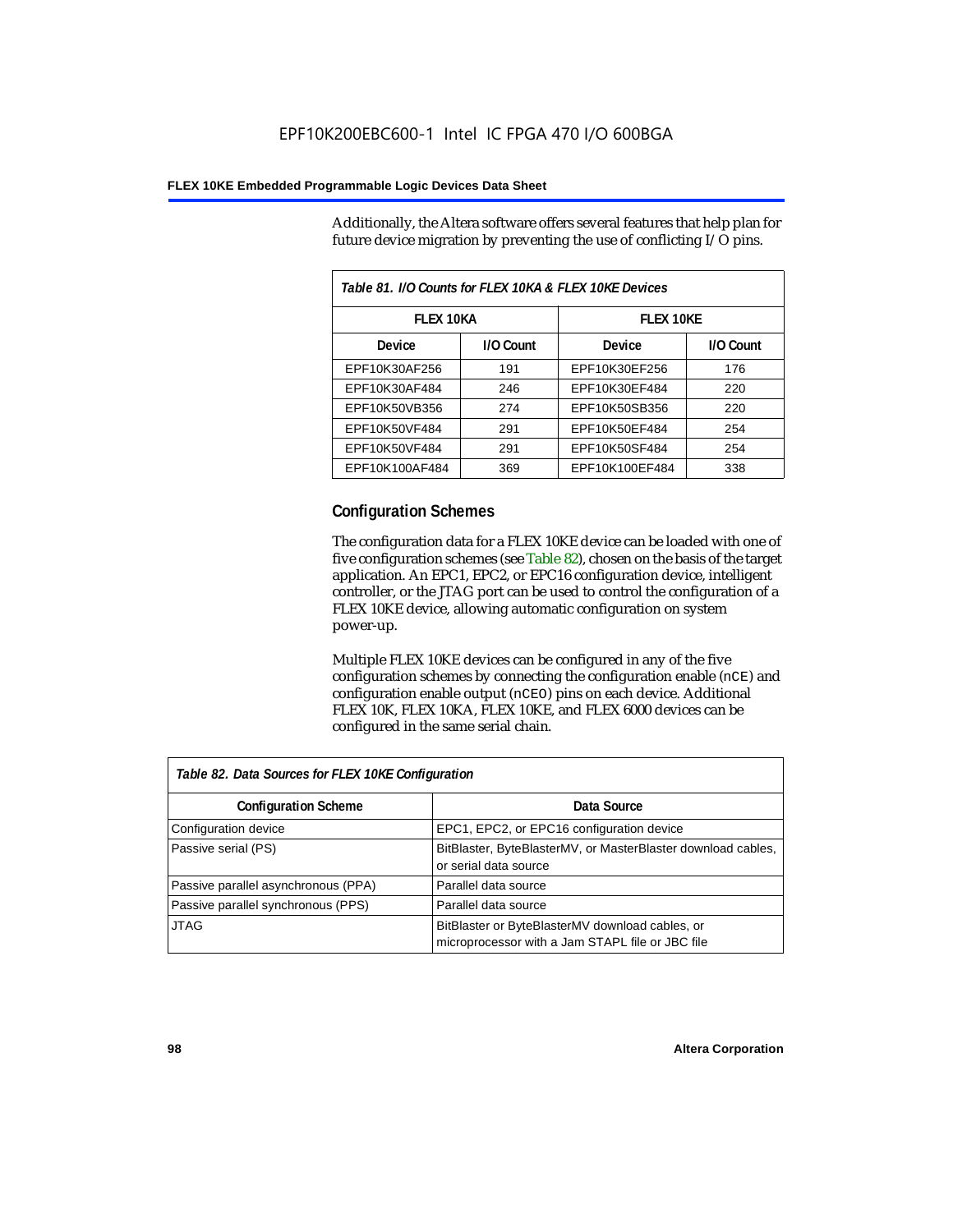| <b>Device</b><br><b>Pin-Outs</b>  | See the Altera web site (http://www.altera.com) or the Altera Digital<br>Library for pin-out information.                                                  |  |  |
|-----------------------------------|------------------------------------------------------------------------------------------------------------------------------------------------------------|--|--|
| <b>Revision</b><br><b>History</b> | The information contained in the FLEX 10KE Embedded Programmable Logic<br>Data Sheet version 2.5 supersedes information published in previous<br>versions. |  |  |
|                                   | Version 2.5                                                                                                                                                |  |  |
|                                   | The following changes were made to the FLEX 10KE Embedded<br><i>Programmable Logic Data Sheet version 2.5:</i>                                             |  |  |
|                                   | <i>Note (1)</i> added to Figure 23.                                                                                                                        |  |  |
|                                   | Text added to "I/O Element" section on page 34.                                                                                                            |  |  |
|                                   | <b>Updated Table 22.</b>                                                                                                                                   |  |  |
|                                   | Version 2.4                                                                                                                                                |  |  |
|                                   | ווונית העל היהודים והיות היהודים והיות                                                                                                                     |  |  |

The following changes were made to the *FLEX 10KE Embedded Programmable Logic Data Sheet* version 2.4: updated text on page 34 and page 63.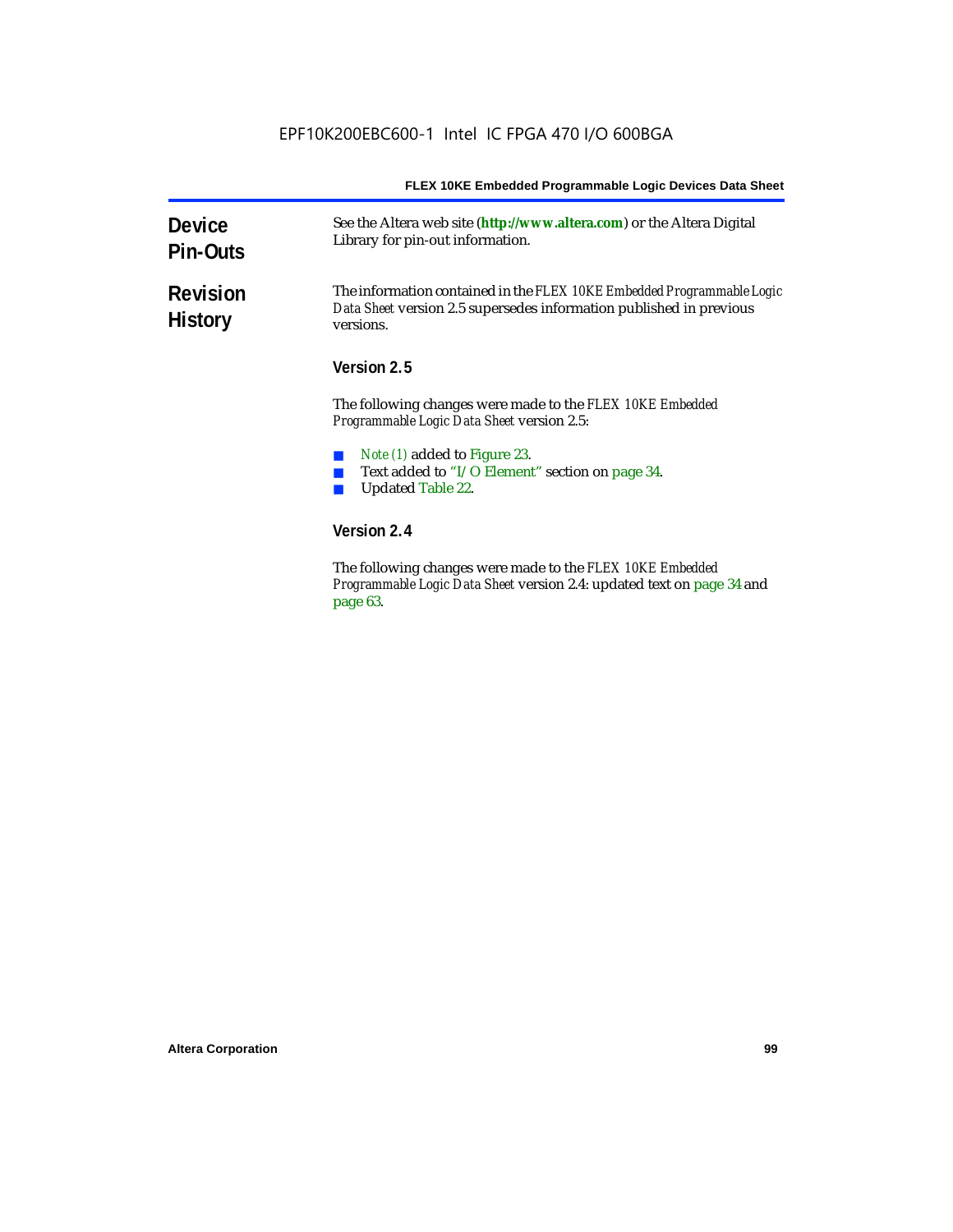

101 Innovation Drive San Jose, CA 95134 (408) 544-7000 http://www.altera.com Applications Hotline: (800) 800-EPLD Literature Services: lit\_req@altera.com

Copyright © 2003 Altera Corporation. All rights reserved. Altera, The Programmable Solutions Company, the stylized Altera logo, specific device designations, and all other words and logos that are identified as trademarks and/or service marks are, unless noted otherwise, the trademarks and service marks of Altera Corporation in the U.S. and other countries. All other product or service names are the property of their respective holders. Altera products are protected under numerous U.S. and foreign patents and pending

applications, maskwork rights, and copyrights. Altera warrants performance of its semiconductor products to current specifications in accordance with Altera's standard warranty, but reserves the right to make changes to any products and services at any time without notice. Altera assumes no responsibility or liability arising out of the application or use of any information, product, or service described herein except as expressly agreed to in writing by Altera Corporation. Altera customers are advised to obtain the latest version of device specifications before relying on any published information and before placing orders for products or services.



**100 Altera Corporation**